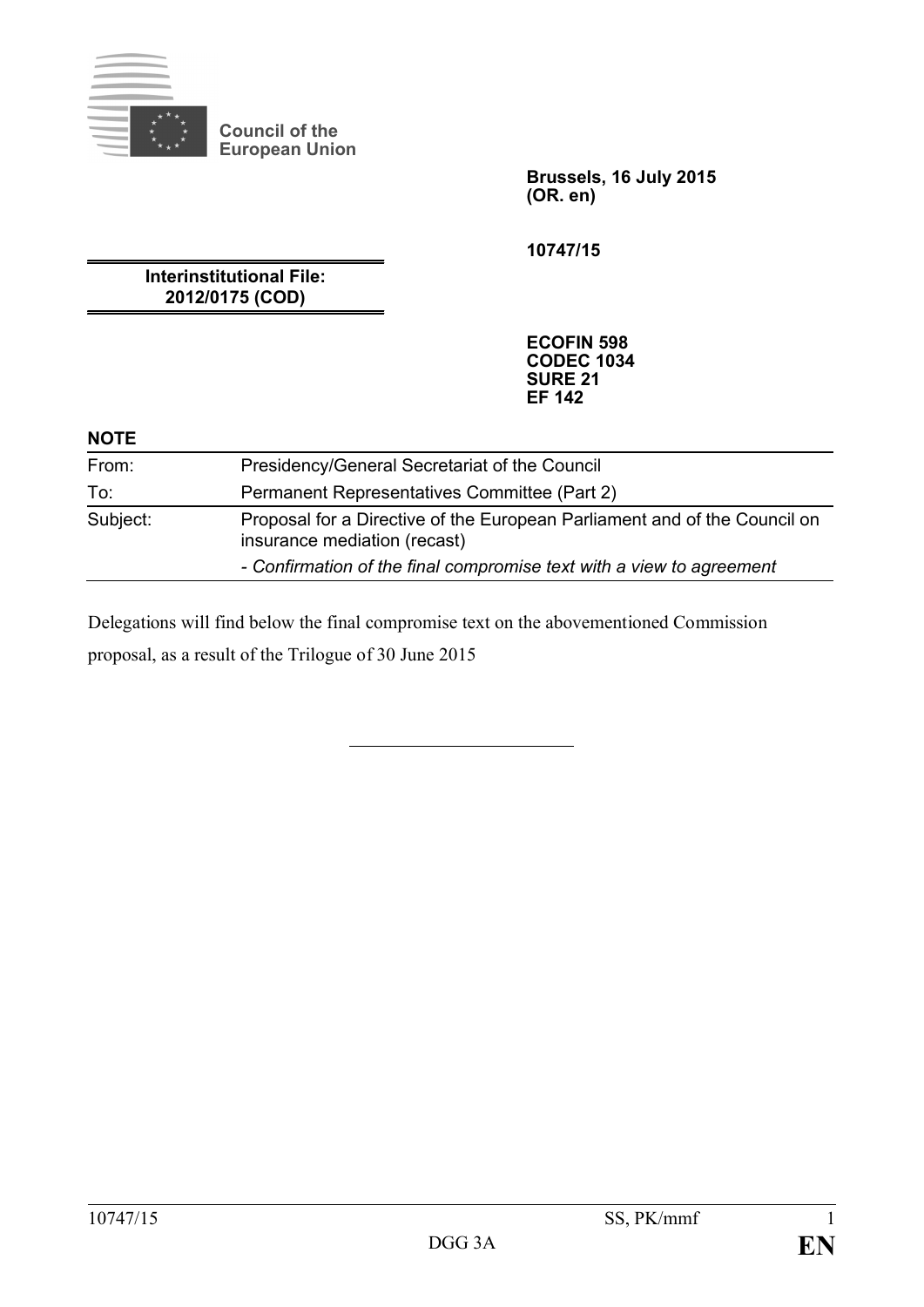# **DIRECTIVE 2015/... OF THE EUROPEAN PARLIAMENT AND OF THE COUNCIL**

# **on insurance** *distribution* **(recast)**

(Text with EEA relevance)

## THE EUROPEAN PARLIAMENT AND THE COUNCIL OF THE EUROPEAN UNION,

Having regard to the Treaty on the Functioning of the European Union, and in particular *Article* 53(1) and *Article* 62 thereof,

Having regard to the proposal from the European Commission,

After transmission of the draft legislative act to the national parliaments,

Having regard to the opinion of the European Economic and Social Committee,

After consulting the European Data Protection Supervisor,

Acting in accordance with the ordinary legislative procedure,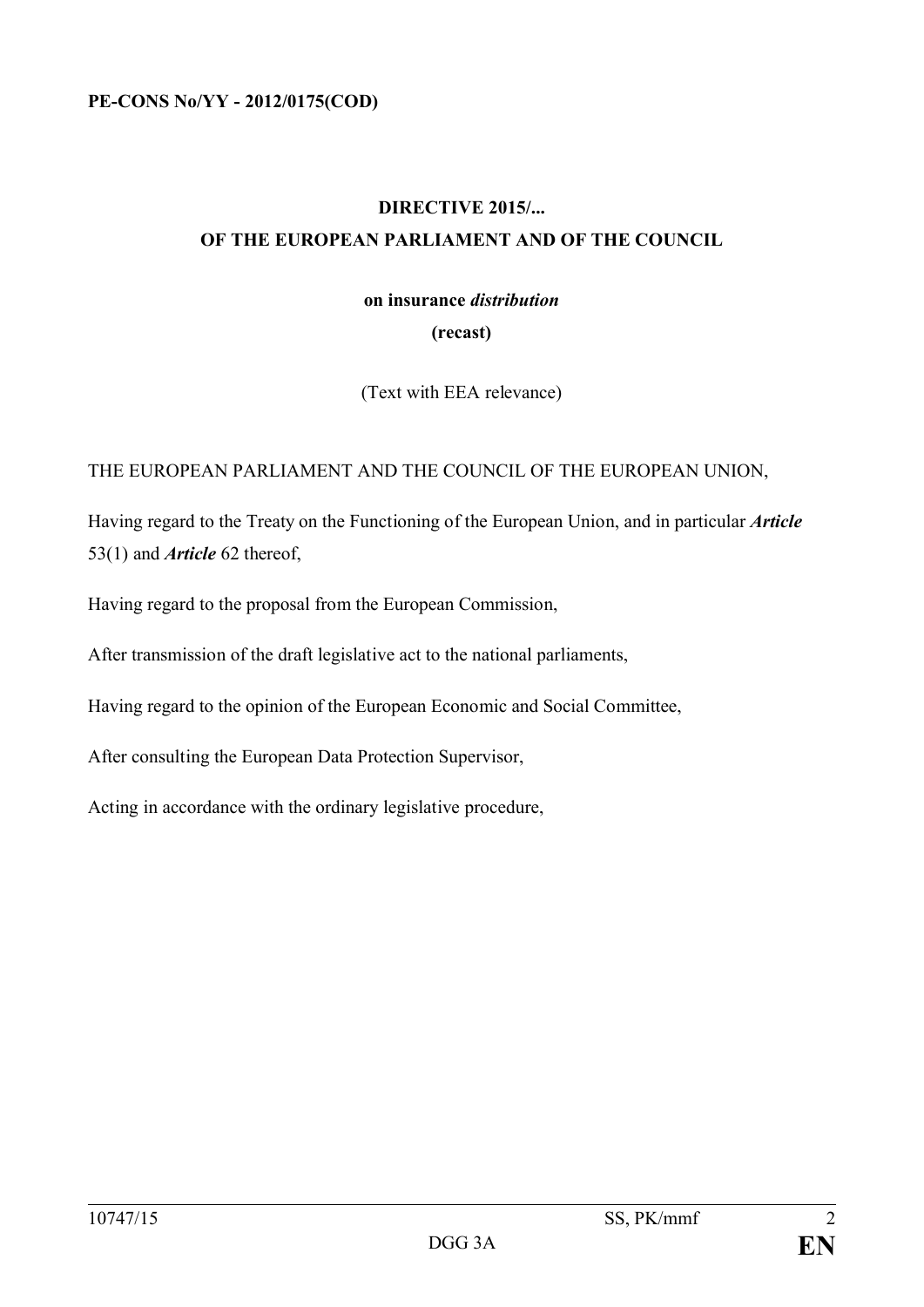### Whereas:

- (1) Amendments are to be made to Directive  $2002/92/EC$  of the European Parliament and the Council ▌ **1** .*Thus it is proposed that the* Directive ▌be recast.
- (2) Since the main objective and subject-matter of this proposal is to harmonise national provisions concerning the mentioned areas, the proposal should be based on Article 53(1) and *Article* 62 *of the Treaty on the Functioning of the European Union* (TFEU). The form of a Directive is appropriate in order to enable the implementing provisions in the areas covered by this Directive, when necessary, to be adjusted to any existing specificities of the particular market and legal system in each Member State. This Directive should also aim at coordinating national rules concerning the access to the activity of insurance and reinsurance *distribution* and is therefore based on Article 53(1) *TFEU*. In addition, since this is a sector offering services across the Union, this Directive is also based on Article 62 *TFEU*.
- *(2a) However, this Directive is aimed at minimum harmonisation and therefore should not preclude Member States from maintaining or introducing more stringent provisions in order to protect customers, provided that such provisions are consistent with Union law, including this Directive.*
- (3) Insurance and reinsurance intermediaries play a central role in the distribution of insurance and reinsurance products in the Union.
- (4) Various types of persons or institutions, such as agents, brokers and 'bancassurance' operators, insurance undertakings, travel agents and car rental companies can distribute insurance products. Equality of treatment between operators and customer protection requires that all these persons or institutions be covered by this Directive.
- *(4a) Consumers should benefit from the same level of protection despite the differences between distribution channels. In order to guarantee that the same level of protection applies and that the consumer can benefit from comparable standards, in particular in the area of the disclosure of information, a level playing field between distributors is essential.*

 $\mathbf{1}$ **<sup>1</sup>** *Directive 2002/92/EC of the European Parliament and the Council of 9 December 2002 on insurance mediation (*OJ L 9, 15.1.2003, p. 3*)*.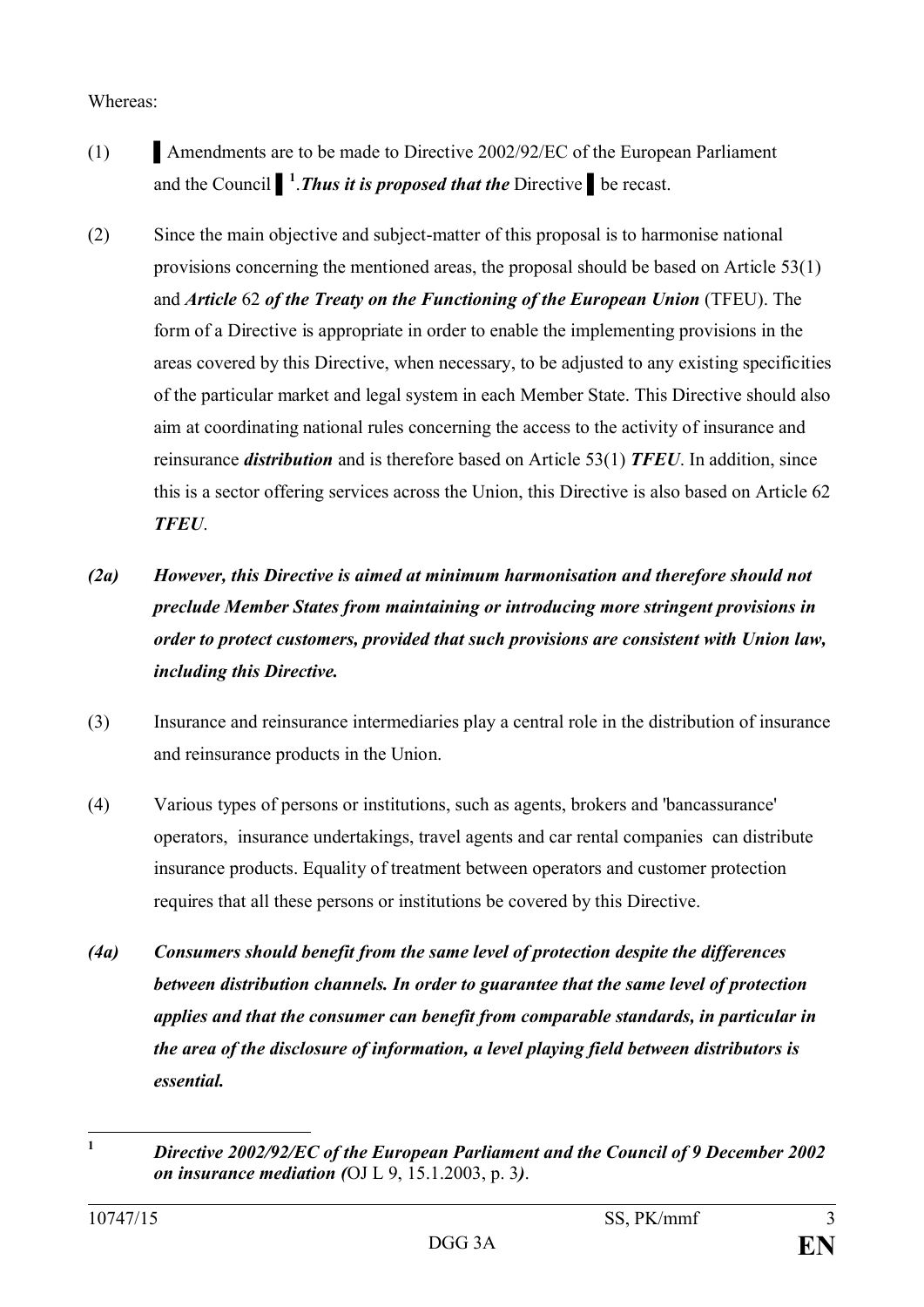- (5) The application of Directive 2002/92/EC has shown that a number of provisions require further precision with a view to facilitating the exercise of insurance *distribution* and that the protection of consumers requires an extension of the scope of that Directive to all sales of insurance products **i**. Insurance undertakings which sell insurance products *directly*, should be brought into the scope of the new Directive on a similar basis as insurance agents and brokers.
- (6) In order to guarantee that the same level of protection applies regardless of the channel through which *customers* buy an insurance product, either directly from an insurance undertaking or indirectly from an intermediary, the scope of *this* Directive needs to cover not only insurance undertakings *or intermediaries,* but *also* other market participants who sell insurance products on an ancillary basis *such as* travel agents and car rental companies, *unless they meet the* conditions for the exemption.
- (8) There are still substantial differences between national provisions which create barriers to the taking-up and pursuit of the activities of insurance and reinsurance *distribution* in the internal market. *There is a need to further strengthen the internal market and promote a true European internal market for life and non-life insurance products and services.*
- (9) Current and recent financial turbulence has underlined the importance of ensuring effective consumer protection across all financial sectors. It is appropriate therefore to strengthen the confidence of customers and to make regulatory treatment of the distribution of insurance products more uniform in order to ensure an adequate level of customer protection across the Union. *The level of consumer protection should be raised in relation to Directive 2002/92/EC in order to reduce the need for varying national measures. It is important to take into consideration the specific nature of insurance contracts in comparison to investment products regulated under Directive 2014/65/EU. The distribution of insurance contracts, including insurance based investment products should therefore be regulated under this Directive and be aligned with that Directive. The minimum standards need to be raised with regard to distribution rules and the creation of a level playing field applicable to all insurance based investment products.*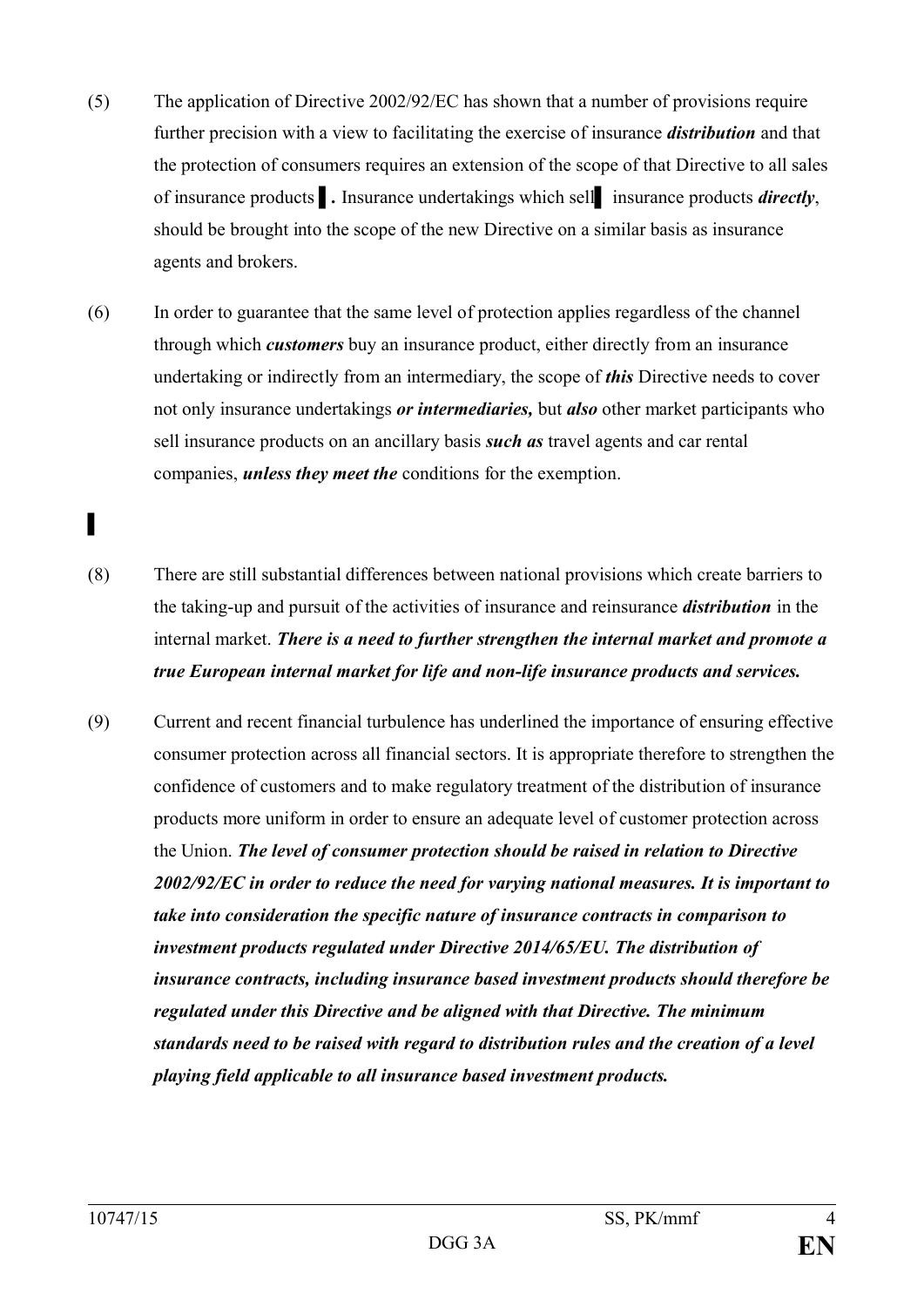- (10) This Directive should apply to persons whose activity consists of providing insurance or reinsurance *distribution* services to third parties ▌.
- (11) This Directive should apply to persons whose activity consists of the provision of information on one or more contracts of insurance ▌ in response to criteria selected by the customer whether via a website or other *media*, or the provision of a ranking of insurance ▌ products or a discount on the price of *an insurance* contract, when the customer is able to directly *or indirectly* conclude an insurance contract at the end of the process. *It* should not apply to *websites managed by public authorities or consumers' associations, which do not aim at the conclusion of any contract, and merely compare insurance products available on the market.*
- *(11a) This Directive should not apply to* mere introducing activities consisting of the provision of data and information on potential policyholders to insurance or reinsurance intermediaries or undertakings or of information about insurance or reinsurance products or an insurance or reinsurance intermediary or undertaking to potential policyholders.
- (12) This Directive should not apply to persons with another professional activity, such as tax experts*,* accountants *or lawyers*, who provide advice on insurance cover on an incidental basis in the course of that other professional activity, neither should it apply to the mere provision of information of a general nature on insurance products, provided that the purpose of that activity is not to help the customer conclude or fulfil an insurance or reinsurance contract. *It should not apply to the professional management of claims on behalf of an insurance or reinsurance undertaking, nor to the loss adjusting and expert appraisal of claims*.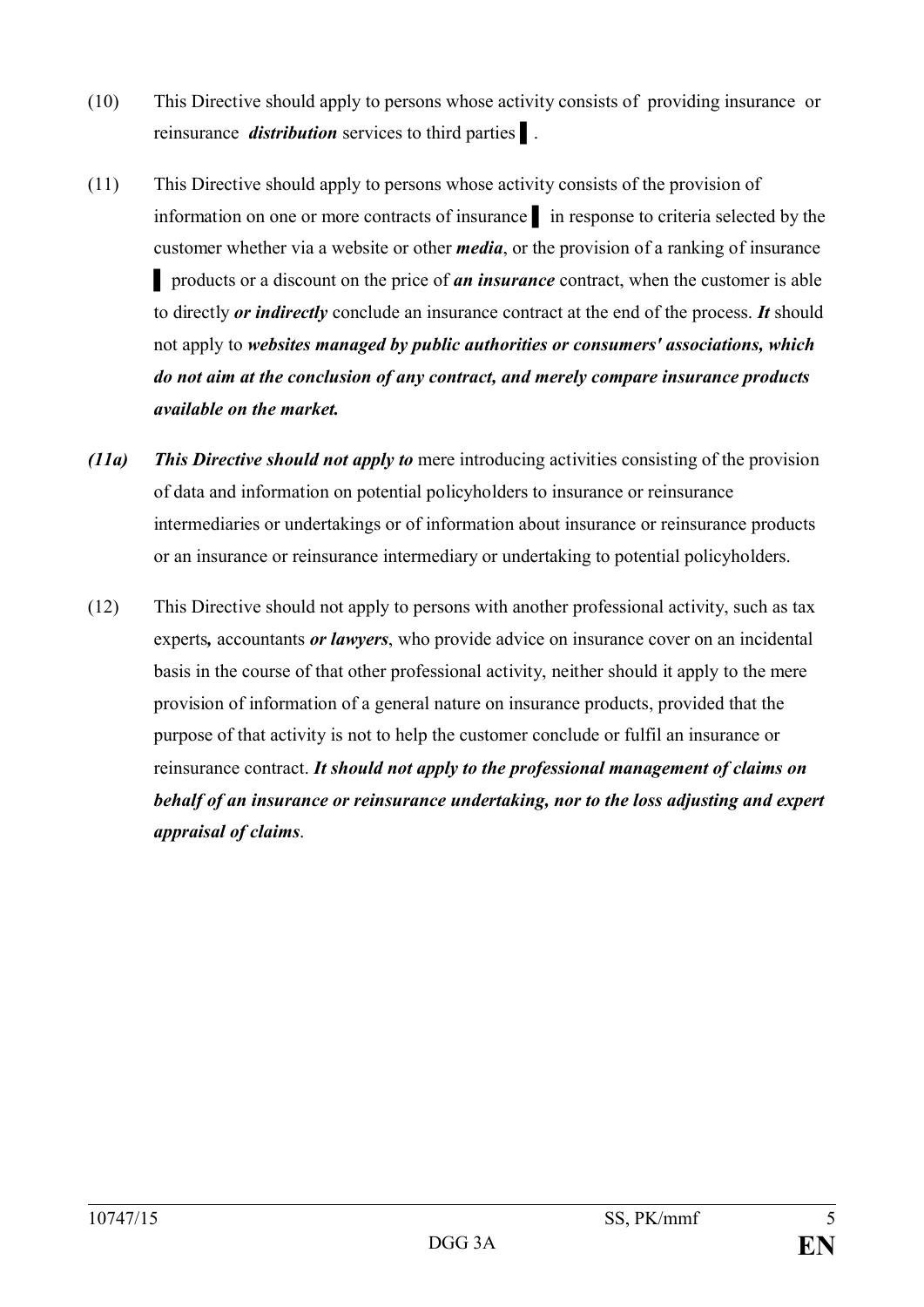- *(12a) This Directive should not apply to persons practising insurance distribution as an ancillary activity where the premium does not exceed a certain amount and the risks covered are limited to certain risks. Such insurance can be complementary to a good or to a service, including the risk of non-use of a service expected to be used at a certain point in time, such as a train journey, a gym subscription or a seasonal theatre pass, and other risks linked to travel such as travel cancellation or loss of lugagge. However, in order to ensure that an adequate degree of consumer protection is always attached to the activity of insurance distribution, an insurance distributor, carrying out the distribution activity through an ancillary insurance intermediary exempted by the application of the requirements laid out in this Directive, should ensure the fulfillment of certain basic requirements, such as the communication of its identity and of the way in which a complaint can be lodged, and that the demands and needs of the costumer are considered.*
- *(12b) This Directive should ensure that the same level of protection applies and that all consumers can benefit from comparable standards. This Directive should promote a level playing field and competition on equal terms between intermediaries whether or not they are tied to an insurance undertaking. There is a benefit to consumers if insurance products are distributed through various channels and through intermediaries with different forms of cooperation with insurance undertakings, provided that they have to apply similar rules on consumer protection. This should be taken into account by the Member States in the implementation of this Directive.*
- *(14a) This Directive should take into account the differences in the types of distribution channel. It should, for example, take into account the characteristics of insurance intermediaries who are under a contractual obligation to conduct insurance distribution business exclusively with one or more insurance undertakings (tied insurance intermediaries) which exist in certain Member States' markets and should establish appropriate and proportionate conditions applicable to the different types of distribution. In particular, Member States should be able to stipulate that the insurance and reinsurance distributor which is responsible for the activity of an insurance, reinsurance or ancillary insurance intermediary is to ensure that the latter meets the conditions for registration and register that intermediary.*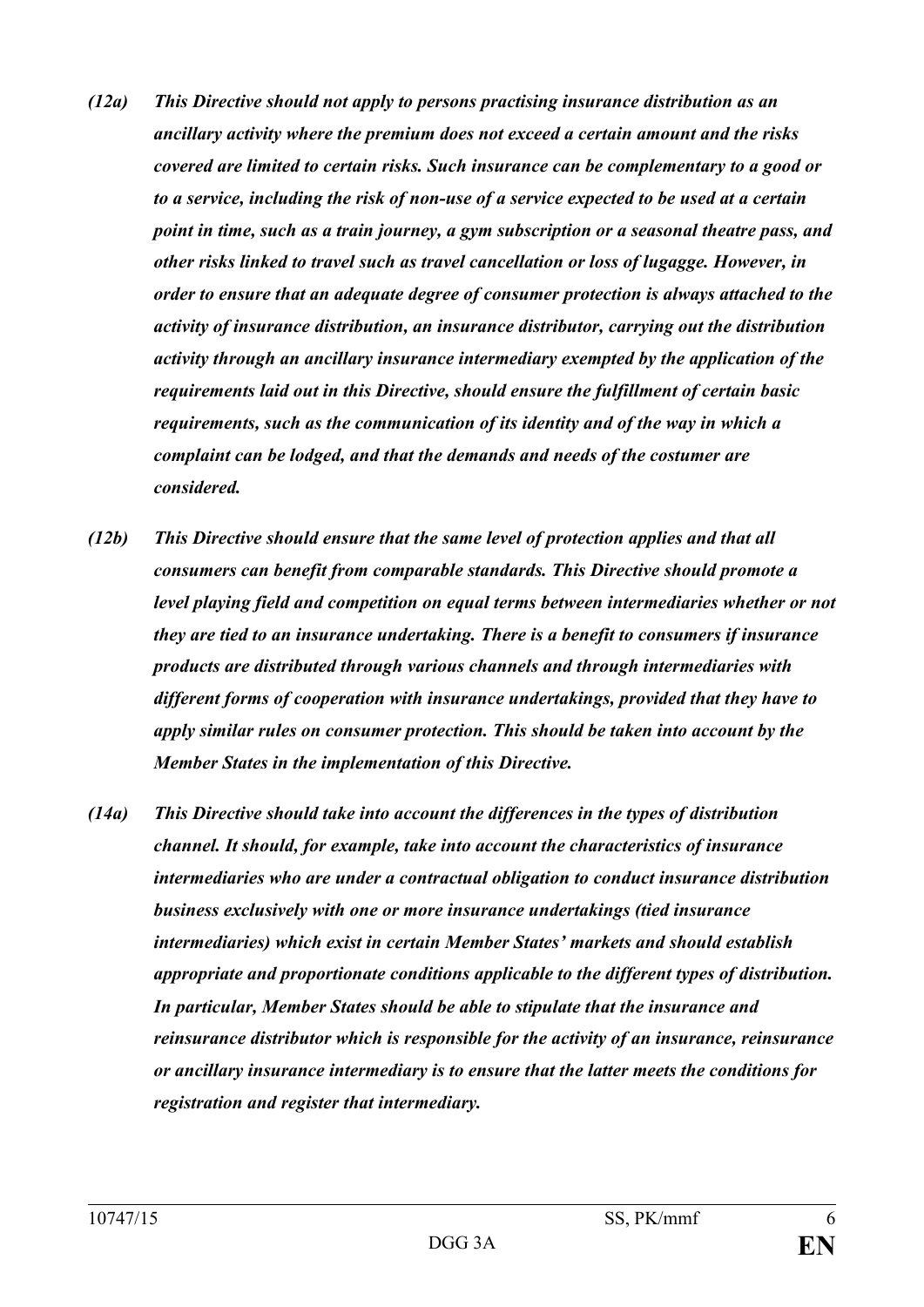(15) Insurance, reinsurance *and ancillary insurance* intermediaries who are natural persons should be registered with the competent authority of the Member State where they have their residence. *With regard to those persons commuting on a daily basis between the Member State of private residence and the Member State from which they carry out their intermediation activity (professional residence), the Member State of the registration shall be that of the professional residence. Those insurance, reinsurance and ancillary insurance intermediaries who* are legal persons should be registered with the competent authority of the Member State where they have their registered office or, if under their national law they have no registered office, their head office. *Member States should be able to allow other bodies to co-operate with competent authorities in the registration and regulation of insurance intermediaries. Insurance, reinsurance and ancillary insurance intermediaries should be registered* provided that they meet strict professional requirements in relation to their ability, good repute, professional indemnity cover and financial capacity. ▌Intermediaries already registered in Member States shall not be required to register again under this Directive.

# *(15a) The inability of insurance intermediaries to operate freely throughout the Union hinders the proper functioning of the single market in insurance. This Directive is an important step towards an increased level of consumer protection and market integration.*

(16) Insurance, reinsurance *and ancillary insurance* intermediaries should be able to avail themselves of the freedom of establishment and the freedom to provide services which are enshrined in the *TFEU*. Accordingly, registration with ▌their home Member State should allow insurance, reinsurance *and ancillary insurance* intermediaries to operate in other Member States in accordance with the principles of freedom of establishment and freedom to provide services, provided that ▌ appropriate notification *procedures have* been followed between the competent authorities.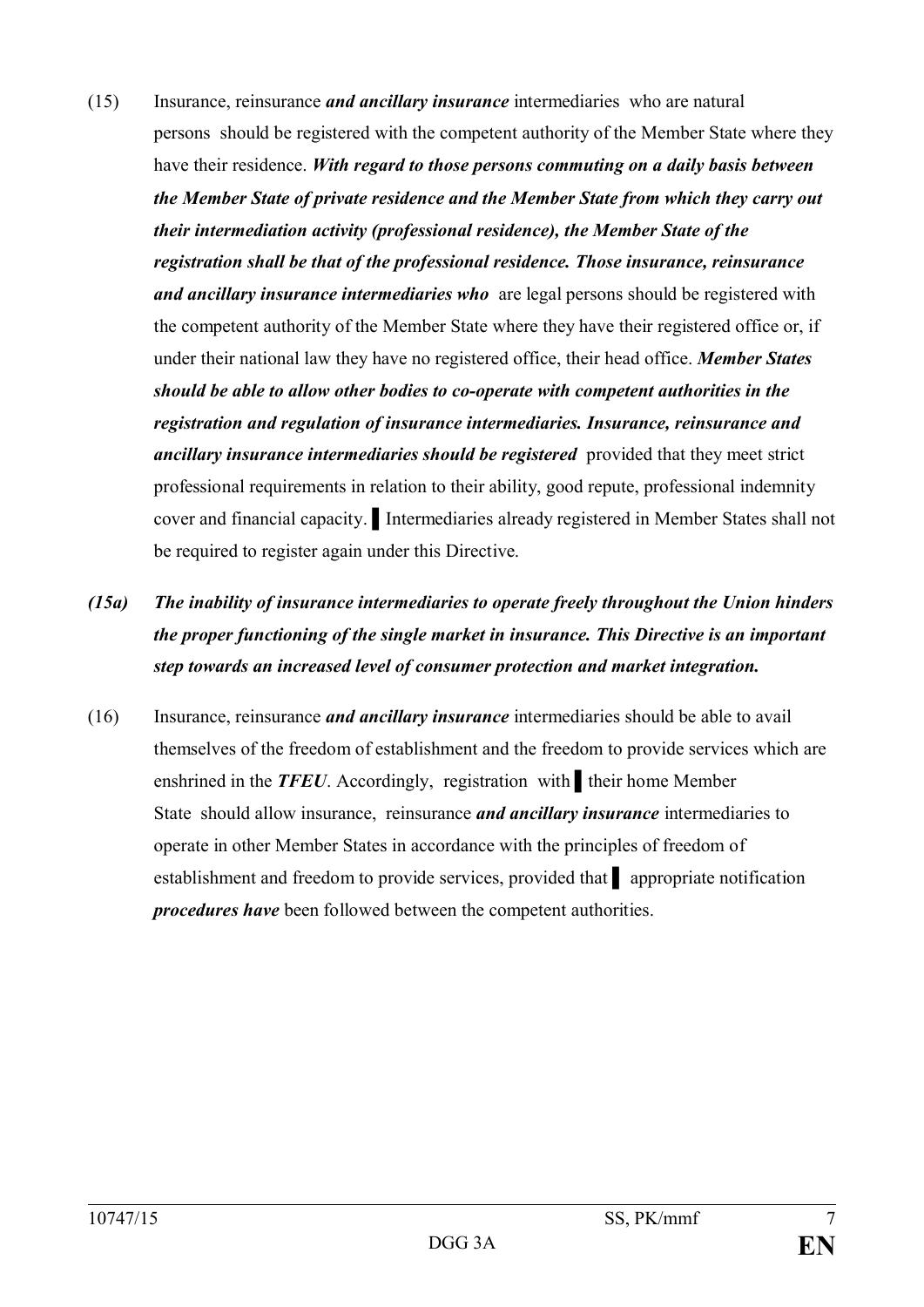- *(17a) In order to ensure a high quality of service and effective consumer protection, home and host Member States should closely cooperate in the enforcement of the obligations set out in this Directive. Where insurance, reinsurance or ancillary insurance intermediaries pursue business in different Member States under the freedom to provide services, the competent authority of the home Member State shall be responsible for ensuring compliance with the obligations set out in this Directive with regard to the entire business within the internal market. Should the competent authority of a host Member State become aware of any breaches of obligations occurring within its territory, it shall inform the competent authority of the home Member State which shall then be obliged to take the appropriate measures. This concerns in particular breaches of the rules on good repute, professional knowledge and competence requirements or on the conduct of business. Moreover, the competent authority of the host Member State should be entitled to intervene, if the home Member State fails to take appropriate measures or if the measures taken are insufficient.*
- *(17b) In the case of branch establishment or the establishment of a permanent presence in another Member State it is appropriate to distribute responsibility for enforcement between home and host Member States. While responsibility for compliance with obligations affecting the business as a whole – such as the rules on professional requirements – should remain with the competent authority home Member State under the same regime as in the case of provision of services, the competent authority of the host Member State should assume responsibility for enforcing the rules on information requirements and conduct of business with regard to the services provided within its territory. However, should the competent authority of a host Member State become aware of any breaches of obligations occurring within its territory with respect to which this Directive does not confer responsibility to the host Member State, it shall inform the competent authority of the home Member State which shall then be obliged to take the appropriate measures. This concerns in particular breaches of the rules on good repute, professional knowledge and competence requirements. Moreover, the competent authority of the host Member State should be entitled to intervene, if the home Member State fails to take appropriate measures or if the measures taken are insufficient.*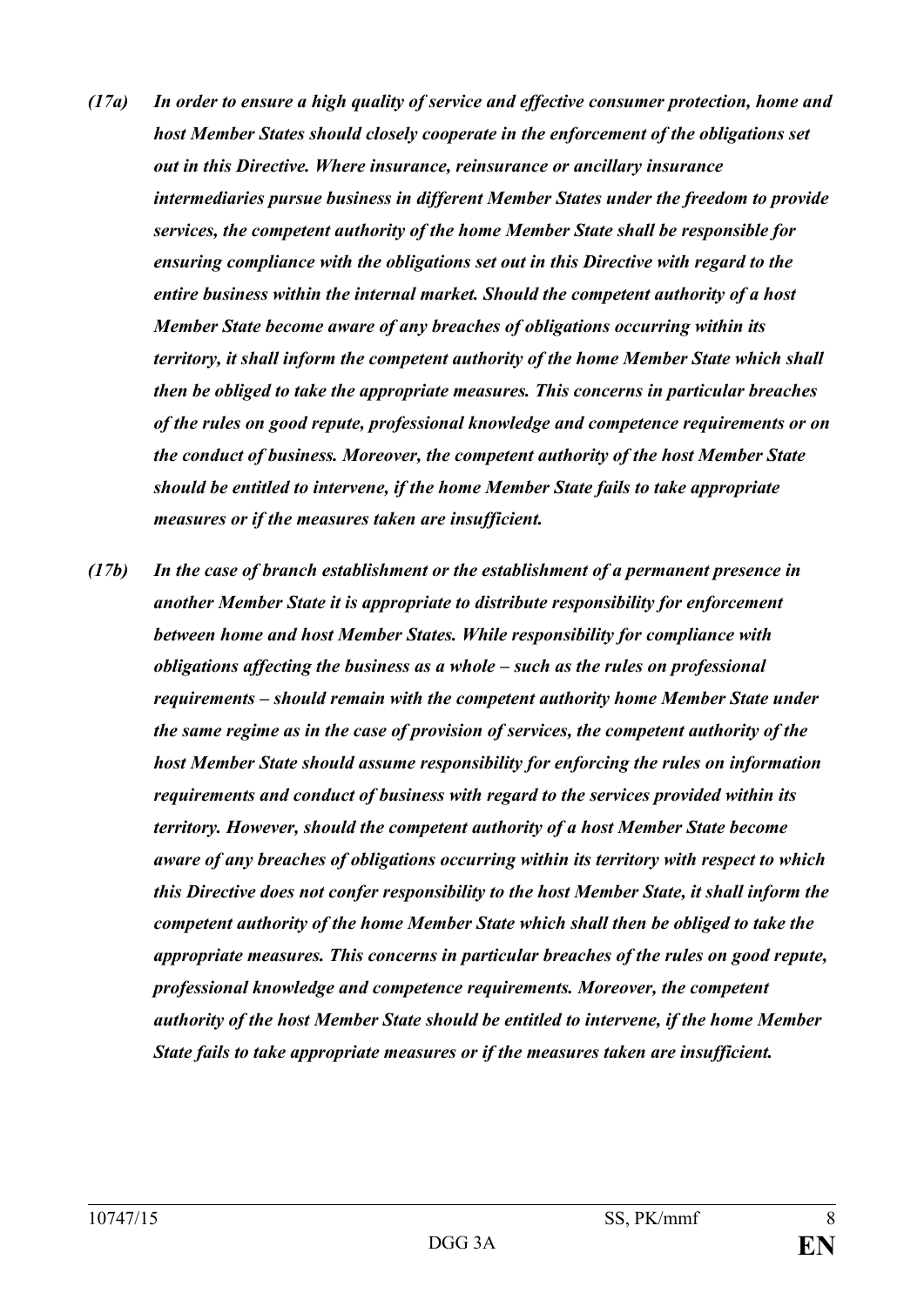- *(17c) The competent authorities of the Member States should have at their disposal all means necessary to ensure the orderly pursuit of business by insurance and reinsurance intermediaries and ancillary insurance intermediaries throughout the Union, whether pursued in accordance with the right of establishment or the freedom to provide services. In order to ensure the effectiveness of the supervision all actions taken by the competent authorities should be proportionate to the nature, scale and complexity of the risks inherent in the business of such a distributor, regardless of the importance of the distributor concerned for the overall financial stability of the market.*
- (18) *Member States should establish a single information point which gives access to their registers for insurance, reinsurance and ancillary insurance intermediaries. This single information point should also show a hyperlink to each relevant competent authority in each Member State.* In order to enhance transparency and facilitate cross-border trade, *the European Insurance and Occupational Pensions Authority ('*EIOPA*') established by Regulation (EU) No 1094/2010 of the European Parliament and of Council<sup>2</sup>* should establish, publish and keep up to date a single electronic database containing a record of each insurance*,* reinsurance *and ancillary insurance* intermediary which has notified an intention to exercise its freedom of establishment or to provide services. Member States should provide relevant information to EIOPA promptly to enable it to do this. This database should show a hyperlink to each relevant competent authority in each Member State. Each competent authority of each Member State should show on its website a hyperlink to this database.
- *(18a) Any permanent presence of an intermediary in the territory of another Member State that is equivalent to a branch should be treated in the same way as a branch, unless the intermediary lawfully sets up the presence in another legal form. This could be the case, depending on the further circumstances, even where that presence does not formally take the form of a branch, but consists merely of an office managed by the own staff of the intermediary or by a person who is independent but has permanent authority to act for the intermediary as an agency would.*

 $\overline{2}$ 

**<sup>2</sup>** *Regulation (EU) No 1094/2010 of the European Parliament and of the Council of 24 November 2010 establishing a European Supervisory Authority (European Insurance and Occupational Pensions Authority), amending Decision No 716/2009/EC and repealing Commission Decision 2009/79/EC (OJ L 331, 15.12.2010, p. 48).*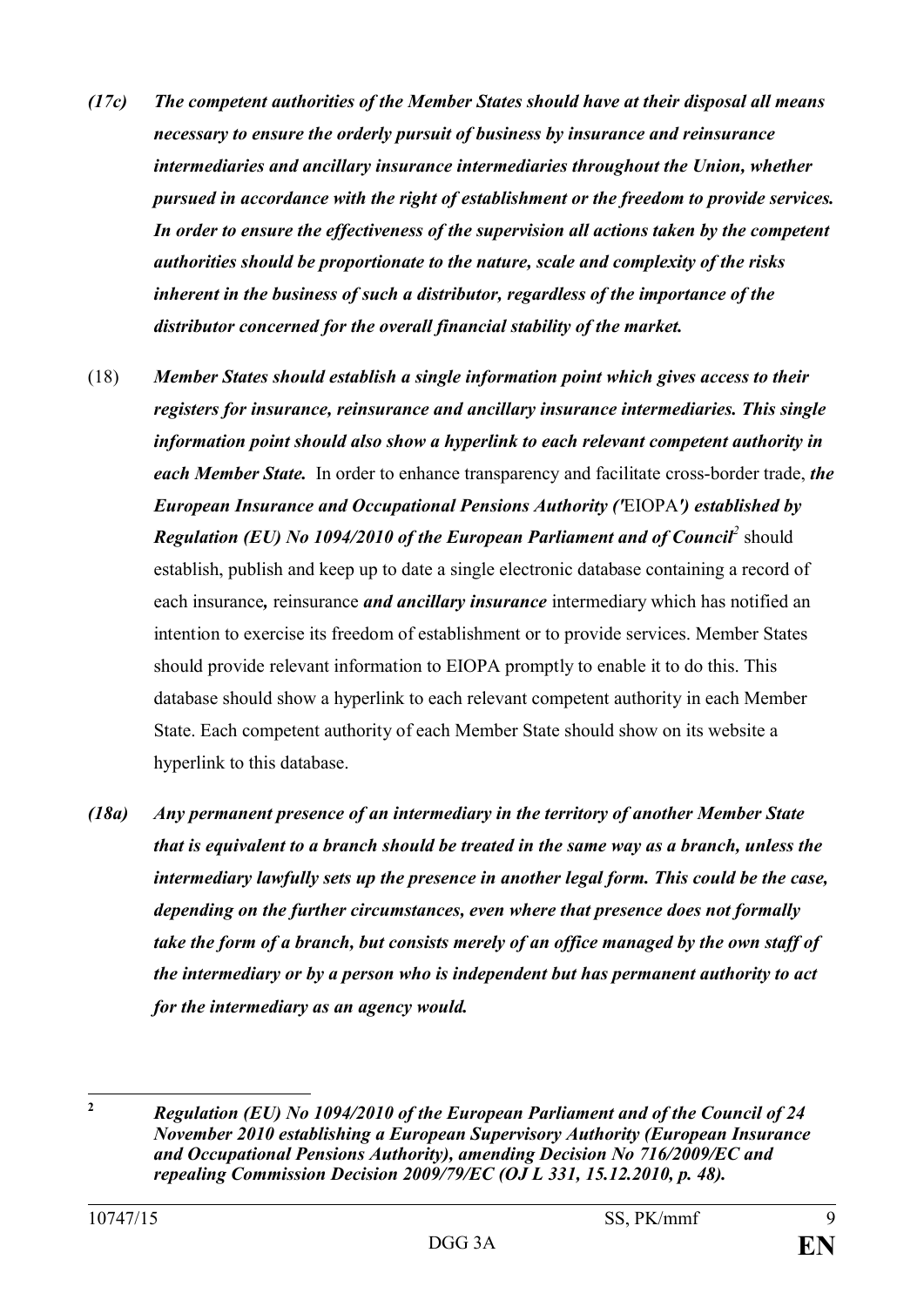- (19) The relative rights and responsibilities of home and host Member States in respect of the supervision of insurance*,* reinsurance *and ancillary insurance* intermediaries registered by them or carrying on insurance or reinsurance *distribution* activities within their territory in exercise of the rights of freedom of establishment or freedom to provide services, should be clearly established.
- *(19a) In order to deal with situations where an insurance or ancillary insurance intermediary is established in a Member State with the sole purpose to avoid to comply with the rules of another Member State which is the place where it entirely or principally carries out its activity, the possibility for the host Member State to take precautionary measures may be an appropriate solution where the proper functioning of the insurance market of this Member State is at stake and should not be prevented by this Directive. However, those measures should not be an obstacle to the freedom to provide services and the freedom of establishment, or an access barrier for cross-border activity.*
- (22) It is important to guarantee a high level of professionalism and competence among insurance, reinsurance *and ancillary insurance* intermediaries and the employees of *insurance undertakings* who are involved in activities preparatory to, during and after the sales of insurance policies. Therefore, the professional knowledge of *intermediaries and ancillary insurance intermediaries and* the employees of *insurance undertakings needs to match the level of complexity of these activities*. *Ancillary insurance intermediaries should be required to know the terms and conditions of the policies they distribute and where applicable, rules on handling claims and complaints.*
- *(22a) Continuing training and development should be ensured. Such training and development could encompass various types of facilitated learning opportunities including courses, e-learning and mentoring. Issues of form, substance and required certificates or other appropriate evidence, such as a record in a register or the successful completion of an exam, should be regulated by the Member States.*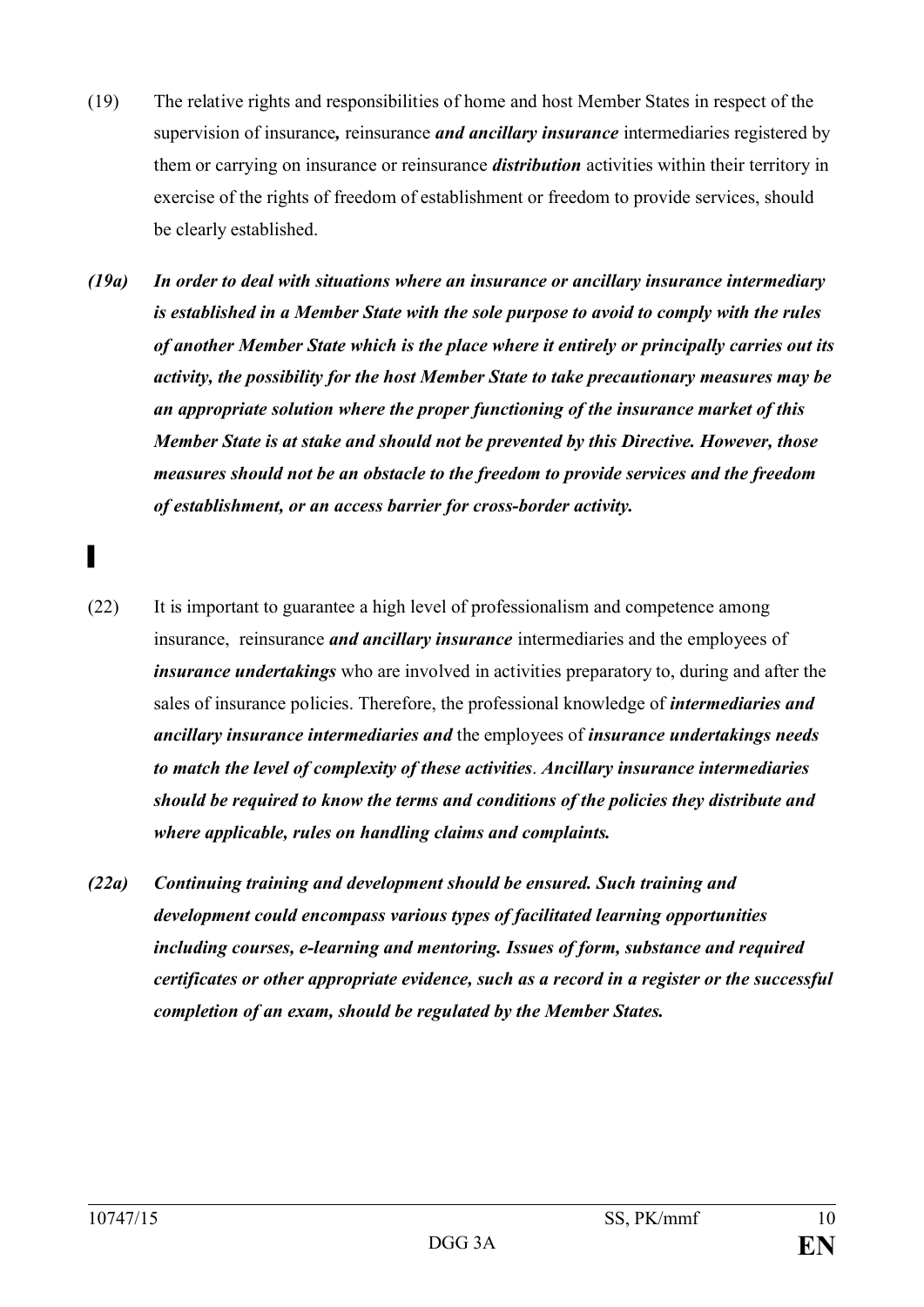- *(22b) The integrity requirements contribute to a sound and reliable insurance sector and the objective of the adequate protection of policy-holders. Those requirements include having a clean criminal record or any other national equivalent in relation to certain offences such as offences under the financial services legislation, offences of dishonesty, fraud or financial crime and other offences under company law, bankruptcy law or insolvency law.*
- *(22c) It is equally important that relevant persons within the management structure of an insurance, reinsurance or ancillary insurance intermediary who are involved in the distribution of insurance or reinsurance products, as well as the relevant employees of an insurance distributor directly involved in insurance or reinsurance distribution possess an appropriate level of knowledge and competence in relation to the distribution activity. The appropriateness of the level of knowledge and competence should be assured by the application of specific knowledge and professional requirements to those persons.*
- *(22d) However, Member States need not consider as relevant persons those managers or employees not directly involved in the distribution of insurance products. Concerning insurance and reinsurance intermediaries and undertakings, all employees directly involved in the distribution activity are expected to possess appropriate level of knowledge and competence, with exceptions, such as for those who are merely devoted to administrative tasks. Concerning ancillary insurance intermediaries, at least the persons responsible for ancillary insurance distribution should be considered among the relevant employees which are expected to possess appropriate level of knowledge and competence. When the insurance and reinsurance distributor is a legal person, the persons within the management structure in charge of executing policies and procedures relating to the activity of distribution of insurance products should also abide by appropriate knowledge and competence requirements. To this extent, the person who is responsible for the activity of insurance distribution within the insurance, reinsurance and ancillary insurance intermediary should always abide by the knowledge and competence requirements.*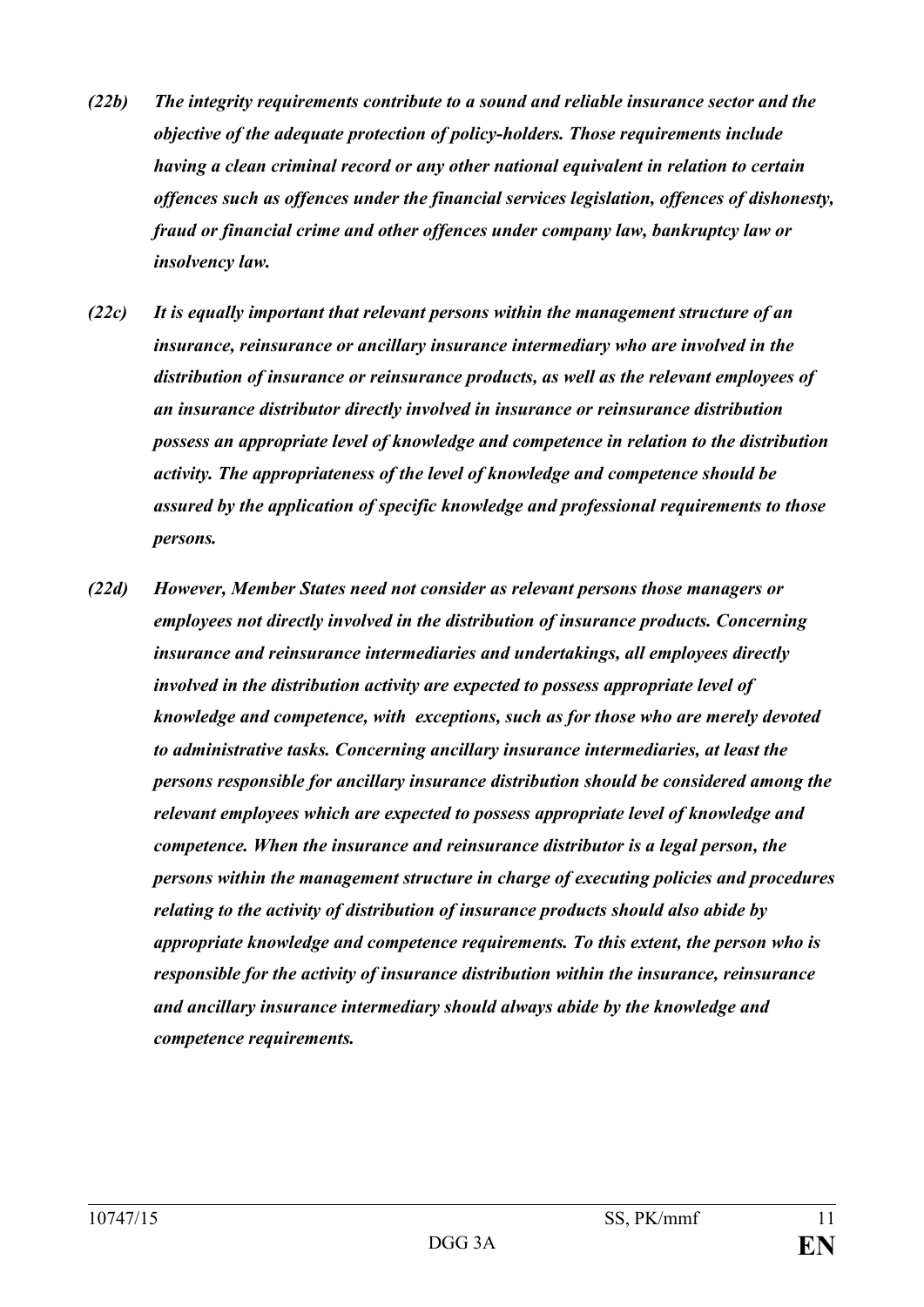- *(22e) For insurance intermediaries and insurance undertakings who advise on or sell insurance based investment products to retail customers, Member States should ensure that they possess an appropriate level of knowledge and competence in relation to the products offered. This is particularly important given the increased complexity and the continuous innovation in the design of insurance based investment products. Buying an insurance based investment product implies a risk and investors should be able to rely on the information and quality of assessments provided. It is furthermore necessary that employees are given adequate time and resources to be able to provide all relevant information to customers about the products that they provide.*
- (23) The coordination of national provisions on professional requirements and registration of persons taking up and pursuing the activity of insurance or reinsurance *distribution* can contribute both to the completion of the single market for financial services and to the enhancement of *consumer* protection in this field.
- (24) In order to enhance cross border trade, principles regulating mutual recognition of intermediaries' knowledge and abilities should be introduced.
- ▌
- (26) Despite the existing single passport systems for insurers and intermediaries, the European insurance market remains very fragmented. In order to facilitate cross-border business and enhance transparency for *customers*, Member States shall ensure publication of the general good rules applicable in their territories, and a single electronic register and information on all Member States' general good rules applicable to insurance and reinsurance *distribution* should be made publicly available.
- (27) Cooperation and exchange of information between the competent authorities are essential in order to protect customers and ensure the soundness of insurance and reinsurance business in the single market. *Exchange of information should in particular be promoted, both in the process of registration and on an on-going basis, with reference to information concerning the good repute and the professional and knowledge competences of persons responsible for carrying out the activity of an insurance distributor.*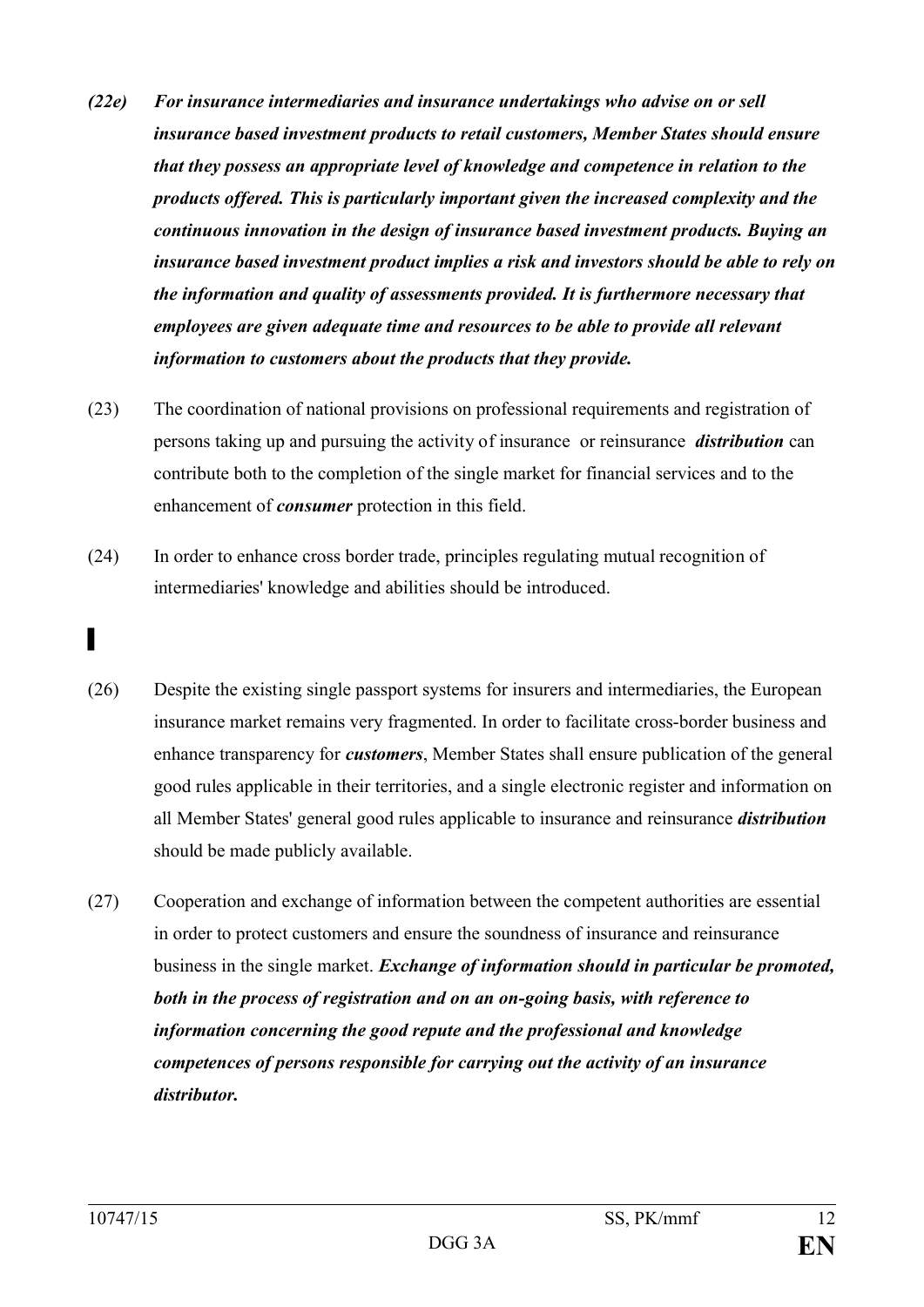- (28) There is a need for appropriate and effective out-of-court complaint and redress procedures in the Member States in order to settle disputes between insurance *distributors* and customers, using, where appropriate, existing procedures. *These* procedures should be available to deal with disputes concerning rights and obligations under this Directive. ▌ Such out-of-court *complaint and redress* procedures would aim to achieve a quicker and less expensive settlement of disputes between insurance *distributors and customers.*
- (29) The expanding range of activities that many insurance intermediaries and undertakings carry on simultaneously has increased potential for conflicts of interest between those different activities and the interests of their customer. It is therefore necessary ▌ to provide for rules to ensure that such conflicts do not adversely affect the interests of the customer.
- (30) *Customers* should be provided in advance with clear information about the status of the persons who sell insurance product*s* and about the *type of* remuneration which they receive. ▌ This information should be given to the *customer* at the pre-contractual stage. Its role is to show the relationship between the insurance undertaking and the intermediary*,*where applicable*,* as well as the *type* of the *intermediary's* remuneration.

(32) In order to provide a customer with ▌ information on the insurance *distribution* services provided*,* regardless of whether the customer purchases through an intermediary, or directly from an insurance undertaking, and to avoid the distortion of competition by encouraging insurance undertakings to sell direct to customers rather than via intermediaries in order to avoid information requirements, insurance undertakings should also be required to provide information ▌ to customers ▌ about the *nature of the*  remuneration *their employees* receive for the sale of insurance products.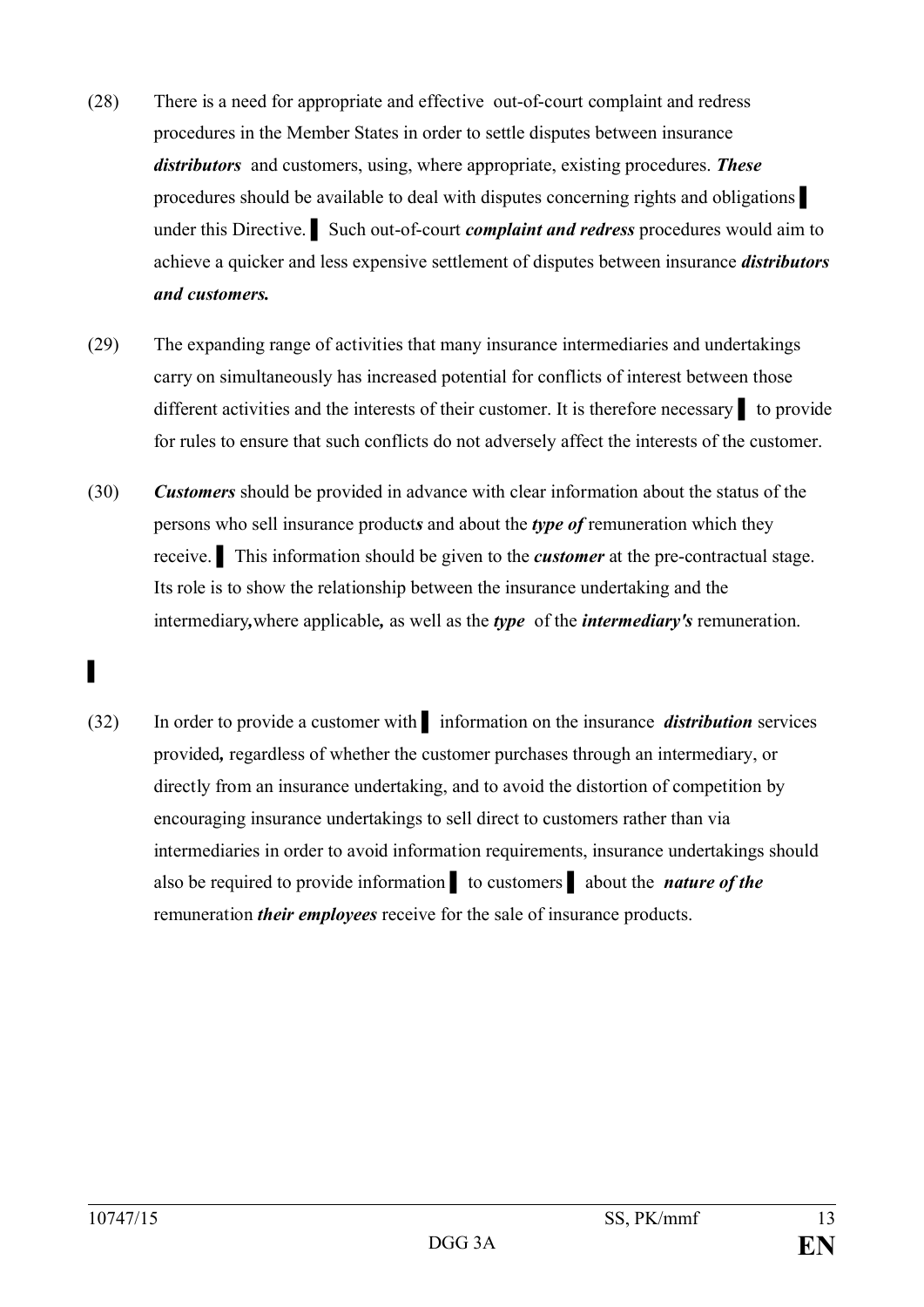- *(32b) Insurance intermediaries and insurance undertakings are subject to uniform requirements when distributing insurance-based investment products, as laid down in Regulation (EU) No 1286/2014. In addition to the information required to be provided in the form of the key information document, distributors of insurance-based investment products should provide additional information detailing any cost of distribution that is not already included in the costs specified in the key information document, so as to enable the customer to understand the cumulative effect that these aggregate costs have on the return of the investment. This Directive should therefore lay down rules on provision of information on costs of the distribution service connected to the insurancebased investment products in question.*
- (33) As the current proposal aims to enhance consumer protection, some of its provisions are only applicable in "business to consumer" (B2C) relationships, especially those which regulate conduct of business rules of insurance intermediaries or of other sellers of insurance products.
- (34) In order to avoid mis-selling cases, ▌ the sale of insurance products should *always* be accompanied *by a demands and needs test on the basis of information obtained from the customer. Any insurance product proposed to the customer should always be consistent with the customer's demands and needs and be presented in a comprehensible form to allow that customer to make an informed decision*.
- *(34a) Where advice is provided prior to the sale of an insurance product, in addition to the duty to specify the customers' demands and needs, a personalised recommendation should be provided to the customer explaining why a particular product best meets the customer's insurance needs.*
- *(34b) Member States should require that remuneration policies of insurance distributors in relation to their employees or representatives do not impair the ability to act in the best interests of customers or prevent them from making a suitable recommendation or presenting information in a form that is fair, clear and not misleading. Remuneration based on sales targets should not provide an incentive to recommend a particular product to the customer.*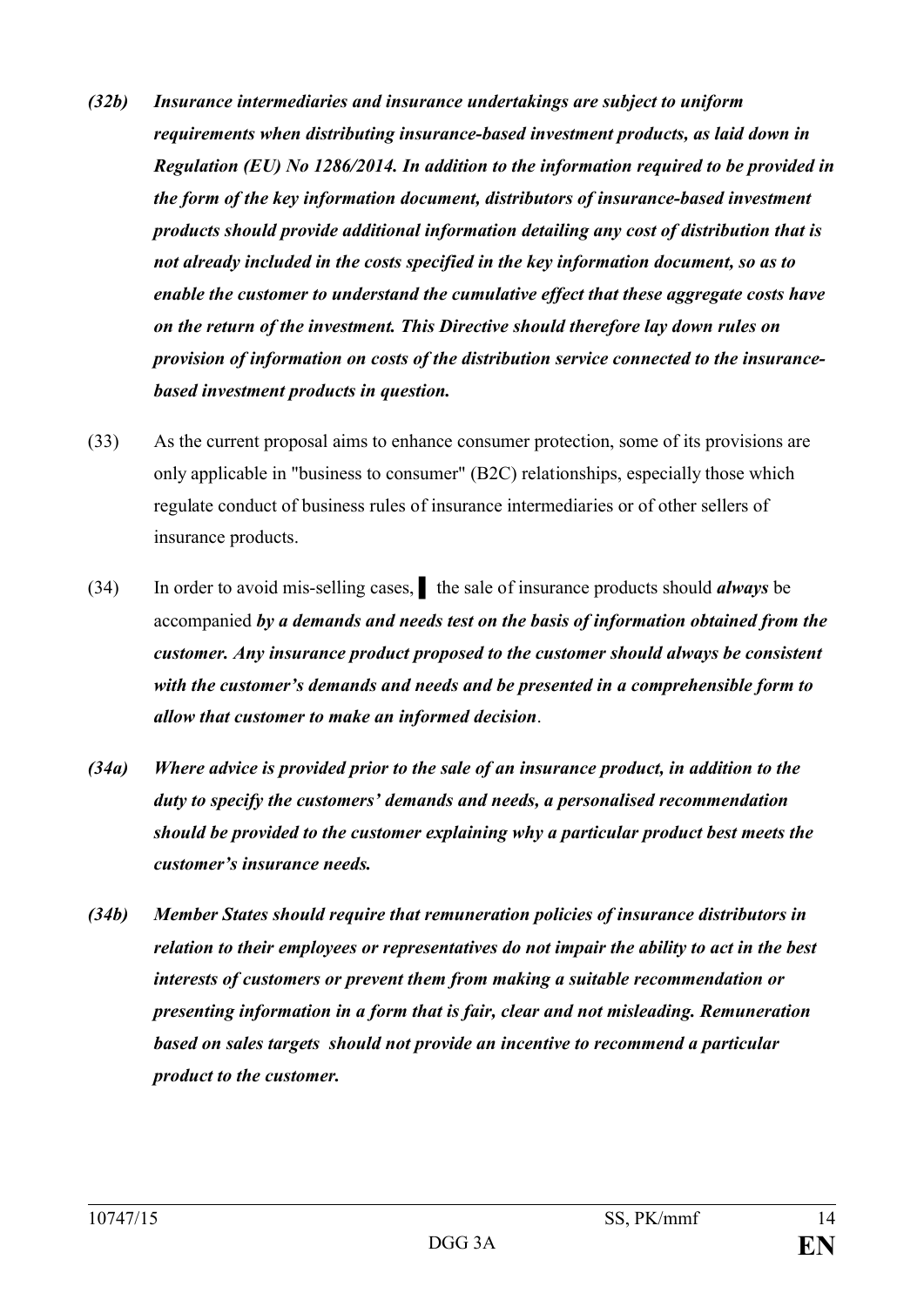- (35) It is essential for the customer to know whether he/she is dealing with an intermediary who *gives advice on the basis of a fair and personal analysis. In order to assess whether the number of contracts and providers considered by the intermediary is sufficiently large to cater for a fair and personal analysis, appropriate consideration should be given, inter alia, to the needs of the customer, the number of providers in the market, the market share of those providers, the number of relevant insurance products available from each provider, and the features of those products. This Directive should not prevent Member States from imposing that an insurance intermediary who wishes to give advice on the basis of a fair and personal analysis on an insurance contract is required to give such an advice on all the insurance contracts that it distributes.*
- ▌
- (37) Prior to the conclusion of a contract, including in the case of non-advised sales, the customer should be given the relevant information about the insurance product to allow the customer to make an informed decision. *An insurance product information document should provide standardised information about non-life insurance products. It should be drawn up by the relevant insurance undertaking or in those Member States where this is the case, the insurance intermediary that manufactures the insurance product.* The insurance intermediary should ▌ explain to the customer the key features of the insurance products it sells *and therefore its staff should be given appropriate resources and time to do this.*
- *(37a) In case of group insurances "customer" should mean the representative of a group of members who concludes an insurance contract on behalf of the group of members where the individual members cannot take an individual decision to join, such as a mandatory occupational pension arrangement. The representative of the group should promptly after enrolment of the member in the group insurance disclose, where relevant, the insurance product information document and the distributor's conduct of business information.*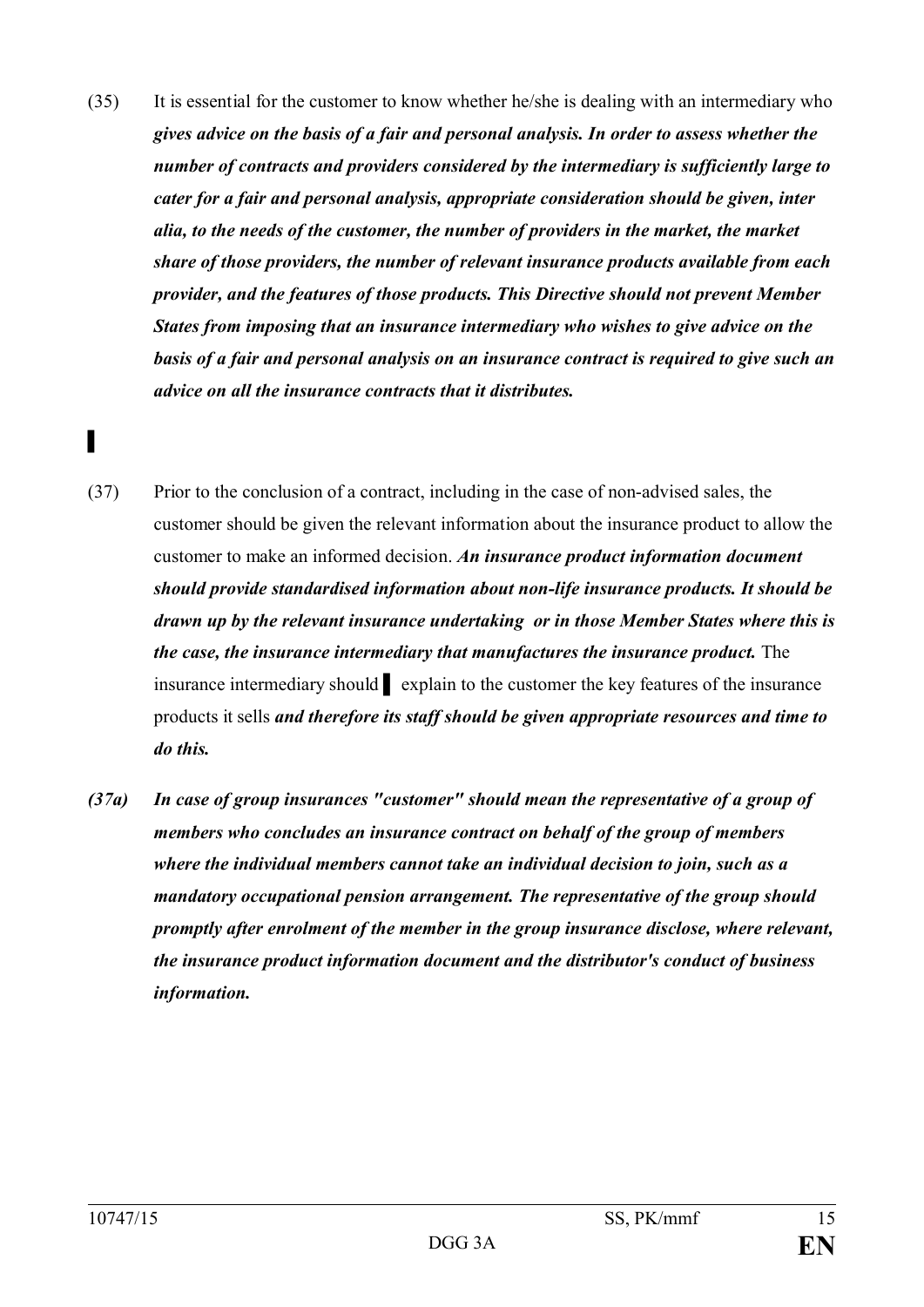- (38) Uniform rules should be laid down in order to give the *customer the* choice *of* medium in which information is provided allowing for use of electronic communications where it is appropriate having regard to the circumstances of the transaction. However, the customer should be given the option to receive it on paper. In the interest of *customer* access to information, all pre-contractual information should ▌ be *accessible* free of charge.
- (39) There is less of a need to require that such information be disclosed when the customer is seeking reinsurance or insurance cover for commercial and industrial risks, or *solely for the purposes of distributing insurance-based investment products,* is a professional *client as defined in Directive 2014/65/EU*.
- (40) This Directive should specify the minimum obligations which insurance *distributors* should have in providing information to customers. A Member State should be able to ▌maintain or adopt more stringent provisions *in this area* which may be imposed on insurance *distributors* independently of the provisions of their home Member State where they are pursuing insurance *distribution* activities on its territory provided that any such more stringent provisions comply with Union law, including Directive 2000/31/EC of the European Parliament and of the Council**<sup>3</sup>** . A Member State which proposes to apply and applies provisions regulating insurance *distributors* and the sale of insurance products in addition to those set out in this Directive should ensure that the administrative burden stemming from these provisions is proportionate for consumer protection *and remains limited*.
- (41) Cross-selling practices are a common strategy *used by insurance distributors* ▌ throughout the Union. They can provide benefits to *customers* but can also represent practices where the interest of *customers* is not adequately considered. *This Directive should not prevent the distribution of multi-risk insurance policies.*
- *(41a) The provisions of this Directive concerning cross-selling should be without prejudice to the application of European Union legislation providing for rules applicable to crossselling practices in relation to certain categories of goods or services.*

 $\mathbf{3}$ **<sup>3</sup>** *Directive 2000/31/EC of the European Parliament and of the Council of 8 June 2000 on certain legal aspects of information society services, in particular electronic commerce, in the Internal Market ('Directive on electronic commerce') (*OJ L 138, 13.7.2000, p. 1*)*.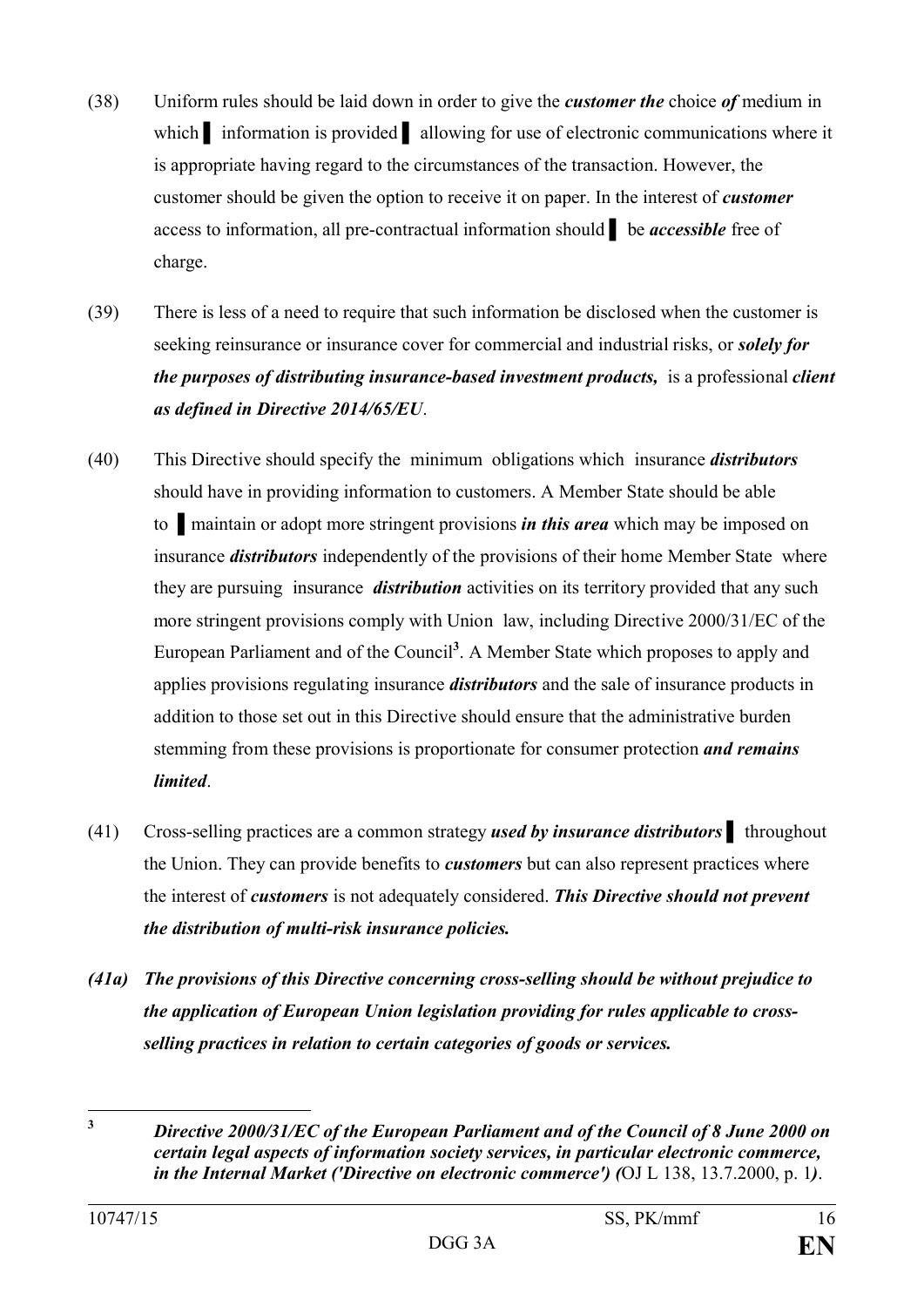- *(41b) In order to ensure that insurance products meet the needs of the target market, insurance undertakings - and, in those jurisdiction where this is the case, even insurance intermediaries manufacturing insurance products for sale to customers should maintain, operate and review a process for the approval of each insurance product. Where an insurance distributor advises on or proposes insurance products which it does not manufacture, it should in any case be able to understand the characteristics and identified target market of those products. This Directive should not limit the variety and flexibility of the approaches which undertakings use to develop new products.*
- (42) *Insurance based investment products* are often made available to customers as potential alternatives or substitutes to investment products subject to Directive *2014/65/EU*. To deliver consistent investor protection and avoid the risk of regulatory arbitrage, it is important that *insurance based* investment products ▌are subject*, in addition* to the▌ conduct of business standards *defined for all insurance products, to specific standards aimed at addressing the investment element embedded in those products;* these include provision of appropriate information, requirements for advice to be suitable and restrictions *on* remuneration.
- *(42a) In order to ensure that any fee or commission or any non monetary benefit in connection with the distribution of an insurance-based investment product paid to or paid by any party except the customer or a person on behalf of the customer does not have a detrimental impact on the quality of the relevant service to the customer, the insurance distributor should put in place appropriate and proportionate arrangements in order to structurally avoid such detrimental impact. To this extent, the insurance distributor should develop, adopt and regularly review policies and procedures relating to conflicts of interests with the aim of avoiding any detrimental impact on the quality of the relevant service to the customer and to ensure that the customer is adequately informed on fees, commissions or benefits.*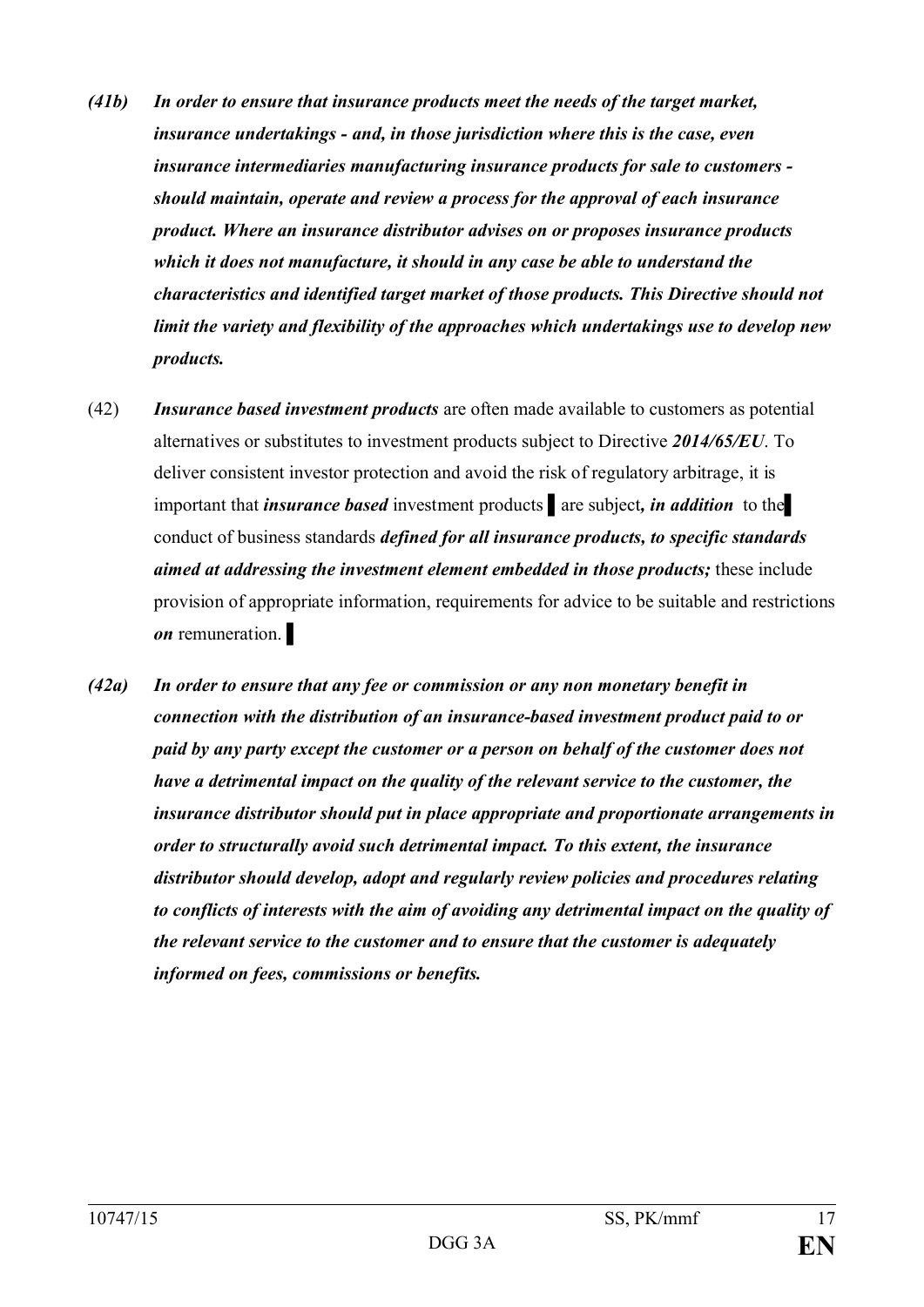- (43) In order to ensure compliance with the provisions of this Directive by insurance undertakings and persons who pursue insurance *distribution*, and to ensure that they are subject to similar treatment across the Union, Member States should be required to provide for administrative sanctions and *other* measures which are effective, proportionate and dissuasive. A review of existing powers and their practical application has been carried out with the aim of promoting convergence of sanctions and *other* measures in the Commission Communication of 8 December 2010 on reinforcing sanctioning regimes in the financial sector**<sup>4</sup>** . Therefore, administrative sanctions and *other* measures laid down by Member States should satisfy certain essential requirements in relation to addressees, criteria to be taken into account when applying a sanction or *other* measure and publication ▌.
- *(43a) Even though nothing prevents Member States from laying down rules for administrative and criminal sanctions for the same breaches, Member States should not be required to lay down rules for administrative sanctions for the breaches of this Directive which are subject to national criminal law. In accordance with national law, Member States are not obliged to impose both administrative and criminal sanctions for the same offence, but they should be able to do so if their national law so permits. However, the maintenance of criminal sanctions instead of administrative sanctions for breaches of this Directive should not reduce or otherwise affect the ability of competent authorities to cooperate, access and exchange information in a timely way with competent authorities in other Member States for the purposes of this Directive, including after any referral of the relevant breaches to the competent judicial authorities for criminal prosecution.*
- (44) In particular, the competent authorities should be empowered to impose pecuniary sanctions which are sufficiently high to offset the *actual or potential profits,* and to be dissuasive even for larger institutions and their managers.

 $\overline{4}$ 

**<sup>4</sup>** COM(2010)0716.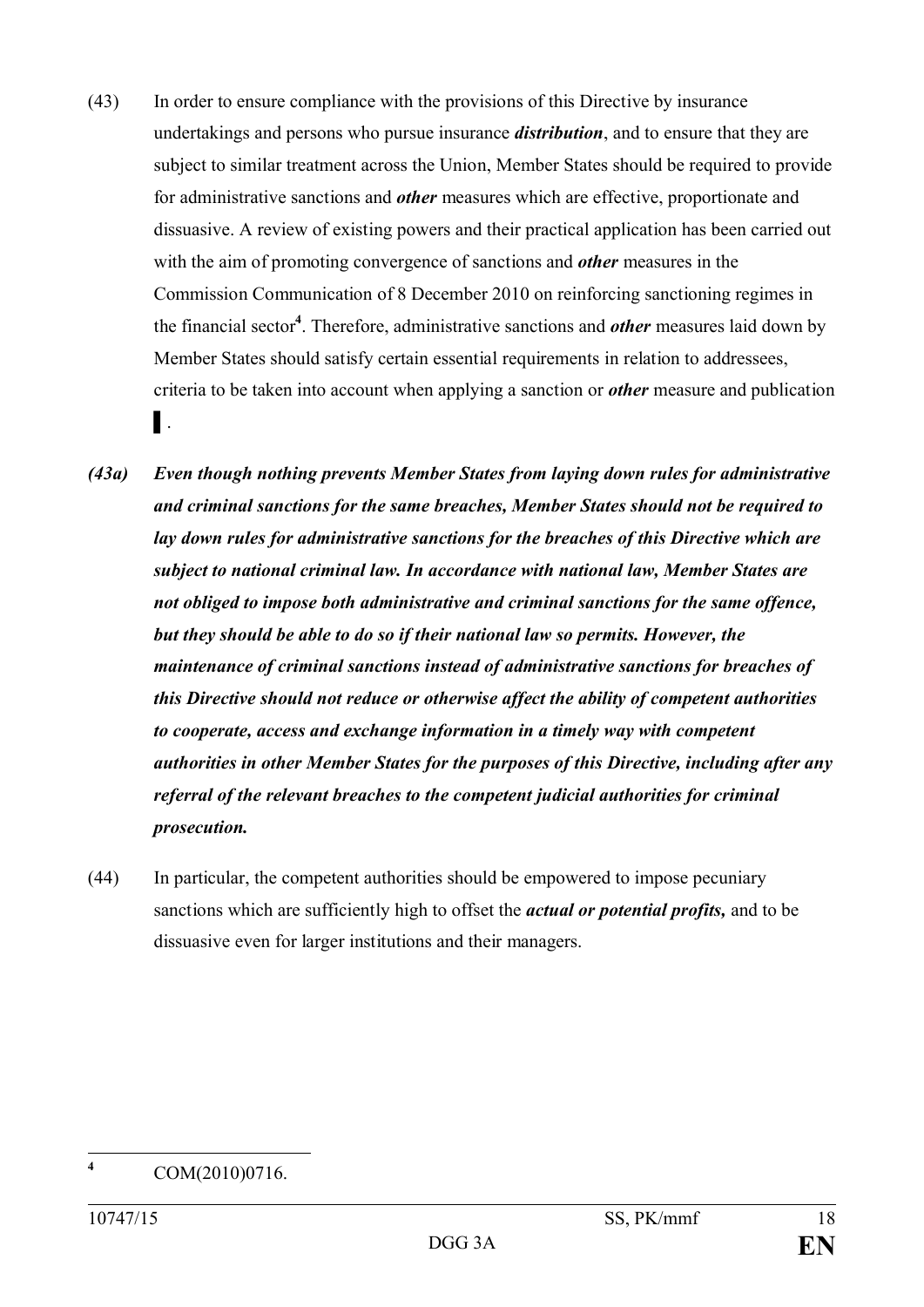- *(44a) In order to deliver consistent investor protection and avoid the risk of regulatory arbitrage, it is important that, in case of breaches related to the distribution of an insurance based investment product, administrative sanctions and measures set out by Member States should be aligned to those in Regulation (EU) No 1286/2014.*
- (45) In order to ensure a consistent application of sanctions across *the Union,* Member States *should ensure that* when determining the type of administrative sanctions or measures and the level of administrative pecuniary sanctions, the competent authorities take into account all relevant circumstances.
- (46) In order to *ensure that decisions on breaches by competent authorities have a* dissuasive effect on the public at large and to inform *market participants of behaviour that is considered* detrimental to customer*s*, *those decisions* should be published, *provided that the time period for lodging an appeal has passed and no appeal was lodged, unless such disclosure jeopardises the stability of insurance or reinsurance markets. Where national law provides for the publication of the sanction or measure which is subject to an appeal this should also be published without undue delay, as well as the outcome of the appeal. In any event if publication of the sanction or measure* would cause disproportionate damage to the parties involved, *the competent authority should be able to decide not to publish the sanctions or to publish them anonymously.*
- (47) In order to detect potential breaches, the competent authorities should have the necessary investigatory powers, and should establish effective mechanisms to *enable* reporting of potential or actual breaches.
- (48) This Directive should refer to both administrative sanctions and *other* measures irrespective of their qualification as a sanction or *other* measure under national law.
- (49) This Directive should be without prejudice to any provisions in the laws of Member States in respect of criminal offences.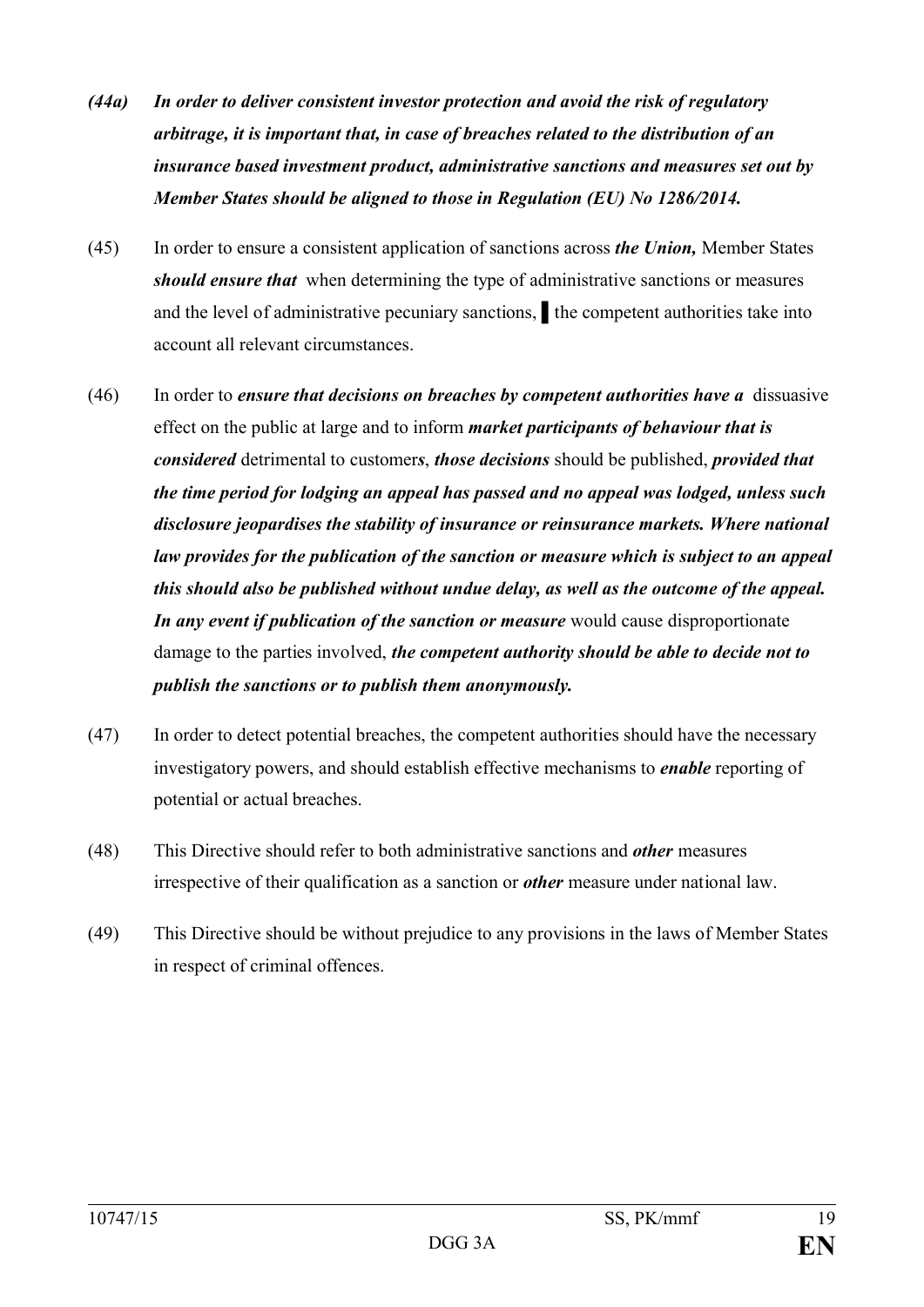- (50) In order to attain the objectives set out in this Directive, the power to adopt acts in accordance with Article 290 of the Treaty should be delegated to the Commission in respect of *product oversight and governance requirements for all products; and* in relation to *the distribution of* insurance *based* investment products, *management of conflicts of interest, the conditions under which inducements can be paid or received, and assessment of suitability and appropriateness*. It is of particular importance that the Commission carries out appropriate consultations during its preparatory work, including at expert level. The Commission, when preparing and drawing up delegated acts, should ensure a simultaneous, timely and appropriate transmission of relevant documents to the European Parliament and to the Council.
- (51) Technical standards in financial services should ensure consistent harmonisation and adequate protection of consumers across the Union. As *EIOPA is* a body with highly specialised expertise, it *could* be *entrusted solely* with the elaboration of draft ▌implementing technical standards which do not *necessitate* policy choices, for submission to the *European Parliament, the Council and the* Commission.
- (52) *In accordance with the Common Understanding on delegated acts, without prejudice to its further revision, the Commission should take into account the objection period as well as Parliament and Council procedures as regards the date of transmission of the delegated act. Furthermore, in accordance with the Common Understanding on delegated acts, without prejudice to its further revision, where applicable, Regulation (EU) No 1094/2010, proper transparency and appropriate contacts with the Parliament and Council should be ensured in advance of the adoption of the delegated act.*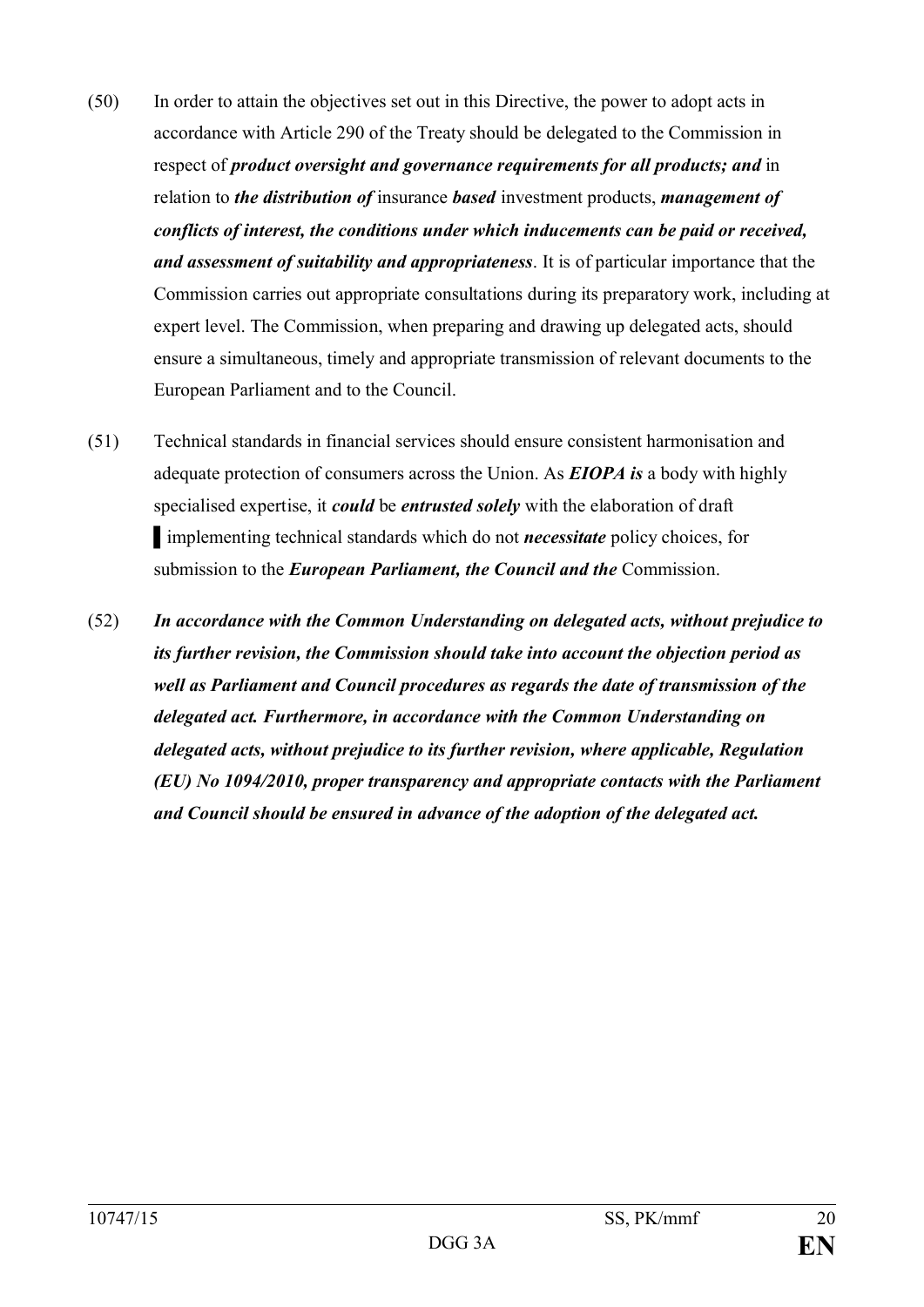- (53) Directive 95/46 of the European Parliament and of the Council of *[...]* **<sup>5</sup>** and Regulation (EU) No 45/2001 of the European Parliament and of the Council of *[...]***<sup>6</sup>** shall govern the processing of personal data carried out by EIOPA within the framework of this *Directive*, under the supervision of the European Data Protection Supervisor.
- (54) This Directive respects the fundamental rights and observes the principles recognised in the Charter of Fundamental Rights of the European Union, as enshrined in the Treaty.
- (55) In accordance with the Joint Political Declaration of Member States and the Commission on explanatory documents of 28 September 2011, Member States have undertaken to accompany, in justified cases, the notification of their transposition measures with one or more documents explaining the relationship between the components of a directive and the corresponding parts of national transposition instruments. With regard to this Directive, the legislator considers the transmission of such documents to be justified.
- *(55b) This Directive should not be too burdensome for small and medium-sized insurance and reinsurance distributors. One of the tools by which to achieve that objective is the proper application of the proportionality principle. That principle should apply both to the requirements imposed on the insurance and reinsurance distributors and to the exercise of supervisory powers.*
- (56) A review of this Directive should be carried out five years after the date on which this Directive enters into force in order to take account of market developments as well as developments in other areas of Union law or Member States experiences in implementation of Union law, in particular with regard to products covered by Directive 2003/41/EC.

 $\overline{\mathbf{5}}$ **<sup>5</sup>** *Directive 95/46 of the European Parliament and of the Council of 24 October 1995 on the protection of individuals with regard to the processing of personal data and on the free movement of such data, under the supervision of the Member States competent authorities, in particular the public independent authorities designated by the Member States (*OJ L 281, 23.11.1995, p. 31*)*.

**<sup>6</sup>** *Regulation (EU) No 45/2001 of the European Parliament and of the Council of 18 December 2000 on the protection of individuals with regard to the processing of personal data by the EU institutions and bodies and on the free movement of such data (*OJ L 8, 12.1.2001, p. 1*)*.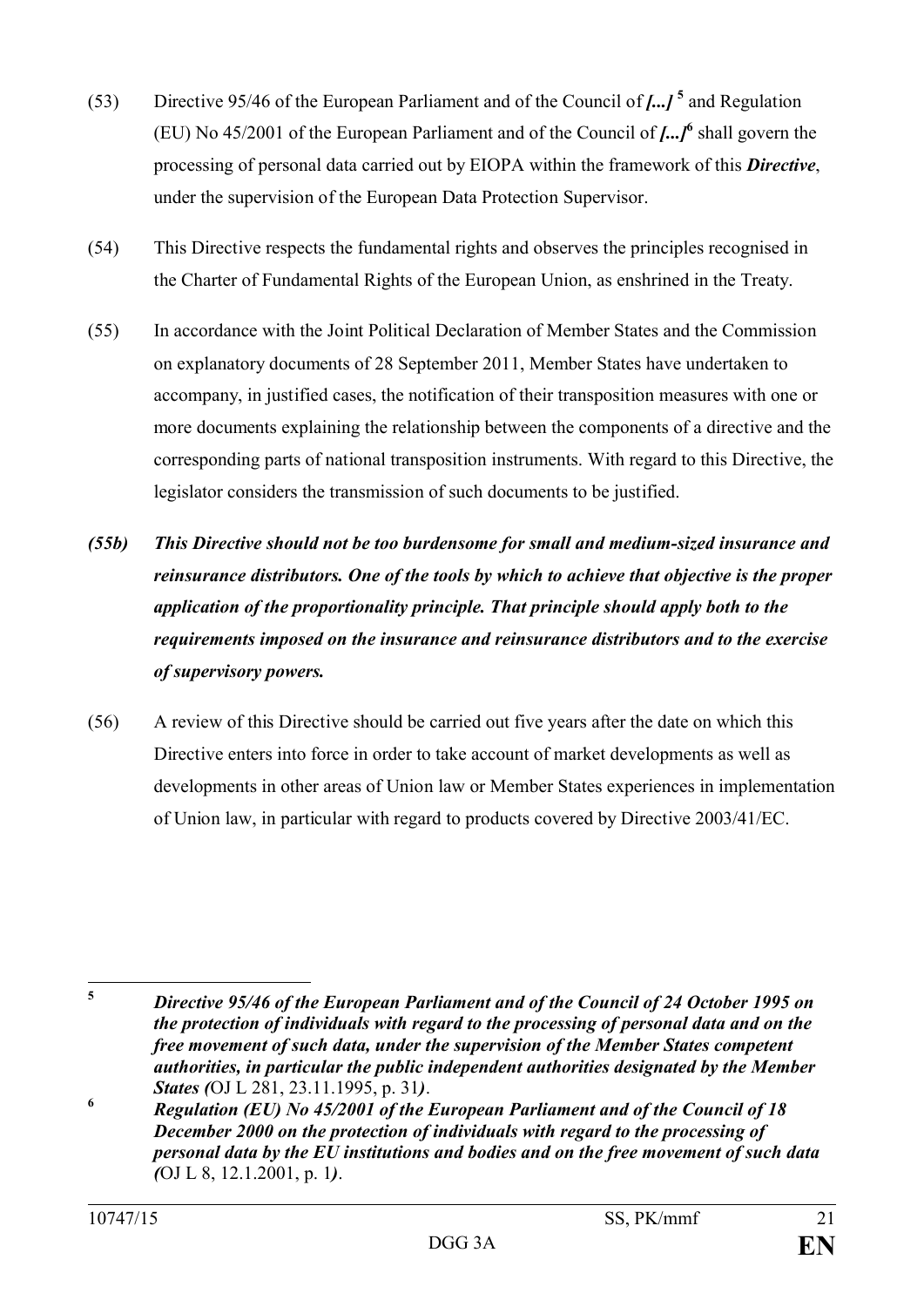- (57) Directive 2002/92/EC should accordingly be repealed *24 months after the entry into force of this Directive, however, Chapter IIIA of Directive 2002/92/EC should be deleted from the date of entry into force of this Directive.*
- (58) The obligation to transpose this Directive into national law should be confined to those provisions which represent an amendment of the substance of Directive 2002/92/EC. The obligation to transpose the provisions which are unchanged arises under Directive 2002/92/EC.
- (59) This Directive should be without prejudice to the obligations of the Member States relating to the time-limits for transposition into national law of Directive 2002/92/EC,

HAVE ADOPTED THIS DIRECTIVE: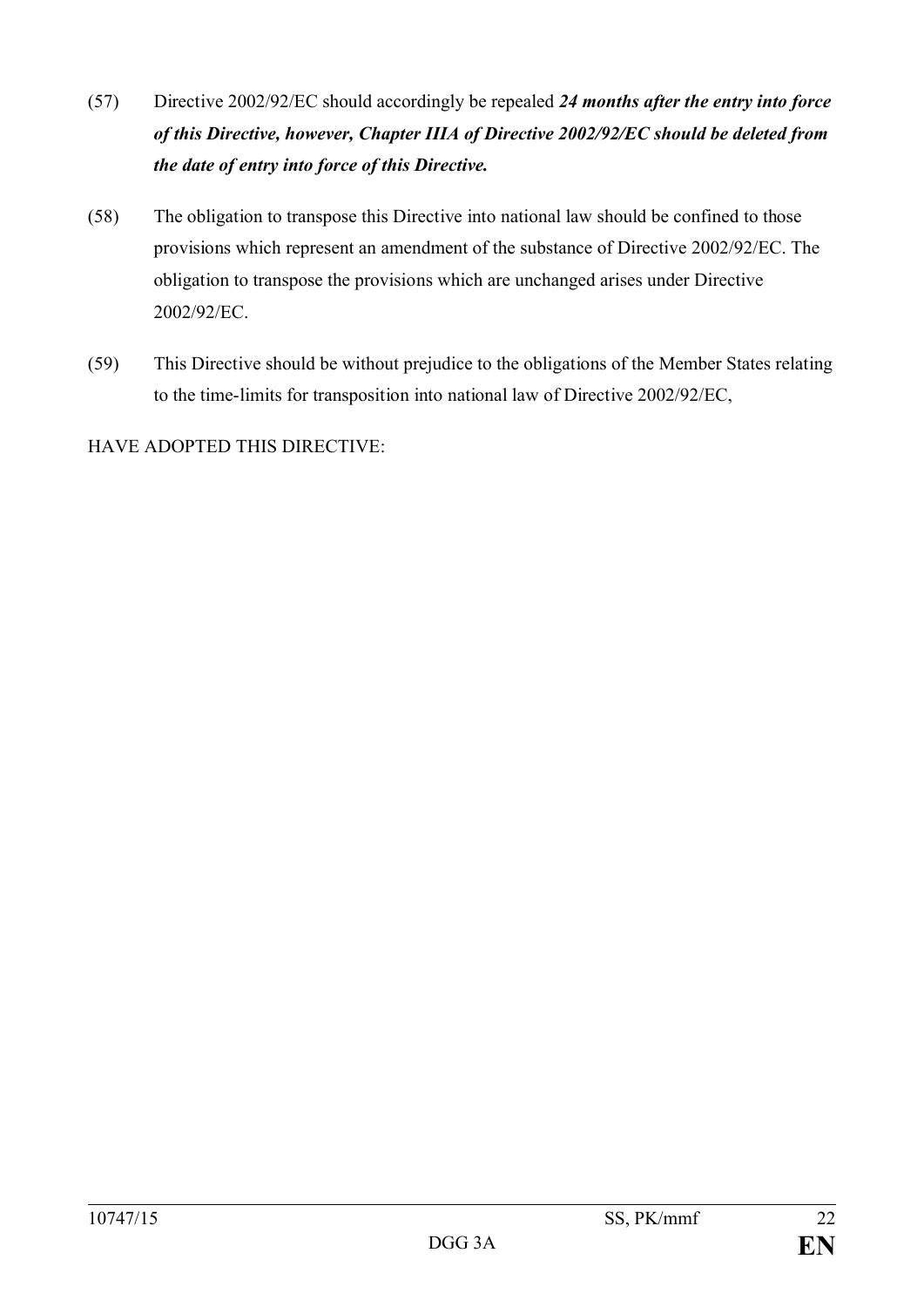# **CHAPTER I SCOPE AND DEFINITIONS**

#### Article 1

#### Scope

- 1. This Directive lays down rules concerning the taking-up and pursuit of the activities of insurance and reinsurance *distribution in the European Union*.
- *1a. This Directive applies to any natural and legal person who is established in a Member State or who wish to be established there in order to take up and pursue the distribution of insurance and reinsurance products.*
- *2a. This Directive shall not apply to ancillary insurance intermediaries carrying out insurance distribution activities, where all the following conditions are met:*
	- *(a) the insurance is complementary to the good or service supplied by any provider, where such insurance covers:*
		- *(i) the risk of breakdown, loss of or damage to the goods or the non-use of the service supplied by that provider or;*
		- *(ii) damage to or loss of baggage and other risks linked to the travel booked with that provider;*
	- *(b) the amount of the premium paid for the insurance product does not exceed EUR 600 pro-rata annually.*
	- *(ba) by way of derogation from point (b), where the insurance is complementary to a service referred to in point (a) and the duration of that service is equal to or less than three months, the amount of the premium paid per person does not exceed EUR 200.*
- *2b. Member States shall ensure that, when carrying out the distribution activity through an ancillary insurance intermediary who is exempted from the application of this Directive pursuant to paragraph 2a, the insurance undertaking or insurance intermediary ensures that:*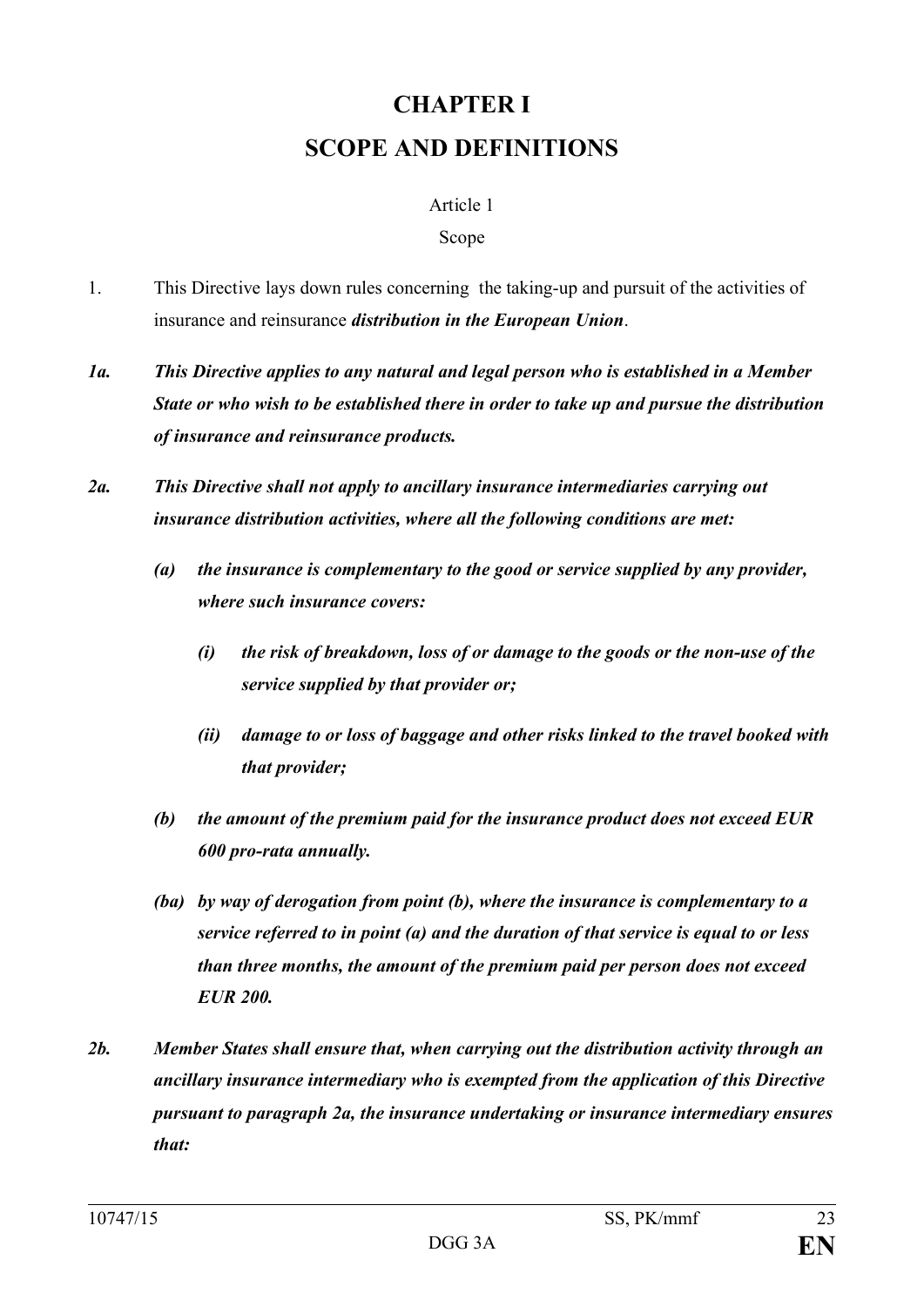- *(a) information is made available to the customer, prior to the conclusion of the contract, about its identity and address and about the procedures referred to in Article 12 allowing customers and other interested parties to lodge complaints;*
- *(b) appropriate and proportionate arrangements are in place to comply with Articles 15 and 21 and to consider the demands and needs of the customer before the proposal of the contract.*
- *(c) the product information document referred to in Article 18(4) is provided to the customer prior to the conclusion of the contract.*

# *2c. Member States shall ensure that competent authorities monitor the market, including the market for ancillary insurance products which are marketed, distributed or sold in or from their Member State. EIOPA may facilitate and coordinate such monitoring.*

3. This Directive shall not apply to insurance and reinsurance *distribution activities* in relation to risks and commitments located outside the Union.

This Directive shall not affect a Member State's law in respect of insurance and reinsurance *distribution activity* pursued by insurance and reinsurance undertakings or intermediaries established in a third country and operating on its territory under the principle of freedom to provide services, provided that equal treatment is guaranteed to all persons carrying out or authorised to carry out insurance and reinsurance mediation activities on that market.

This Directive shall not regulate insurance or reinsurance *distribution activities* carried out in third countries.

Member States shall inform the Commission of any general difficulties which their insurance *distributors* encounter **e**stablishing themselves or carrying out insurance *distribution* activities in any third country.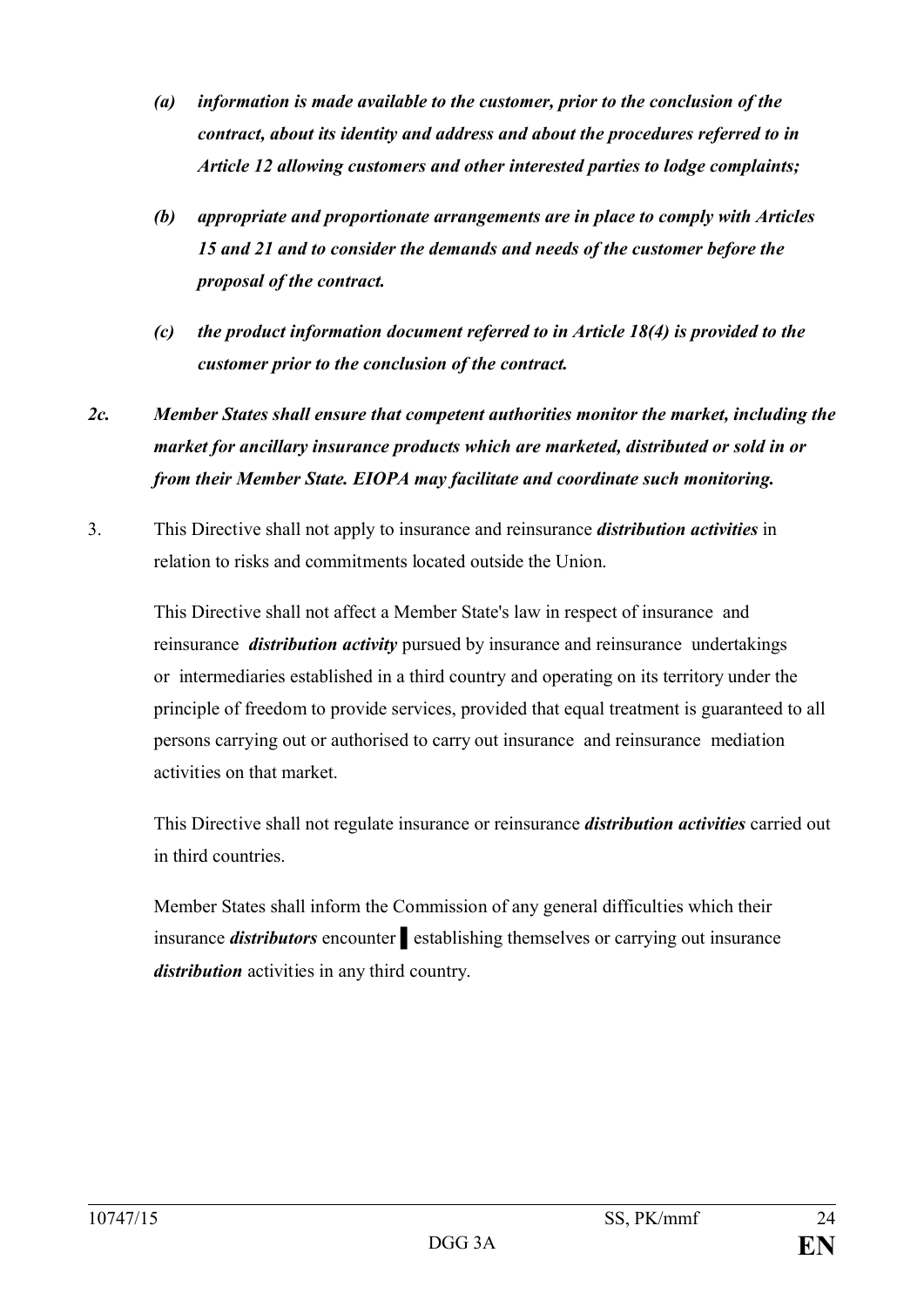#### Article 2

# **Definitions**

For the purposes of this Directive:

- (1) 'insurance undertaking' means an undertaking *as defined in Article 13(1) of Directive 2009/138/EC*;
- (2) 'reinsurance undertaking' means *a reinsurance* undertaking *as defined in Article 13(4) of Directive 2009/138/EC*;
- (3) 'insurance *distribution*' means the activities of advising on, proposing or carrying out other work preparatory to the conclusion of contracts of insurance, concluding such contracts*,* or assisting in the administration and performance of such contracts, in particular in the event of a claim ▌.

*The provision of information concerning one or more insurance contracts in accordance with criteria selected by customers through a website or other media and the compilation of an insurance product ranking list, including price and product comparison, or a discount on the price of an insurance contract, when the customer is able to directly or indirectly conclude an insurance contract using a website or other media shall be considered to be insurance distribution.*

None of the following activities shall be considered to be insurance *distribution* for the purposes of this Directive:

- (a) the provision of information on an incidental basis to a customer in the context of another professional activity , if the provider does not take any additional steps to assist in concluding or performing an insurance contract;
- *(aa) the management of claims of an insurance undertaking on a professional basis, and loss adjusting and expert appraisal of claims;*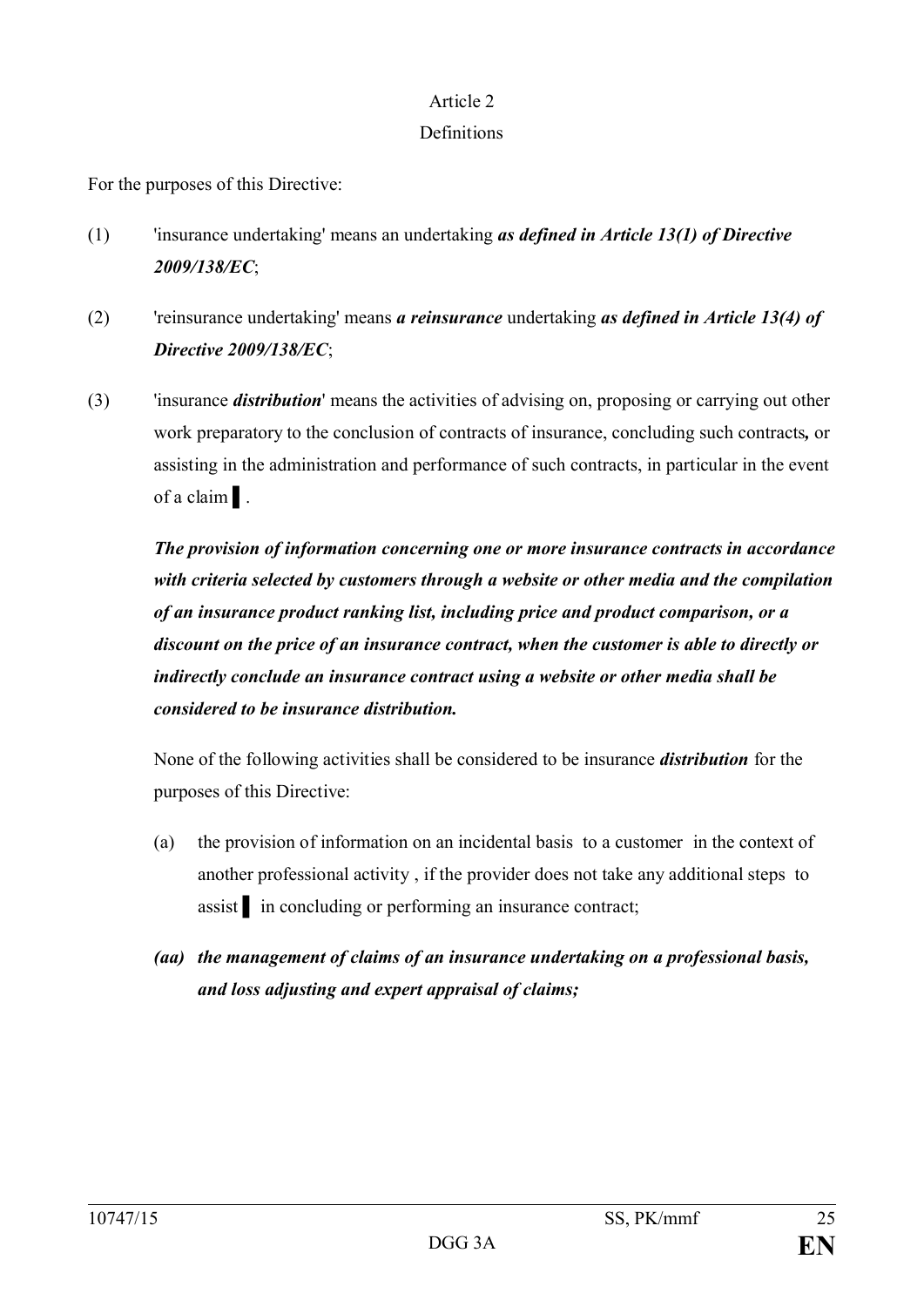- (b) the mere provision of data and information on potential policyholders to insurance intermediaries or insurance undertakings *if the provider does not take any additional steps to assist in the conclusion of an insurance contract;*
- *(ba) the mere provision* of information about insurance products or an insurance intermediary or insurance undertaking to potential policyholders *if the provider does not take any additional steps to assist in the conclusion of an insurance contract*.
- *(3a) 'insurance distributor' means any insurance intermediary, ancillary insurance intermediary or insurance undertaking;*
- *(3b) 'insurance intermediary' means any natural or legal person, other than an insurance or reinsurance undertaking or their employees and other than an ancillary insurance intermediary, who, for remuneration, takes up or pursues the activity of insurance distribution;*
- *(3c) 'ancillary insurance intermediary' means any natural or legal person, other than a credit institution or an investment firm as defined in Article 4(1) of Regulation (EU) No 575/2013 [CRD IV], who, for remuneration, takes up or pursues the activity of insurance distribution on an ancillary basis, provided that all the following conditions are met:*
	- *(i) the principal professional activity of that natural or legal person is other than insurance distribution;*
	- *(ii) the natural or legal person only distributes certain insurance products that are complementary to a good or service;*
	- *(iii) the insurance products concerned do not cover life assurance or liability risks, unless that cover complements the product or service which the intermediary provides as his principal professional activity;*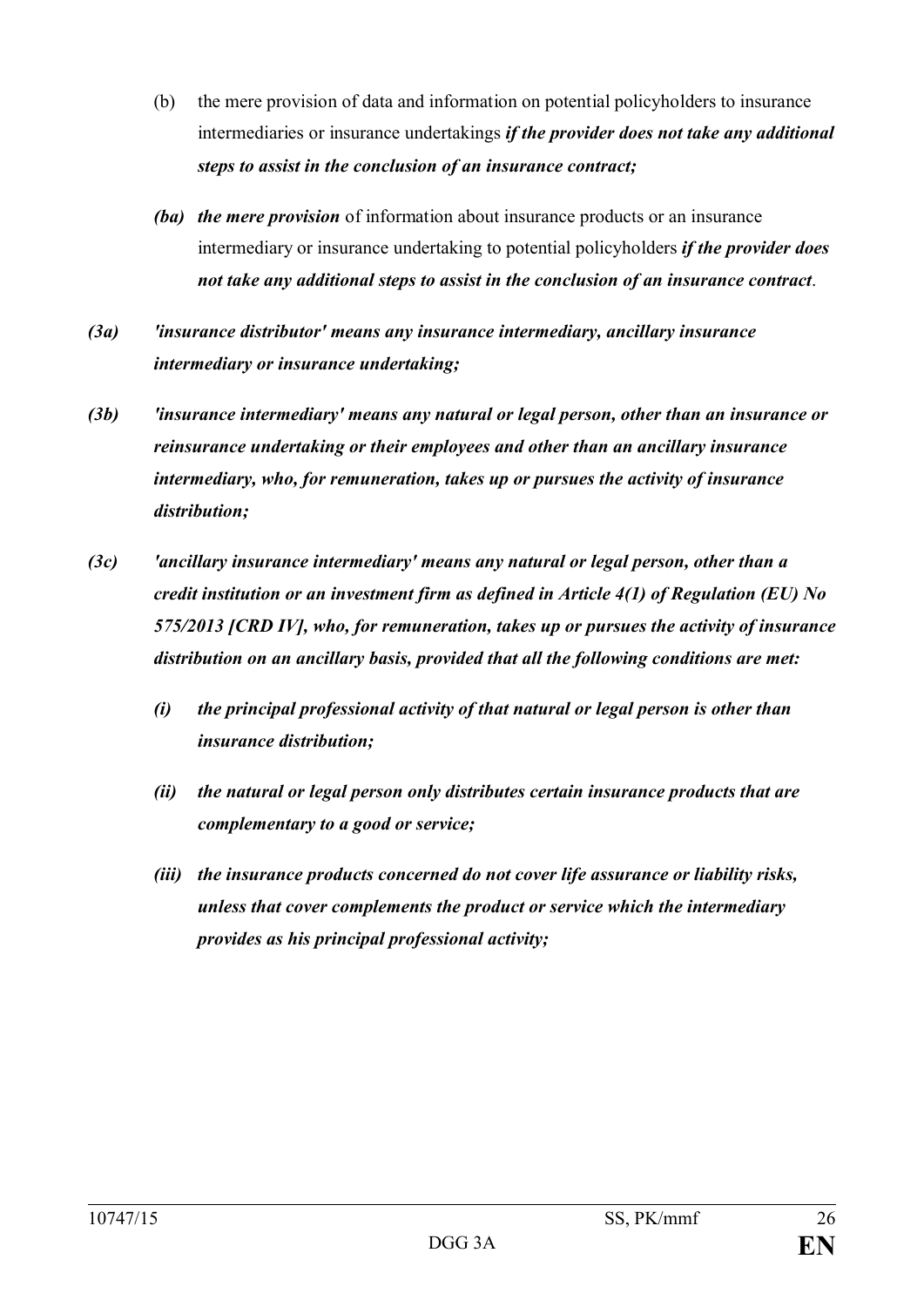- (4) '*insurance-based* investment product' means *an insurance product which offers a maturity or surrender value and where that maturity or surrender value is wholly or partially exposed, directly or indirectly, to market fluctuations, not including:*
	- *(a) non-life insurance products as listed in Annex I of Directive 2009/138/EC (Classes of Non-life Insurance);*
	- *(b) life insurance contracts where the benefits under the contract are payable only on death or in respect of incapacity due to injury, sickness or disability;*
	- *(c) pension products which, under national law, are recognised as having the primary purpose of providing the investor with an income in retirement, and which entitles the investor to certain benefits;*
	- *(d) officially recognised occupational pension schemes falling under the scope of Directive 2003/41/EC or Directive 2009/138/EC;*
	- *(e) individual pension products for which a financial contribution from the employer is required by national law and where the employer or the employee has no choice as to the pension product or provider;*
- (6) 'reinsurance *distribution*' means the activities of advising on, proposing*,* or carrying out other work preparatory to the conclusion of contracts of reinsurance,of concluding such contracts or assisting in the administration and performance of such contracts, in particular in the event of a claim, *including when* carried on by a reinsurance undertaking without the intervention of a reinsurance intermediary.

None of the following activities shall be considered to be reinsurance *distribution* for the purposes of this Directive:

(a) the provision of information on an incidental basis in the context of another professional activity provided that the purpose of that activity is not to assist the customer in concluding or performing a reinsurance contract;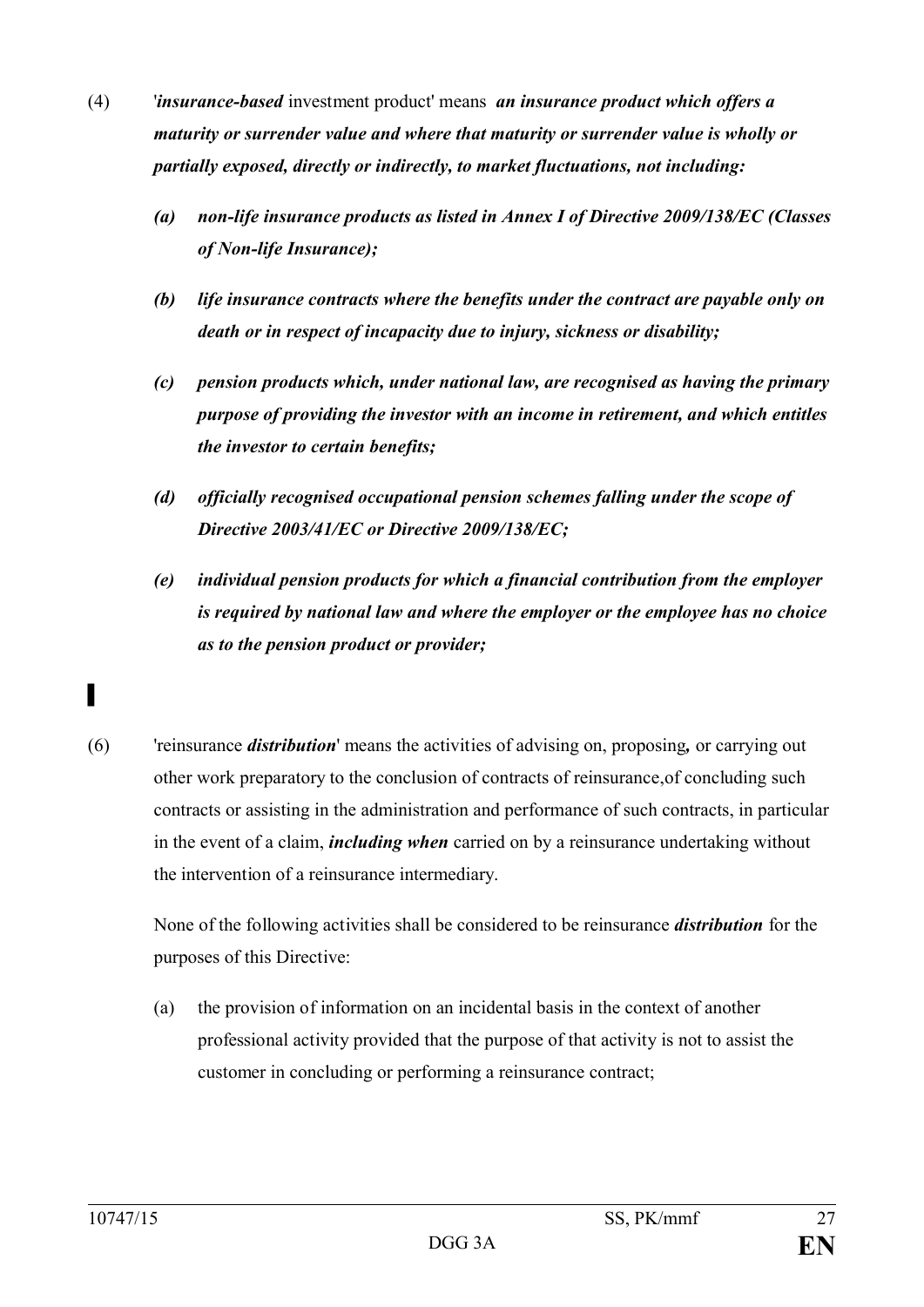- *(aa) the management of claims of a reinsurance undertaking on a professional basis, and loss adjusting and expert appraisal of claims;*
- (b) the mere provision of data and information on potential policyholders to reinsurance intermediaries or reinsurance undertakings *if the provider does not take any additional steps to assist in the conclusion of a reinsurance contract;*
- *(ba) the mere provision* of information about reinsurance products or a reinsurance intermediary or reinsurance undertaking to potential policyholders*, if the provider does not take any additional steps to assist in the conclusion of a reinsurance contract;*
- (7) 'reinsurance intermediary' means any natural or legal person, other than a reinsurance undertaking *or its employees*, who, for remuneration, takes up or pursues *the activity of* reinsurance *distribution*;
- (9) 'advice' means the provision of a *personal* recommendation to a customer, either upon their request or at the initiative of the insurance *distributor in respect of one* or *more* insurance *contracts*;
- (11) 'large risks' *means large risks* as defined *in Article 13(27) of Directive 2009/138/EC*;
- (12) 'home Member State' means:
	- (a) where the intermediary is a natural person, the Member State in which his residence is situated;
	- (b) where the intermediary is a legal person, the Member State in which its registered office is situated or, if under its national law it has no registered office, the Member State in which its head office is situated;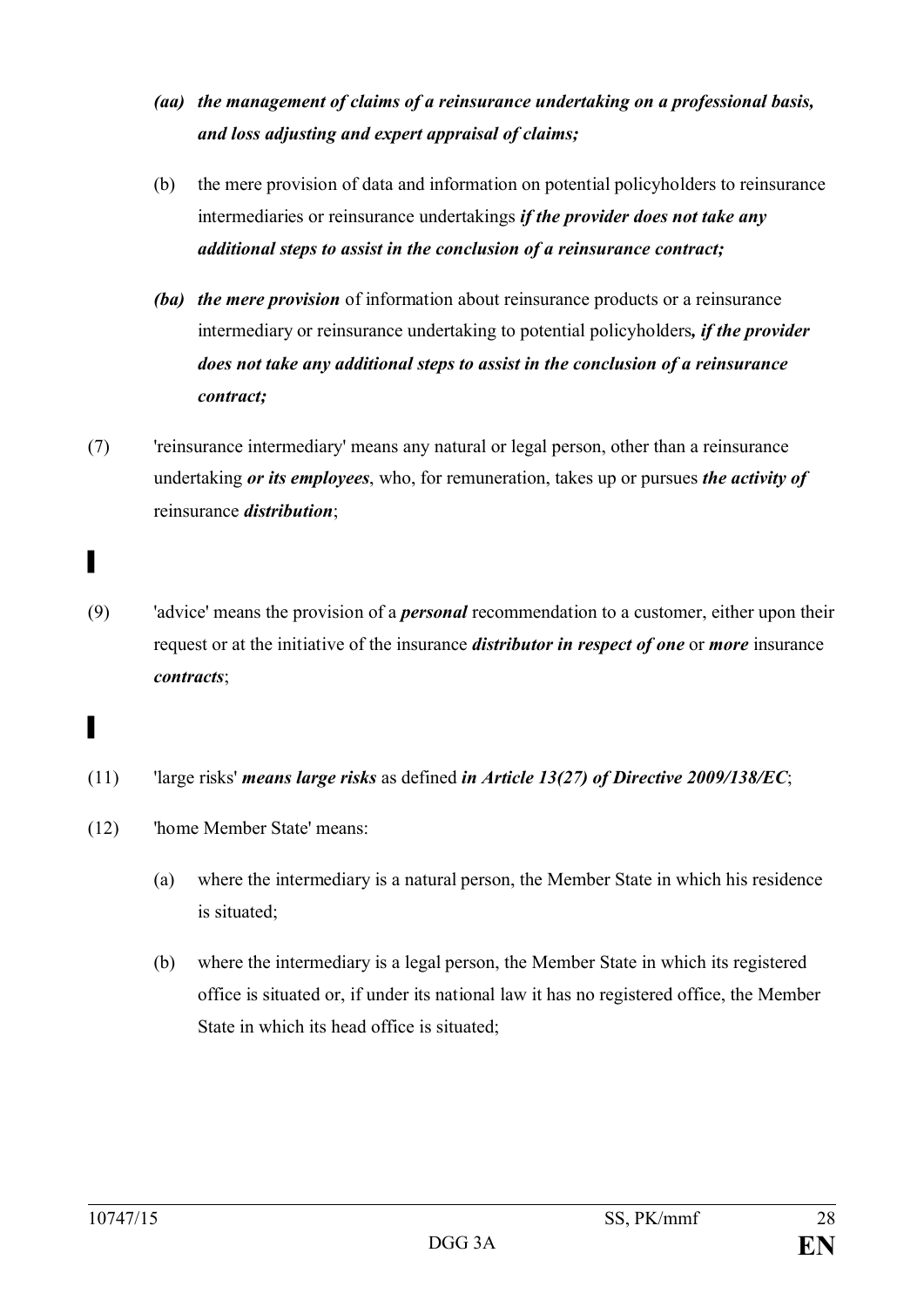- (13) 'host Member State' means the Member State in which an insurance or reinsurance intermediary has a permanent presence or establishment or provides services and which is not its home Member State ;
- *(13a) 'branch' means an agency or a branch of an intermediary which is located in the territory of a Member State other than the home Member State;*
- (14) 'durable medium' means *any instrument which:*
	- *(a) enables a customer to store information addressed personally to that customer in a way accessible for future reference and for a period of time adequate for the purposes of the information, and*
	- *(b) allows the unchanged reproduction of the information stored;*
- (16) 'close links' means a situation referred to in Article *13(17) of Directive 2009/138/EC*;
- (17) 'primary place of business' means the location from where the main business is managed;
- (18) 'remuneration' means any commission, fee, charge or other payment, including an economic benefit of any kind *or any other financial or non-financial advantage or incentive* offered or given in *respect of* insurance *distribution* activities.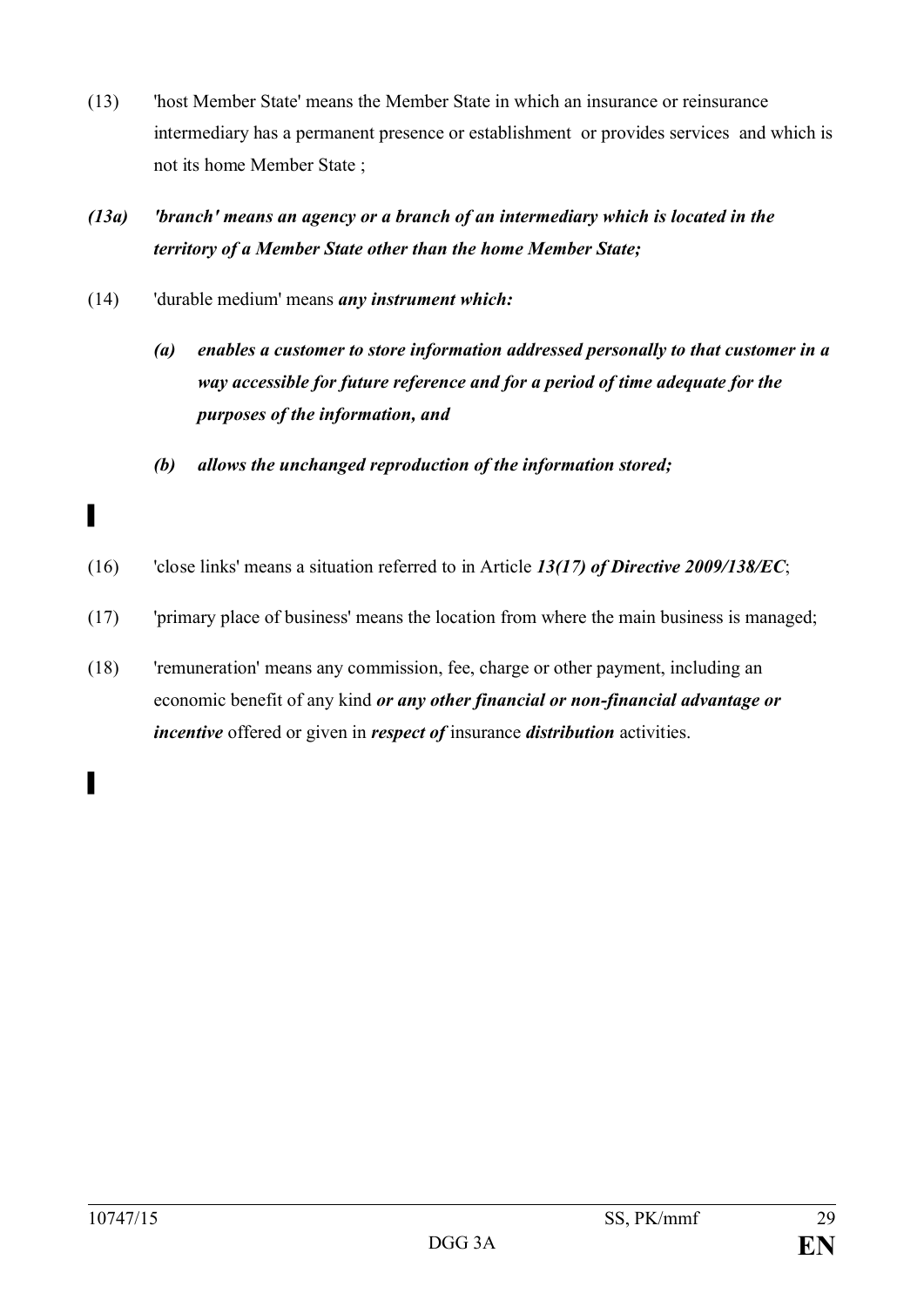### Chapter II

### REGISTRATION REQUIREMENTS

## Article 3

# Registration

# 1. Insurance, reinsurance, *and ancillary insurance* intermediaries shall be registered with a competent authority in their home Member State.

Insurance *and reinsurance* undertakings ▌and their employees shall not be required to register ▌under this Directive.

Without prejudice to the first subparagraph, Member States may stipulate that insurance and reinsurance undertakings *and intermediaries* and other bodies may cooperate with the competent authorities in registering insurance and reinsurance *and ancillary insurance*  intermediaries and in the application of the requirements of Article 8 ▌.

In particular, ▌ they may be registered by an insurance *or reinsurance* undertaking*, insurance or reinsurance intermediary, or* by an association of insurance *or reinsurance*  undertakings, or **i** insurance or reinsurance *intermediaries*, under the supervision of a competent authority.

▌An insurance or reinsurance intermediary *or an ancillary insurance intermediary may*  act under the responsibility of an insurance or reinsurance undertaking or ▌ another ▌ intermediary ▌. In such a case, *Member States may stipulate that the insurance or reinsurance undertaking or other intermediary shall be responsible for ensuring that the insurance or reinsurance intermediary or ancillary insurance intermediary meets the conditions for registration, including the conditions set out in Article 3(7)(c)*.

Member States may also stipulate that *the insurance or reinsurance undertaking or other intermediary* which takes responsibility for the *insurance or reinsurance* intermediary *or ancillary insurance intermediary registers* that intermediary *or ancillary intermediary*.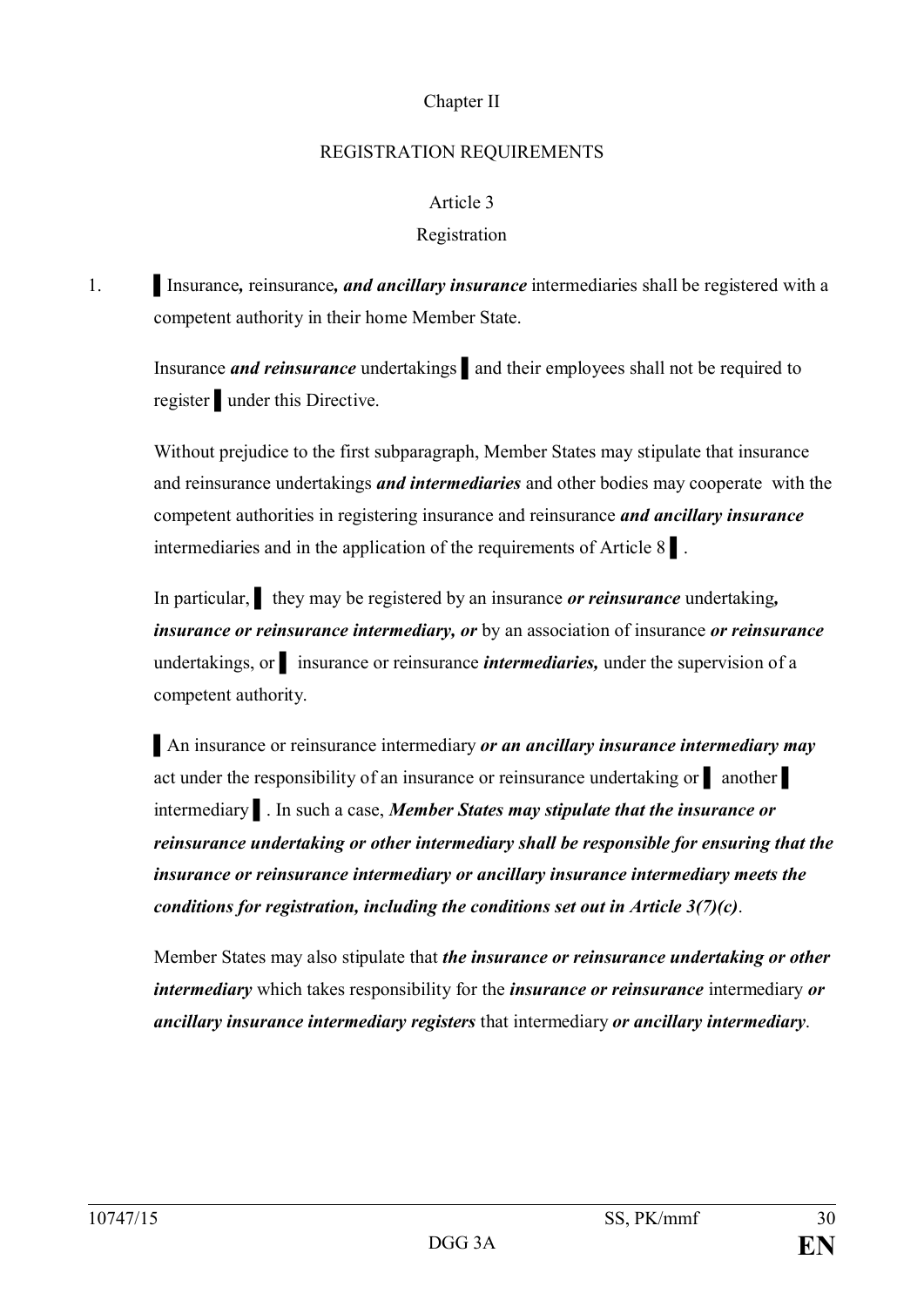Member States need not apply the requirement referred to in the first <u>v</u> subparagraph to all the natural persons who work in an ▌ insurance or reinsurance intermediary *or ancillary insurance intermediary* and who pursue the activity of insurance or reinsurance *distribution*.

Member States shall ensure *that the registers* specify the names of the natural persons within the management *of the insurance or reinsurance distributor* who are responsible for the *insurance or reinsurance distribution*.

*The register shall further indicate the Member States in which the intermediary conducts business under the rules on the freedom of establishment or on the freedom to provide services.*

2. Member States may establish more than one register for insurance*,* reinsurance*, and ancillary insurance* intermediaries provided that they lay down the criteria according to which intermediaries are to be registered.

Member States shall establish an online registration system ▌, which should be easily accessible ▌ allowing the *registration* form to be completed directly online.

- 3. *In case there is more than one register,* Member States shall *establish* a single information point ▌ allowing quick and easy access to information from *those* registers, which shall be compiled electronically and kept ∎updated. This information point shall also provide the identification details of the competent authorities of *the home* Member State | .
- 4. EIOPA shall establish, publish on its website and keep up-to-date a single electronic register containing records of insurance*,* reinsurance *and ancillary insurance*  intermediaries which have notified their intention to carry on cross-border business in accordance with Chapter IV. Member States shall provide relevant information to EIOPA promptly to enable it to do this. This ▌ register shall contain links to, and be accessible from, each of the Member States' competent authorities' websites.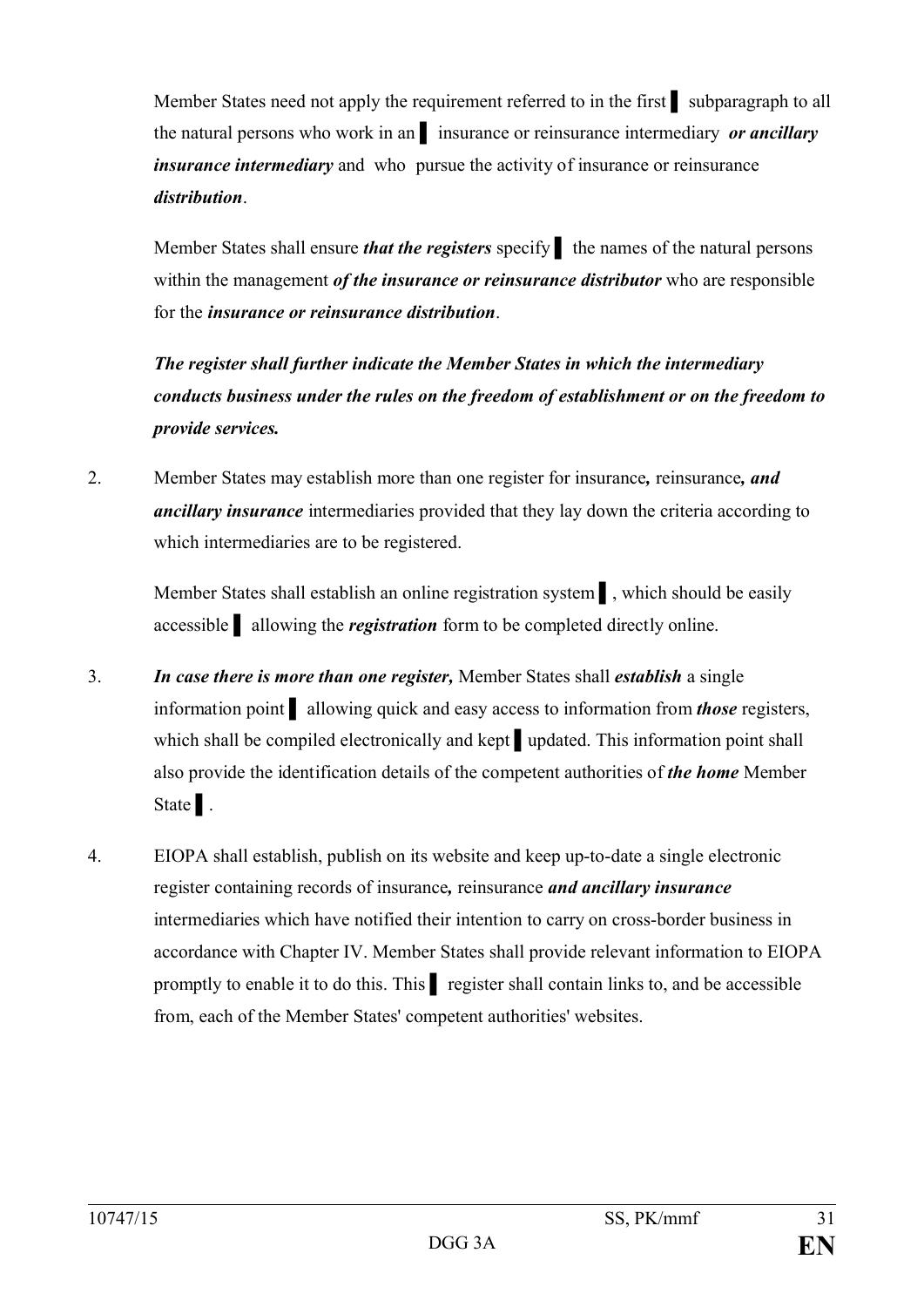*EIOPA shall have right of access to the data stored there. EIOPA and the competent authorities shall have the right to modify this data. Data subjects whose personal details can be stored and exchanged shall be entitled to access and have the right to be appropriately informed.*

*EIOPA shall establish a website with hyperlinks to each single information point or where applicable, a register, established by Member States under Article 3(3).*

Member States *referred to in the first sub-paragraph of Article 3(1)* shall ensure that registration of insurance, reinsurance *and ancillary insurance* intermediaries is made subject to the fulfilment of the *relevant* requirements *of* Article 8.

▌ The validity of the registration shall be subject to a regular review by the competent authority.

*Member States shall ensure that insurance, reinsurance and ancillary insurance intermediaries who cease to fulfil the requirements laid down in Article 8 are removed from the register. Where applicable,* the home Member State shall inform the host Member State of such removal.

6. Member States shall provide that applications by intermediaries for inclusion in the register shall be treated within *three* months of the submission of a complete application, and that the applicant shall be notified promptly of the decision.

▌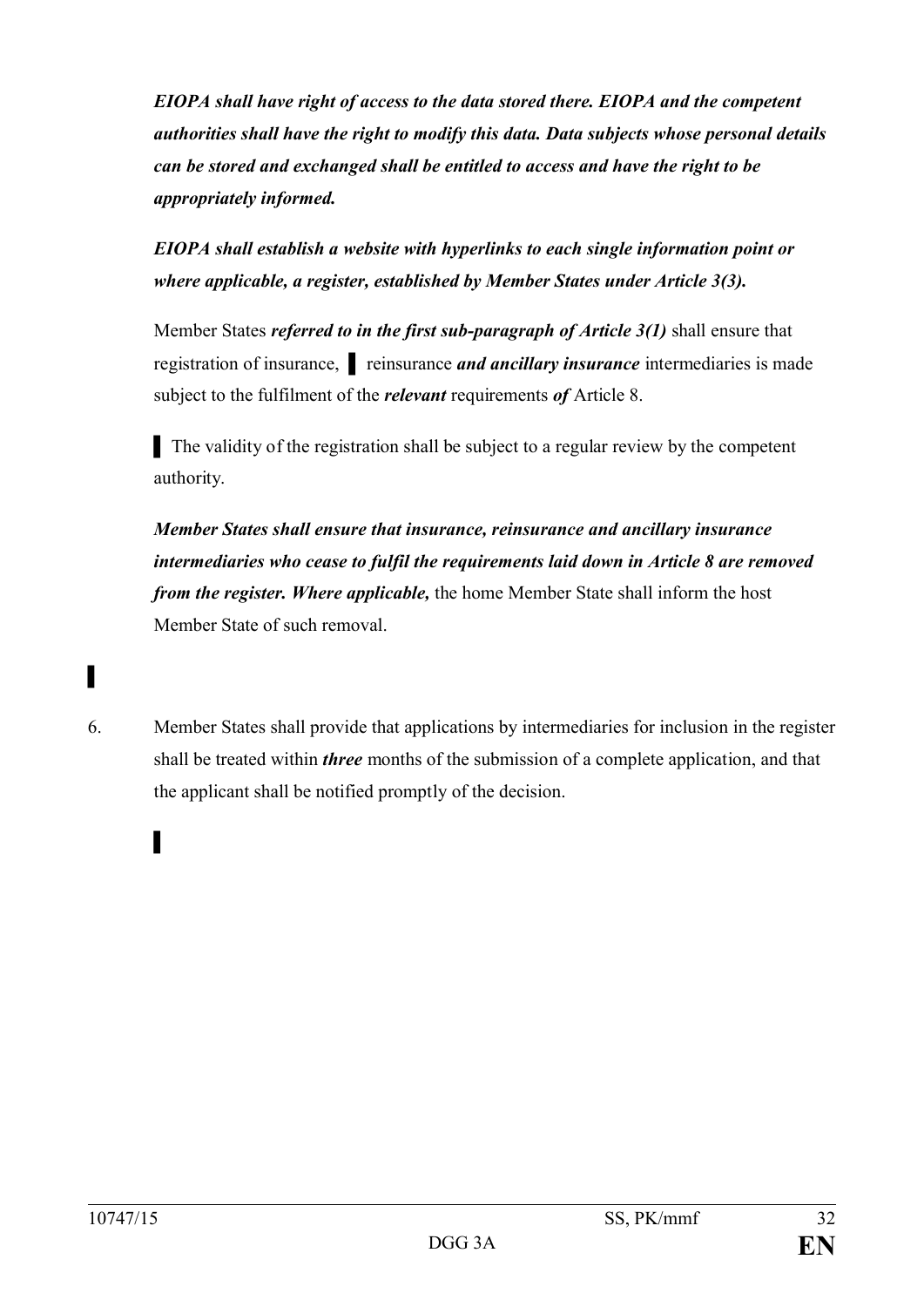- 7. Member States shall ensure that the following information *is requested* as a condition of registration *of insurance, reinsurance and ancillary insurance intermediaries*:
	- (a) ▌ the identities of shareholders or members, whether natural or legal persons, that have a holding in the intermediary that exceeds 10% and the amounts of those holdings;
	- (b) ▌ the identities of persons who have close links with the ▌ intermediary;
	- (c) ▌ that *those* holdings or close links do not prevent the effective exercise of the supervisory functions of the competent authority.

# *Member States shall ensure that intermediaries inform the competent authorities without undue delay where information provided under this paragraph changes.*

8. Member States shall ensure that **a** competent authorities refuse registration if the laws, regulations or administrative provisions of a third country governing one or more natural or legal persons with which the intermediary has close links, or difficulties involved in the enforcement of those laws, regulations or administrative provisions, prevent the effective exercise of their supervisory functions.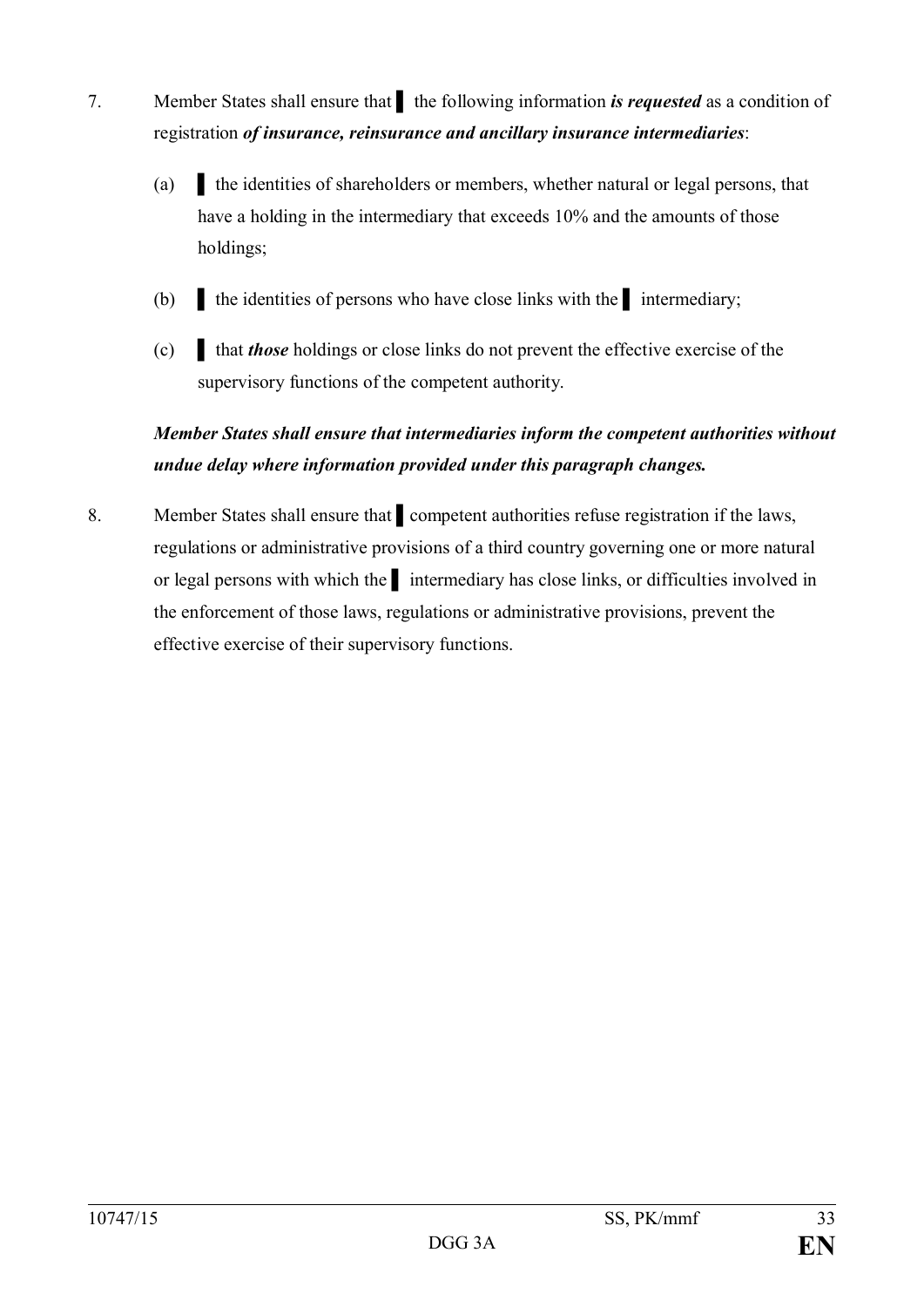## Chapter IV

#### FREEDOM TO PROVIDE SERVICES AND FREEDOM OF ESTABLISHMENT

### Article 5

## Exercise of the freedom to provide services

- 1. Any insurance *,* reinsurance *or ancillary insurance* intermediary who intends to carry on business within the territory of another Member State for the first time under the freedom to provide services shall communicate the following information to the competent authority of his home Member State.
	- (a) the name, address and *where applicable,* registration number of the intermediary;
	- (b) the Member State or *Member* States in which the intermediary intends to operate;
	- (c) the category of intermediary and, *where* applicable, the name of any insurance or reinsurance undertaking represented;
	- (d) the relevant classes of insurance, if applicable;

# ▌.

2. The competent authority of the home Member State shall, within one month of receiving the information referred to in paragraph 1, *communicate* it to the competent authority of the host Member State, which shall acknowledge the receipt without delay. *The competent authority of the* home Member State shall inform the insurance*,* reinsurance *or ancillary insurance* intermediary in writing that the information has been received by *the competent authority of* the host Member State and that the *intermediary* can commence its business in the host Member State. *Where applicable, at the same time it shall communicate to the intermediary that information concerning the legal provisions referred to in Article 9(1) which are applicable in the host Member State is available through the means referred to in Articles 9(3) and (4) and that the intermediary must comply with those provisions in order to commence its business in the host Member State.*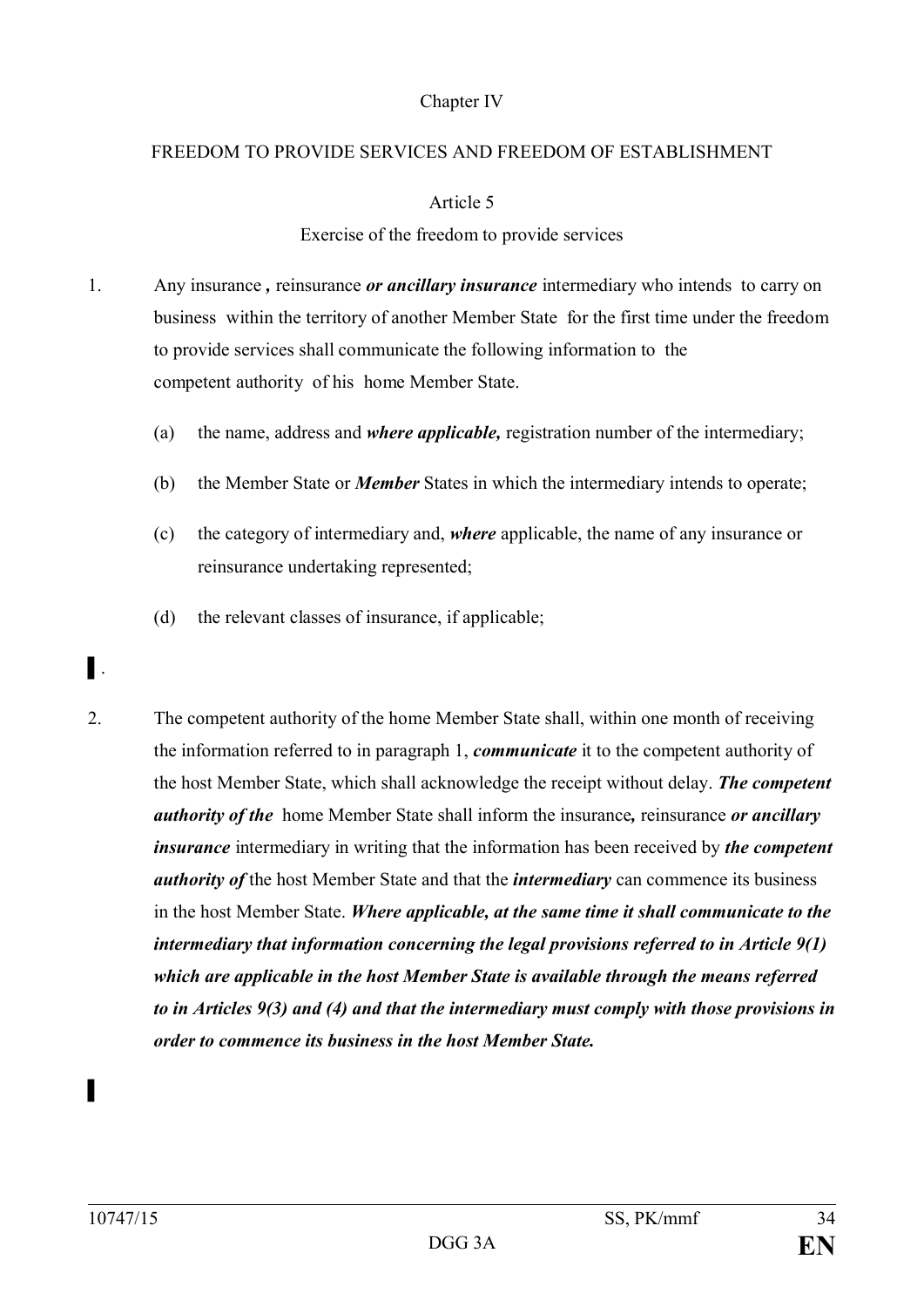4. In the event of a change in any of the particulars communicated in accordance with paragraph 1, the insurance or reinsurance intermediary *or ancillary insurance intermediary* shall *notify* that change to the competent authority of the home Member State at least one month before implementing the change. The competent authority of the host Member State shall also be informed of that change by the competent authority of the home Member State as soon as is practicable and no later than one month from the date of receipt of the information by the competent authority of the home Member State.

#### *Article 5a*

#### *Breach of obligations when exercising the freedom to provide services*

*1. Where the competent authority of the host Member State has reason to consider that an insurance, reinsurance or ancillary insurance intermediary acting within its territory under the freedom to provide services is in breach of any obligation set out in this Directive, it shall communicate those considerations to the competent authority of the home Member State.*

*After having assessed the information received pursuant to the first sub paragraph, the competent authority of the home Member State shall, at the earliest opportunity and where applicable take appropriate measures to remedy the situation. It shall inform the competent authority of the host Member State of any measures taken.*

*Where, despite the measures taken by the home Member State or because those measures prove to be inadequate or are lacking, the insurance, reinsurance or ancillary insurance intermediary persists in acting in a manner that is clearly detrimental to the interests of host Member State consumers on a large scale, or the orderly functioning of insurance and reinsurance markets, the competent authority of the host Member State may, after informing the supervisory authority of the home Member State, take appropriate measures to prevent further irregularities, including, in so far as is strictly necessary, preventing that intermediary from continuing to carry on new business within its territory.*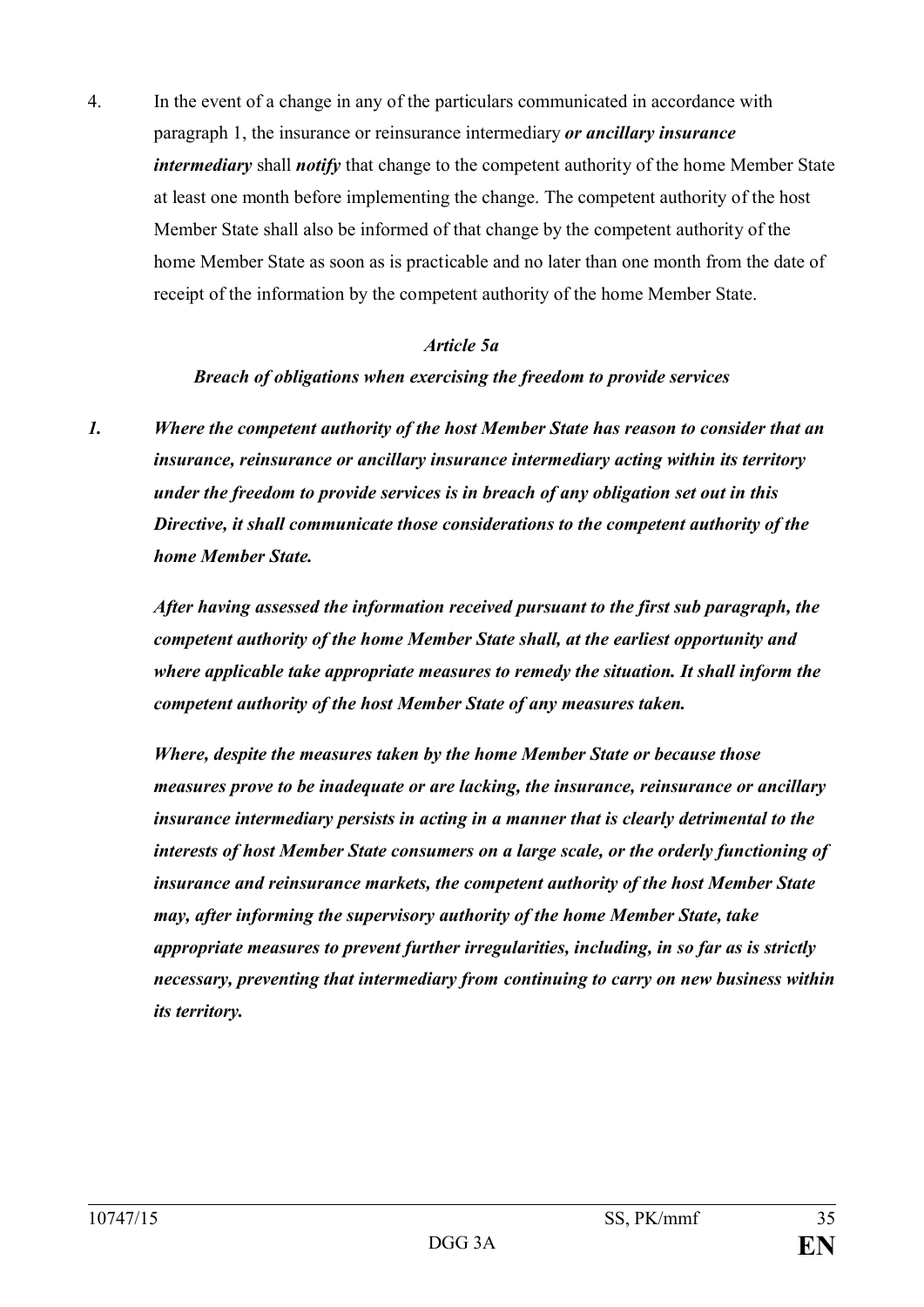*In addition, the competent authority of the home or the host Member State may refer the matter to EIOPA and request its assistance in accordance with Article 19 of Regulation (EU) No 1094/2010; in that case, EIOPA may act in accordance with the powers conferred on it by that Article.*

- *2. Paragraph 1 shall not affect the power of the host Member State to take appropriate measures to prevent or penalise irregularities committed within their territory, in a situation where an immediate action is necessary in order to protect the rights of consumers. This power shall include the possibility of preventing insurance, reinsurance and ancillary insurance intermediaries from carrying out new business within its territory.*
- *4. Any measure adopted by the competent authorities of the host Member State under this Article shall be communicated to the intermediary concerned in a well reasoned document and notified to the competent authority of the home Member State, to EIOPA and to the Commission without undue delay.*

#### Article 6

#### Exercise of the freedom of establishment

- 1. Member States shall require any insurance*,* reinsurance *or ancillary insurance* intermediary who intends to exercise his freedom of establishment to establish a branch within the territory of another Member State *shall communicate* the competent authority of his home Member State and to provide it with the following information:
	- (a) the name, address and *where applicable,* registration number ▌ of the intermediary;
	- (b) the Member State within the territory of which he plans to establish a branch or permanent presence;
	- (c) the category of intermediary and, if applicable, the name of any insurance or reinsurance undertaking represented;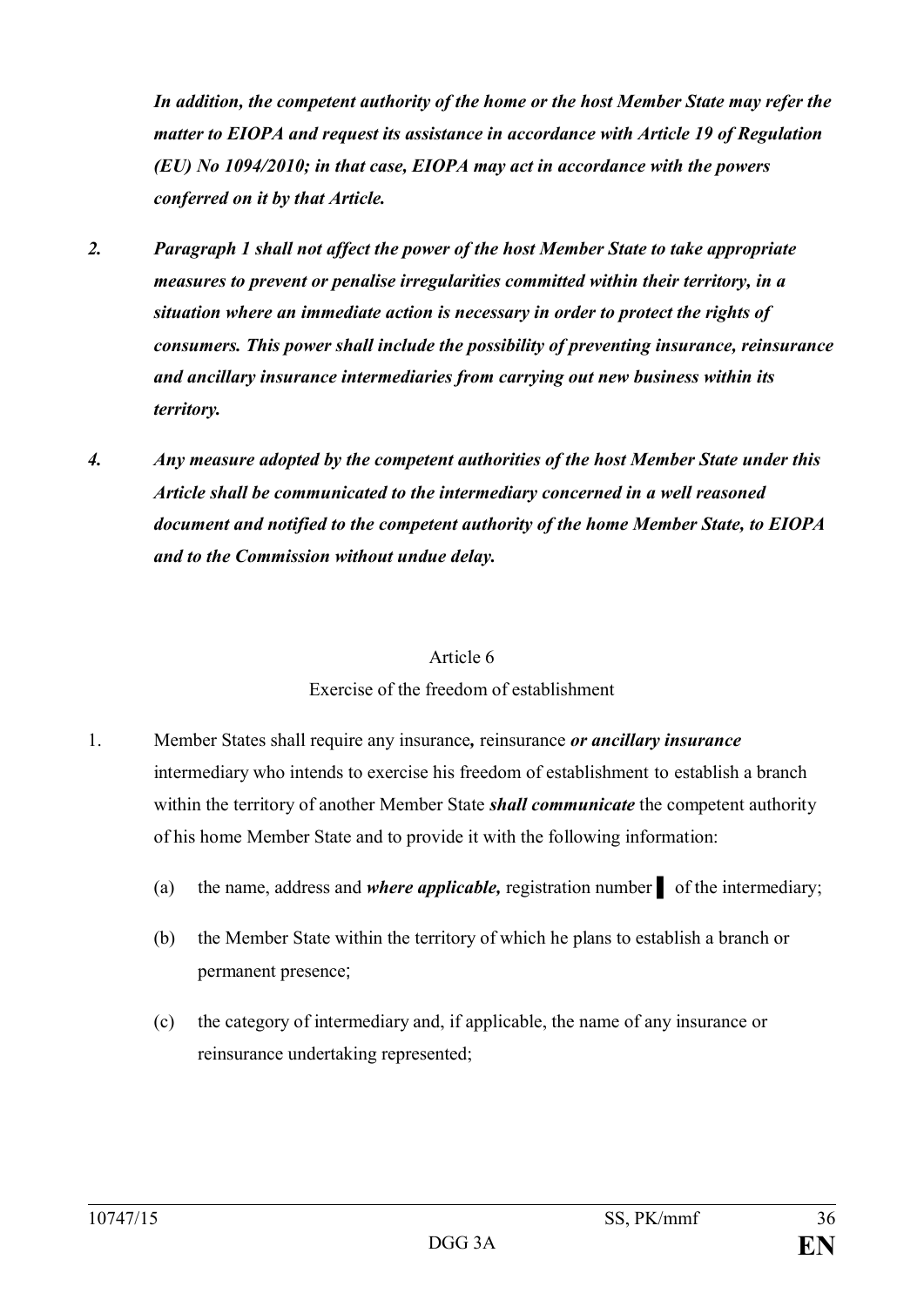(d) the relevant classes of insurance, if applicable;

▌

- (f) the address in the host Member State from which documents may be obtained;
- (g) the name of any person responsible for the management of the establishment or permanent presence.

*Any permanent presence of an intermediary in the territory of another Member State that is equivalent to a branch shall be treated as in the same way as a branch, unless the intermediary lawfully sets up the presence in another legal form.*

2. Unless the competent authority of the home Member State has *reason to doubt the adequacy of* the organisational structure or the financial situation of the insurance*,* reinsurance *or ancillary insurance* intermediary ▌, taking into account the *distribution* activities envisaged, it shall, within one month of receiving the information referred to in paragraph 1, communicate *that information* to the competent authority of the host Member State, which shall acknowledge *its* receipt without delay. The *competent authority of the*  home Member State shall inform the insurance*,* reinsurance *or ancillary insurance* intermediary in writing that the information has been received by the *competent authority of the* host Member State.

*Within one month of receipt of the information referred to in the first sub paragraph, the competent authority of the host Member State shall communicate the legal provisions referred to in Article 9(1) through the means referred to in Articles 9(3) and 9(4) which are applicable in its territory to the competent authority of the home Member State. The home Member State shall communicate that information to the intermediary and that the intermediary may commence its business in the host Member State provided that it complies with those legal provisions.*

*Where no communication is received within the period provided for in the second sub paragraph, the insurance, reinsurance or ancillary insurance intermediary may establish the branch and commence its business.*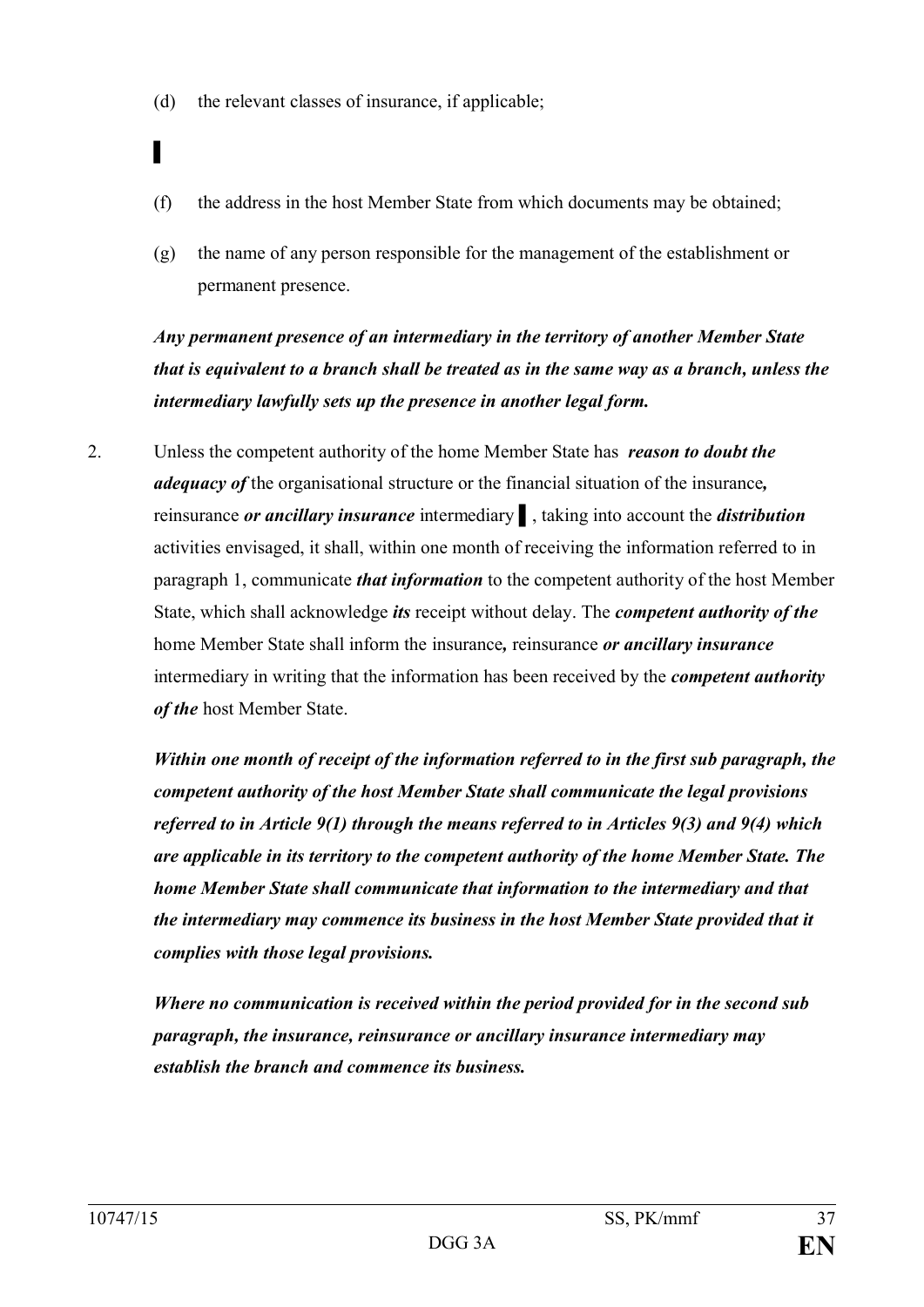3. Where the competent authority of the home Member State refuses to communicate the information to the competent authority of the host Member State, it shall give reasons for its refusal to the insurance*,* reinsurance *or ancillary insurance* intermediary within one month of receiving all the information referred to in paragraph 1.

# *Such a refusal or failure shall be subject to a right of appeal to the courts in the home Member State.*

4. In the event of a change in any of the particulars communicated in accordance with paragraph 1, an insurance or reinsurance intermediary *or ancillary insurance* intermediary shall *notify* that change to the competent authority of the home Member State at least one month before implementing the change. The competent authority of the host Member State shall also be informed of that change by the competent authority of the home Member State as soon as is practicable and no later than one month from the date of receipt of the information by the competent authority of the home Member State.

#### Article 7

Division of competence between home and host Member States

- 1. If an insurance*, reinsurance or ancillary insurance* intermediary's primary place of business is located in *a* Member State *other than the home Member State as defined in this Directive*, then the competent authority of that other Member State may agree with the home Member State competent authority to act as if it were the home Member State competent authority with regard to the *provisions* in Chapters *V,* VI, VII and VIII of this Directive. In the event of such an agreement, the home Member State competent authority shall notify the insurance*, reinsurance or ancillary insurance* intermediary and EIOPA without delay.
- 2. The competent authority of the host Member State shall assume responsibility for ensuring that the services provided by the establishment within its territory comply with the obligations laid down in Chapters VI and VII and in measures adopted pursuant thereto.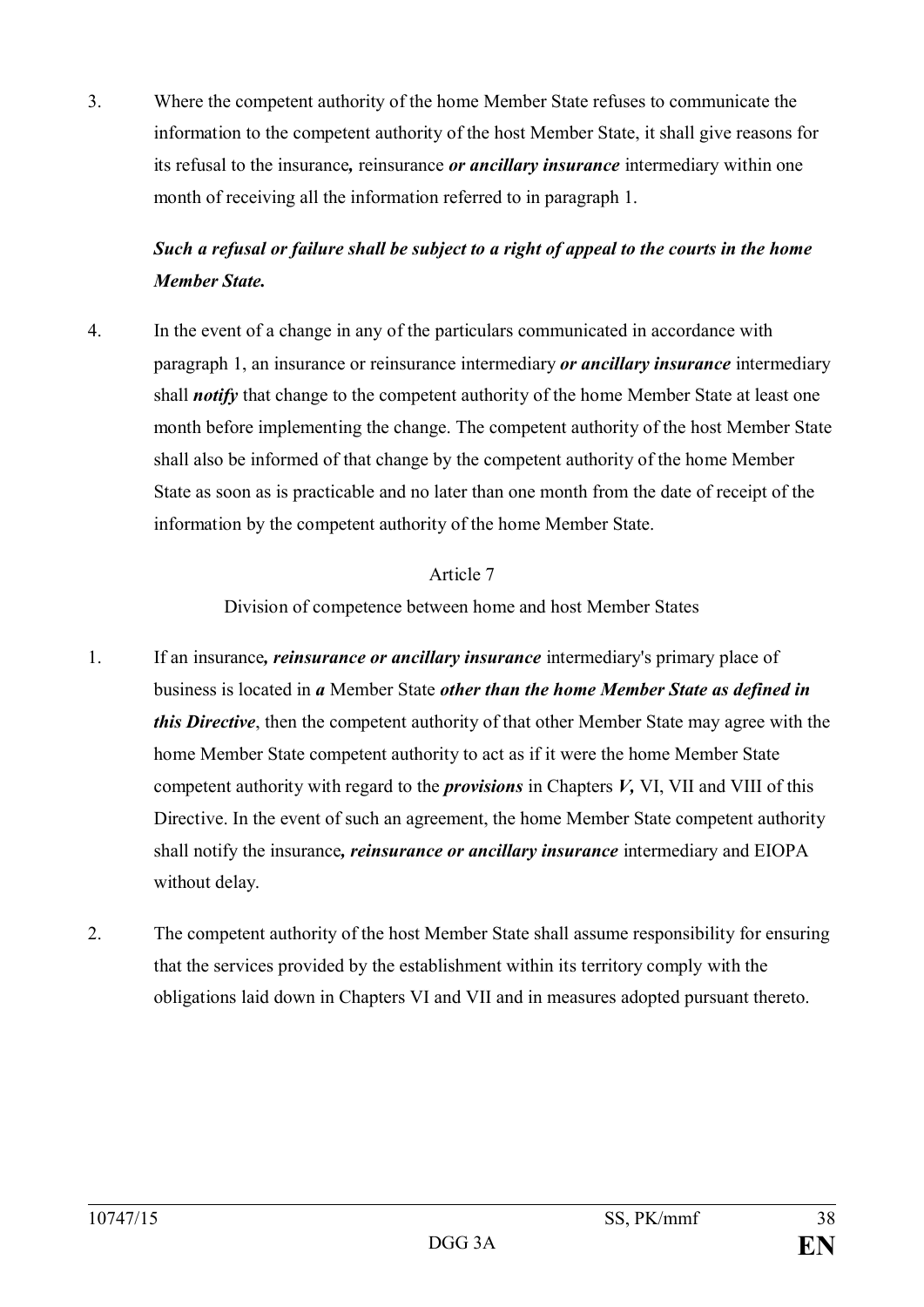The competent authority of the host Member State shall have the right to examine establishment arrangements and to request such changes as are strictly needed to enable the competent authority to enforce the obligations under Chapter VI and Chapter VII and measures adopted pursuant thereto with respect to the services or activities provided by the establishment within its territory.

## *Article 7a*

## *Breach of obligations when exercising the freedom of establishment*

- *1. Where the competent authority of a host Member State ascertains that an insurance, reinsurance or ancillary insurance intermediary is in breach of the legal or regulatory provisions adopted in that Member State pursuant to the provisions of Chapters VI and VII, that authority may take appropriate measures.*
- 3. Where the host Member State has *reasons to consider* that an insurance*,* reinsurance *or ancillary insurance* intermediary acting within its territory **t** through an establishment is in breach of any obligation set out in this Directive *and where that competent authority does not have responsibility in accordance with Article 7 paragraph 2, it shall refer those* findings to the competent authority of the home Member State*. After having assessed the information received pursuant to the first sub paragraph, the competent authority of the home Member State* shall*, at the earliest opportunity and where applicable* take appropriate measures *to remedy the situation. It shall inform the competent authority of the host Member State of any measures taken*.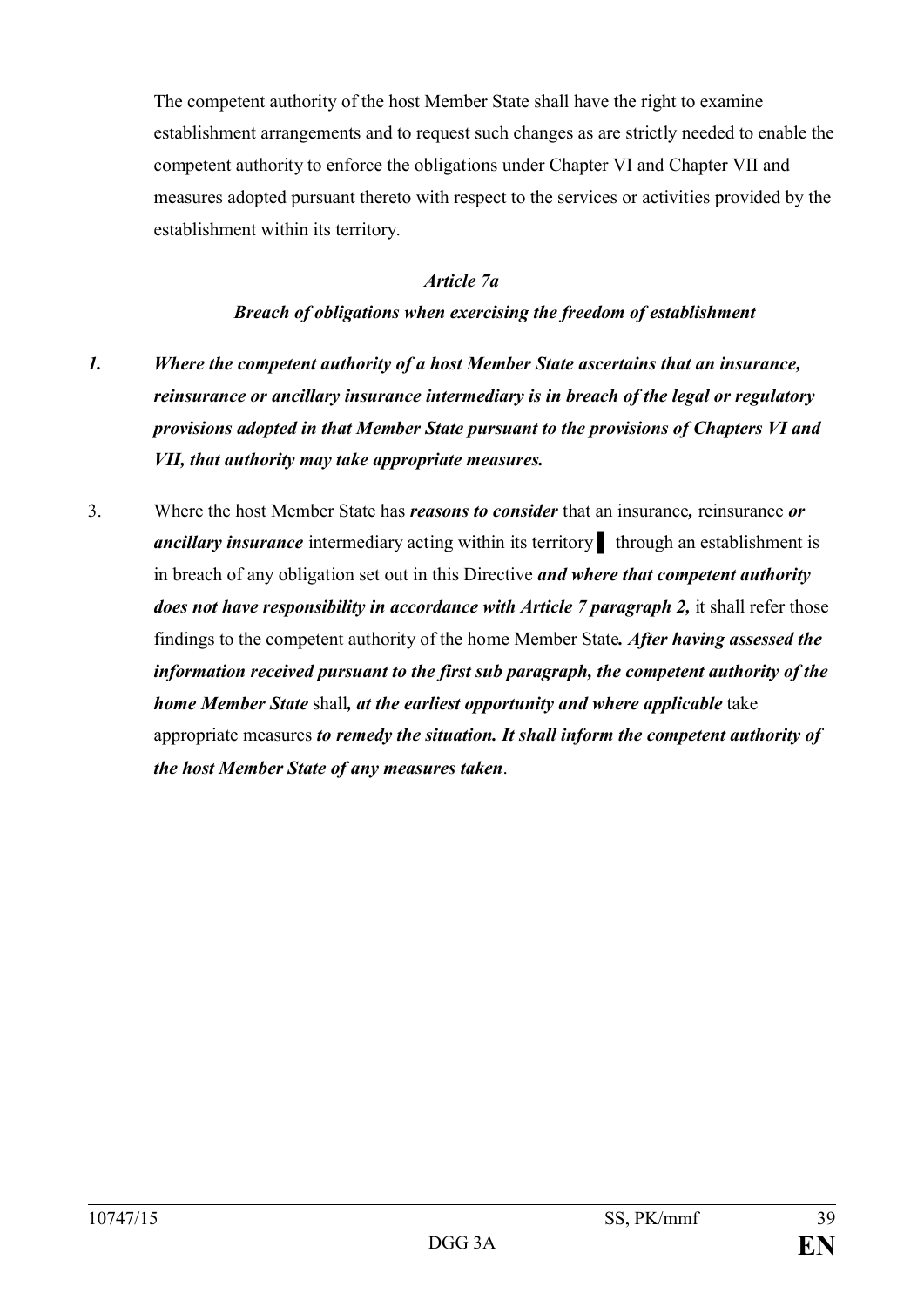*3a. Where, despite the measures taken by the home Member State or because those measures prove to be inadequate or are lacking, the insurance, reinsurance or ancillary insurance intermediary persists in acting in a manner that is clearly detrimental to the interests of host Member State consumers on a large scale, or the orderly functioning of insurance and reinsurance markets, the competent authority of the host Member State may, after informing the supervisory authority of the home Member State, take appropriate measures to prevent further irregularities, including in so far as is strictly necessary, preventing that intermediary from continuing to carry on new business within its territory.*

# ▌

*In addition,* the competent authority of the *home or the* host Member State may refer the matter to EIOPA and request its assistance in accordance with Article 19 of Regulation (EU) No 1094/2010; in that case, EIOPA may act in accordance with the powers conferred on it by that Article ▌.

- *3b. Paragraphs 3 and 3a shall not affect the power of the host Member State to take appropriate and non-discriminatory measures to prevent or penalise irregularities committed within their territory, in a situation where an immediate action is strictly necessary, in order to protect the rights of consumers of the host Member State, and as long as equivalent measures of the home Member State are inadequate or lacking. Where those conditions are satisfied, this power shall include the possibility of preventing the relevant insurance, reinsurance and ancillary insurance intermediary from carrying out new business within its territory.*
- *4. Any measure adopted by the competent authorities of the host Member State under this Article shall be communicated to the intermediary concerned in a well reasoned document and notified to the competent authority of the home Member State, to EIOPA and to the Commission without undue delay.*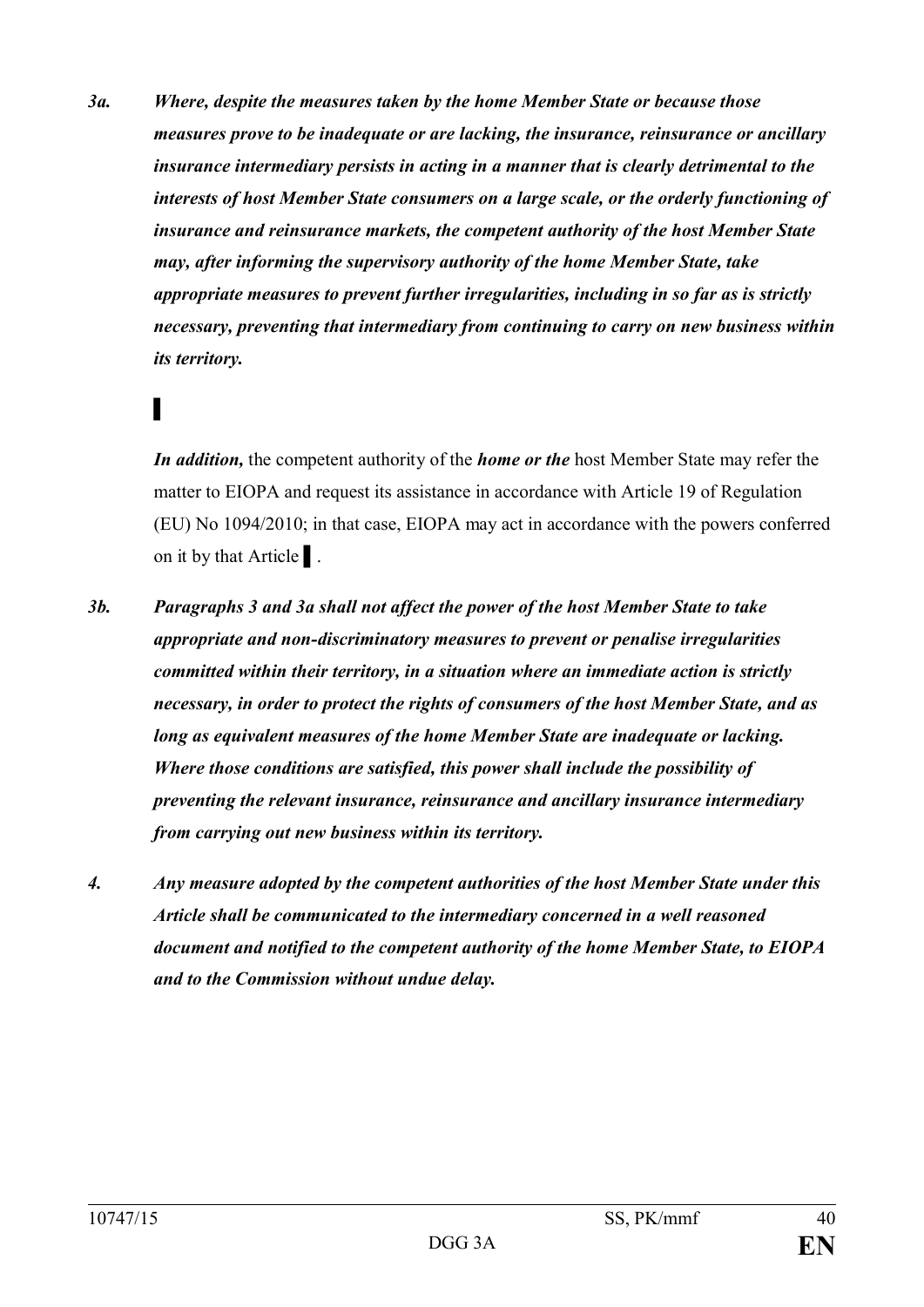#### *Article 7c*

#### *Powers in relation to national provisions adopted in the interest of general good*

*This Directive shall not affect the power of the host Member States to take appropriate and nondiscriminatory measures to penalise irregularities committed within their territories which are contrary to their legal provisions referred to in Article 9(1), in so far as is strictly necessary. Where those conditions are satisfied, this power shall include the possibility, of preventing the relevant insurance, reinsurance and ancillary insurance intermediary from carrying out new business within its territory.*

*Moreover, this Directive shall not affect the power of the competent authority of the host Member State to take appropriate measures to prevent an insurance distributor established in another Member State from carrying out activity within its territory under the freedom to provide services or where applicable the freedom of establishment, where the relevant activity is entirely or principally directed towards the territory of the host Member State with the sole purpose of avoiding the legal provisions which would be applicable if that insurance distributor had its residence or registered office in that host Member State and, in addition, where its activity seriously endangers the proper functioning of insurance and reinsurance markets in the host Member State as regards the protection of consumers. In such a case the competent authority of the host Member State, after informing the competent authority of the home Member State, may take with respect to that insurance distributor all the appropriate measures needed in order to protect the rights of consumers in the host Member State. The competent authorities involved may refer the matter to EIOPA and request its assistance in accordance with Article 19 of Regulation (EU) No 1094/2010, and in such a case, EIOPA may act in accordance with the powers conferred on it by that Article in cases of a disagreement between the competent authorities of the host and home Member States.*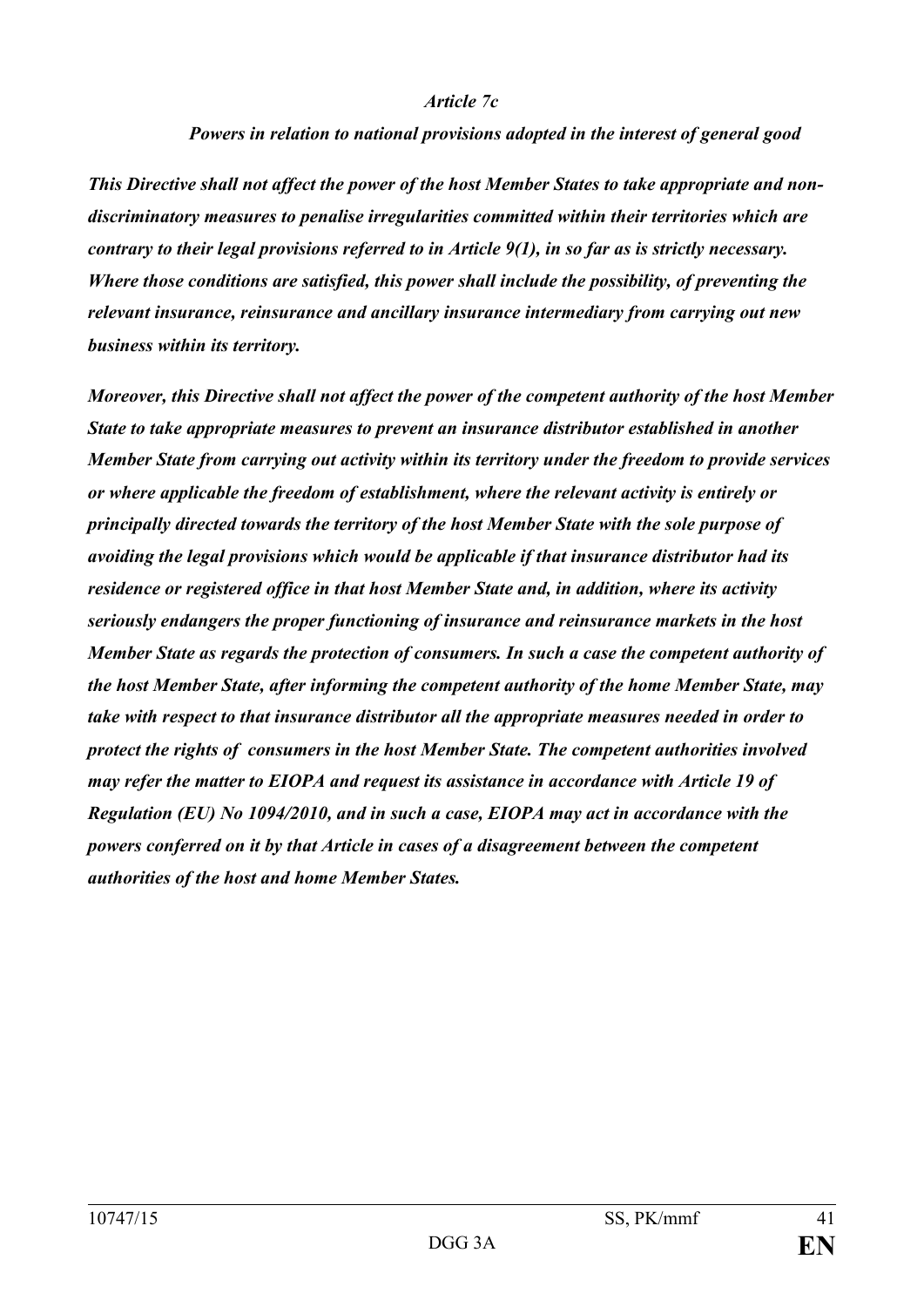# Chapter V **ORGANISATIONAL REQUIREMENTS**

# Article 8

# Professional and organisational requirements

- 1. *Home Member States shall ensure that* insurance and reinsurance *distributors and employees of insurance and reinsurance* undertakings carrying out insurance *or reinsurance distribution* activities, ▌ possess appropriate knowledge and ability *in order*  to complete their tasks and perform their duties adequately ▌.
- *1a. Home* Member States shall ensure that insurance and reinsurance intermediaries and *employees of* insurance *and reinsurance* undertakings *and employees of insurance intermediaries comply with* continuing professional *training and* development *requirements* in order to maintain an adequate level of performance *corresponding to the role they are performing and the relevant market*.

*To that end, home Member States shall have in place and publish mechanisms to effectively control and assess the knowledge and competence of insurance and reinsurance intermediaries and employees of insurance and reinsurance undertakings and employees of insurance intermediaries, based on at least 15 hours of professional training or development per year, taking into account the nature of the products sold, the type of distributor, the role they perform and the activity carried out within the insurance or reinsurance distributor.* 

*Home Member States may require that the successful completion of the training and development requirements is proven by obtaining a certificate.*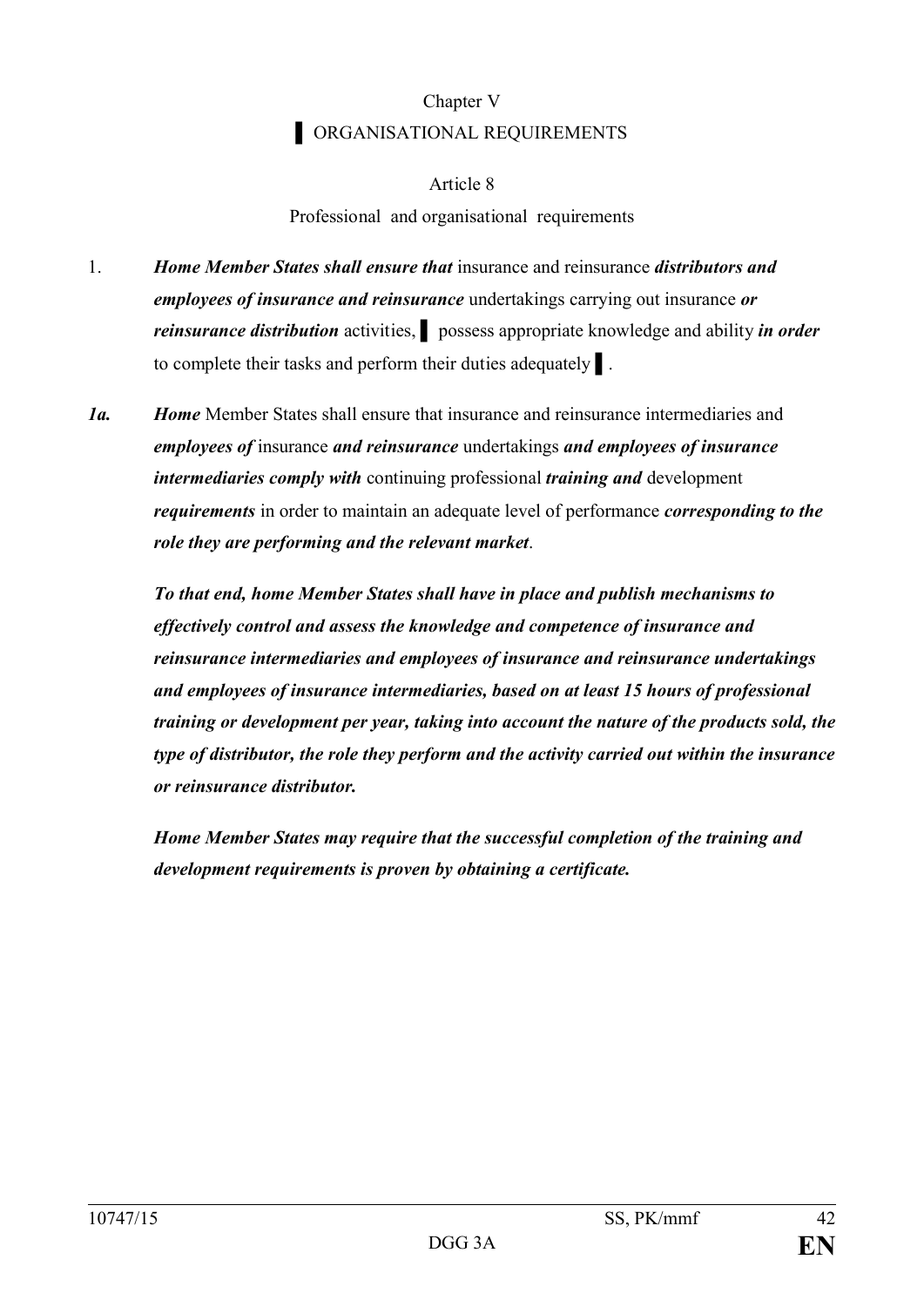Member States *shall* adjust the required conditions with regard to knowledge and ability in line with the particular activity of insurance or reinsurance *distributors* and the products *distributed*, particularly *in the case of ancillary* insurance *intermediaries*. ▌Member States may provide that in the cases referred to in the third subparagraph of Article 3(1) *and with regard to the employees of insurance undertakings who are engaged in insurance distribution,* the insurance undertaking or intermediary shall verify that the knowledge and ability of the intermediaries are in conformity with the obligations set out in ▌ paragraph *1* and, if need be, shall provide such intermediaries with training *or professional development means* which correspond to the requirements concerning the products sold by the intermediaries.

Member States need not apply the requirements referred to in *paragraph 1 and in* the first subparagraph of this paragraph to all the natural persons working in an insurance *or reinsurance* undertaking or insurance or reinsurance intermediary who pursue the activity of insurance or reinsurance *distribution*. Member States shall ensure that the *relevant* persons within the management structure of such undertakings who are responsible for *distribution* in respect of insurance and reinsurance products and all other persons directly involved in insurance or reinsurance *distribution* demonstrate the knowledge and ability necessary for the performance of their duties.

*Insurance and reinsurance intermediaries shall demonstrate compliance with the relevant professional knowledge and competence requirements as laid down in Annex IIA of this Directive.*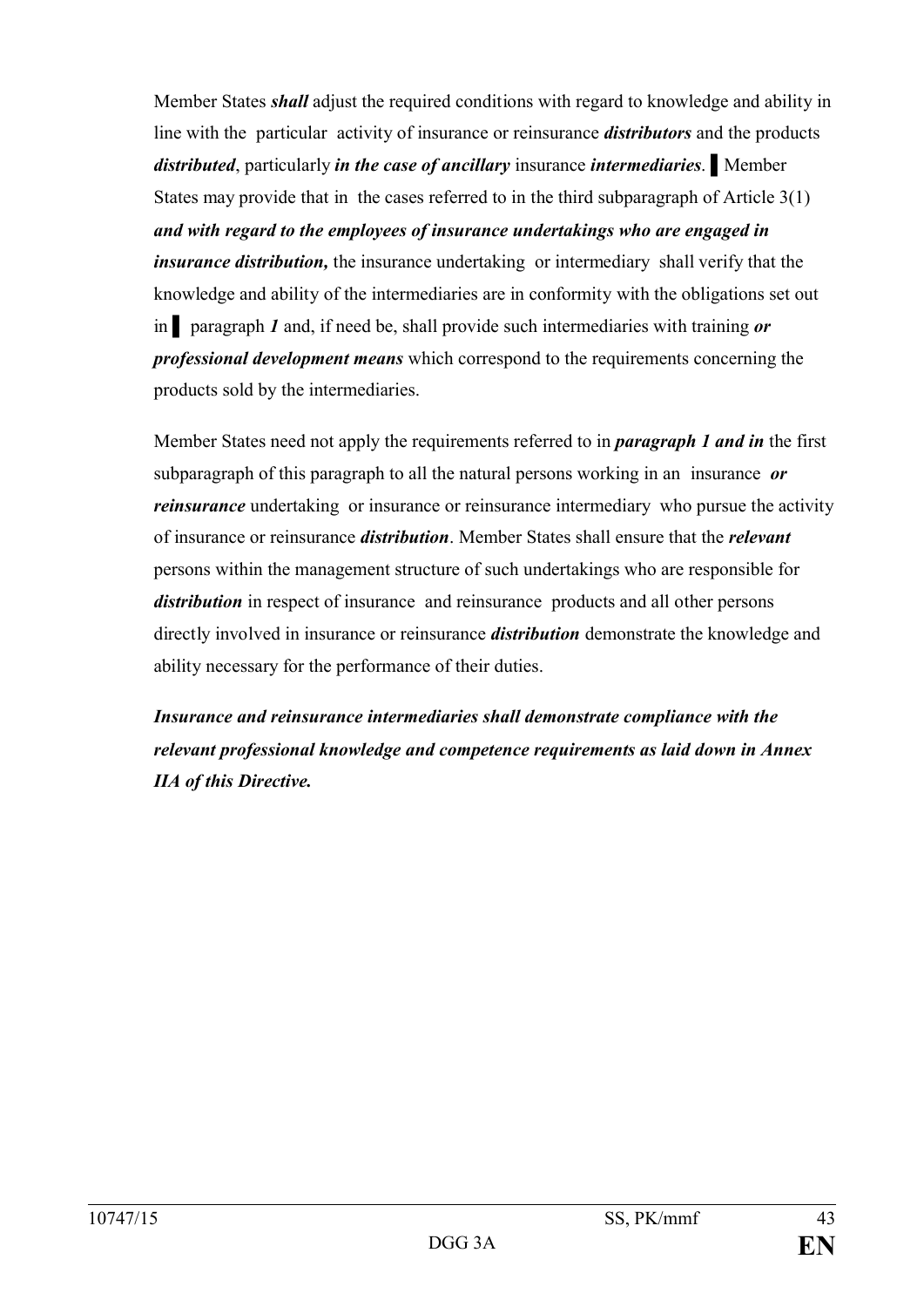2. *Natural persons working in an* insurance *or reinsurance undertaking or insurance or reinsurance intermediary who pursue insurance or reinsurance distribution* shall be of good repute. As a minimum, they shall have a clean *criminal* record or any other national equivalent in relation to serious criminal offences linked to crimes against property or other crimes related to financial activities and they should not have previously been declared bankrupt, unless they have been rehabilitated in accordance with national law.

Member States may, in accordance with the provisions of the third subparagraph of Article 3(1), allow the insurance *distributor* to check the good repute of its *employees and where appropriate,* insurance intermediaries.

Member States need not apply the requirement referred to in the first subparagraph of this paragraph to all the natural persons who work in an insurance *or reinsurance*  undertaking or insurance and reinsurance intermediary *provided they are not directly involved in* insurance *or* reinsurance *distribution*. Member States shall ensure that the *persons within the* management structure *responsible for,* and any staff directly involved in insurance or reinsurance *distribution* fulfil that requirement.

# *For ancillary insurance intermediaries, Member States shall ensure that the persons responsible for ancillary insurance distribution fulfil the requirement referred to in the first subparagraph of this paragraph.*

- 3. Insurance and reinsurance intermediaries shall hold professional indemnity insurance covering the whole territory of the Union or some other comparable guarantee against liability arising from professional negligence, for at least *EUR 1 250 000* applying to each claim and in aggregate *EUR 1 850 000* per year for all claims, unless such insurance or comparable guarantee is already provided by an insurance undertaking, reinsurance undertaking or other undertaking on whose behalf the insurance or reinsurance intermediary is acting or for which the insurance or reinsurance intermediary is empowered to act or such undertaking has taken on full responsibility for the intermediary's actions.
- *3a. Member States shall require that ancillary insurance intermediaries hold professional indemnity insurance or comparable guarantees at a level established by Member States taking into account the nature of the products sold and the activity carried out.*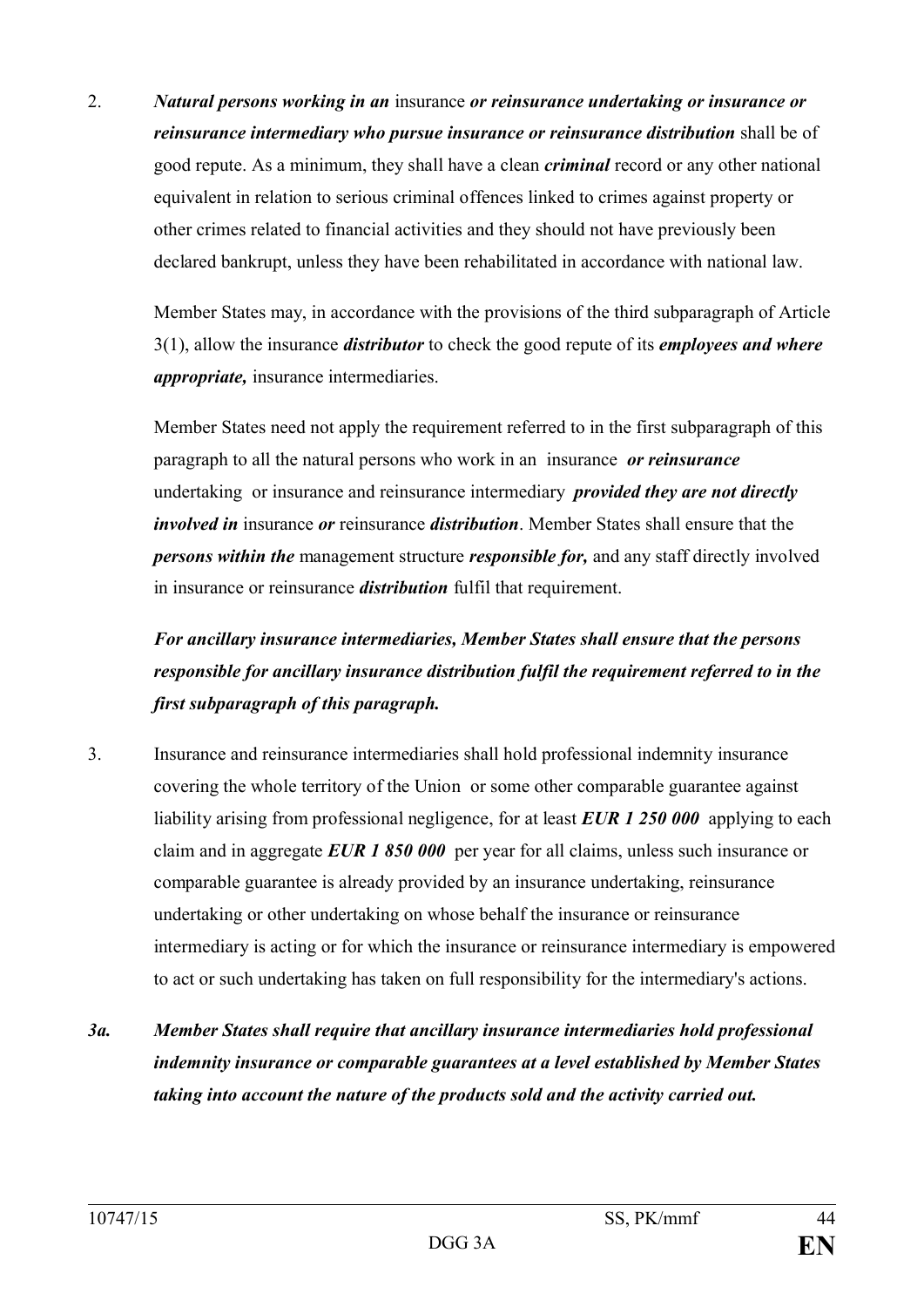4. Member States shall take all necessary measures to protect customers against the inability of the insurance*, reinsurance or ancillary insurance* intermediary to transfer the premium to the insurance undertaking or to transfer the amount of claim or return premium to the insured.

Such measures shall take any one or more of the following forms:

- (a) provisions laid down by law or contract whereby monies paid by the customer to the intermediary are treated as having been paid to the undertaking, whereas monies paid by the undertaking to the intermediary are not treated as having been paid to the customer until the customer actually receives them;
- (b) a requirement for insurance intermediaries to have financial capacity amounting, on a permanent basis, to 4 % of the sum of annual premiums received, subject to a minimum of *EUR 18 750*;
- (c) a requirement that customers' monies shall be transferred via strictly segregated customer accounts and that these accounts shall not be used to reimburse other creditors in the event of bankruptcy;
- (d) a requirement that a guarantee fund be set up.
- 7. EIOPA shall review the amounts referred to in paragraphs 3 and 4 regularly in order to take account of changes in the European Index of Consumer Prices as published by Eurostat. The first review shall take place *by 31 December 2017* and the successive reviews every five years *thereafter*.

▌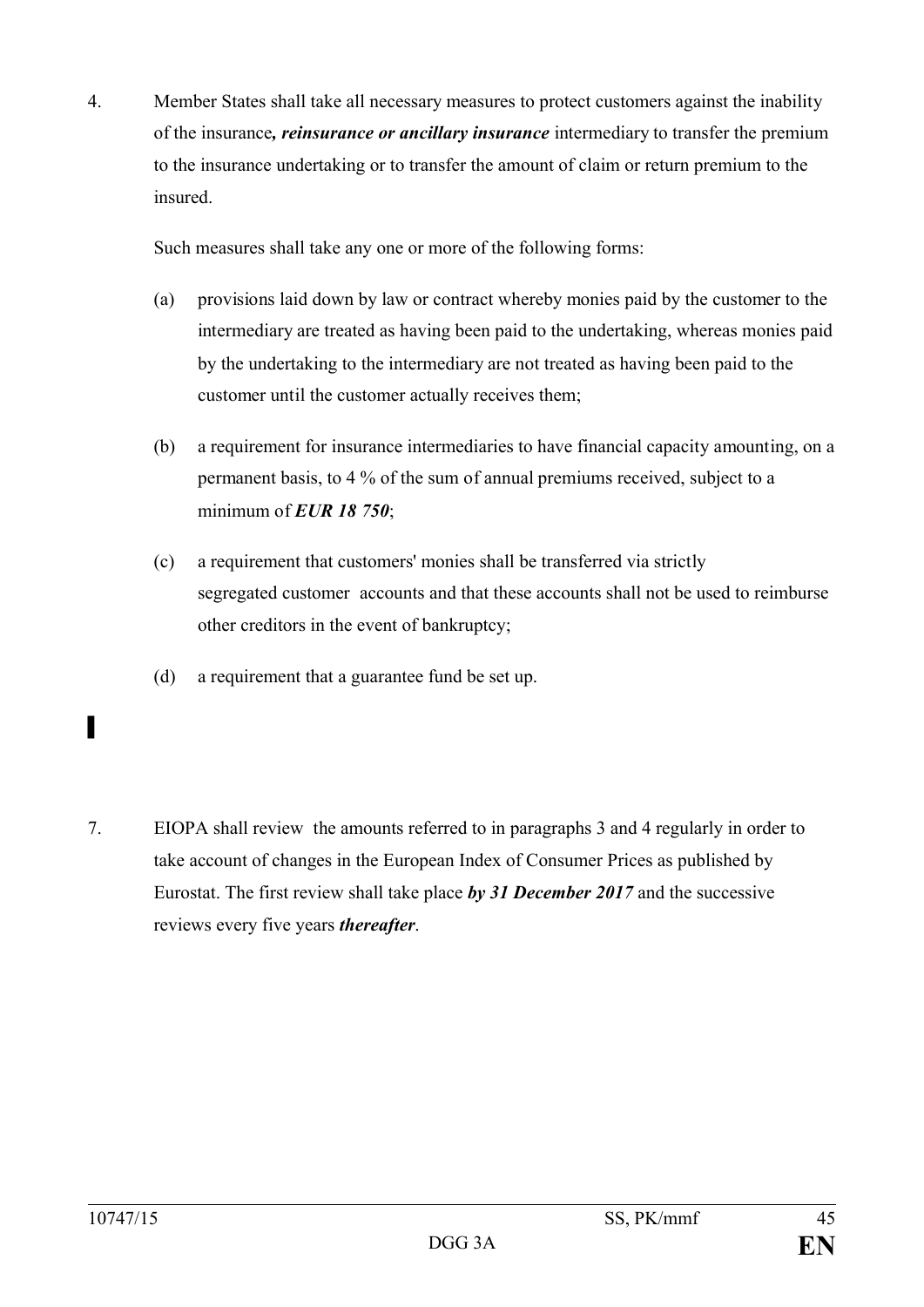EIOPA shall develop draft regulatory standards which adapt the base amount in euro referred to in paragraphs 3 and 4 by the percentage change in that Index over the period between *31 December 2012 and 31 Decemeber 2017* or between the last review date and the new review date and rounded up to the nearest *multiple of EUR 10*.

EIOPA shall submit those draft regulatory technical standards to the Commission *by 30 June 2018* and the successive *draft regulatory technical standards* every five years *thereafter*.

Power is conferred on the Commission to adopt the implementing technical standards referred to in the first subparagraph in accordance with Article 15 of Regulation (EU) No 1094/2010.

*8a. To ensure compliance with the requirements in paragraphs 1, 1a and 2 insurance and reinsurance undertakings shall approve, implement and regularly review their internal policies and appropriate internal procedures.*

*Insurance and reinsurance undertakings shall identify a function to ensure the proper implementation of the endorsed policies and procedures.*

*Insurance and reinsurance undertakings shall establish, maintain and keep up-to-date records of all the relevant documentation regarding the application of paragraphs 1, 1a and 2. Insurance and reinsurance undertakings shall make available the name of the person responsible for that function, upon request, to the home Member State competent authority.*

▌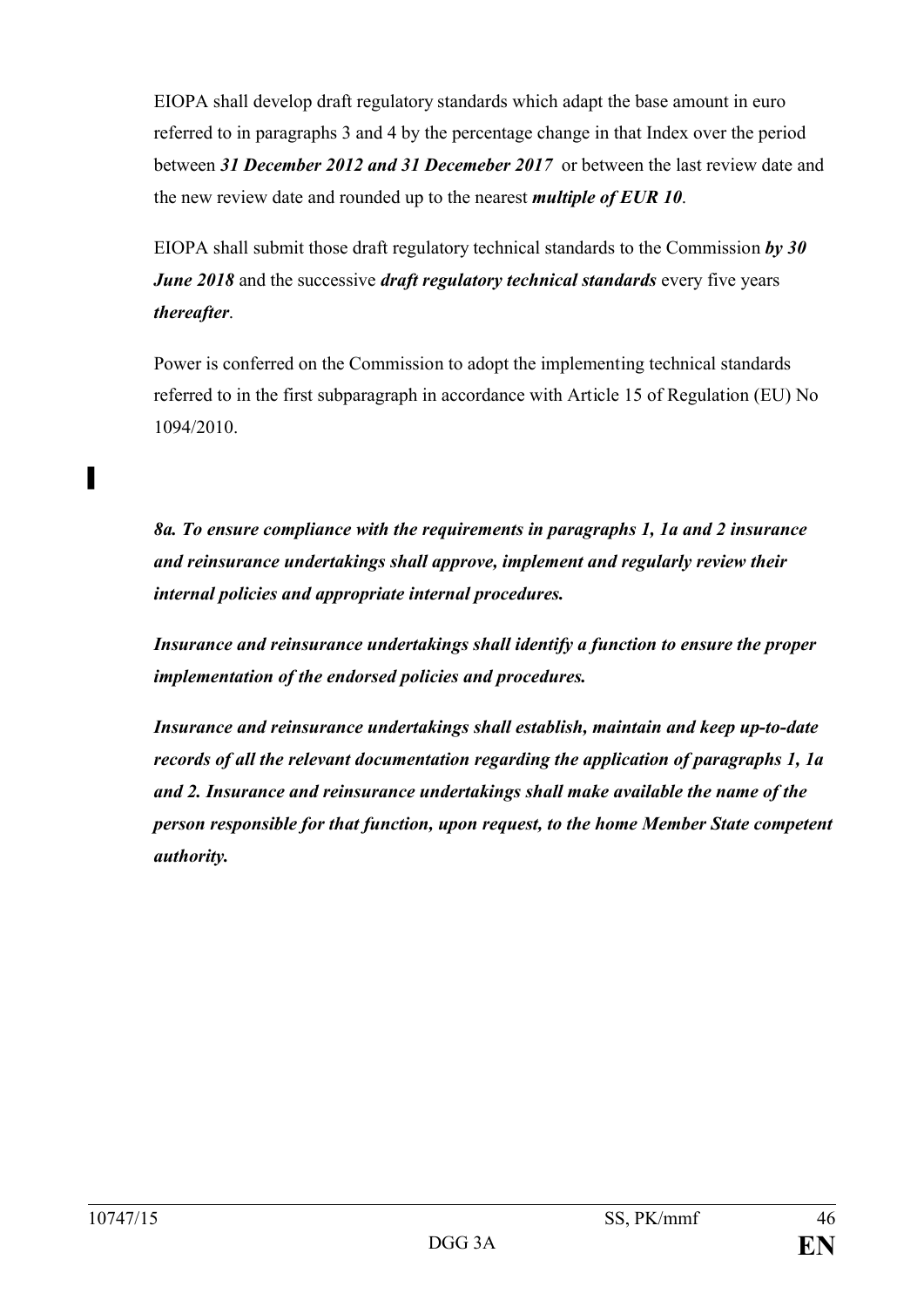## Publication of general good rules

- 1. Member States shall take the necessary steps to ensure appropriate publication by their competent authorities of the relevant national legal provisions protecting the general good*, including information about whether and how the Member State has chosen to apply the stricter provisions in accordance with art. 24(12),* which are applicable to the carrying on of insurance and reinsurance *distribution* in their territories.
- 2. A Member State which proposes to apply and applies provisions regulating insurance *distribution* in addition to those set out in this Directive shall ensure that the administrative burden stemming from these provisions is proportionate for consumer protection. The Member State shall continue to monitor these provisions to ensure they remain so.
- 3. EIOPA shall ▌ include *on its website* the hyperlinks to the websites of competent authorities where information on general good rules is published. Such information shall be updated by the national competent authorities on a regular basis and EIOPA shall make this information available on its website, ▌ with all national general good rules categorised into different relevant areas of law.
- 4. Member States shall establish a single point of contact responsible for providing information on general good rules in their respective Member State. Such a point of contact should be an appropriate competent authority.
- 5. EIOPA shall examine in a report and inform the Commission about the general good rules published by Member States as referred to in this Article in the context of the proper functioning of this Directive and the Internal Market before *...\** [*OJ please insert date:*  three years after the entry into force of the Directive].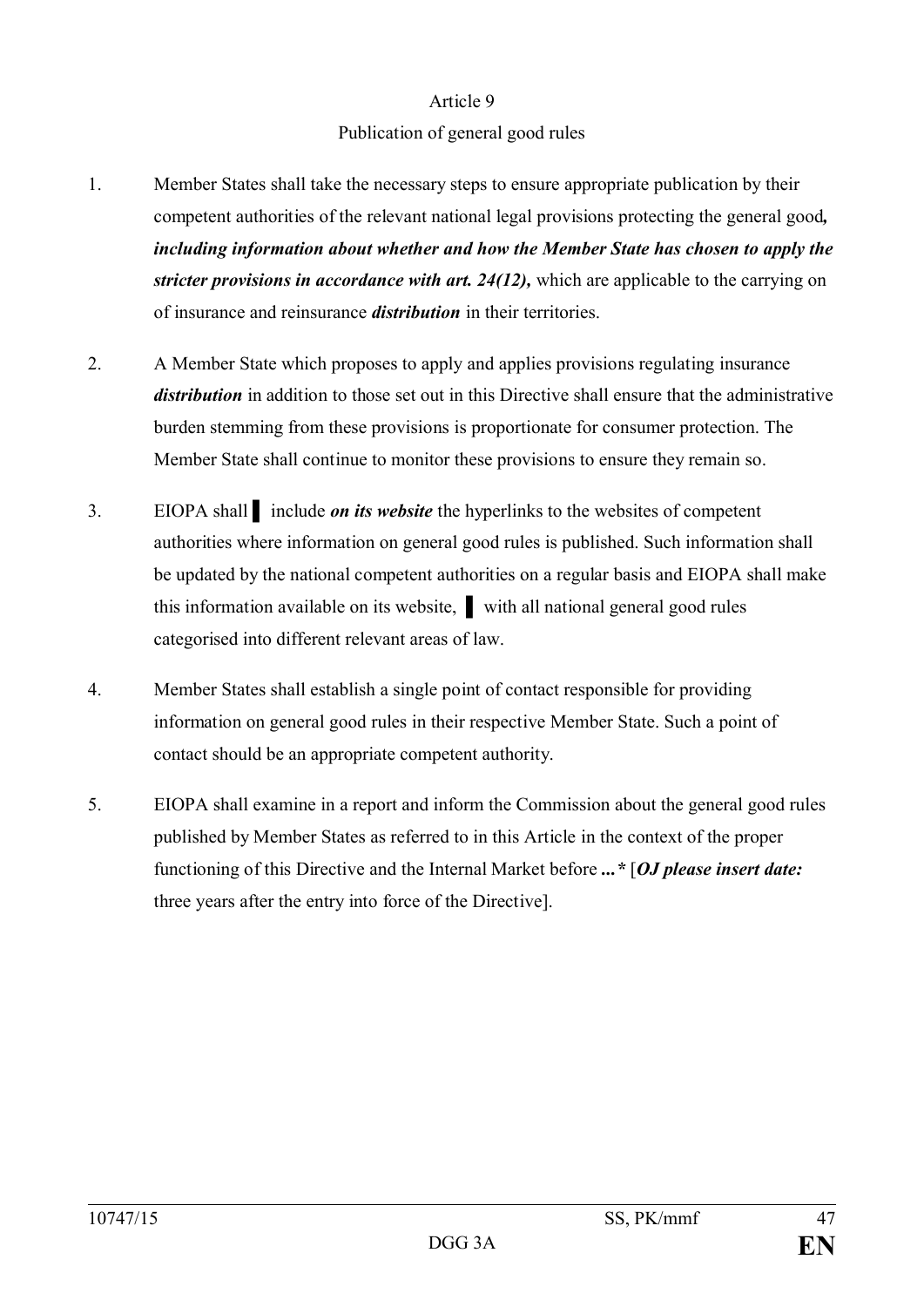# Competent authorities

- 1. Member States shall designate the competent authorities empowered to ensure implementation of this Directive. They shall inform the Commission thereof, indicating any division of those duties.
- 2. The authorities referred to in paragraph 1 shall be either public authorities or bodies recognised by national law or by public authorities expressly empowered for that purpose by national law. They shall not be insurance or reinsurance undertakings *or associations whose members directly or indirectly include insurance or reinsurance undertakings or insurance or reinsurance intermediaries without prejudice to the possibility of cooperation between competent authorities and other bodies where that is expressly provided for in Article 3(1)*.
- 3. The competent authorities shall possess all the powers necessary for the performance of their duties *laid down in this Directive*. Where there is more than one competent authority on its territory, a Member State shall ensure that those authorities collaborate closely so that they can discharge their respective duties effectively.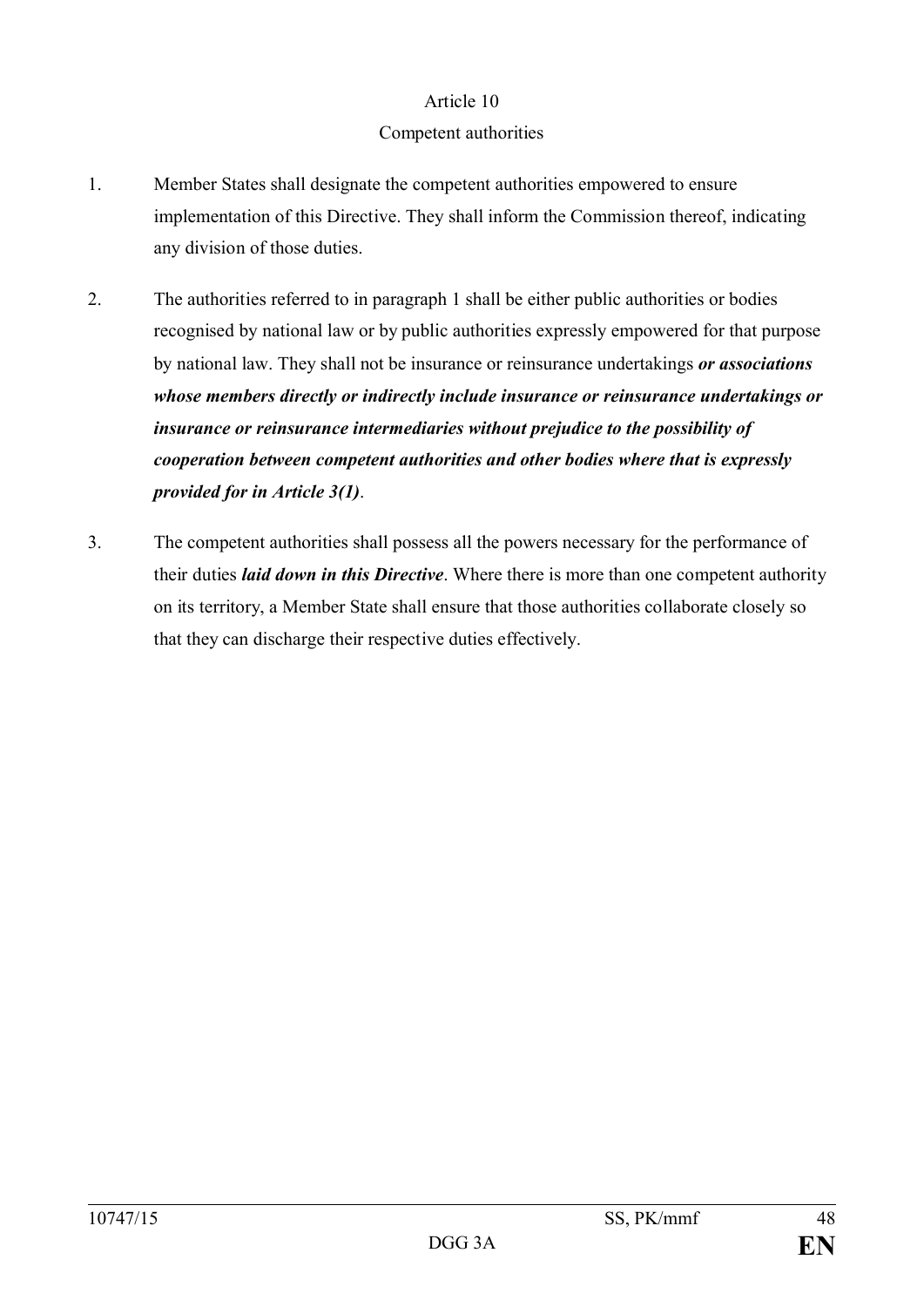*Cooperation and* exchange of information between *the competent authorities of* Member States

- 1. The competent authorities of *different* Member States shall cooperate *among themselves and exchange any relevant information on insurance and reinsurance distributors* in order to ensure the proper application of the provisions of this Directive.
- *1a. In particular, in the process of registration and on an on-going basis, the competent authorities shall share relevant information concerning the good repute, the professional knowledge and competences of insurance and reinsurance distributors.*
- 2. The competent authorities shall *also* exchange information on insurance and reinsurance *distributors who* have been subject to a sanction *or another measure* referred to in Chapter VIII and such information is likely to lead to removal from the register of such intermediaries.
- 3. All persons required to receive or divulge information in connection with this Directive shall be bound by professional secrecy, in the same manner as is laid down in *Article 64* of *Directive 2009/138/EC*.

# Article 12

# Complaints

Member States shall ensure that procedures are set up which allow customers and other interested parties, especially consumer associations, to register complaints about insurance and reinsurance *distributors*. In all cases complaints shall receive replies.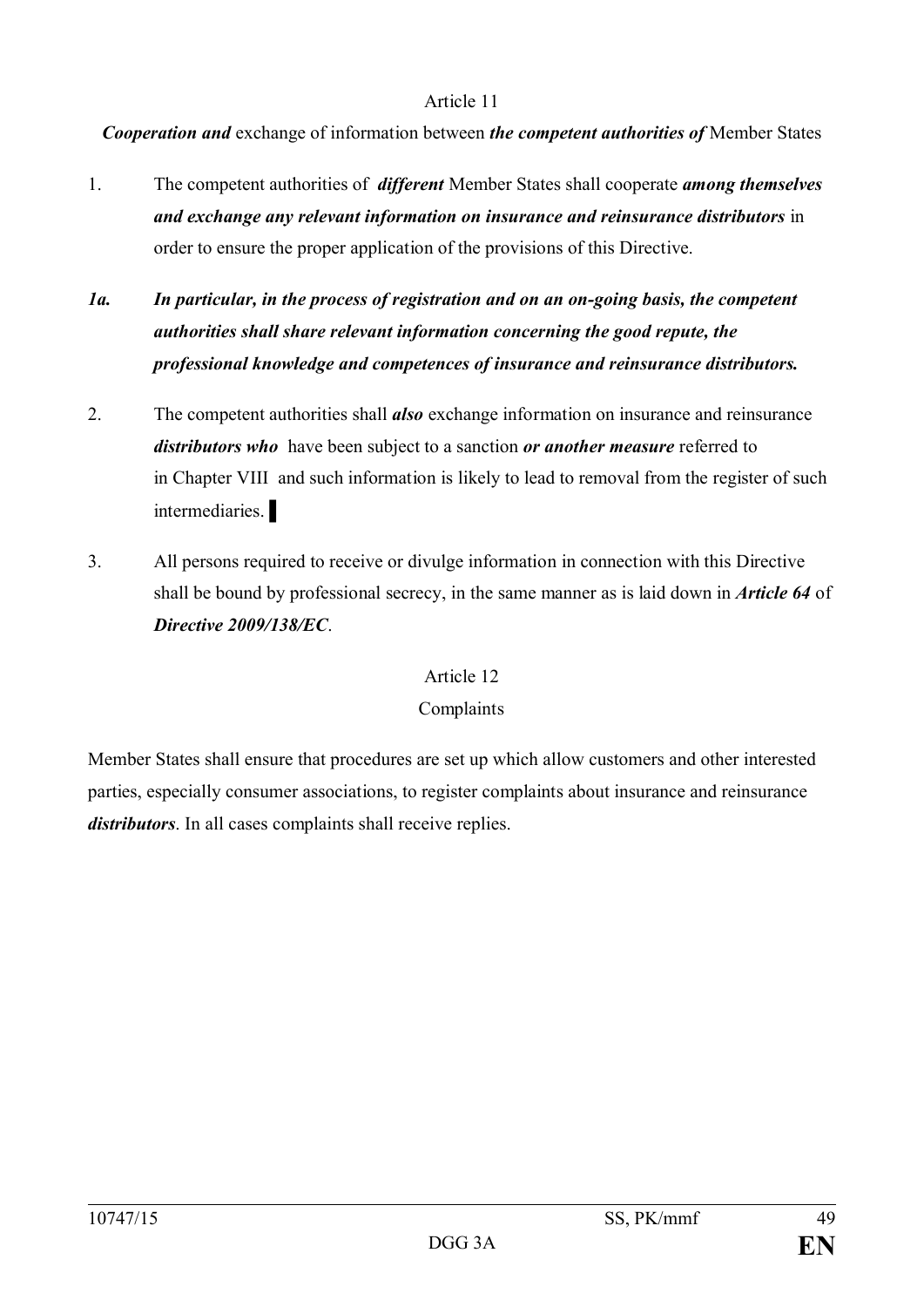#### Out-of-court redress

- 1. Member States shall ensure *that adequate and* effective, impartial and independent *outof-court* complaint and redress procedures for the **Ⅰ** settlement of disputes between *customers and* insurance *distributors concerning the rights and obligations arising under this Directive are established according to the relevant national and Union legislation,* using existing bodies where appropriate. Member States shall ansure that *such* procedures *are applicable to, and the relevant body's competence effectively extends to, insurance distributors against whom the procedures are initiated.*
- 2. *Member States shall require the bodies referred to in paragraph 1 to cooperate for the resolution of cross-border disputes concerning the rights and obligations arising under this Directive.*

Article 14 Restriction on use of intermediaries

Member States shall ensure that*, when using the services of the* insurance *or reinsurance intermediaries or ancillary insurance intermediaries, insurance* and reinsurance undertakings and intermediaries use the insurance and reinsurance *distribution* services only of registered insurance and reinsurance intermediaries*, ancillary insurance intermediaries* or of the persons referred to in *Article 1(2a)* .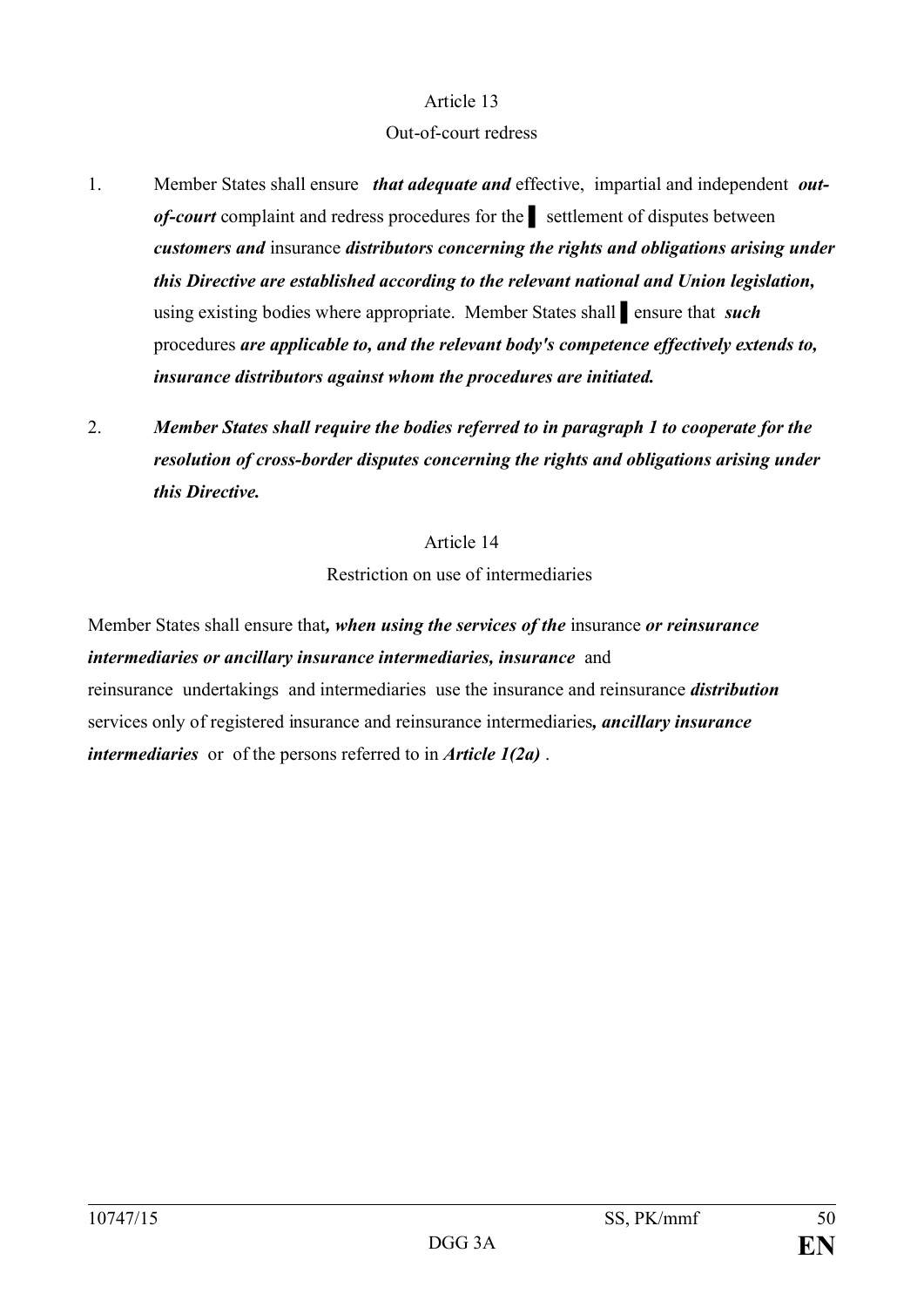# Chapter VI

# INFORMATION REQUIREMENTS AND CONDUCT OF BUSINESS RULES

# Article 15

# General principle

- 1. Member States shall require that, when carrying out insurance *distribution*, an insurance intermediary or insurance *distributor always* acts honestly, fairly and professionally in accordance with the best interests of its customers.
- 2. *Without prejudice to Directive 2005/29/EC, Member States shall require that* all information *related to the subject of this Directive*, including marketing communications, addressed by the insurance *distributor* to customers or potential customers shall be fair, clear and not misleading. Marketing communications shall *always* be clearly identifiable as such.
- *4. Member States shall lay down rules ensuring that insurance distributors are not remunerated or do not remunerate or assess the performance of their employees in a way that conflicts with its duty to act in the best interest of its customers. In particular, an insurance distributor shall not make any arrangement by way of remuneration, sales targets or otherwise that could provide an incentive to itself or its employees to recommend a particular insurance product to a customer when the insurance distributor could offer a different insurance product which would better meet the customer's needs.*

## Article 16

General information provided by the insurance intermediary or insurance undertaking

Member States shall lay down rules ensuring that

(a) *in good time before* the conclusion of *an* insurance contract, an insurance intermediary makes the following disclosures to customers: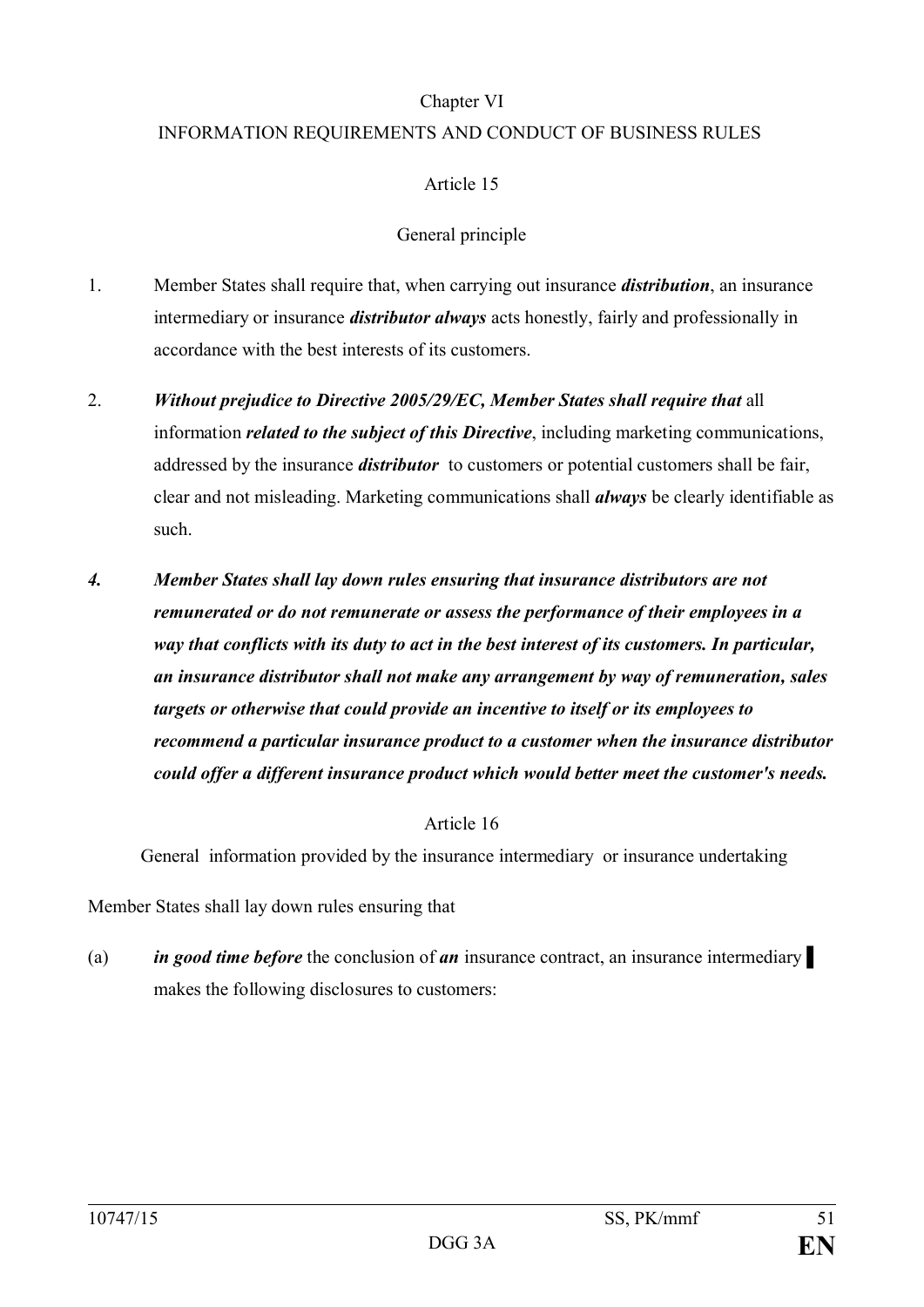- (i) its identity and address and that it is an insurance intermediary;
- (ii) whether it provides advice about the insurance products sold;
- (iii) the procedures referred to in Article 12 allowing customers and other interested parties to register complaints about insurance ▌ intermediaries and about the out-ofcourt complaint and redress procedures referred to in Article 13;
- (iv) the register in which it has been included and the means for verifying that it has been registered; and
- (v) whether the intermediary is representing the customer or is acting for and on behalf of the insurance undertaking;

(b) *in good time before* the conclusion of *an* insurance contract, an insurance undertaking ▌makes the following disclosures to customers:

- (i) its identity and address and that it is an insurance undertaking;
- (ii) whether it provides advice about the insurance products sold;
- (iii) the procedures referred to in Article 12 allowing customers and other interested parties to register complaints about insurance undertakings and about the out-ofcourt complaint and redress procedures referred to in Article 13.

# Article 17

Conflicts of interest and transparency

- 1. *Member States shall ensure that in good time before* the conclusion of *an* insurance contract, an insurance intermediary ▌ provides the customer with at least the following information:
	- (a) whether it has a holding, direct or indirect, representing ▌ 10% *or more* of the voting rights or of the capital in a given insurance undertaking;
	- (b) whether a given insurance undertaking or parent undertaking of a given insurance undertaking has a holding, direct or indirect, representing ▌ 10% *or more* of the voting rights or of the capital in the insurance intermediary;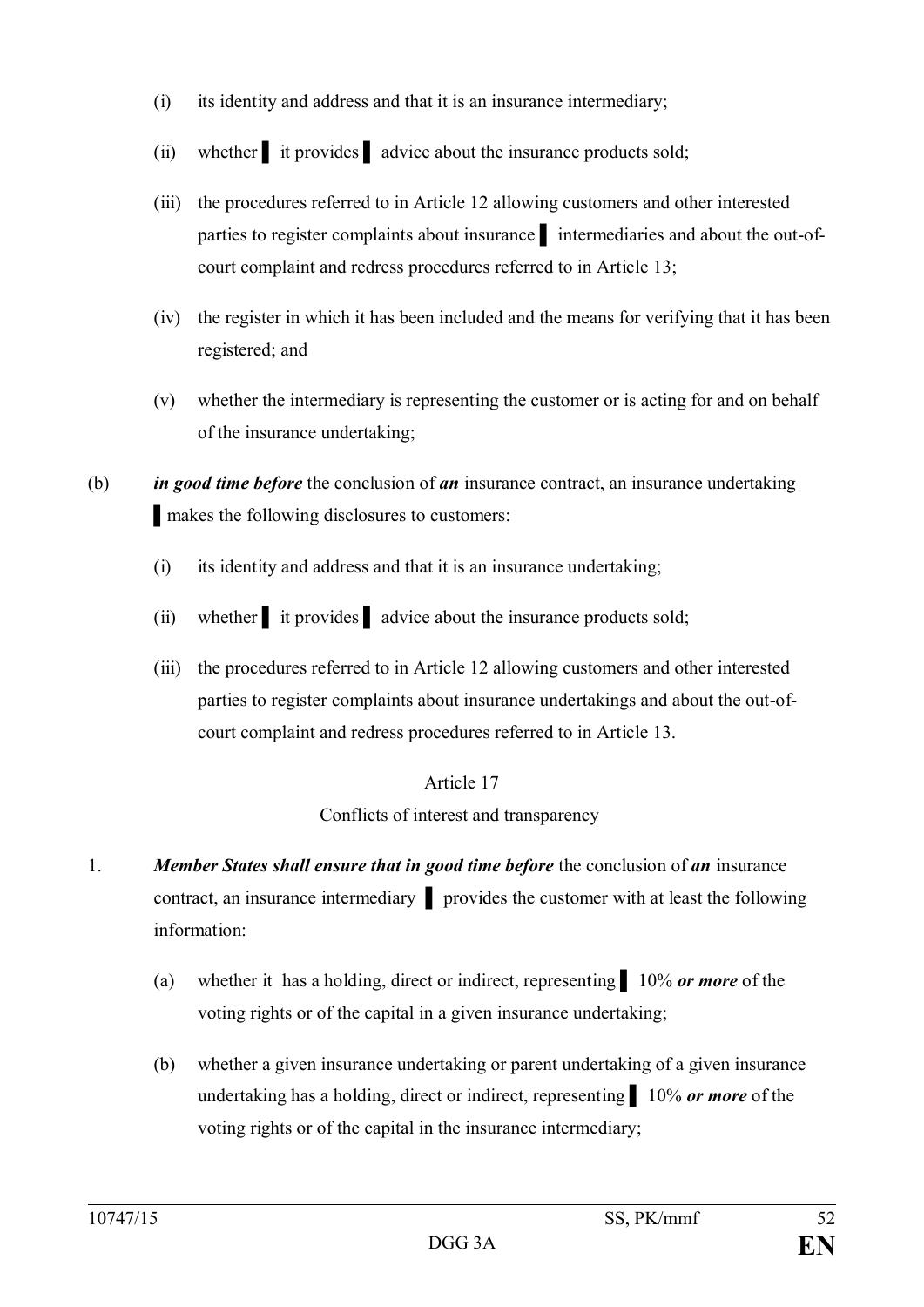- (c) in relation to the contracts proposed *or advised upon*, whether:
	- (i) it gives advice on the basis of a fair *and personal* analysis, or
	- (ii) it is under a contractual obligation to conduct insurance *distribution* business exclusively with one or more insurance undertakings. *Furthermore*, it shall provide the names of those insurance undertakings, or
	- (iii) it is not under a contractual obligation to conduct insurance *distribution* business exclusively with one or more insurance undertakings and does not give advice on the basis of a fair *and personal* analysis. In that case, it shall provide the names of the insurance undertakings with which it may and does conduct business;
- (d) the nature of the remuneration received in relation to the insurance contract;
- (e) whether in relation to the insurance contract, it works:
	- (i) on the basis of a fee, that is the remuneration paid directly by the customer; or
	- (ii) on the basis of a commission of any kind, that is the remuneration included in the insurance premium; or
	- *(iia) on the basis of other type of remuneration, including an economic benefit of any kind offered or given in connection with the insurance contract; or*
	- (iii) on the basis of a combination of *any type of remuneration set out at points* (i)*,*  (ii) *and (iia)*.
- *2. Where the fee is payable directly by the customer, it shall provide the amount of the fee or, where this is not possible, the method for calculating it.*
- *3. If any payments, other than the ongoing premiums and scheduled payments, are made by the customer under the insurance contract after its conclusion, the insurance intermediary shall also make the disclosures in accordance with this Article for each such payment.*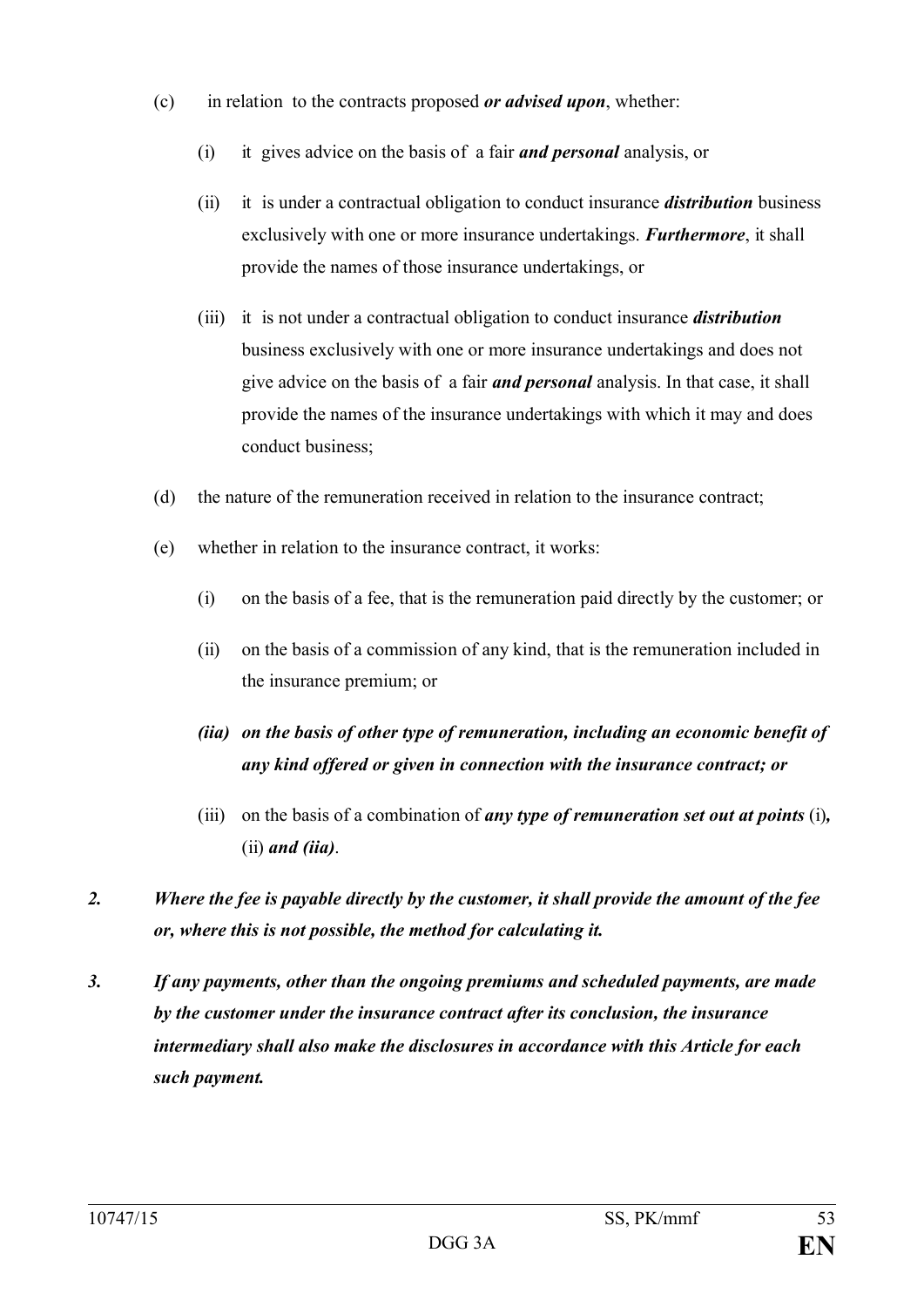- *3a. Member States shall ensure that in good time before the conclusion of an insurance contract, any insurance undertaking communicates to the customer the nature of the remuneration received by its employees in relation to the insurance contract.*
- 4. If any payments*, other than the ongoing premiums and scheduled payments,* are made by the customer under the insurance contract after its conclusion, the insurance undertaking shall also make the disclosures in accordance with this Article for each such payment.

Advice, and standards for sales where no advice is given

1. Prior to the conclusion of *an insurance* contract, the insurance *distributor* shall *specify*,on the basis of information *obtained from* the customer*,* the demands and the needs of that customer and shall *provide* the customer *with objective information about the* insurance product *in a comprehensible form to allow that customer to make an informed decision*.

*Any contract proposed shall be consistent with the customer's insurance demands and needs.*

*Where advice is provided prior to the conclusion of any specific contract, the insurance distributor shall provide the customer with a personalised recommendation explaining why a particular product would best meet the customer's demands and needs.*

- 2. The details referred to in <u>paragraph 1</u> shall be modulated according to the complexity of the insurance product being proposed and the *type of* customer .
- 3. When *an* insurance intermediary ▌ informs the customer that it gives its advice on the basis of a fair *and personal* analysis, it is obliged to give that advice on the basis of an analysis of a sufficiently large number of insurance contracts available on the market, to enable it to make a *personal* recommendation, in accordance with professional criteria, regarding which insurance contract would be adequate to meet the customer's needs.

▌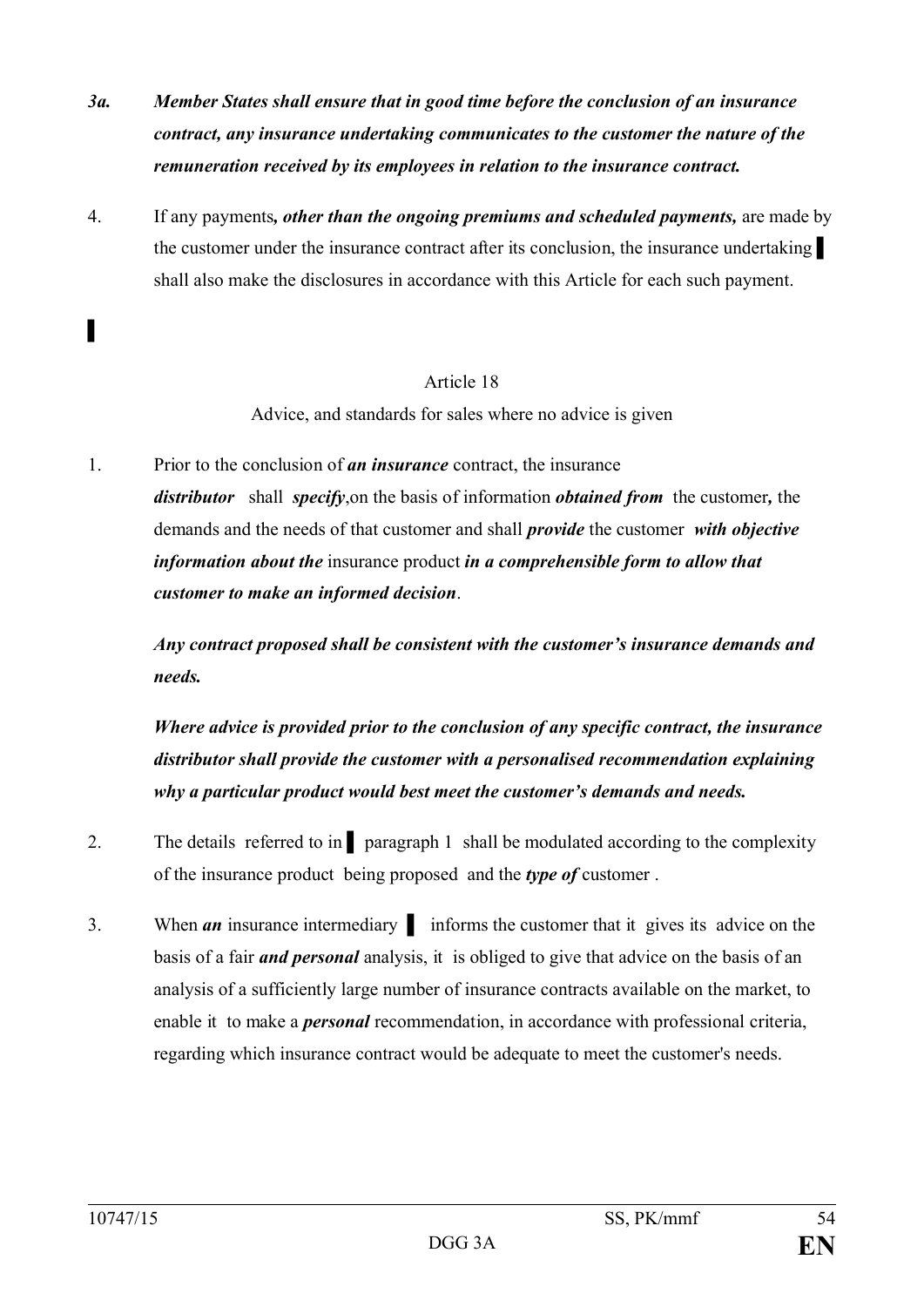- 4. *Without prejudice to Articles 183 and 184 of 2009/138/EC,* prior to the conclusion of a contract, whether or not advice is given *and irrespective of whether the insurance product is part of a package pursuant to Article 21a, the* insurance *distributor* shall *provide* the customer the relevant information about the insurance product in a comprehensible form to allow the customer to make an informed decision, while taking into account the complexity of the insurance product and the type of customer.
- *4a. The information shall be provided by way of a standardised insurance product information document on paper or another durable medium for the distribution of nonlife insurance products as listed in Annex I to Directive 2009/138/EC.*
- *4b. The insurance product information document shall be drawn up by the manufacturer of the non-life insurance product referred to in paragraph 4a.*
- *4c. The insurance product information document shall:*
	- *(a) be a short and stand-alone document;*
	- *(b) be presented and laid out in a way that is clear and easy to read, using characters of a readable size;*
	- *(c) be no less comprehensible in the event that, having been originally produced in colour, it is printed or photocopied in black and white;*
	- *(d) be written in the official languages, or in one of the official languages, used in the part of the Member State where the insurance product is offered or, if agreed by the consumer and the distributor, in another language;*
	- *(e) be accurate and not misleading;*
	- *(f) contain the title 'insurance product information document' at the top of the first page*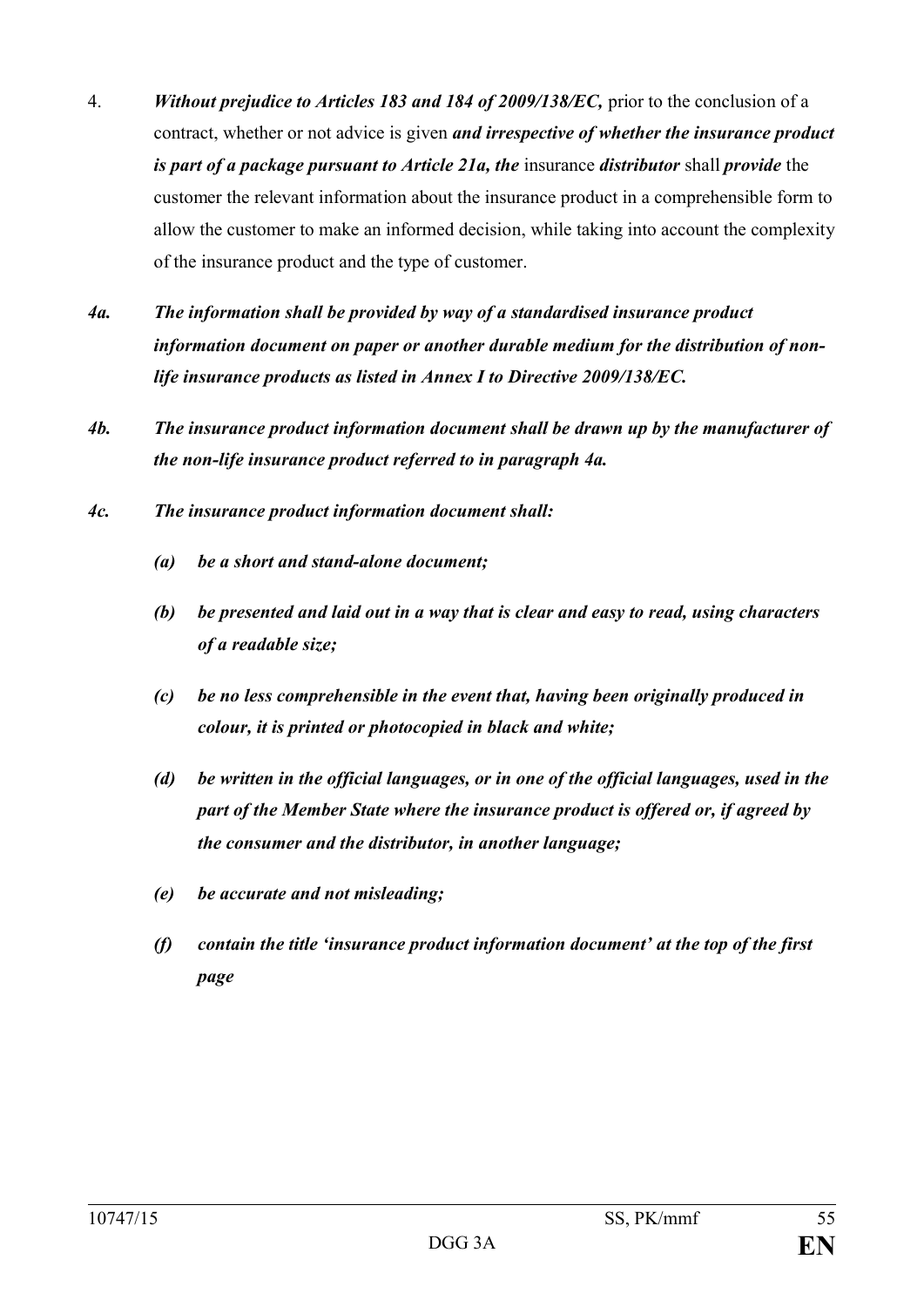*(g) include a statement that complete pre-contractual and contractual information on the product is provided in other documents.*

*Member States may determine that the insurance product information document shall be provided together with information required pursuant to other relevant Union or national legislative acts on the condition that all the requirements of the first subparagraph of this paragraph are met.*

- *4d. The insurance product information document shall contain the following information:*
	- *(a) information about the type of insurance;*
	- *(b) a summary of the insurance cover, including the main risks insured, the insured sum and, where applicable, the geographical scope and a summary of the excluded risks;*
	- *(c) the means of payment of premiums and the duration of payments;*
	- *(d) main exclusions where claims cannot be made;*
	- *(e) obligations at the start of the contract;*
	- *(f) obligations during the term of the contract;*
	- *(g) obligations in case of a claim made;*
	- *(h) the term of the contract including start and end date of the contract;*
	- *(i) the means of terminating the contract.*
- *4e. EIOPA, after consulting national authorities and after consumer testing, shall develop draft implementing technical standards regarding a standardised presentation format of the insurance product information document specifying the details of the presentation of the information referred to in paragraph 4d.*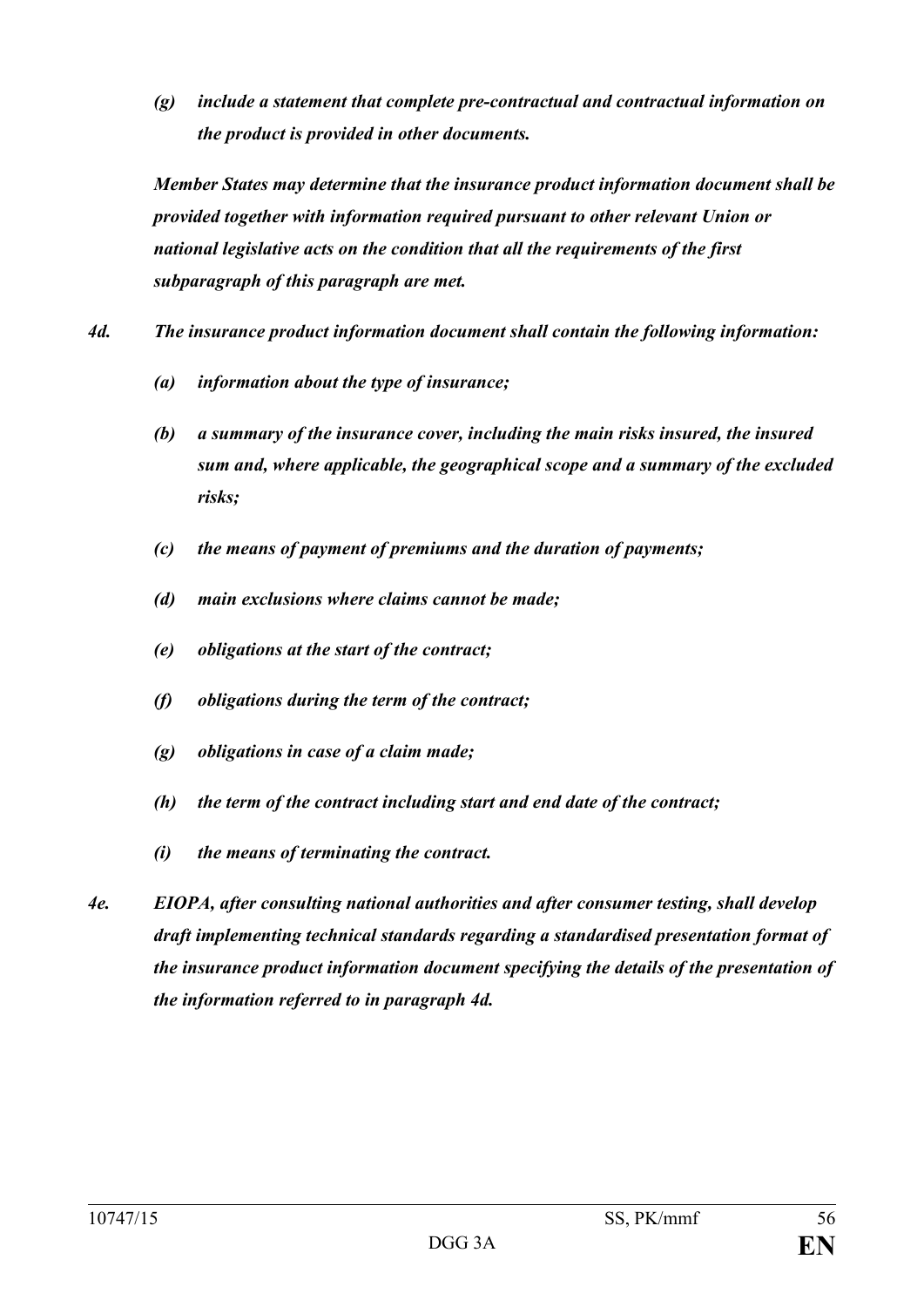*EIOPA shall submit those draft implementing technical standards to the Commission by [OJ please insert 12 months after entry into force].*

*Power is conferred on the Commission to adopt the implementing technical standards referred to in the first subparagraph of this paragraph in accordance with Article 15 of Regulation (EU) No 1094/2010.*

# *Article 18a*

# *Information provided by ancillary insurance intermediaries*

*Member States shall ensure that ancillary insurance intermediaries comply with Articles 16(a)(i), (iii) and (iv), Article 17(1)(d).*

## Article 19

# Information exemptions and flexibility clause

1. The information referred to in Articles 16, 17 and 18 need not be *provided* when the insurance *distributor carries out distribution activities in relation to* the insurance of large risks *and* in the case of *distribution* by reinsurance intermediaries or reinsurance undertakings ▌.

*Member States may provide that the information referred to in Articles 24 and 25 need not be provided to a professional client as defined in Article 4, paragraph 1, point 10 of Directive 2014/65/EU.*

2. Member States may maintain or adopt stricter provisions regarding the information requirements referred to in *this chapter* provided that such provisions comply with Union law. Member States shall communicate to EIOPA and the Commission such national provisions.

*Member States shall also take the necessary steps to ensure appropriate publication by their competent authorities of the information about whether and how the Member State has chosen to apply the stricter provisions in accordance with this paragraph.*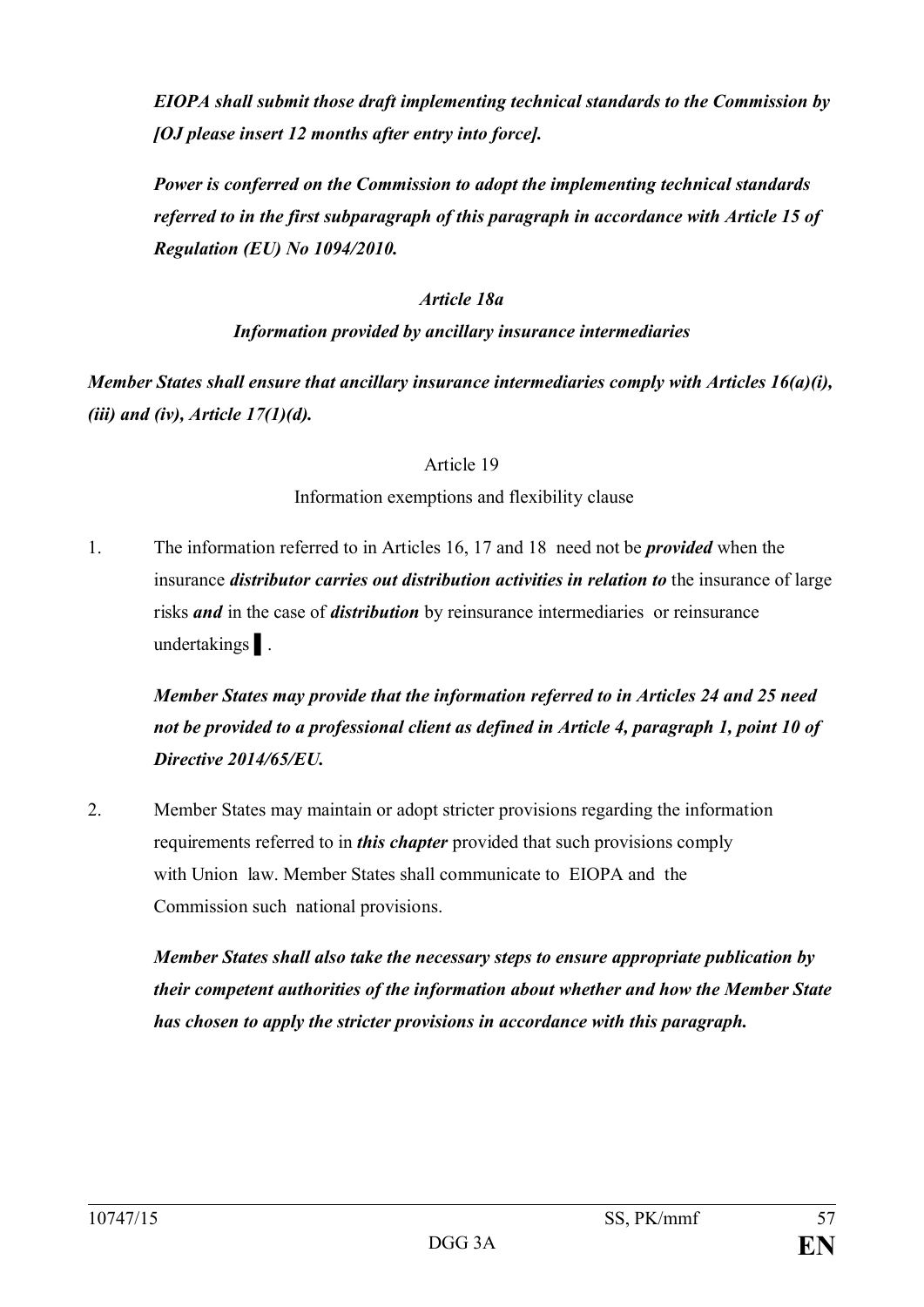*In particular, Member States may make the advice referred to in Article 18(1) subparagraph 3 mandatory for the sales of any insurance product, or for certain type of insurance products. In such a case, those stricter national provisions shall be complied with by insurance distributors, including those operating under the freedom to provide services or the freedom of establishment, when concluding insurance contracts with customers having their habitual residence in that Member State.*

- *2a. Member States may limit or prohibit the acceptance or receipt of fees, commissions or other monetary or non-monetary benefits paid or provided to insurance distributors by any third party, or a person acting on behalf of a third party, in relation to the distribution of insurance products.*
- 3. In order to establish a high level of transparency by all appropriate means, EIOPA shall ensure that the information it receives relating to national provisions is also communicated to *customers*, insurance *and reinsurance distributors*.
- *4. Member States shall ensure that where the insurance distributor is responsible for the provision of mandatory occupational pension arrangements, and an employee becomes a member of such an arrangement without having taken an individual decision to join it, the information referred to in this Article shall be provided to the employee promptly after the enrolment.*

## Article 20

# Information conditions

- 1. All information to be provided in accordance with Articles 16, 17*,* 18 *and 24* shall be communicated to the customers:
	- (a) on paper;
	- (b) in a clear and accurate manner, comprehensible to the customer; ▌
	- (c) in an official language of the Member State in which the risk is situated or the Member State of the commitment or in any other language agreed by the parties*; and*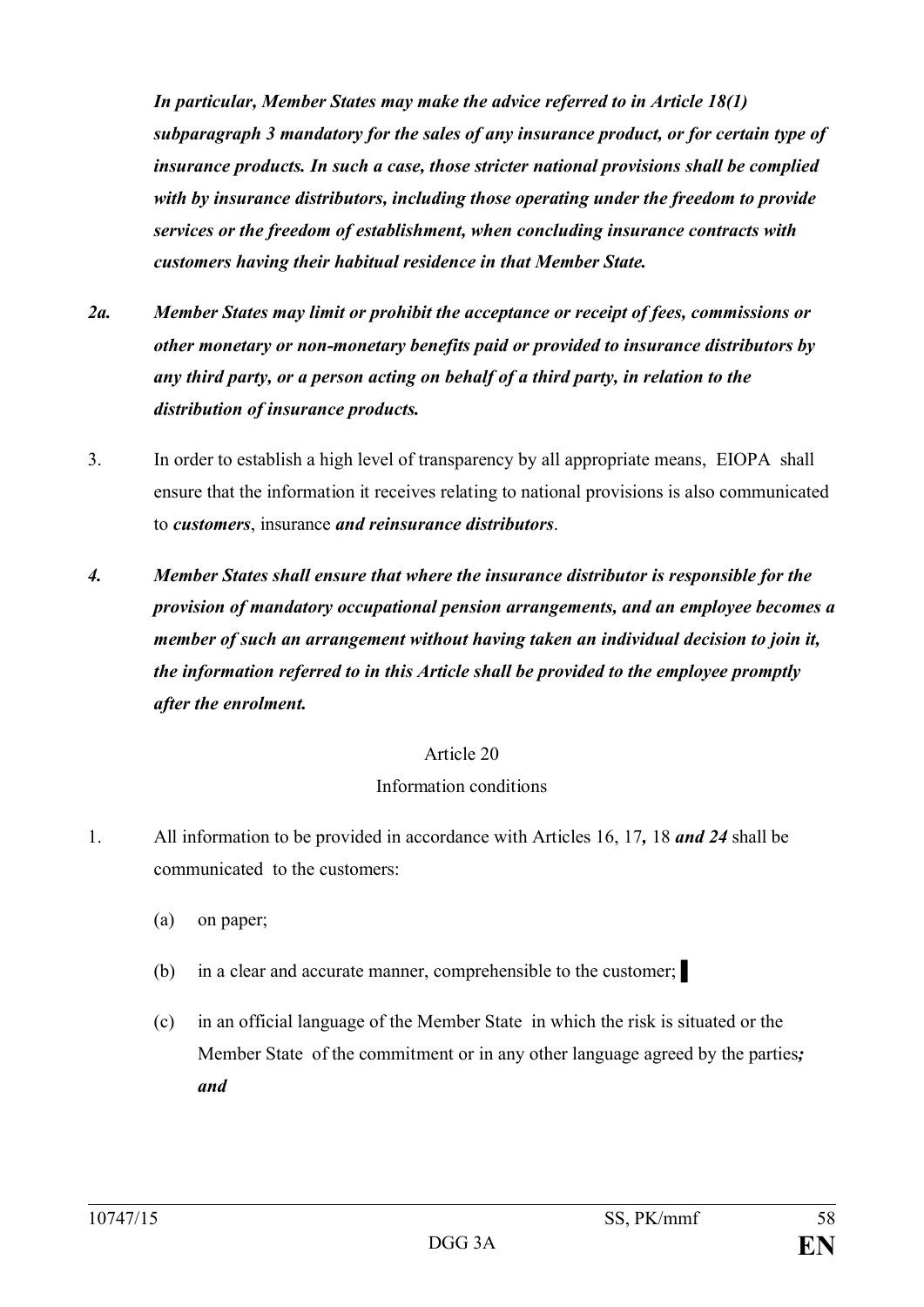*(d)* free of charge.

- 2. By way of derogation from *point (a) of* paragraph 1, the information referred to in Articles 16,17*,* 18 *and 24* may be provided to the customer in one of the following media:
	- (a) using a durable medium other than paper, where the conditions laid down in paragraph 4 are met; or
	- (b) by means of a website where the conditions laid down in paragraph 5 are met.
- 3. However, where the information referred to in Articles 16, 17*,* 18 *and 24* is provided using a durable medium other than paper or by means of a website, a paper copy shall be provided to the customer upon request and free of charge.
- 4. The information referred to in Articles 16, 17*,* 18 *and 24* may be provided using a durable medium other than paper if the following conditions are met:
	- (a) the use of the durable medium is appropriate in the context of the business conducted between the insurance *distributor* and the customer; and
	- (b) the customer has been given the choice between information on paper and in the durable medium, and has chosen that other medium.
- 5. The information referred to in Articles 16, 17*,* 18 *and 24* may be provided by the means of a website if it is addressed personally to the customer or if the following conditions are met:
	- (a) the provision of the information referred to in Articles 16, 17*,* 18 *and 24* by means of a website is appropriate in the context of the business conducted between the insurance *distributor* and the customer;
	- (b) the customer has consented to the provision of the information referred to in Articles 16, 17*,* 18 *and 24* by means of a website;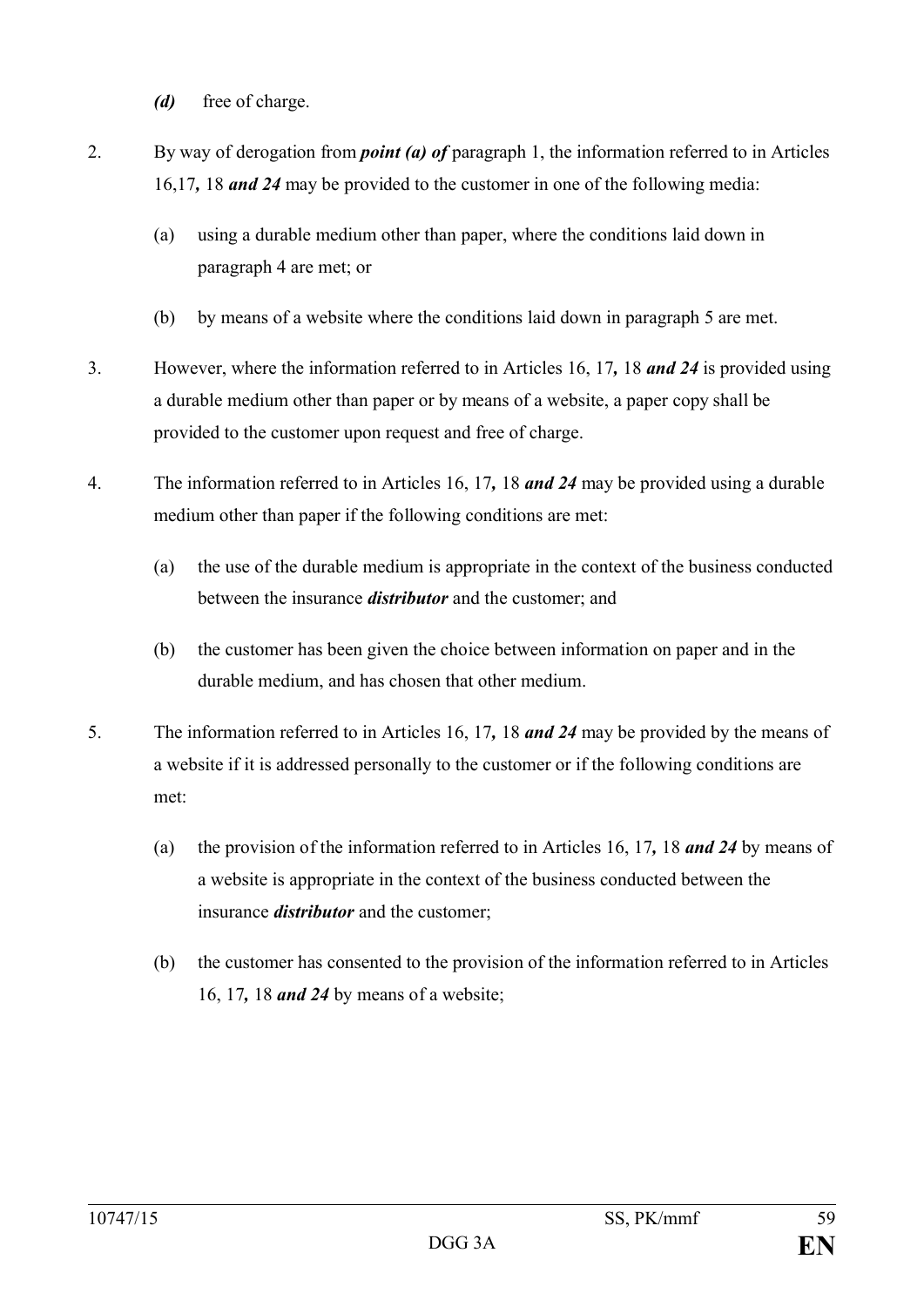- (c) the customer has been notified electronically of the address of the website, and the place on the website where the information referred to in Articles 16, 17*,* 18 *and 24*  can be accessed;
- (d) it is ensured that the information referred to in Articles 16, 17*,* 18 *and 24* remains accessible on the website for such period of time as the customer reasonably need to consult it.
- 6. For the purposes of paragraph 4 and 5, the provision of information using a durable medium other than paper or by means of a website shall be regarded as appropriate in the context of the business conducted between the insurance *distributor* and the customer, if there is evidence that the customer has regular access to the Internet. The provision by the customer of an e-mail address for the purposes of that business shall be regarded as such evidence.
- 7. In the case of telephone selling, the prior information given to the customer *including the insurance product information document* shall be in accordance with Union rules applicable to the distance marketing of consumer financial services. Moreover, *even if the customer has chosen to obtain information in a medium other than paper in accordance with paragraph 4*, information shall be provided to the customer in accordance with paragraph 1 or 2 immediately after the conclusion of the insurance contract.

# Cross-selling

1. When an insurance ▌ product is offered together with *an ancillary product or* service *which is not insurance, as part of* a package *or the same agreement, the* insurance *distributor* shall ▌ inform the customer *whether* it is possible to buy the *different*  components ▌ separately and*, if so,* shall provide *for an adequate description of the different components of the agreement or package as well as separate evidence of the costs and charges of* each component ▌.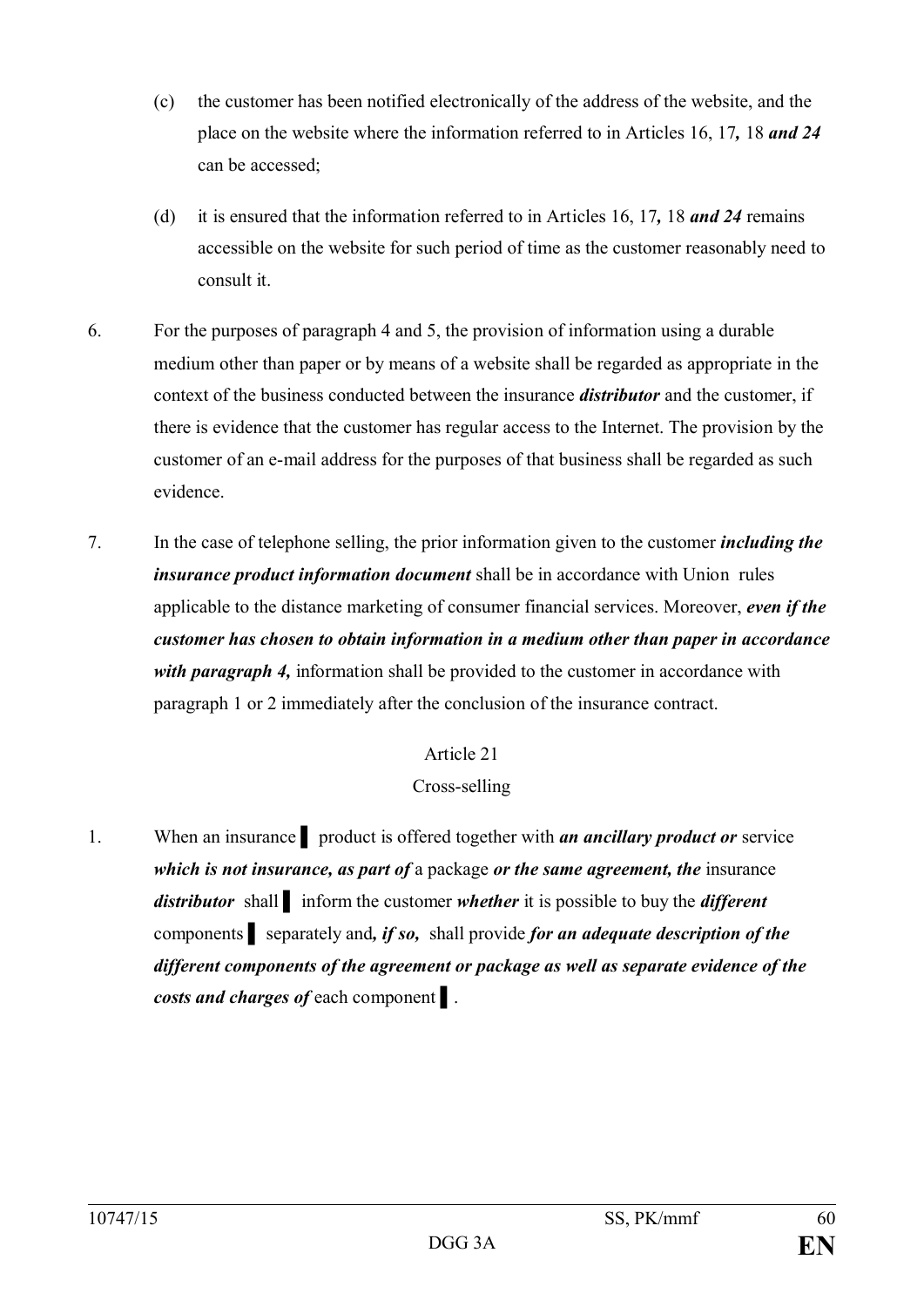- *2. In that case and where the risk or the insurance coverage resulting from such an agreement or package offered to a customer is different from that associated with the components taken separately, the insurance distributor shall provide an adequate description of the different components of the agreement or package and the way in which their interaction modifies the risk or the insurance coverage.*
- *2a. When an insurance product is ancillary to a good or a service which is not insurance, as part of a package or the same agreement, the insurance distributor shall offer to the customer the possibility of buying the good or service separately. This paragraph shall not apply when an insurance product is ancillary to an investment service or activity as defined in article 4, paragraph 1, point 2, of Directive 2014/65/EU, a credit agreement as defined in article 4, point 3, of Directive 2014/17/EU, or a payment account as defined in article 2, paragraph 3, of Directive 2014/92/EU.*
- 3. EIOPA *may* develop ▌ guidelines for the assessment and the supervision of cross-selling practices indicating ▌ situations in which cross-selling practices are not compliant with obligations *laid down in* Article *15*.
- *4. This Article shall not prevent the distribution of insurance products which provide coverage for various types of risks (multi-risk insurance policies).*
- *4a. In cases referred to in paragraph 1 and 2a, Member States shall ensure that an insurance distributor specifies the demands and needs of the customer in relation to the insurance products that form part of the overall package or the same agreement.*
- *4b. Member States may maintain or adopt additional stricter measures or intervene on a case-by-case basis to prohibit the sale of insurance together with an ancillary service or product which is not insurance, as part of a package or the same agreement when they can demonstrate that such practices are detrimental to consumers.*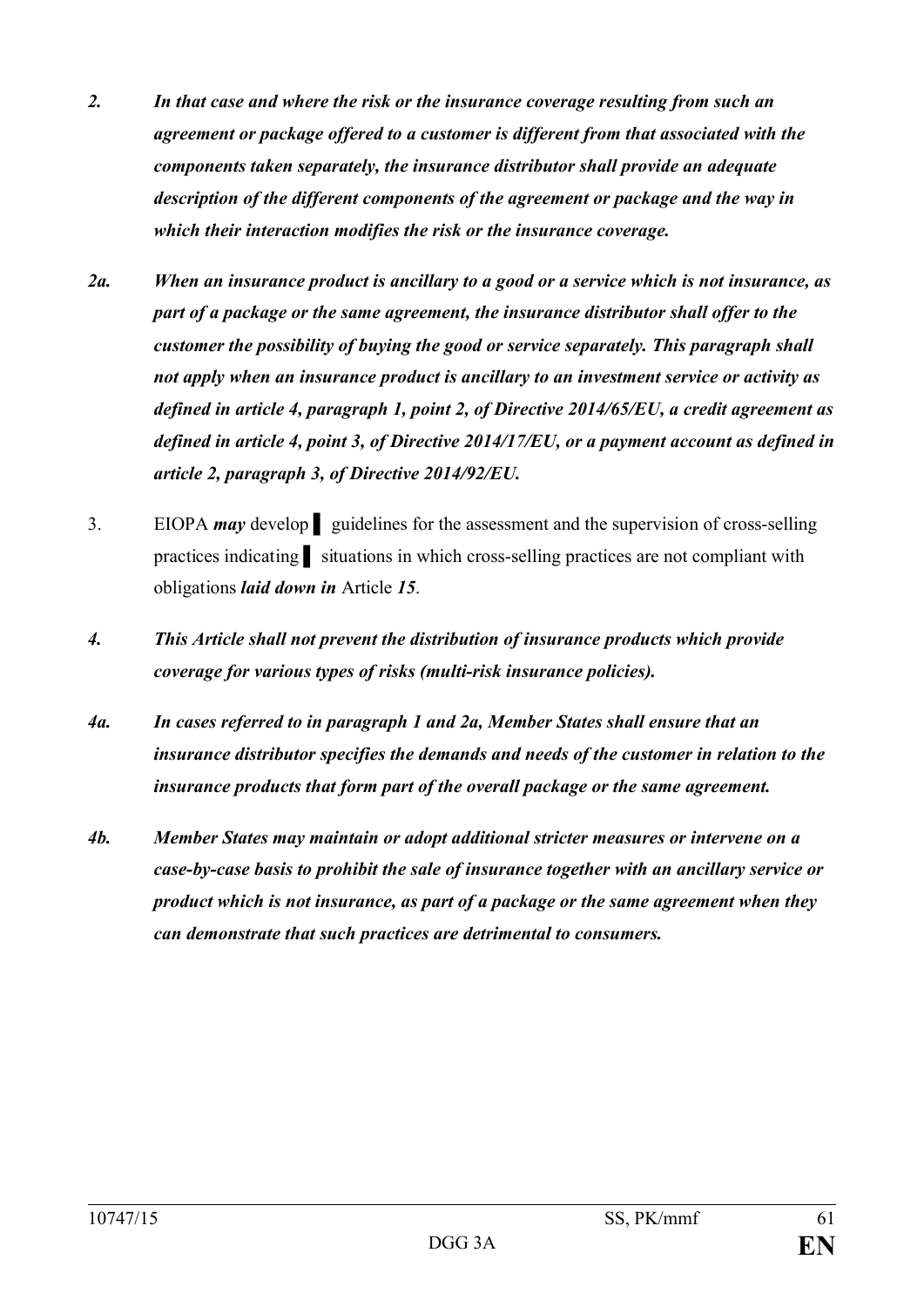#### *Article 21a*

#### *Product oversight and governance requirements*

*1. Insurance undertakings, as well as intermediaries which manufacture any insurance product for sale to customers, shall maintain, operate and review a process for the approval of each insurance product, or significant adaptations of an existing insurance product, before it is marketed or distributed to customers.*

*The product approval process shall be proportionate and appropriate to the nature of the insurance product.*

*The product approval process shall specify an identified target market of customers for each product and ensure that all relevant risks to such identified target market are assessed, the intended distribution strategy is consistent with the identified target market and take reasonable steps to ensure that the insurance product is distributed to the identified target market.*

*The insurance undertaking shall understand and regularly review the insurance products it offers or markets, taking into account any event that could materially affect the potential risk to the identified target market, to assess at least whether the product remains consistent with the needs of the identified target market and whether the intended distribution strategy remains appropriate.*

*Insurance undertakings, as well as intermediaries which manufacture insurance products, shall make available to any distributor all appropriate information on the insurance product and the product approval process, including the identified target market of the insurance product.*

*Where an insurance distributor advices on or proposes insurance products which it does not manufacture, it shall have in place adequate arrangements to obtain the information referred to in the fifth subparagraph and to understand the characteristics and identified target market of each insurance product.*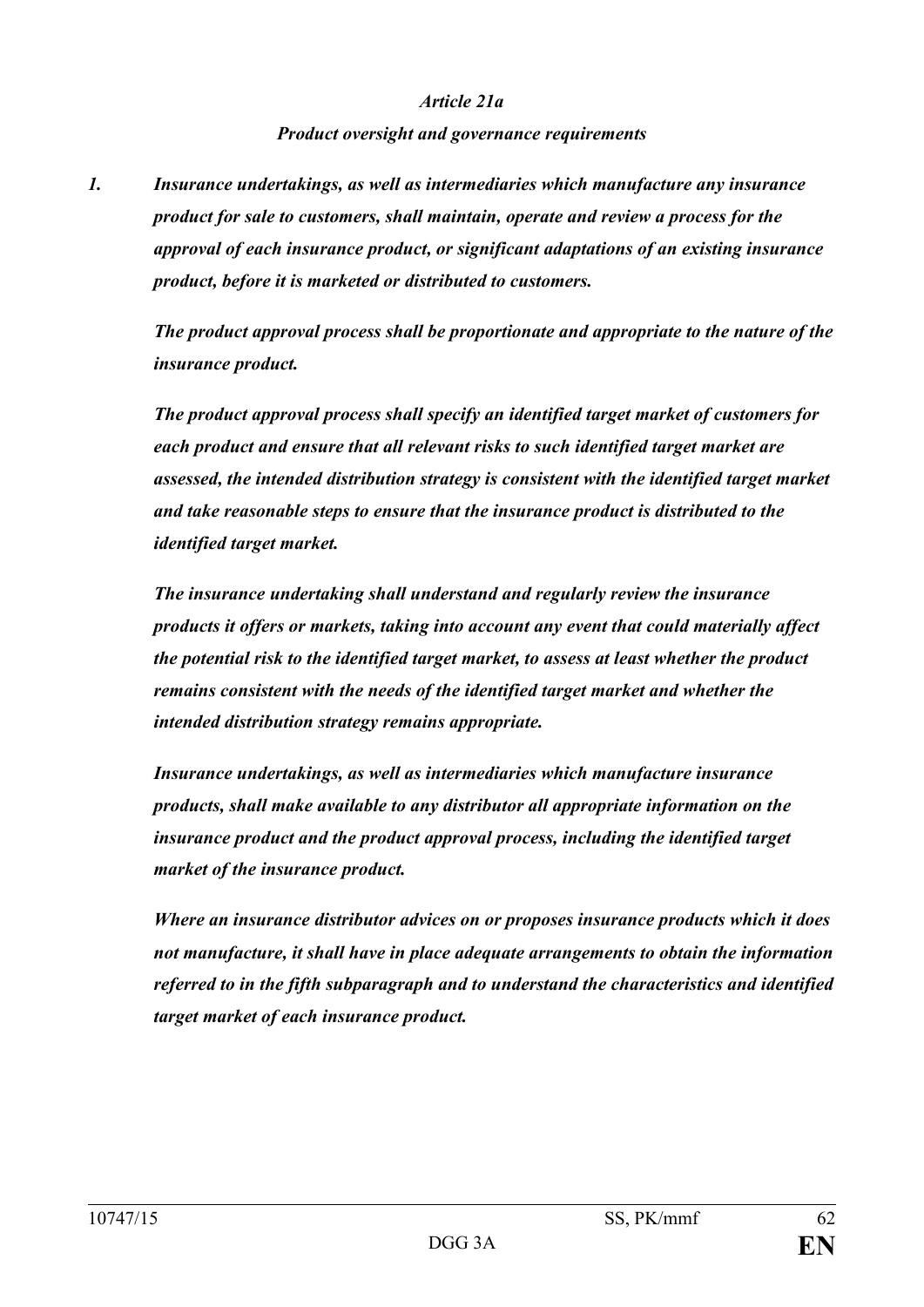- *2. The Commission shall be empowered to adopt delegated acts in accordance with Article 33 to further specify the principles set out in this Article, taking into account in a proportional way the activities performed, the nature of the insurance products sold and the nature of the distributor.*
- *3. The policies, processes and arrangements referred to in this paragraph shall be without prejudice to all other requirements under this Directive including those relating to disclosure, suitability or appropriateness, identification and management of conflicts of interest, and inducements.*
- *4. This Article shall not apply to insurance products which consist of the insurance of large risks.*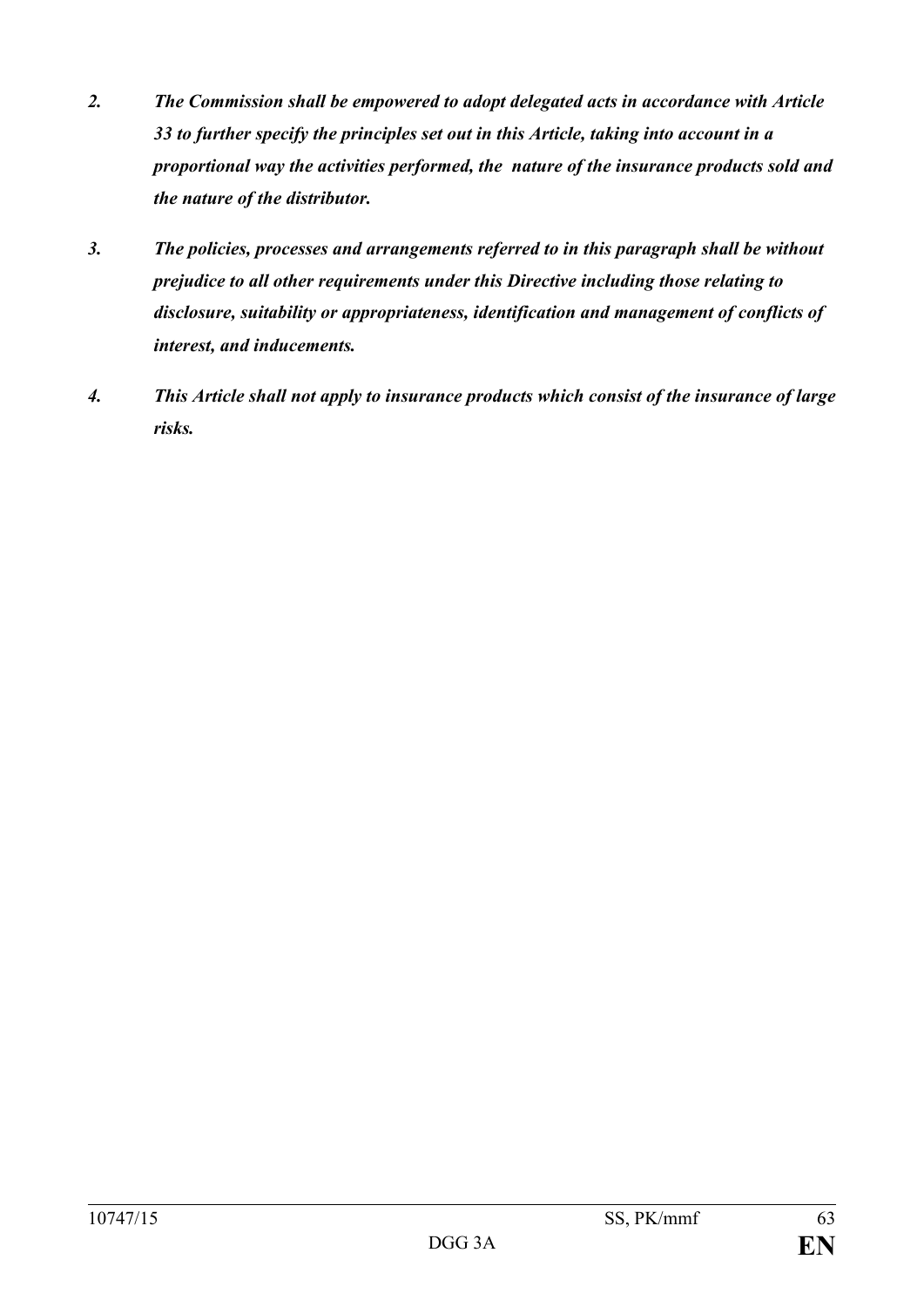# Chapter VII

# ADDITIONAL ▌REQUIREMENTS IN RELATION TO INSURANCE*-BASED* INVESTMENT **PRODUCTS**

# Article 22

# Scope

This Chapter applies ▌requirements *additional* to *those applicable in accordance with Articles 15, 16, 17 and 18 to* insurance *distribution*, when *they are* carried on in relation to the sale of insurance*-based* investment products by *the following*:

(a) an insurance intermediary;

(b) an insurance undertaking.

# *Article 22a*

# *Prevention of conflicts of interest*

*Without prejudice to Article 15, an insurance intermediary or an insurance undertaking carrying out the distribution of insurance-based investment products shall maintain and operate effective organisational and administrative arrangements with a view to taking all reasonable steps designed to prevent conflicts of interest as determined in Article 23 from adversely affecting the interests of its customers. Those arrangements shall be proportionate to the activities performed, the insurance products sold and nature of the distributor.*

## Article 23

# Conflicts of interest

1. Member States shall require insurance intermediaries and insurance undertakings to take all appropriate steps to identify conflicts of interest between themselves, including their managers *and* employees ▌, or any person directly or indirectly linked to them by control and their customers or between one customer and another that arise in the course of carrying *out any* insurance *distribution activities*.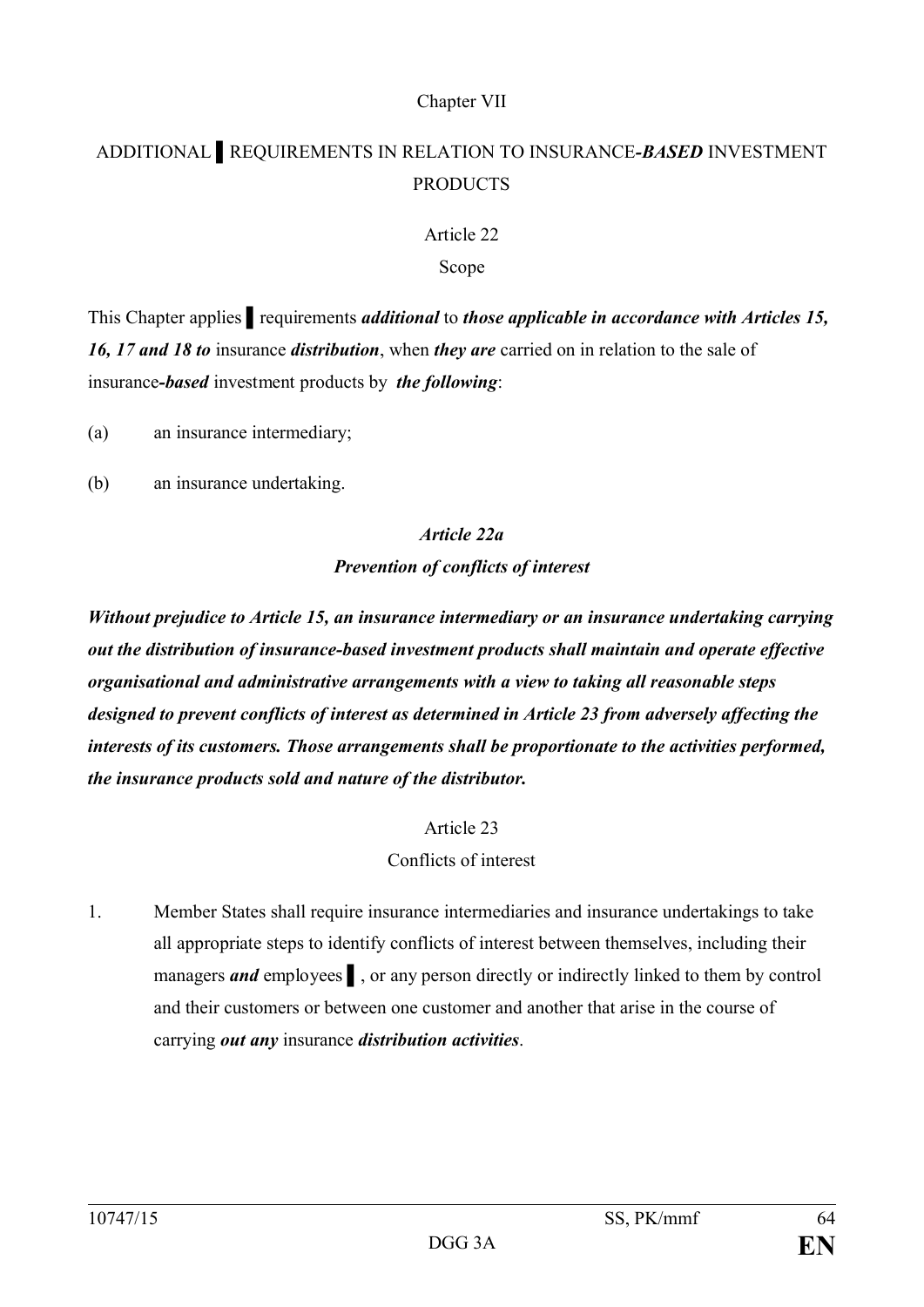- 2. *Where organisational or administrative arrangements made* by the insurance intermediary or insurance undertaking in *accordance with Article 22a to manage conflicts of interest* are not sufficient to ensure, with reasonable confidence, that risks of damage to *customer* interests ▌ will be prevented, the insurance intermediary or insurance undertaking shall clearly disclose *to the customer* the general nature or sources of conflicts of interest ▌, *in good time* before *the conclusion of an insurance contract*.
- *2a. By way of derogation from Article 20 (1), the disclosure referred to in paragraph 2 shall:*
	- *(a) be made in a durable medium; and*
	- *(b) include sufficient detail, taking into account the nature of the customer, to enable that customer to take an informed decision with respect to the insurance distribution activities in the context of which the conflict of interest arises.*
- 3. The Commission shall be empowered to adopt delegated acts in accordance with Article 33 *in order to*:
	- (a) *define* the steps ▌ that insurance intermediaries and insurance might reasonably be expected to take to identify, prevent, manage and disclose conflicts of interest when *carrying out* insurance *distribution activities*;
	- (b) *establish* appropriate criteria for determining the types of conflict of interest whose existence may damage the interests of the customers or potential customers of the insurance intermediary or insurance undertaking.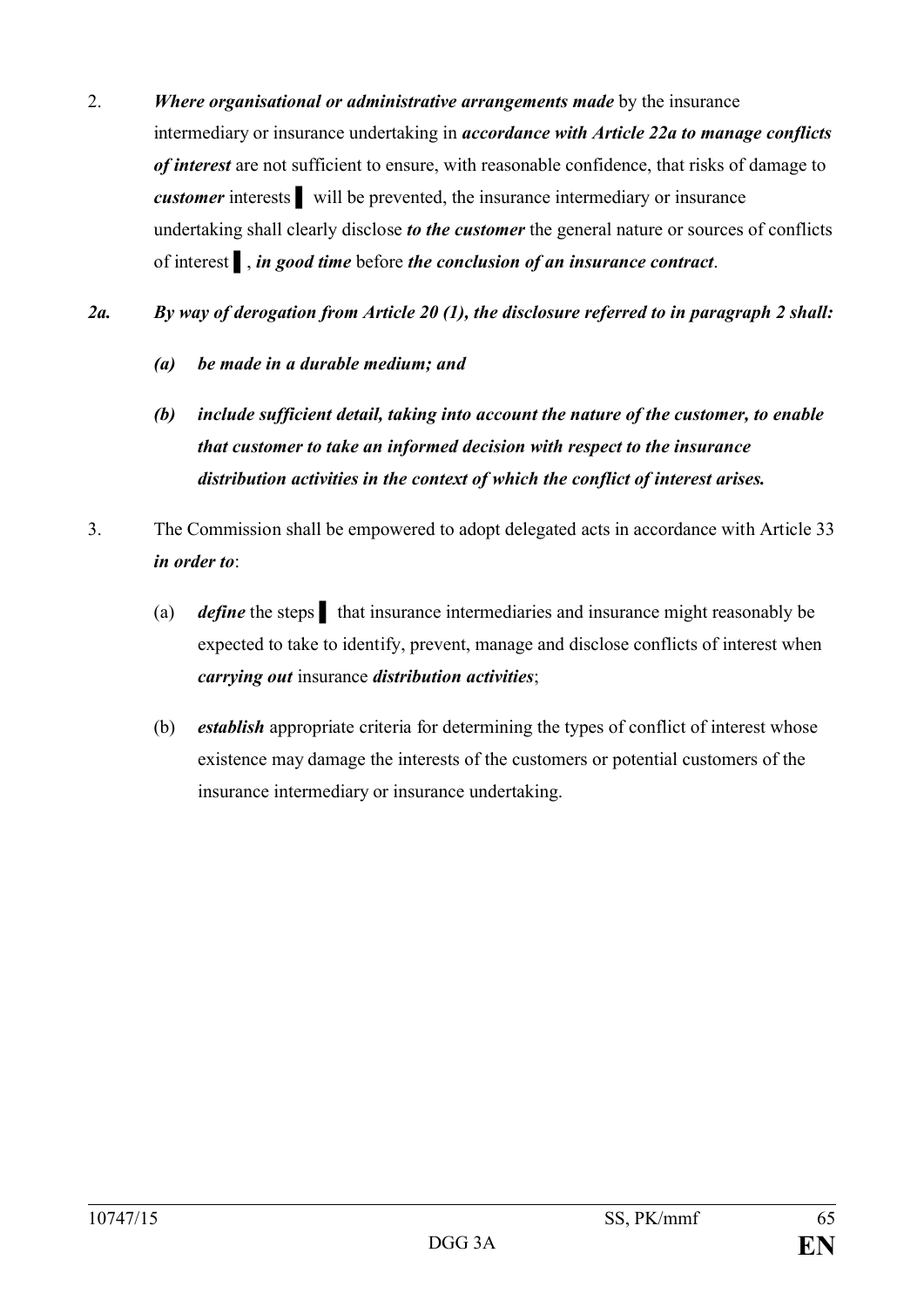# Article 24 ▌ Information to customers

- 7. *Without prejudice to Article 16 and 17(1) and (2),* appropriate information shall be provided *in good time prior to the conclusion of a contract* to customers or potential customers *with regard to the distribution of insurance-based investment products, and all costs and related charges. That information shall include at least the following*:
	- (a) *when advice is provided, whether* the insurance intermediary or insurance undertaking will provide the customer with *a periodic* assessment of the suitability of the insurance*-based investment* products recommended to *that* customer*, referred to in Article 25*;
	- (b) *as regards the information on* insurance*-based investment* products and proposed investment strategies*,* appropriate guidance on and warnings of the risks associated with *the insurance-based* investment products or in respect of particular investment strategies *proposed*;
	- (c) *as regards the information on all costs and associated charges to be disclosed, information relating to the distribution of the insurance-based investment product, including the cost of advice, where relevant, the cost of the insurance-based investment product recommended or marketed to the customer and how the customer may pay for it, also encompassing any third party payments*.

*The information about all costs and charges, including costs and charges in connection with the distribution of the insurance-based investment product, which are not caused by the occurrence of underlying market risk, shall be aggregated to allow the customer to understand the overall cost as well as the cumulative effect on the return of the investment, and, where the customer so requests, an itemised breakdown shall be provided. Where applicable, such information shall be provided to the customer on a regular basis, at least annually, during the life-cycle of the investment.*

▌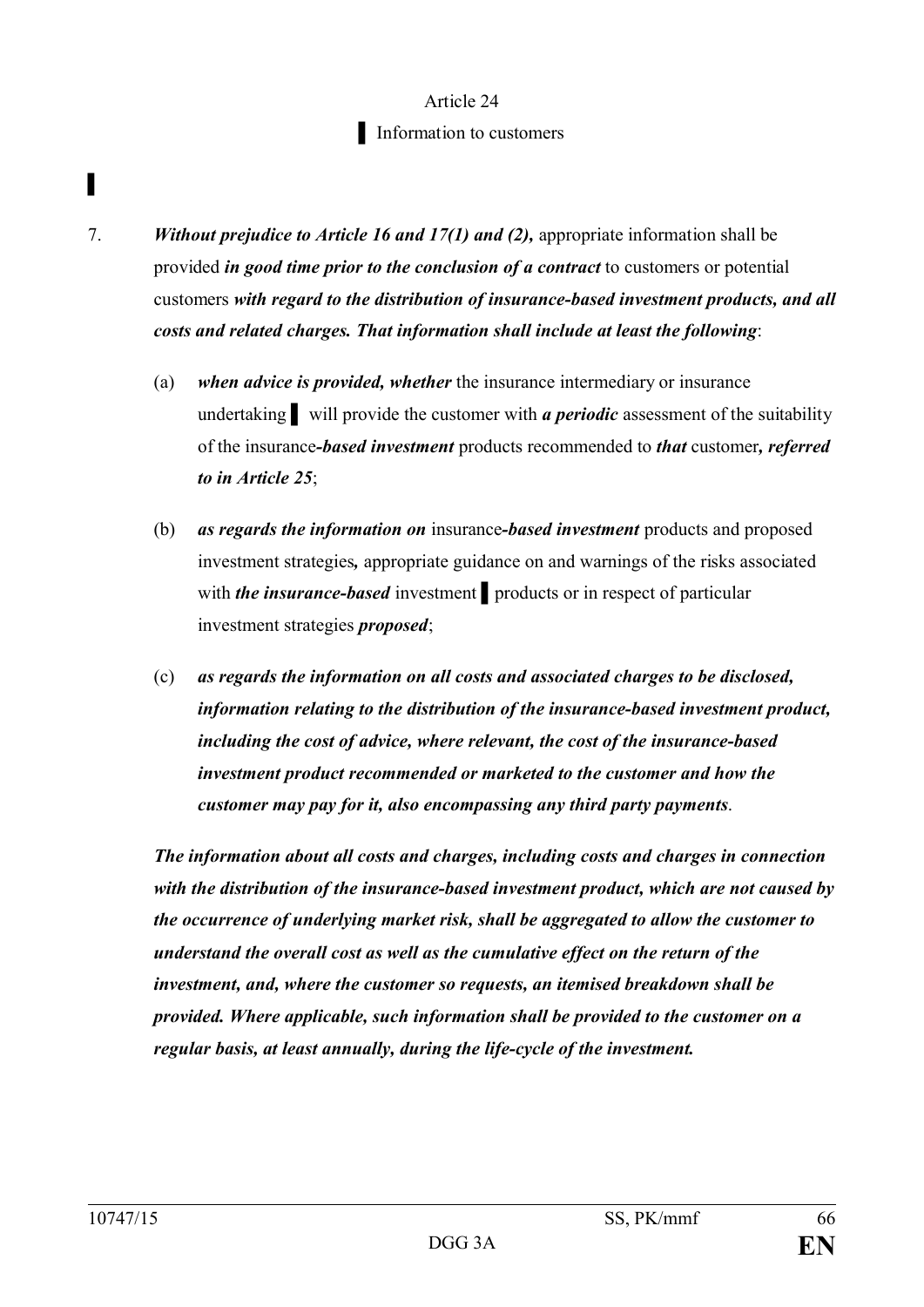*The information referred to in paragraph 7 shall be provided in a comprehensible form in such a manner that customers or potential customers are reasonably able to understand the nature and risks concerning the insurance-based investment product offered and, consequently, to take investment decisions on an informed basis. Member States may allow that information to be provided in a standardised format.*

- *10. Without prejudice to Article 19(2a), Article 17, paragraph 1, points (d) and (e), and Article 17(3), Member States shall ensure that insurance intermediaries or insurance undertakings are regarded as fulfilling their obligations under Articles 15(1), 22a or 23 where they pay or are paid any fee or commission, or provide or are provided with any non-monetary benefit in connection with the distribution of an insurance-based investment product or an ancillary service, to or by any party except the customer or a person on behalf of the customer only where the payment or benefit:* 
	- *(a) does not have a detrimental impact on the quality of the relevant service to the customer; and*
	- *(b) does not impair compliance with the insurance intermediary's or insurance undertaking's duty to act honestly, fairly and professionally in accordance with the best interest of its customers.*

▌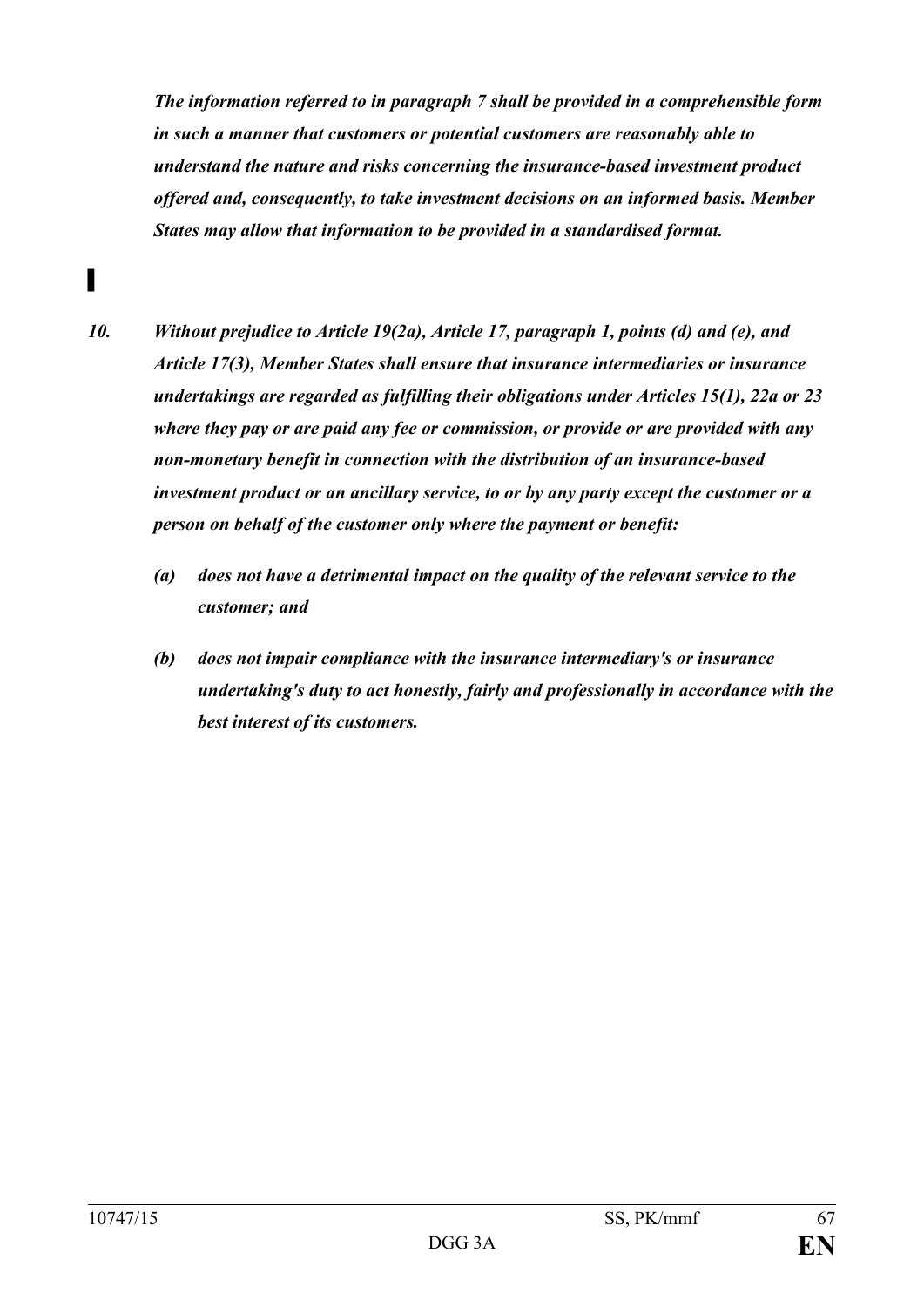*12. Member States may impose stricter requirements on distributors in respect of the matters covered by this Article. In particular, Member States may additionally prohibit or further restrict the offer or acceptance of fees, commissions or non-monetary benefits from third parties in relation to the provision of insurance advice.* 

*That may include requiring any such fees, commissions or non-monetary benefits to be returned to the clients or offset against fees paid by the client.*

*Member States may make the advice referred to in Article 25 mandatory for the sales of any insurance-based investment products, or for certain type of them.* 

*The stricter national provisions have to be complied with by all insurance intermediaries or insurance undertakings, including those operating under the freedom to provide services or the freedom of establishment, when concluding insurance contracts with customers having their habitual residence in that Member State.*

*Member States may further require that where an intermediary informs the client that advice is given independently, the intermediary shall assess a sufficiently large number of insurance products available on the market which are sufficiently diversified with regard to their type and issuers or product providers to ensure that the client's objectives can be suitably met and shall not be limited to insurance products issued or provided by entities having close links with the intermediary.*

- *14. Without prejudice to paragraph 12, the Commission shall be empowered to adopt delegated acts in accordance with Article 33 to specify:* 
	- *(a) the criteria for assessing whether inducements paid or received by an insurance intermediary or an insurance undertaking have a detrimental impact on the quality of the relevant service to the customer;*
	- *(b) the criteria for assessing compliance of insurance intermediaries and insurance undertakings paying or receiving inducements with the obligation to act honestly, fairly and professionally in accordance with the best interest of the customer.*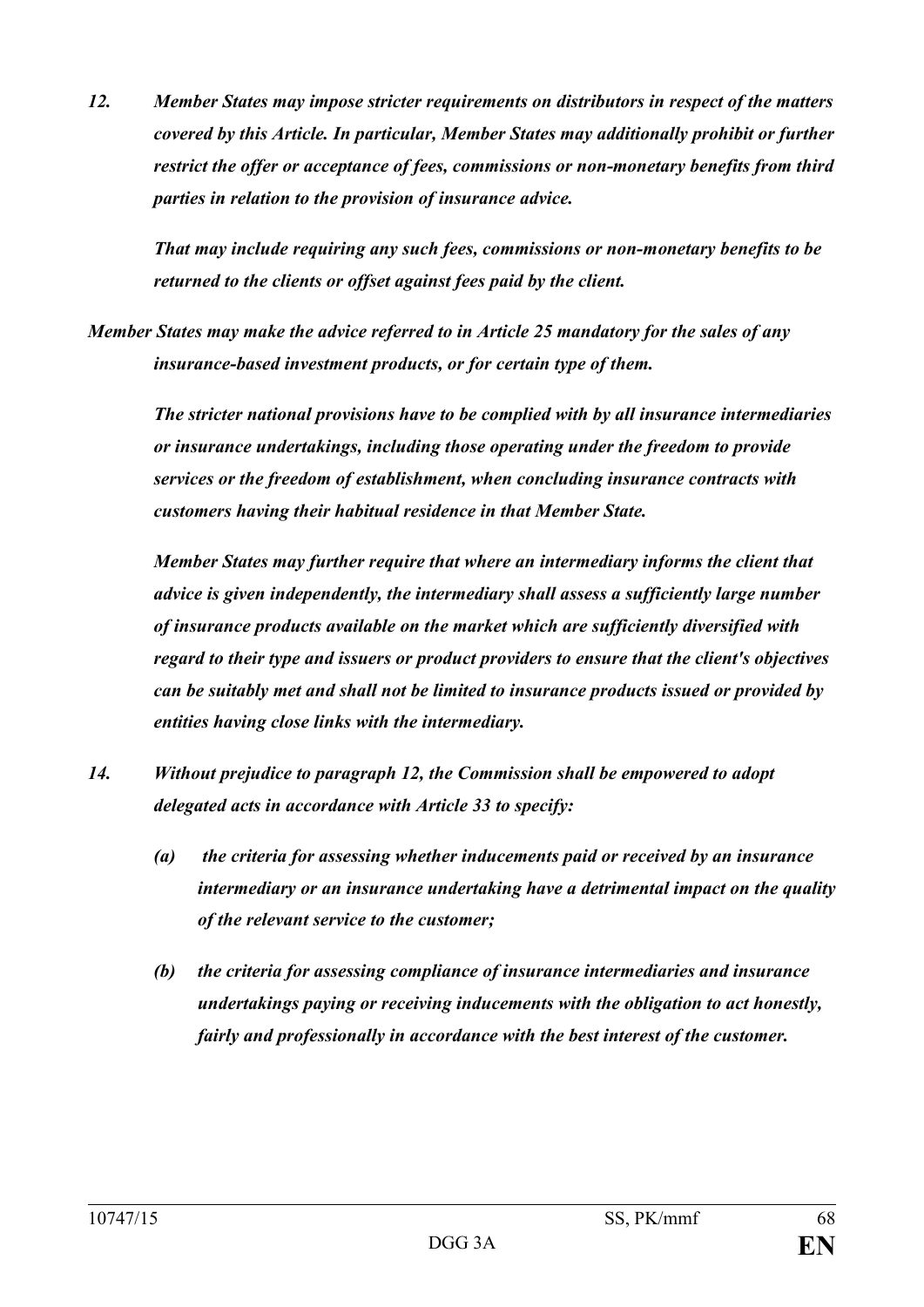- *15. The delegated acts referred to in paragraph 14 shall take into account:*
	- *(a) the nature of the service(s) offered or provided to the customer or potential customer, taking into account the type, object, size and frequency of the transactions;*
	- *(b) the nature of the products being offered or considered including different types of insurance products.*

Assessment of suitability and appropriateness and reporting to customers

1. *Without prejudice to Article 18(1) when* providing advice *on an insurance-based investment product, the* insurance *intermediary and the insurance* undertaking shall *also* obtain the necessary information regarding the customer's or potential customer's knowledge and experience in the *investment* field relevant to the specific type of product or service, *that person's* financial situation *including his ability to bear losses*, and his investment objectives, *including his risk tolerance, so as to enable* the insurance intermediary or *the* insurance undertaking *to* recommend *to the customer or potential customer* the insurance*-based investment* products that are suitable for *him and, in particular, are in accordance with his risk tolerance and ability to bear losses.*

*Member States shall ensure that where an insurance intermediary and insurance undertaking provides investment advice recommending a package of services or products bundled pursuant to Article 21, the overall bundled package is suitable.*

2. *Without prejudice to Article 18(1),* Member States shall ensure that insurance intermediary *or* insurance undertaking, when carrying on insurance *distribution activities other than those referred to in paragraph 1,* in relation to sales where no advice is given, *asks* the customer or potential customer to provide information regarding *that person's* knowledge and experience in the investment field relevant to the specific type of product or service offered or demanded so as to enable the insurance intermediary or *the* insurance undertaking to assess whether the insurance service or product envisaged is appropriate for the customer. *Where a bundle of services or products is envisaged pursuant to Article 21, the assessment shall consider whether the overall bundled package is appropriate.*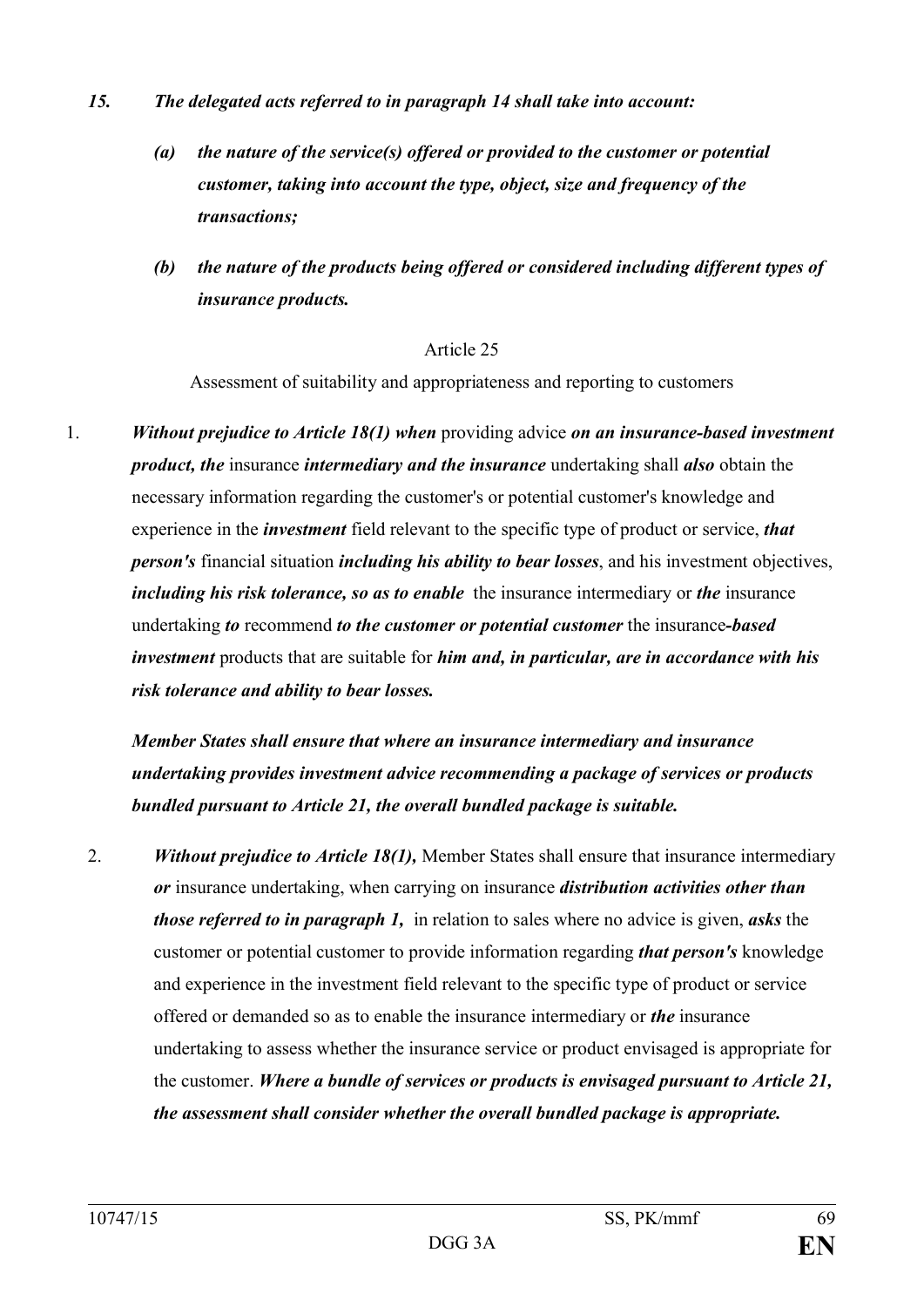Where the insurance intermediary or insurance undertaking considers, on the basis of the information received under the previous subparagraph, that the product ▌ is not appropriate to the customer or potential customer, the insurance intermediary or insurance undertaking shall warn the customer or potential customer. This warning may be provided in a standardised format.

Where customers or potential customers do not provide the information referred to in the first subparagraph, or where they provide insufficient information regarding their knowledge and experience, the insurance intermediary or insurance undertaking shall warn them that the insurance intermediary or insurance undertaking is not in a position to determine whether the ■ product envisaged is appropriate for them. This warning may be provided in a standardised format.

- *2a. Without prejudice to Article 18(1), where no advice is given in relation to insurance-based investment products, Member States may derogate to the obligations referred to in paragraph 2 of this Article, allowing insurance intermediaries or insurance undertakings to carry out insurance distribution activities within their territories without the need to obtain the information or make the determination provided for in paragraph 2 of this Article where all the following conditions are met:*
	- *(a) the activities refer to either of the following insurance-based investment products:*
		- *(i) contracts which only provide investment exposure to the financial instruments deemed non-complex under Directive 2014/65/EU and do not incorporate a structure which makes it difficult for the customer to understand the risks involved; or*
		- *(ii) other non-complex insurance-based investments for the purpose of this paragraph;*
	- *(b) the insurance distribution activity is carried out at the initiative of the customer or potential customer;*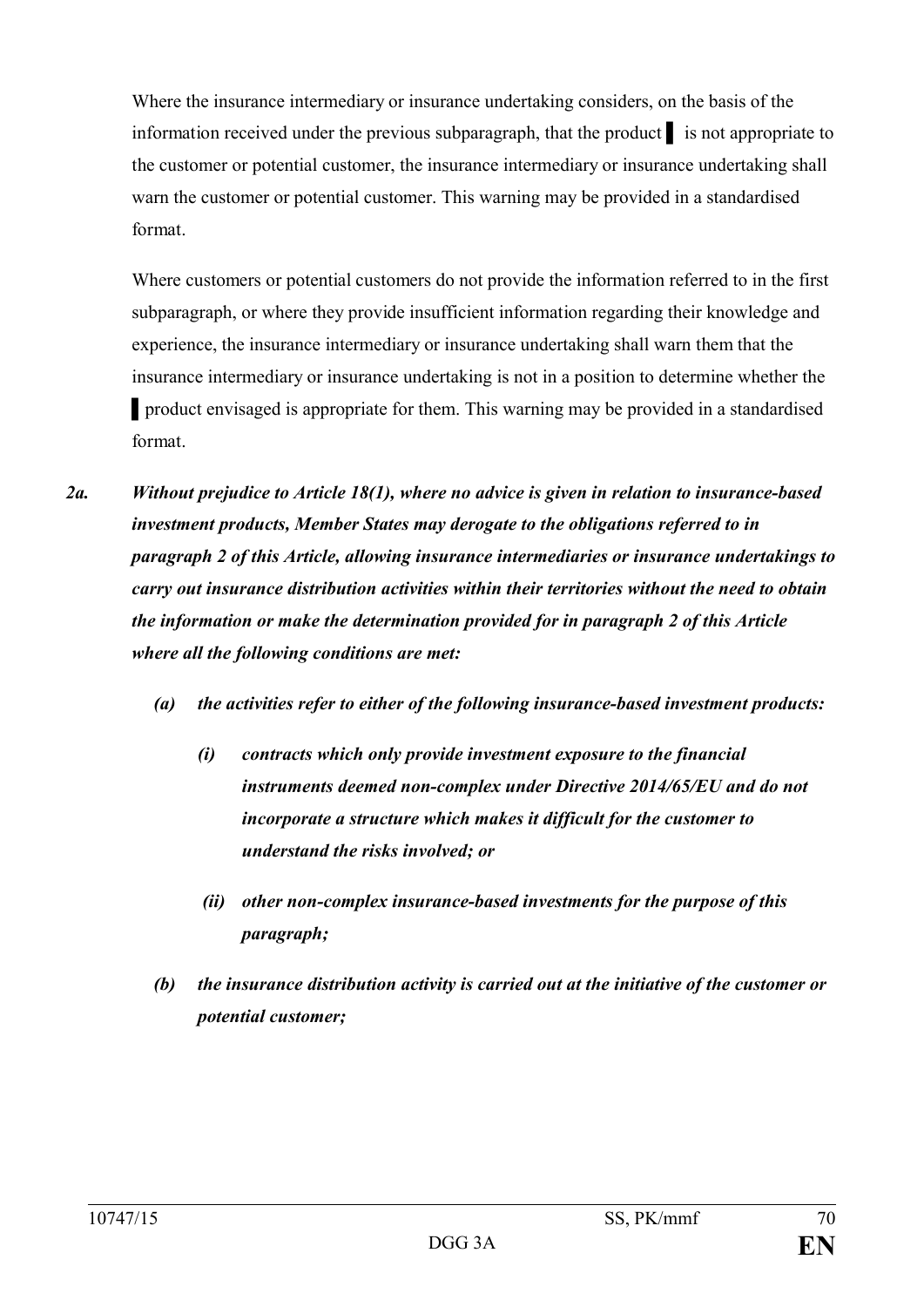- *(c) the customer or potential customer has been clearly informed, that in the provision of this insurance distribution activity, the insurance intermediary or the insurance undertaking is not required to assess the appropriateness of the insurance-based investment product or insurance distribution activity provided or offered and that the customer or potential customer does not benefit from the corresponding protection of the relevant conduct of business rules. Such a warning may be provided in a standardised format;*
- *(d) the insurance intermediary or insurance undertaking complies with its obligations under Articles 22a and 23.*

*All insurance intermediaries or insurance undertakings, including those operating under the freedom to provide services or the freedom of establishment, when concluding insurance contracts with customers having their habitual residence in a Member State which do not make use of the derogation referred to in this Paragraph need to comply with the applicable provisions in that Member State.*

- 3. The insurance intermediary or insurance undertaking shall establish a record that includes *the* document or documents ▌agreed between the insurance intermediary or insurance undertaking and the customer that set out the rights and obligations of the parties, and the other terms on which the insurance intermediary or insurance undertaking will provide services to the customer. The rights and duties of the parties to the contract may be incorporated by reference to other documents or legal texts.
- 4. The ▌insurance intermediary or insurance undertaking *shall provide the customer with*  adequate reports on the service provided *in a durable medium*. *Those* reports shall include periodic communications to customers, taking into account the type and the complexity of insurance*-based investment* products involved and the nature of the service provided to the customer and shall include, where applicable, the costs associated with the transactions and services undertaken on behalf of the customer.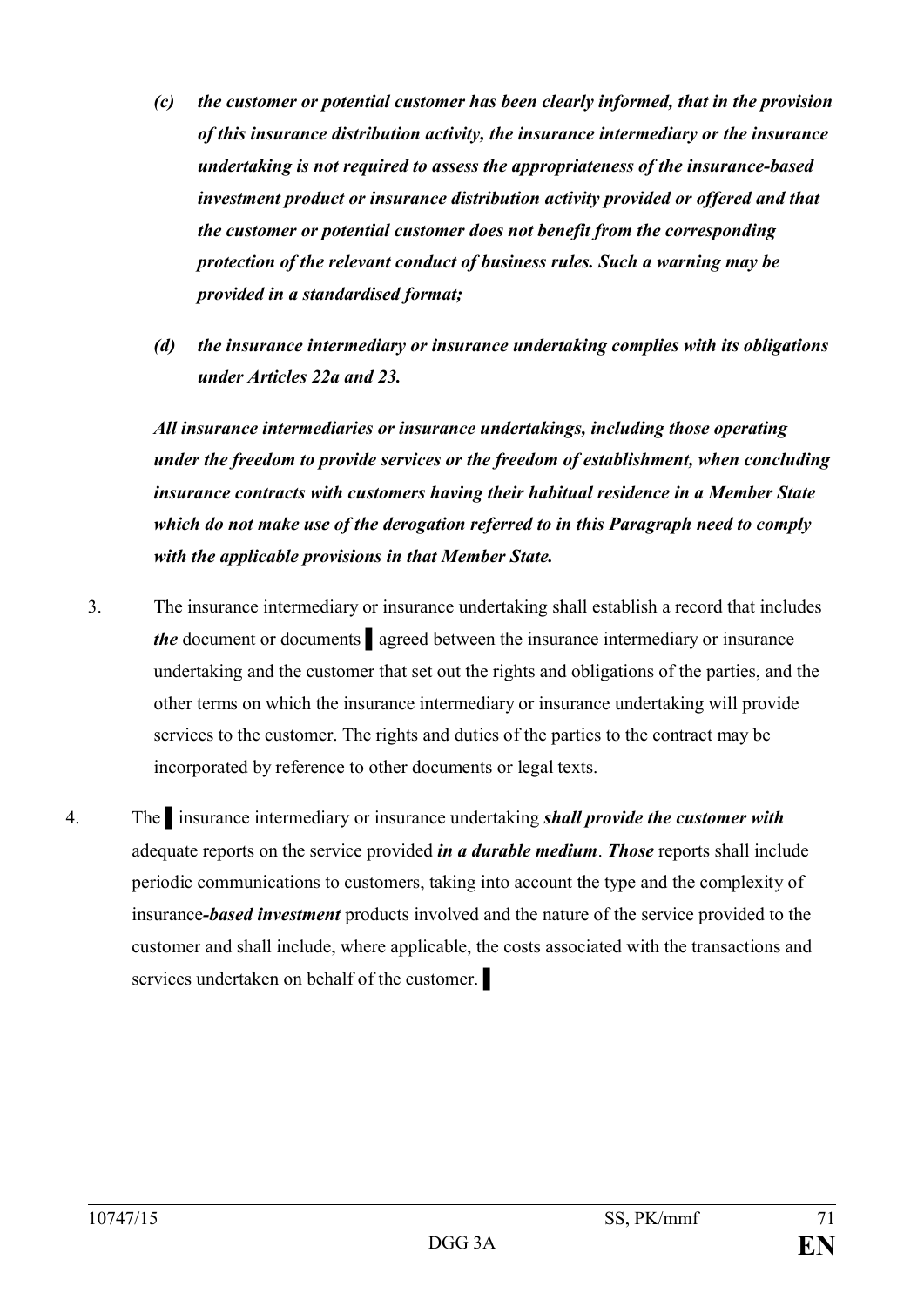*When providing advice on the insurance-based investment product, the insurance intermediary or the insurance undertaking shall, prior to the conclusion of the contract, provide the customer with a statement in a durable medium on suitability specifying the advice given and how that advice meets the preferences, objectives and other characteristics of the customer. The conditions set out in Article 20, paragraphs 1, 2, 3 and 4 shall apply.*

*Where the contract is concluded using a means of distance communication which prevents the prior delivery of the suitability statement, the insurance intermediary or the insurance undertaking may provide the written statement on suitability in a durable medium immediately after the customer is bound by any contract, provided both the following conditions are met:*

- *a) the customer has consented to receiving the suitability statement without undue delay after the conclusion of the contract; and*
- *b) the insurance intermediary or insurance undertaking has given the customer the option of delaying the conclusion of the contract in order to receive the statement on suitability in advance.*

*Where an insurance intermediary or an insurance undertaking has informed the customer that it will carry out a periodic assessment of suitability, the periodic report shall contain an updated statement of how the insurance-based investment product meets the customer's preferences, objectives and other characteristics of the customer.*

5. The Commission shall be empowered to adopt delegated acts in accordance with Article 33 to ensure that insurance intermediaries and insurance undertakings comply with the principles set out in this Article when carrying on insurance *distribution activities* with their customers, *including information to obtain when assessing the suitability and appropriateness of the insurance-based investment products for their customers, criteria to assess non-complex insurance-based investment products for the purposes of paragraph 2a (a)(ii) of this Article, the content and format of records and agreements for the provision of services to customers and of periodic reports to customers on the services provided..* Those delegated acts shall *take into account*: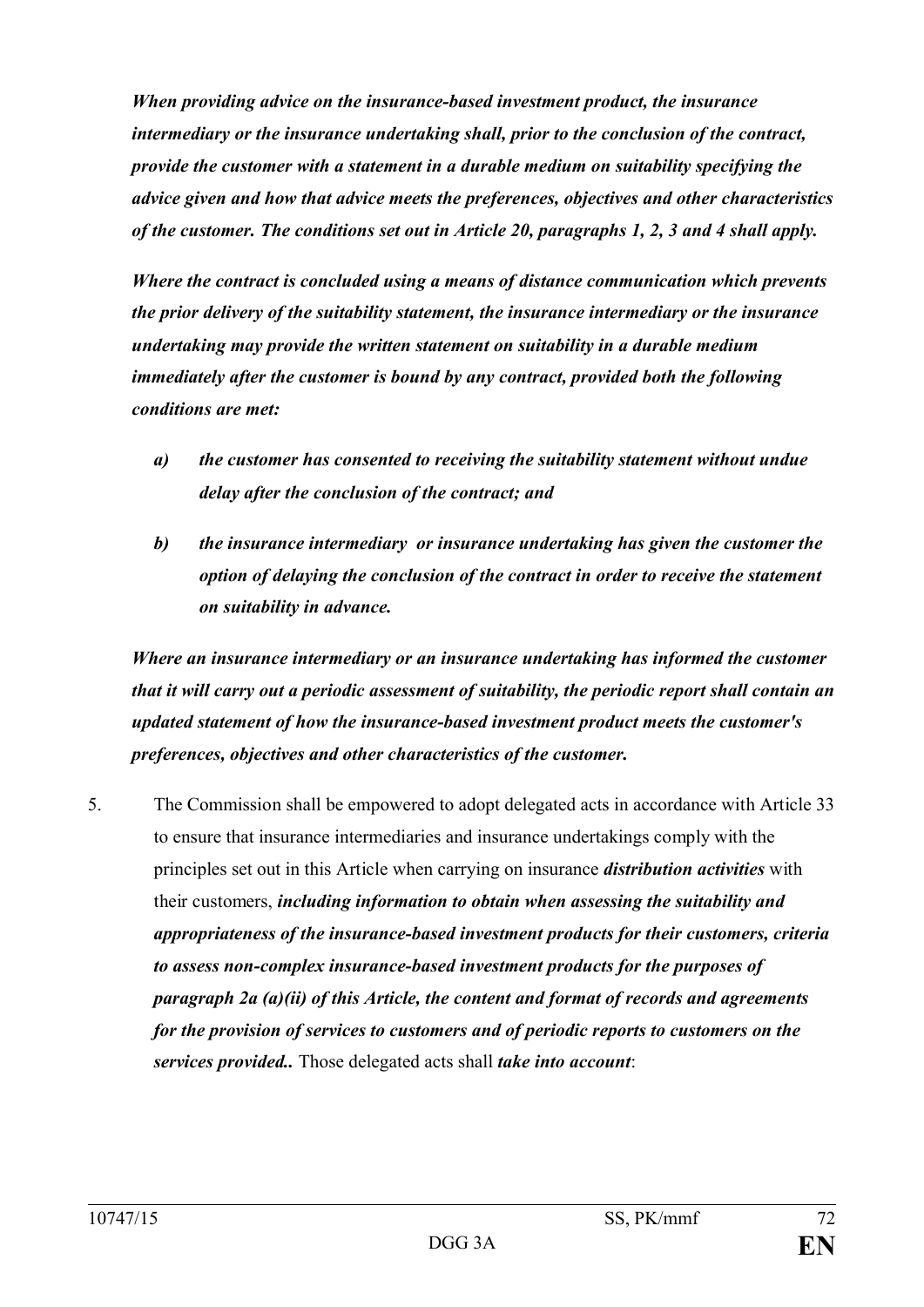- (a) the nature of the *services* offered or provided to the customer or potential customer, taking into account the type, object, size and frequency of the transactions;
- (b) the nature of the products being offered or considered including different types of insurance*-based investment* products.
- *(ba) the retail or professional nature of the customer or potential customer.*
- *5a. By ...\* [OJ please insert date: 18 months after the date of entry into force of this Directive], EIOPA shall develop guidelines and update them periodically, for the assessment of insurance-based investment products that incorporate a structure which makes it difficult for the customer to understand the risk involved as referred to in paragraph 2a (a)(i).*
- *7. EIOPA may develop guidelines, and update them periodically, for the assessment of insurance-based investment products being classified as non complex for the purpose of paragraph 2a(a)(ii), taking into account the delegated acts adopted under paragraph 5.*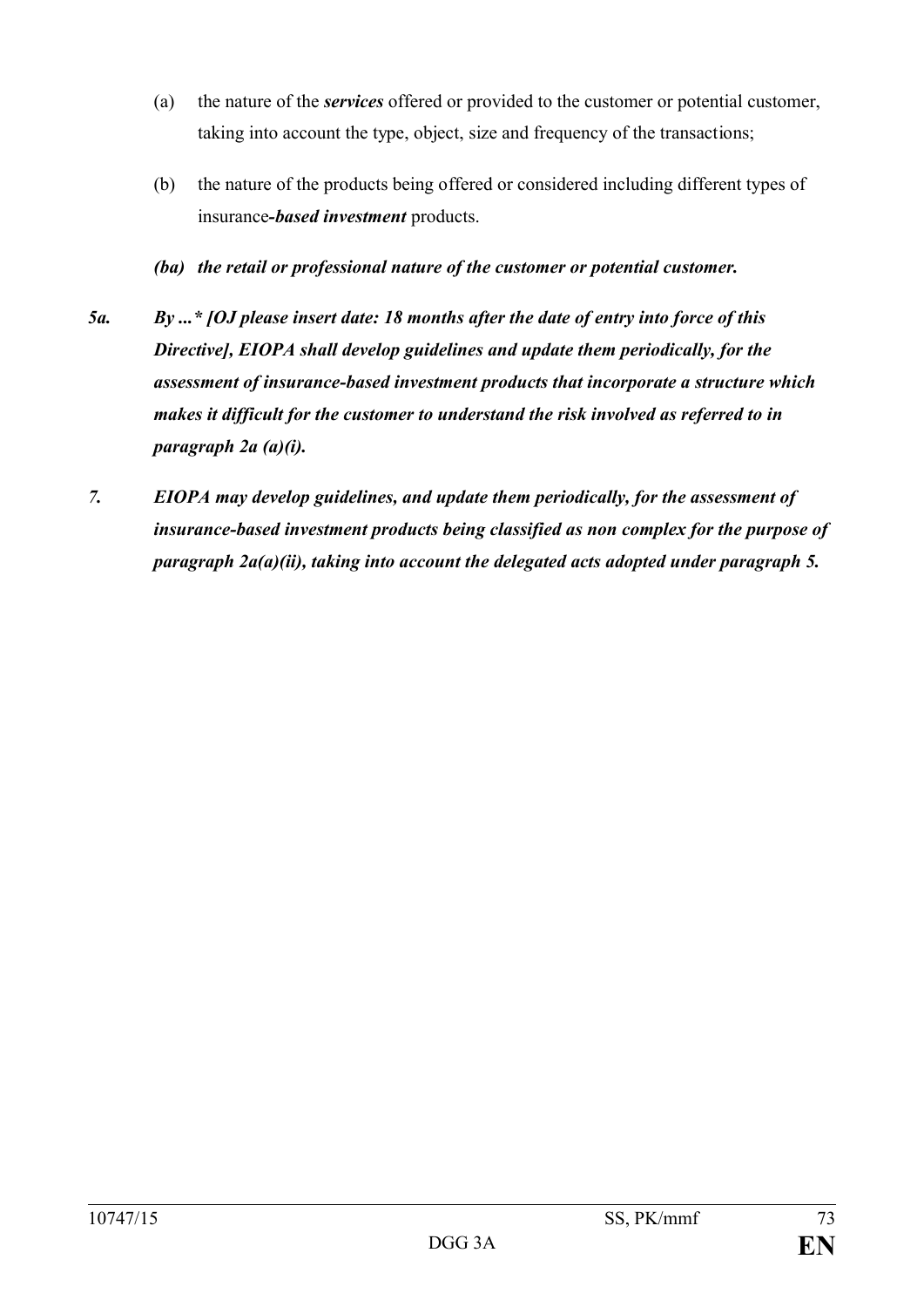# Chapter VIII SANCTIONS AND MEASURES

#### Article 26

#### Administrative sanctions and measures

- 1. *Without prejudice to the supervisory powers of competent authorities and the right for Member States to provide for and impose criminal sanctions, Member States shall lay down rules on and ensure that their competent authorities may impose administrative sanctions and measures applicable to all infringements of the national provisions transposing this Directive, and shall take all measures necessary to ensure that they are implemented.* Member States shall ensure that their administrative sanctions and measures are effective, proportionate and dissuasive.
- *1a. Member States may decide not to lay down rules for administrative sanctions for infringements which are subject to criminal sanctions under their national law. In that case, Member States shall communicate to the Commission the relevant criminal law provisions;*
- *1b. Competent authorities shall exercise their supervisory powers, including investigatory powers and powers to impose sanctions provided for in this Chapter, in accordance with their national legal frameworks:*
	- *(a) directly;*
	- *(b) in collaboration with other authorities;*
	- *(c) by application to the competent judicial authorities.*
	- 2. Member States shall ensure that where obligations apply to insurance or reinsurance *distributors*, in case of a breach, administrative sanctions and measures can be applied to the members of their management *or supervisory* body, and any other natural or legal persons who, under national law, are responsible for a breach.
- *2a. Member States shall ensure that administrative sanctions and measures taken in accordance with this Article are subject to the right of appeal.*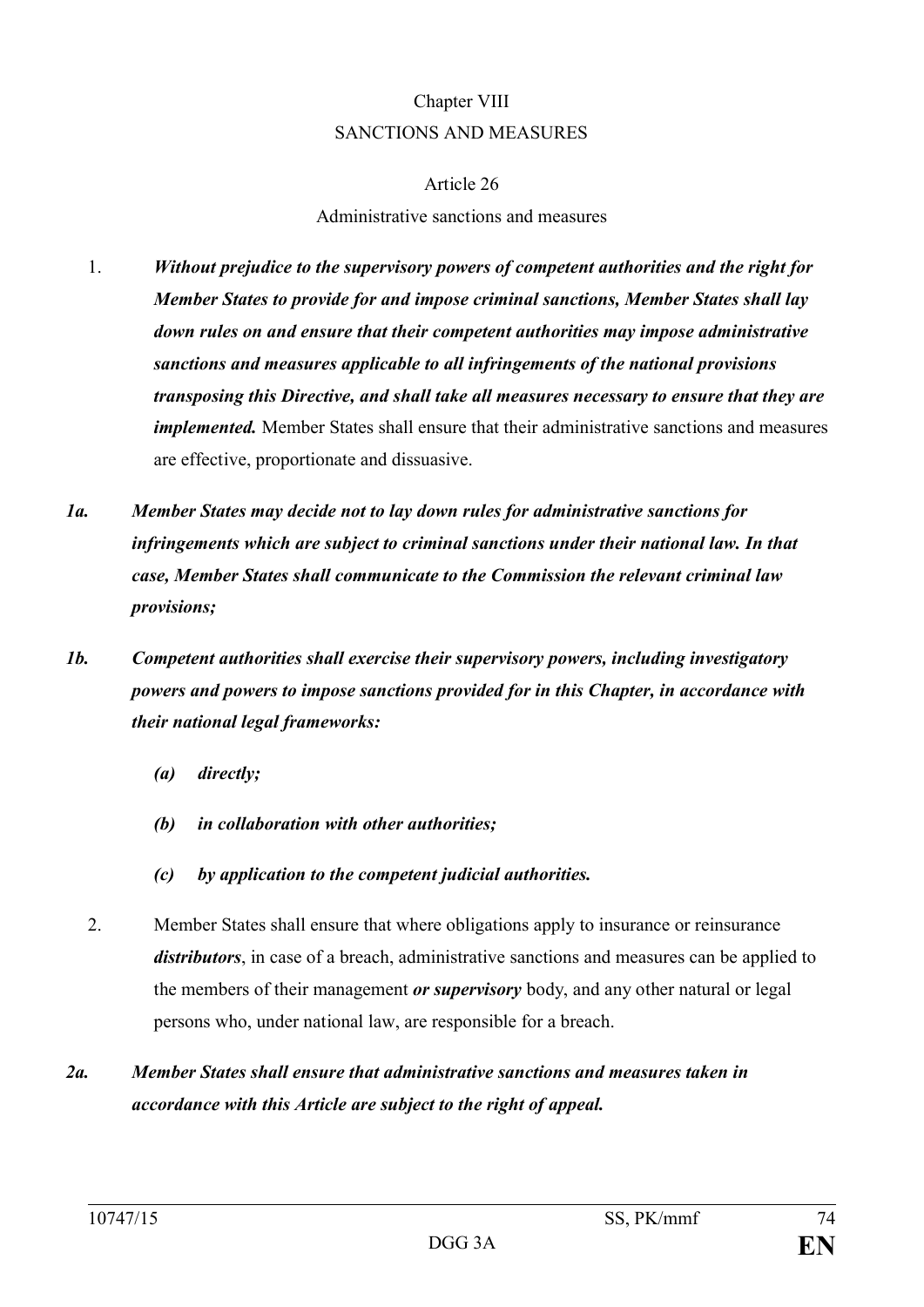3. The competent authorities shall be given all investigatory powers that are necessary for the exercise of their functions. In the exercise of their powers *to impose sanctions*, the competent authorities shall cooperate closely to ensure that *the administrative measures and* sanctions ▌ produce the desired results and coordinate their action when dealing with cross border cases*, while ensuring that conditions are met for legitimate data processing in accordance with Directive 95/46/EC and Regulation (EC) No 45/2001.*

*Where Member States have chosen, in accordance with paragraph 1a of this Article, to lay down criminal sanctions for infringements of the provisions referred to in Article 28, they shall ensure that appropriate measures are in place so that competent authorities have all the necessary powers to liaise with judicial authorities within their jurisdiction to receive specific information relating to criminal investigations or proceedings commenced for possible infringements of this Directive and provide such information to other competent authorities and EIOPA to fulfil the obligation of competent authorities to cooperate with each other and with EIOPA for the purposes of this Directive.*

> Article 27 Publication of sanctions

1. Member States shall provide that the competent authority publishes any *administrative* sanction or measure that has been imposed for breaches of the provisions of the national provisions adopted in the implementation of this Directive *and against which no appeal was lodged in time,* without undue delay including information on the type and nature of the breach and the identity of persons responsible for it. *However, where the publication of the identity of the legal persons, or identity or personal data of natural persons, is considered by the competent authority to be disproportionate following a case-by case assessment conducted on the proportionality of the publication of such data or where publication jeopardises the stability of financial markets an on-going investigation, the competent authority may decide to defer the publication, not to publish or to* publish the sanctions on an anonymous basis.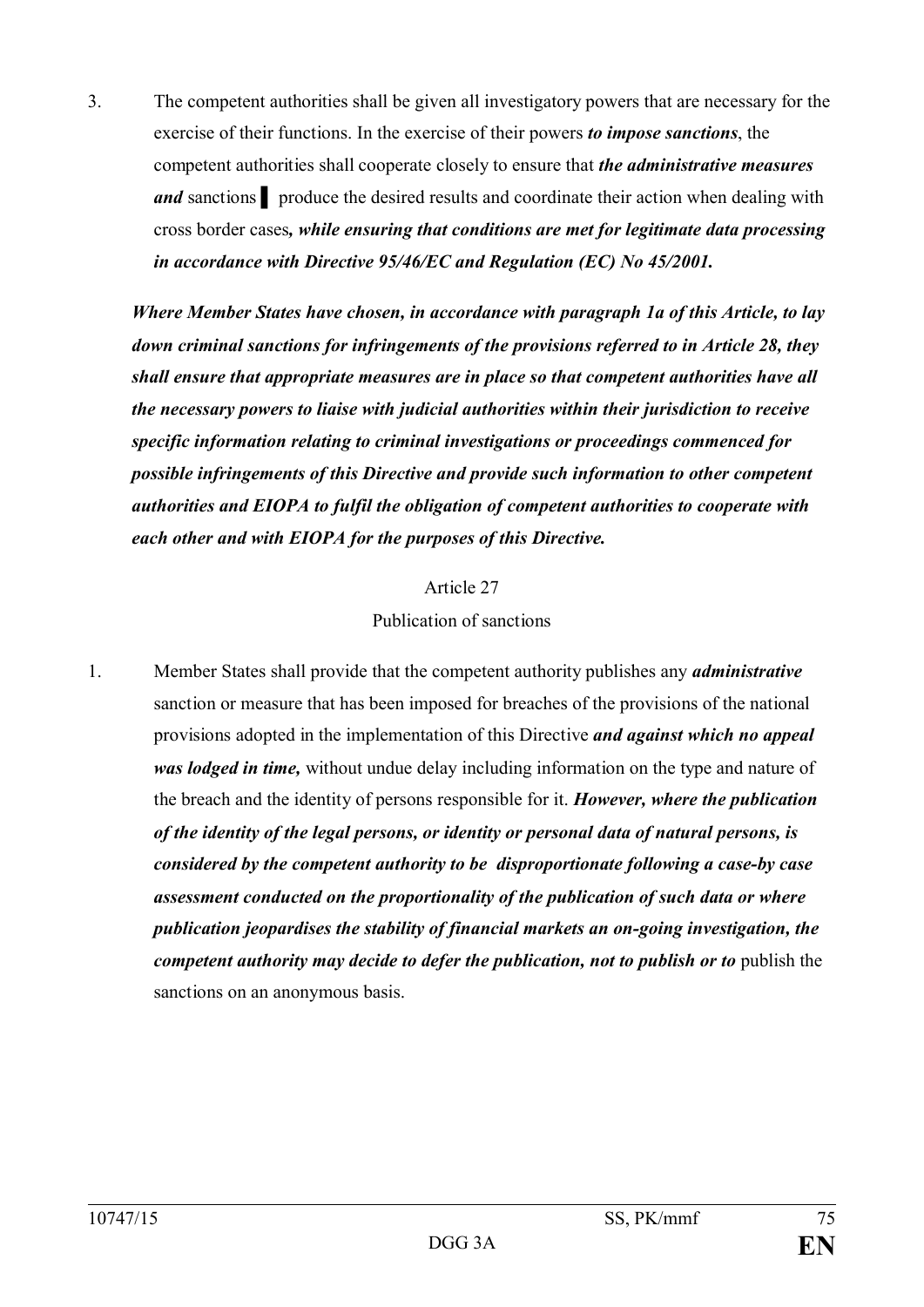- *1aa. Where national law provides for the publication of the decision to impose a sanction or measure which is subject to an appeal before the relevant judicial or other authorities, the competent authorities shall publish on their official website without undue delay, such information and any subsequent information on the outcome of such appeal. Moreover, any decision annulling a previous decision to impose a sanction or a measure which has been published shall also be published.*
- *1a. Competent authorities shall inform EIOPA of all administrative sanctions and measures imposed but not published in accordance with paragraph 1 including any appeal in relation thereto and the outcome thereof.*

#### Breaches *and sanctions*

- 1. This *Article* shall apply to *at least* the following:
	- (a) *a person who fails to register his distribution activities in accordance with Article 3;*
	- (c) an insurance or reinsurance undertaking or insurance or reinsurance intermediary using the insurance or reinsurance *distribution* services of persons *referred to in point (a)*;
	- (d) an insurance*,* reinsurance *or ancillary insurance* intermediary *who* obtained a registration through false statements or any other irregular means in breach of Article 3;
	- (e) an insurance *distributor who fails* to meet the provisions of Article 8;

▌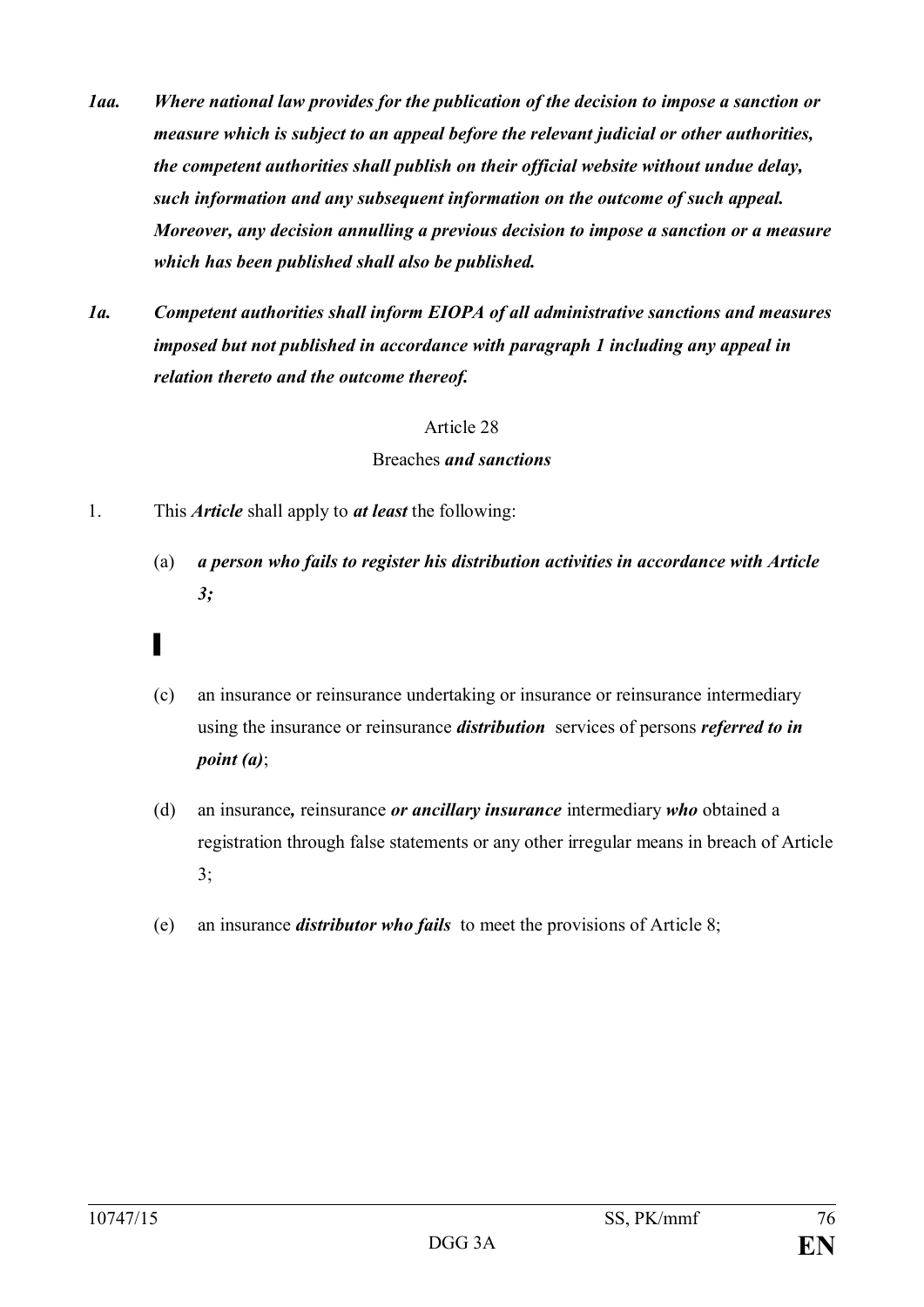- (f) an insurance undertaking or insurance ▌intermediary failing to comply with conduct of business requirements in accordance with Chapter VI and VII, *in relation to the distribution of insurance-based investment products;*
- *(g) an insurance distributor who fails to comply with conduct of business requirements in accordance with Chapter VI, in relation to any insurance products other than the ones referred to in point (f) of this paragraph.*
- 2. Member States shall ensure that *the competent authorities have the power to impose* in the cases *of the breaches* referred to in *paragraph 1(f)*, *in accordance with national law, at least the following* administrative sanctions and measures ▌:
	- (a) a public statement, which indicates the natural or legal person and the nature of the breach;
	- (b) an order requiring the natural or legal person to cease the conduct and to desist from a repetition of that conduct;
	- (c) in case of an insurance ▌ intermediary, withdrawal of *the* registration *referred to in* Article 3;
	- (d) a *temporary* ban against any member of the management body of the insurance ▌intermediary or insurance ▌ undertaking ▌who is held responsible, to exercise *management* functions in insurance intermediaries **o** or insurance undertakings;
	- (e) in case of a legal person*, maximum* administrative pecuniary sanctions: ▌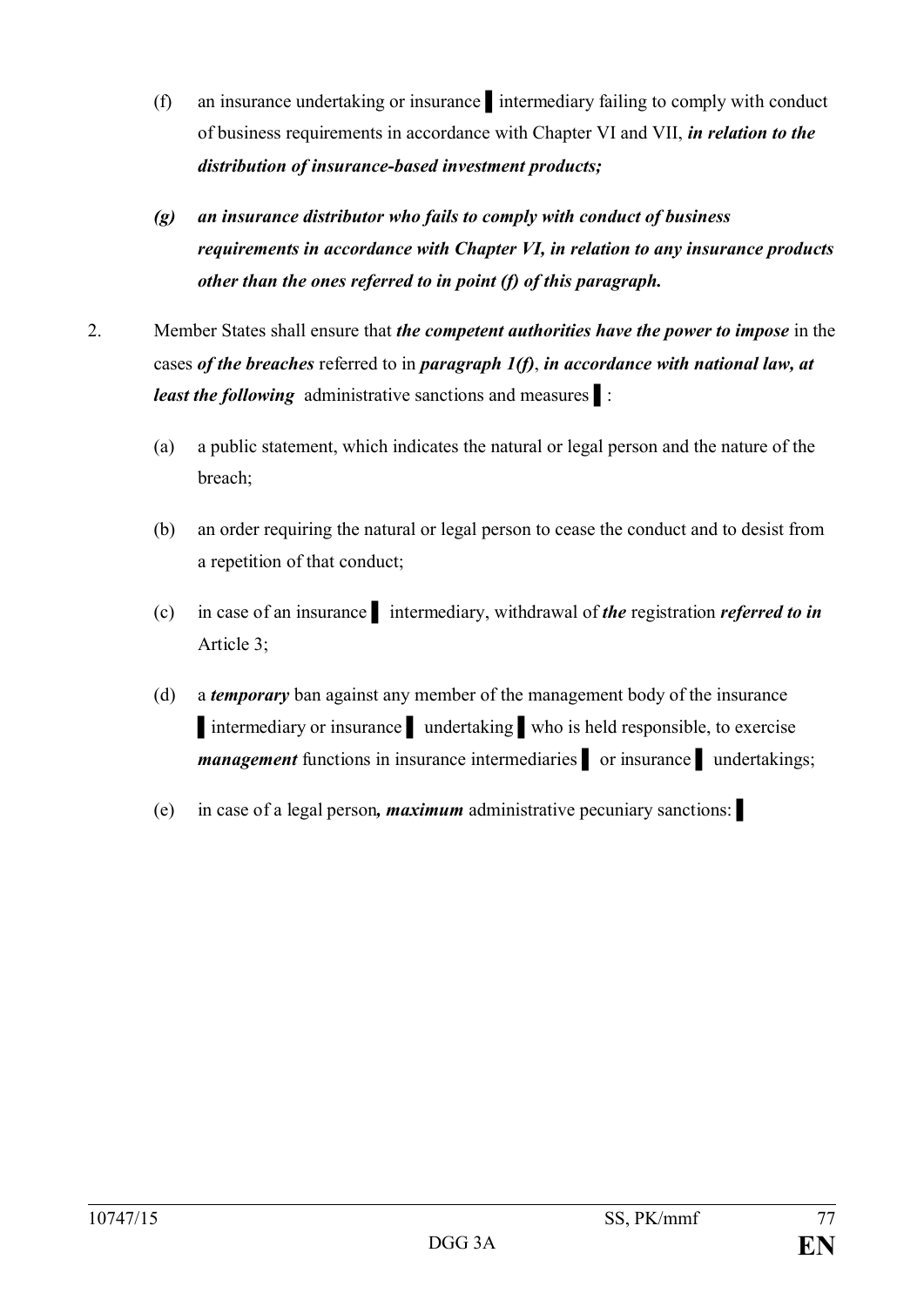- *(i) at least EUR 5 000 000 or up to 5% of the total annual turnover according to the last avaible accounts approved by the management body, or in the Member States whose currency is not the euro, the corresponding value in the national currency on the date of entry into force of this Directive. Where the legal person is a parent undertaking or a subsidiary of a parent undertaking which has to prepare consolidated financial accounts according to Directive 2013/34/EU, the relevant total turnover shall be the total annual turnover according to the last available consolidated accounts approved by the management body of the ultimate parent undertaking; or*
- *(ii) up to twice the amount of the profits gained or losses avoided because of the breach where those can be determined;*
- (f) in case of a natural person, *maximum* administrative pecuniary sanctions: ▌
	- *(i) of at least EUR 700 000, or in the Member States where the Euro is not the official currency, the corresponding value in the national currency on the date of entry into force of this Directive; or*
	- *(ii) up to twice the amount of the profits gained or losses avoided because of the breach where those can be determined.*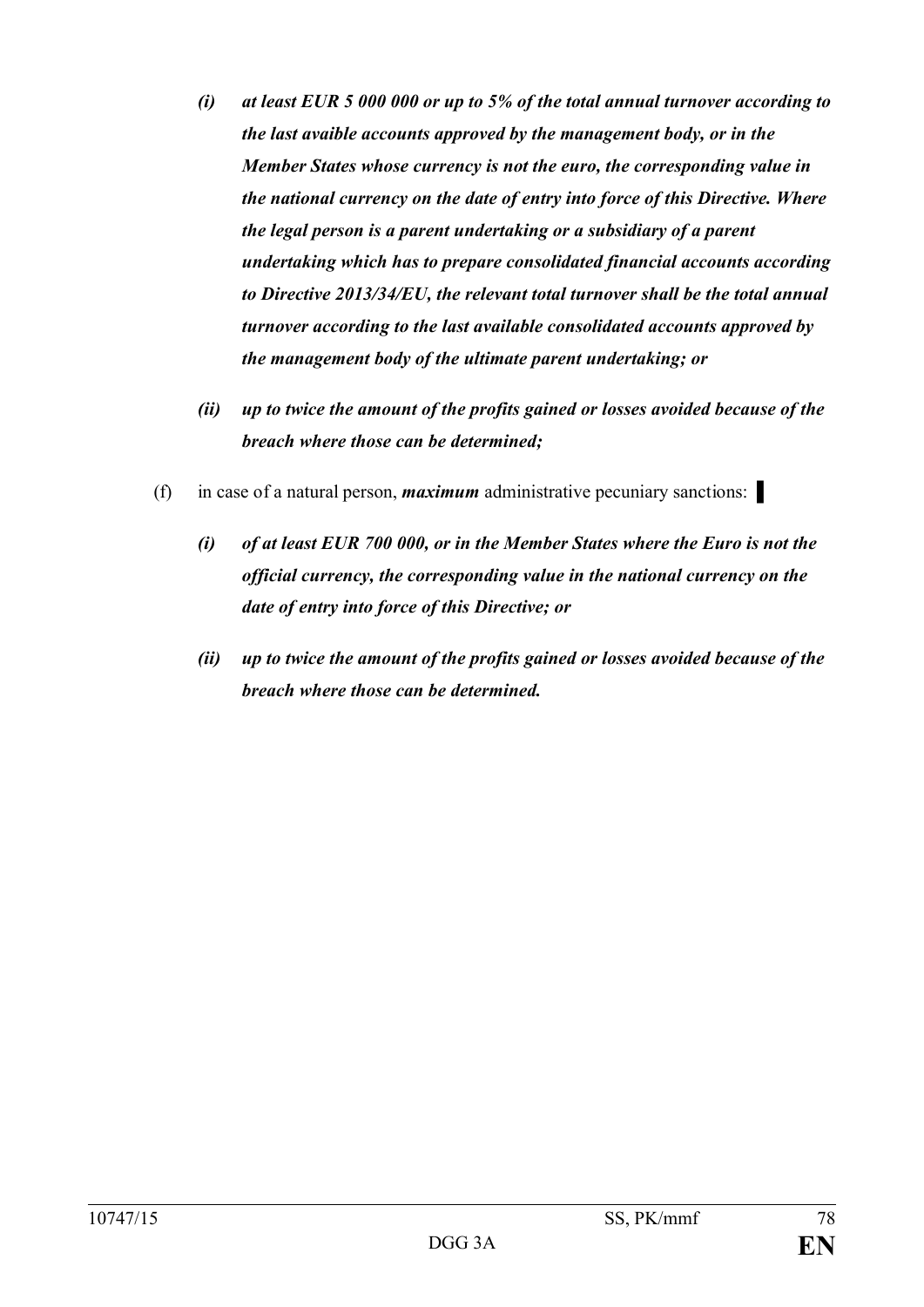- *2b. Member States shall ensure that the competent authorities have the power to impose in the cases of the breaches referred to in paragraph 1 point (a) to (e) and (g), in accordance with national law, at least the following administrative sanctions and measures:*
	- *(a) an order requiring the natural or legal person to cease the conduct and to desist from a repetition of that conduct;*
	- *(b) in case of an insurance, reinsurance or ancillary insurance intermediary, withdrawal of the registration referred to in Article 3.*
- *2c. Member States may empower competent authorities to provide for additional sanctions or measures and for higher levels of administrative pecuniary sanctions than those provided for in this Article.*

#### Effective application of sanctions

- 1. Member States shall ensure that when determining the type of administrative sanctions or measures and the level of administrative pecuniary sanctions, the competent authorities shall take into account all relevant circumstances, including *where appropriate:*
	- (a) the gravity and the duration of the breach;
	- (b) the degree of responsibility of the responsible natural or legal person;
	- (c) the financial strength of the responsible natural or legal person, as indicated by the total turnover of the responsible legal person or the annual income of the responsible natural person;
	- (d) the importance of profits gained or losses avoided by the responsible natural or legal person, insofar as they can be determined;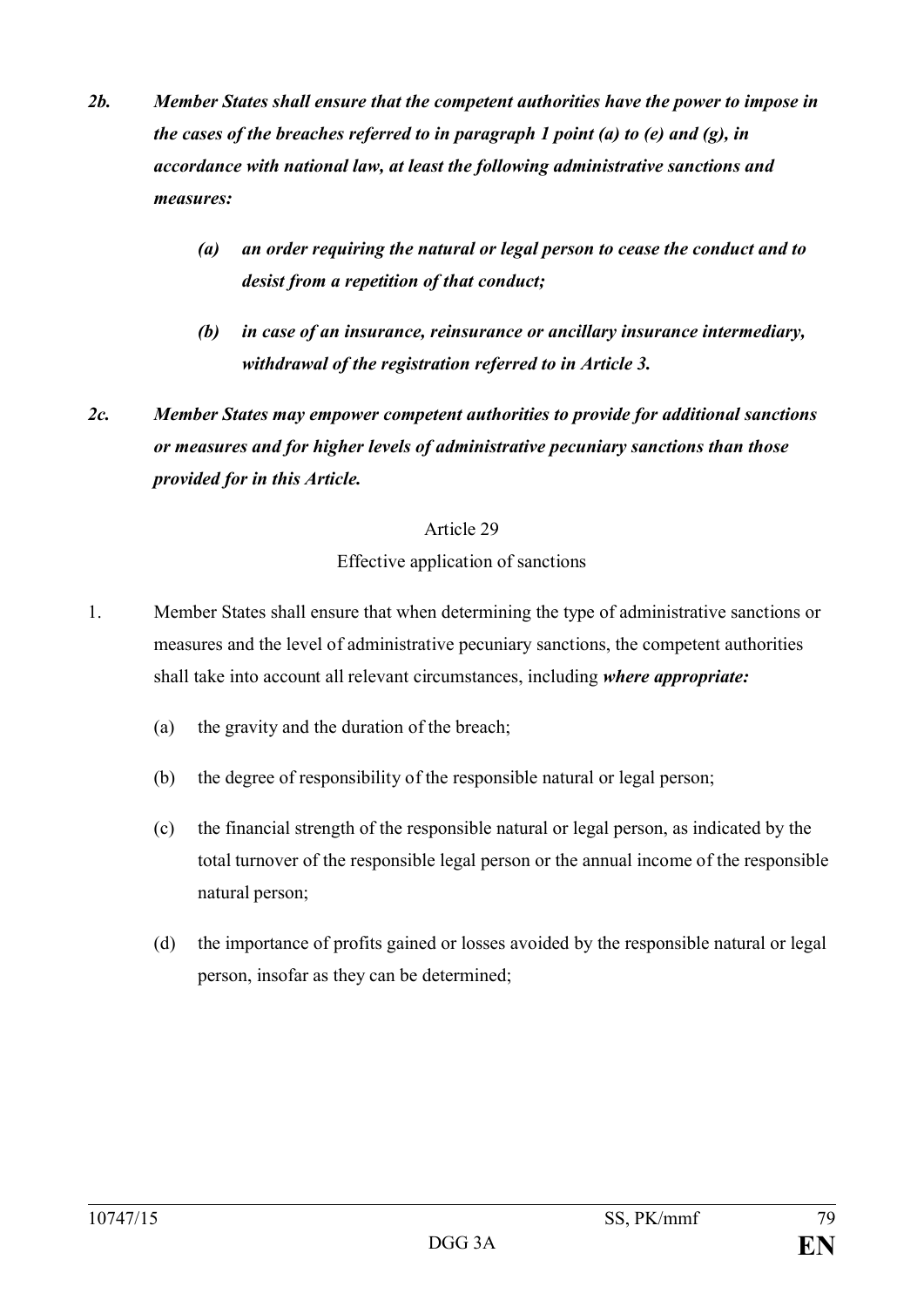- (e) the losses for *customers and* third parties caused by the breach, insofar as they can be determined;
- (f) the level of cooperation of the responsible natural or legal person with the competent authority;
- *(fa) measures taken by the responsible natural or legal person to prevent the repetition of the breach,* and
- (g) *any* previous breaches by the responsible natural or legal person.

## Article 30 Reporting of breaches

- 1. Member States shall ensure that the competent authorities establish effective mechanisms to *enable and* encourage *the* reporting of *possible or actual* breaches of national provisions implementing this Directive to *them*.
- 2. Those *mechanisms* shall include at least:
	- (a) specific procedures for the receipt of reports and their follow-up;
	- (b) appropriate protection for employees of insurance or reinsurance *distributors, and where possible for other persons, who report infringements committed within those entities at least against retaliation, discrimination or other types of unfair treatment;*; and
	- (c) protection of *the identity of* both the person who reports the breach and the natural person who is allegedly responsible for *the* breach, *at all stages of the procedure unless such disclosure is required by national law in the context of further investigation or subsequent administrative or judicial proceedings.*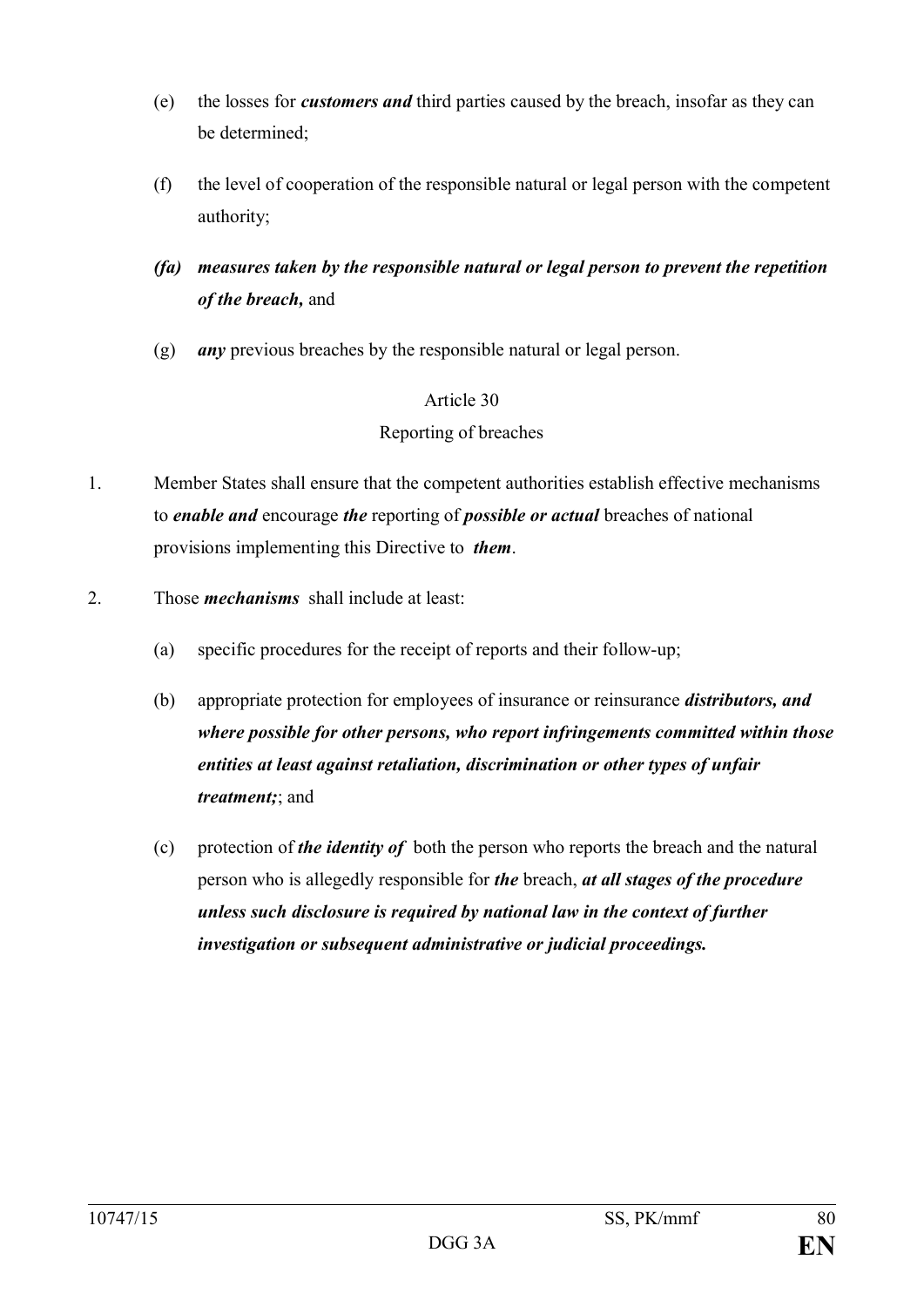Submitting information to EIOPA in relation to sanctions

- *1a. Competent authorities shall inform EIOPA of all administrative sanctions and measures imposed but not published in accordance with paragraph 1 of Article 27.*
- 1. *Competent authorities* shall provide EIOPA annually with aggregated information regarding all administrative measures or administrative sanctions imposed in accordance with Article 26.

EIOPA shall publish this information in an annual report.

2. Where the competent authority has disclosed an administrative measure or administrative sanction to the public, it shall *at the same time* report that fact to EIOPA.

# Chapter IX FINAL PROVISIONS

### Article 32

## Data Protection

- 1. Member States shall apply Directive 95/46/EC to the processing of personal data carried out in the Member States pursuant to this Directive.
- 2. Regulation (EC) No 45/2001 shall apply to the processing of personal data carried out by EIOPA pursuant to this Directive.

## Article 33

## Delegated acts

The Commission shall be empowered to adopt delegated acts in accordance with Article 34 concerning Articles ▌21a, 23, 24 and 25.

▌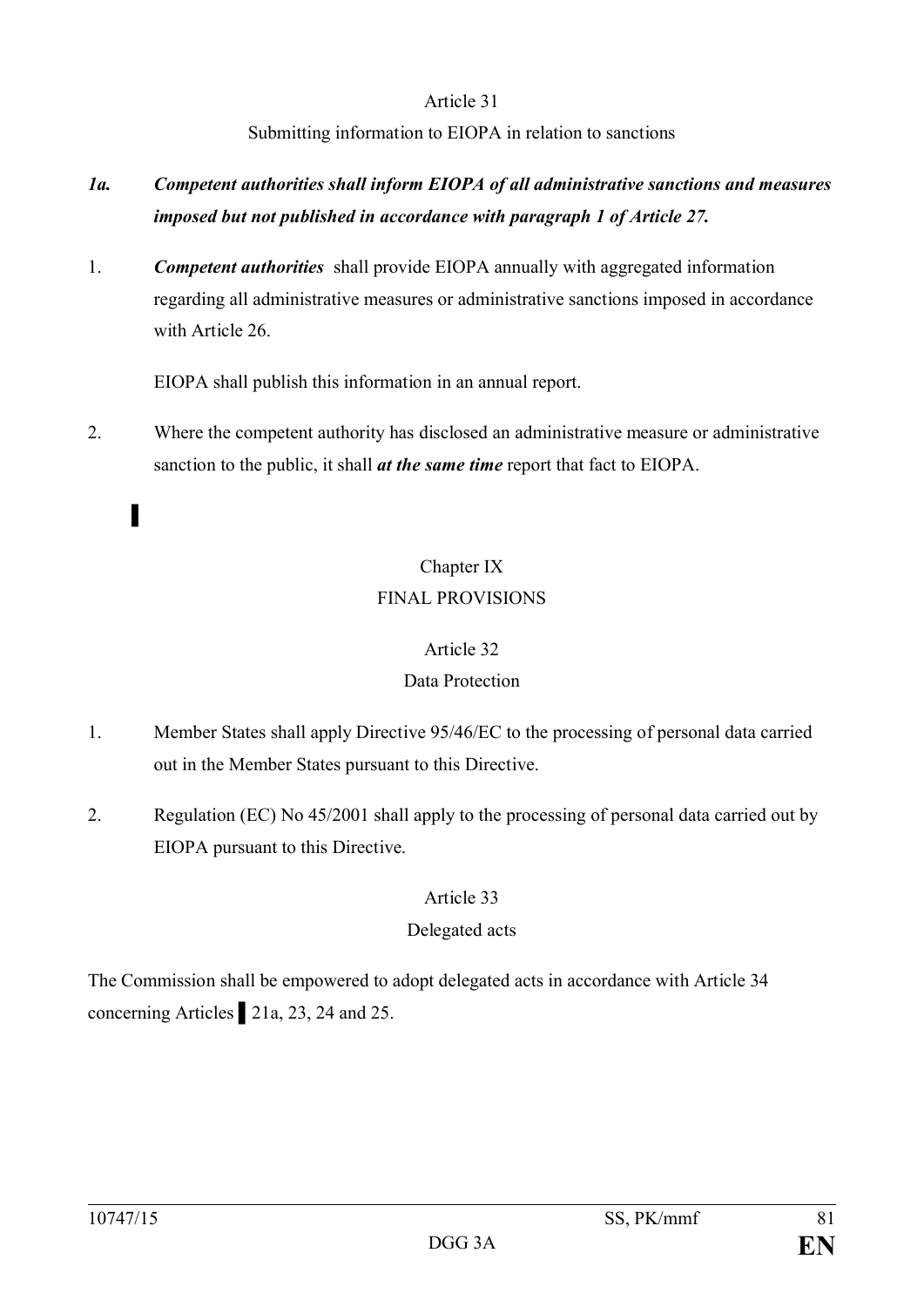#### Exercise of the delegation

- 1. The power to adopt delegated acts is conferred on the Commission subject to the conditions laid down in this Article.
- 2. The power to adopt delegated acts referred to in Articles 21a, 23, 24 and 25 shall be conferred on the Commission for an indeterminate period of time from the date of entry into force of this Directive.
- 3. The delegation of powers referred to in Articles ▌21a, 23, 24 and 25 may be revoked at any time by the European Parliament or by the Council. A decision of revocation shall put an end to the delegation of the power specified in that decision. It shall take effect the day following the publication of the decision in the Official Journal of the European Union or at a later date specified therein. It shall not affect the validity of any delegated acts already in force.
- 4. As soon as it adopts a delegated act, the Commission shall notify it simultaneously to the European Parliament and to the Council.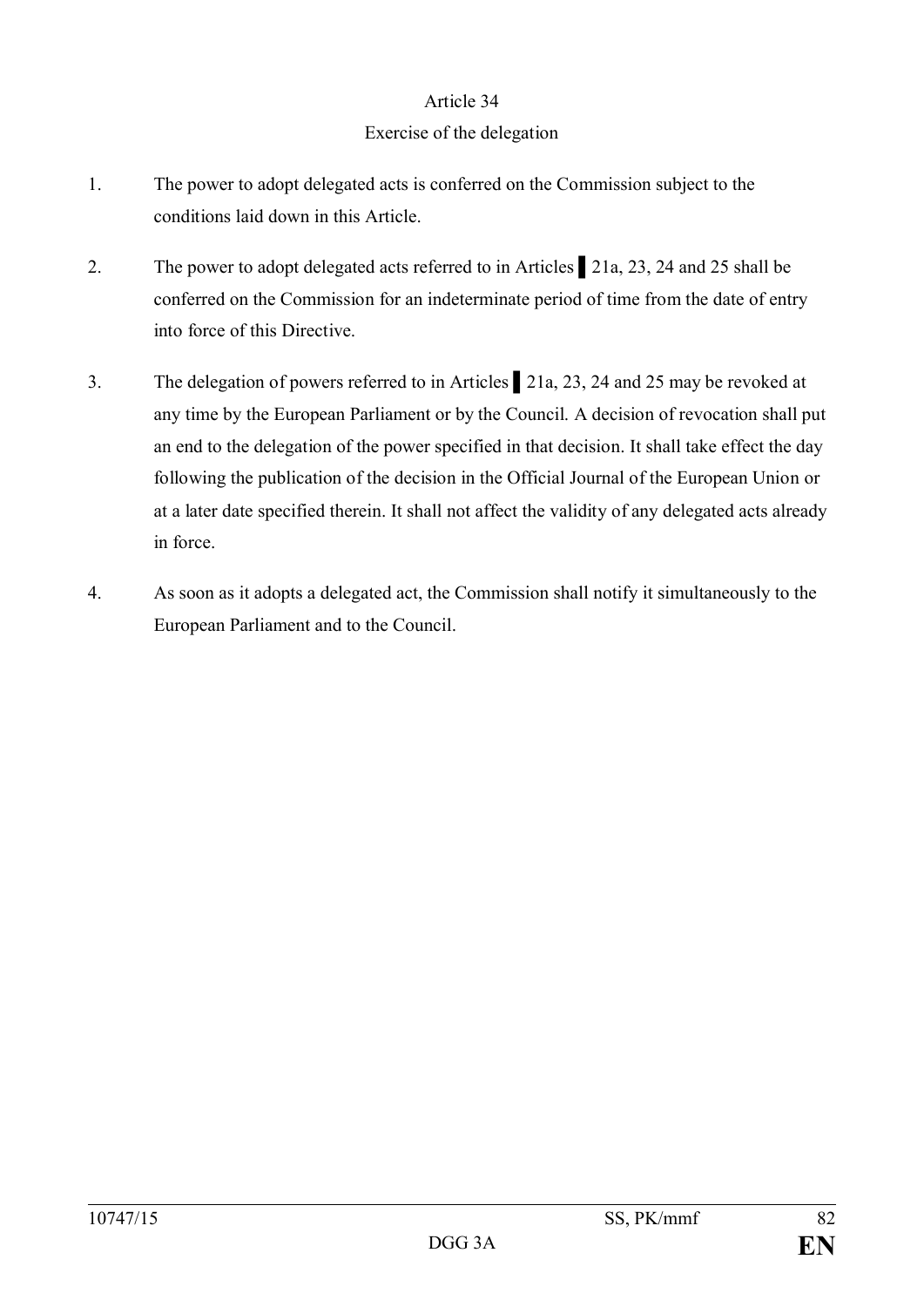5. A delegated act adopted pursuant to Articles ▌21a, 23, 24 and 25 shall enter into force only if no objection has been expressed either by the European Parliament or the Council within a period of *three* months of notification of that act to the European Parliament and the Council or if, before the expiry of that period, the European Parliament and the Council have both informed the Commission that they will not object. That period shall be extended by *three* months at the initiative of the European Parliament or the Council.

## *Article 34a Transitional period*

*Member States shall ensure that intermediaries already registered under Directive 2002/92/EC comply with the relevant provisions of national law implementing Article 8(1) of this Directive by [3 years after its entry into force].*

#### Article 35

#### Review and evaluation

*1. Five years after the entry into force of this Directive, the Commission shall submit to the European Parliament and to the Council a report on the application of Article 1 of this Directive. This report shall include an assessment, on the basis of information received from the Member States and EIOPA pursuant to Article 1(2c), of whether the scope of this Directive including the exception provided under Article 1(2a), remains appropriate with regard to the level of consumer protection, the proportionality of treatment between different insurance distributors and the administrative burden imposed on competent authorities and insurance distribution channels.*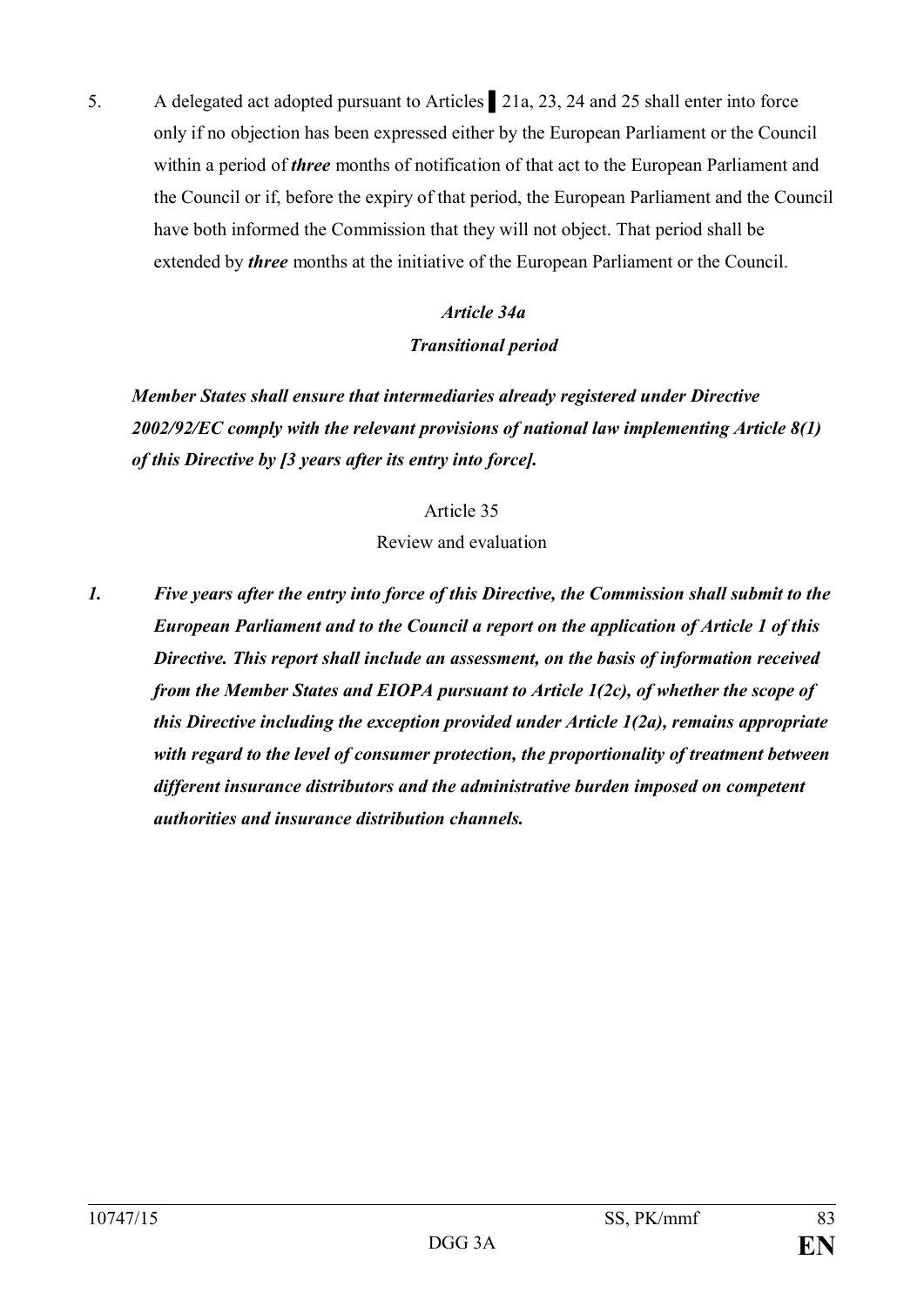- 1a. Five years after the entry into force of this Directive, the Commission shall review this Directive. The review shall include a general survey of the practical application of rules laid down in this Directive taking due account of developments in the retail investment products markets as well as experiences acquired in practical application of this Directive and Regulation *▌(EU) No 1286/2014/EU and Directive 2014/65/EU*. *The review shall include an evaluation whether the specific conduct of business rules for the distribution of insurance-based investment products set out in Chapter VII deliver appropriate and proportionate results, taking into account the need to ensure a sufficient level of consumer protection consistent with the investor protection standards applicable under Directive 2014/65/EU and the specific characteristics of insurance-based investment products and the specific nature of their distribution channels. The review shall also reflect on a possible application of the provisions of this Directive to products falling under the scope of Directive 2003/41/EC.* This review shall also include a specific analysis of the impact of Article 17, taking into account the situation of competition on the market of *insurance distribution* for contracts other than contracts in any of the classes specified in *Annex II* of Directive *2009/138*/EC and the impact of the obligations referred to in Article 17 on insurance intermediaries which are small and medium sized enterprises.
- 2. After consulting the Joint Committee of European Supervisory Authorities, the Commission shall submit a first report to the European Parliament and the Council.
- 3. By ....\* [OJ please insert date: four years after the entry into force of the Directive], and at least on a two-year basis thereafter, EIOPA shall prepare a second report on the application of this Directive. EIOPA shall consult ESMA before making public its report.
- 4. In a third report to be prepared by ....\* [OJ please insert date: two years after the entry into force of the Directive], EIOPA shall undertake an evaluation of the structure of insurance intermediaries' markets.
- 5. A report to be prepared by EIOPA by ....\* [OJ please insert date: four years after the entry into force of the Directive] as referred to in paragraph 3 shall examine whether the competent authorities referred to in Article 10(1) are sufficiently empowered and have adequate resources to carry out their tasks.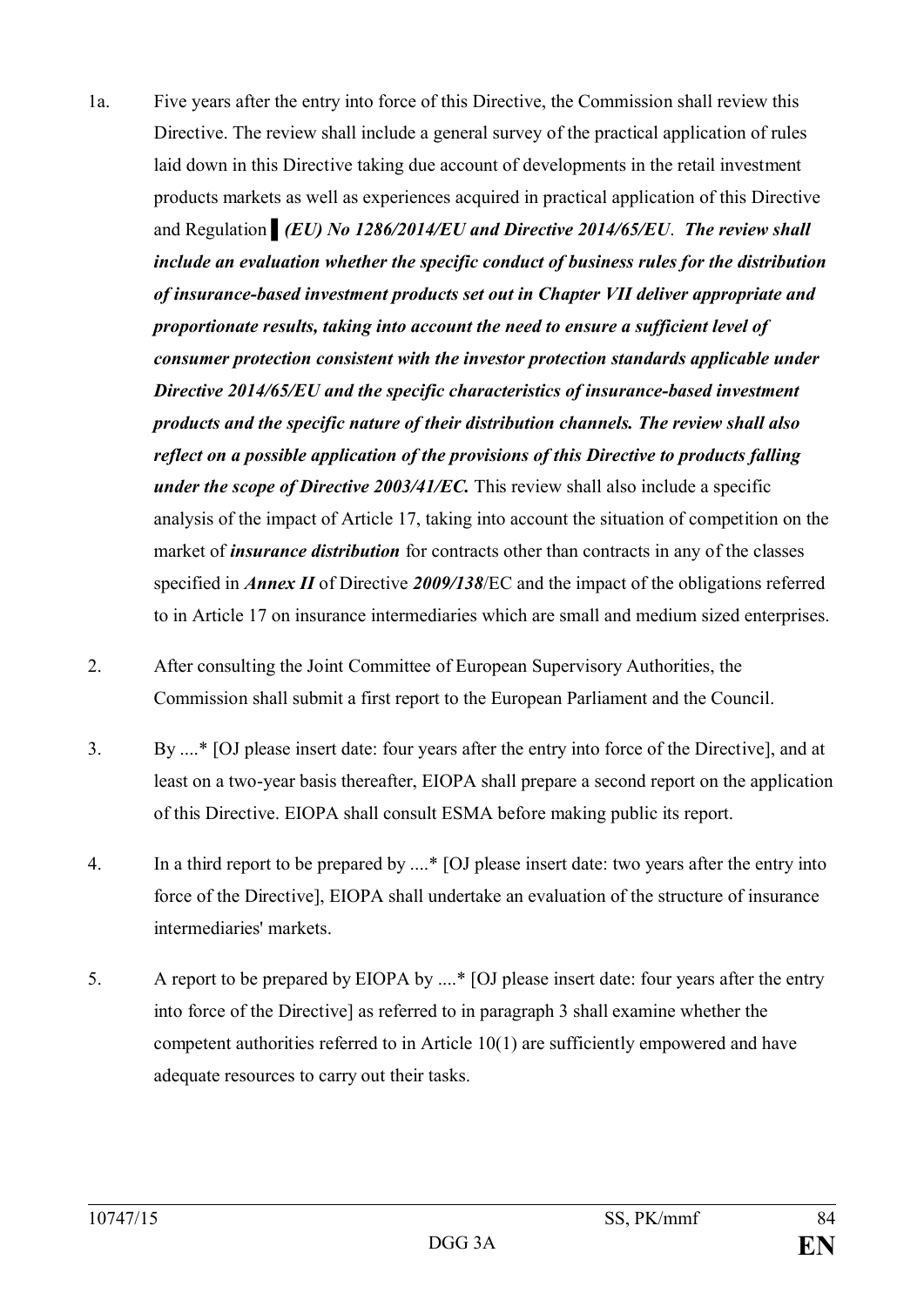- 6. The report referred to in paragraph 3 shall examine at least the following issues:
	- (a) the changes in the insurance intermediaries' market structure;
	- (b) the changes in the patterns of cross-border activity;
	- (c) an interim assessment on the improvement of quality of advice and selling methods and the impact of this Directive on insurance intermediaries which are small and medium-sized enterprises.
- 7. That same report shall also include an evaluation by EIOPA of the impact of this Directive.

### Transposition

1. Member States shall bring into force the laws, regulations and administrative provisions necessary to comply with *this Directive by ....\* [OJ please insert date: 24 months after the date of entry into force of this Directive]* at the latest . They shall forthwith communicate to the Commission the text of those provisions.

When Member States adopt those *measures*, they shall contain a reference to this Directive or be accompanied by such a reference on the occasion of their official publication. They shall also include a statement that references in existing laws, regulations and administrative provisions to the Directive repealed by this Directive shall be construed as references to this Directive Member States shall determine how such reference is to be made and how that statement is to be formulated .

2. Member States shall communicate to the Commission the text of the main provisions of national law which they adopt in the field covered by this Directive.

### *Article 37*

### *Amendment of Directive 2002/92/EC*

*Chapter IIIA of Directive 2002/92/EC is deleted with effect from ...\* [OJ please insert date: the day of entry into force of this Directive].*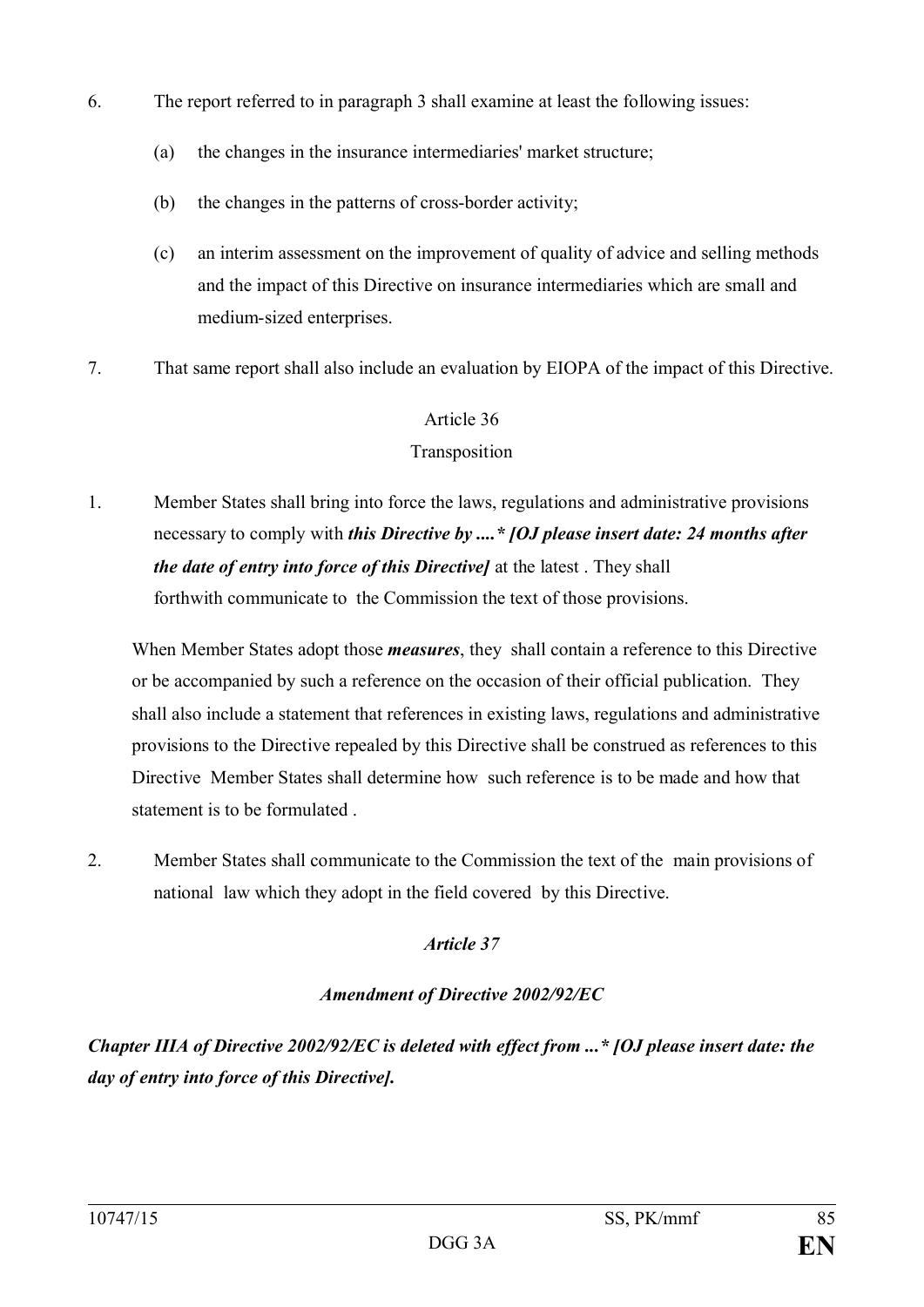#### *Article 37a*

#### Repeal

Directive 2002/92/EC is repealed with effect from...\* [OJ please insert date: 24 months after the date of entry into force of this Directive], without prejudice to obligations of the Member States relating to the time-limit for transposition into national law of that Directive.

References to the repealed Directive shall be construed as references to this Directive.

# Article 38 Entry into force

This Directive shall enter into force on the twentieth day of its publication in the Official Journal of the European Union.

# *Article 39 Addressees*

This Directive is addressed to the Member States.

Done at ,

*For the European Parliament For the Council*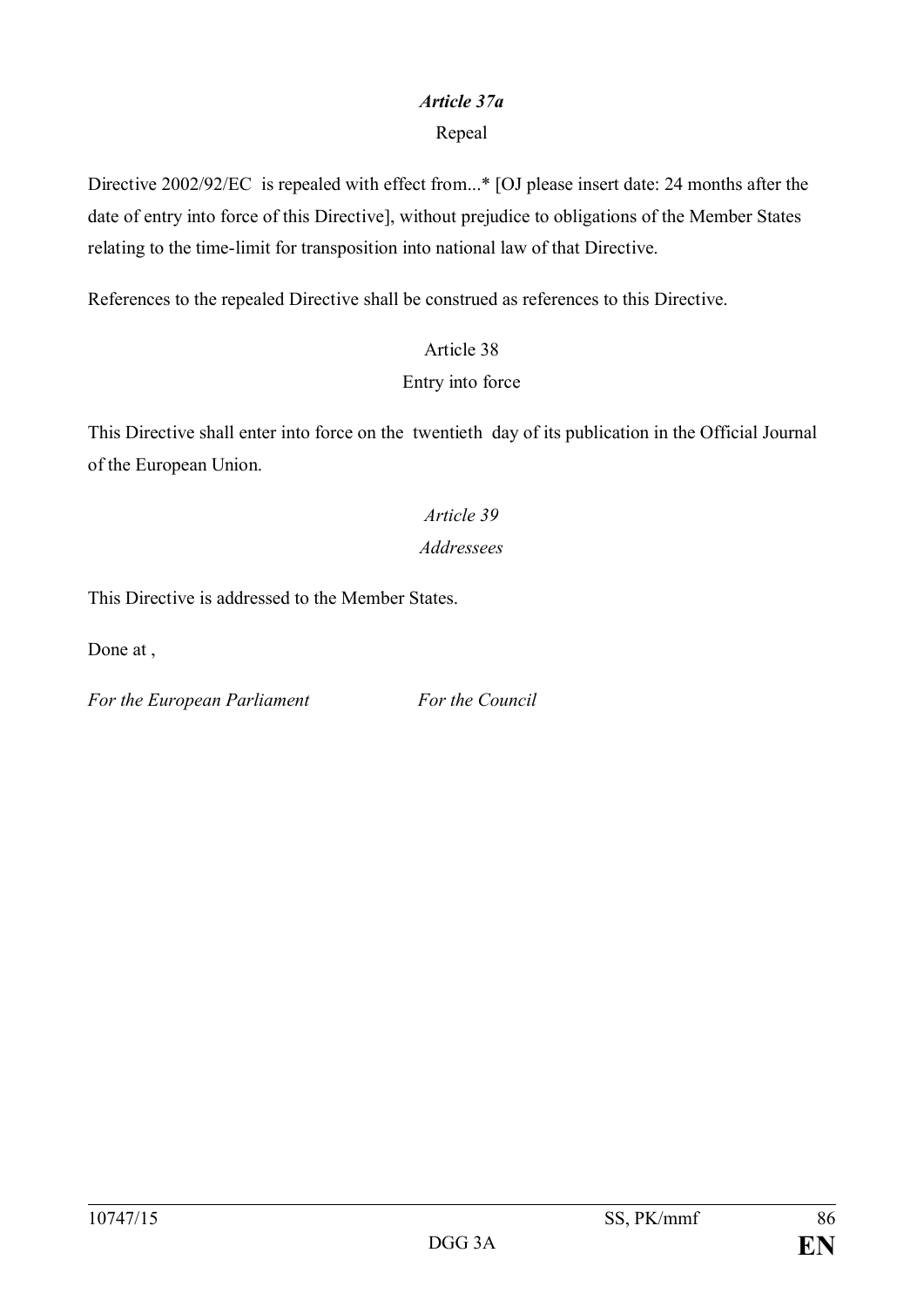#### *ANNEX IIA*

**▌**

# *MINIMUM PROFESSIONAL KNOWLEDGE AND COMPETENCE REQUIREMENTS FOR DISTRIBUTION OF POLICIES AS REFERRED TO IN ARTICLE 8(1)*

- *(a) Non-life risks classified under classes 1 to 18 in Part A of Annex I of Directive 2009/138/EC*
	- *a. minimum necessary knowledge of terms and conditions of policies offered, including ancillary risks if covered by such policies;*
	- *b. minimum necessary knowledge of applicable laws governing the distribution of insurance products, such as consumer protection law, relevant tax law and relevant social and labour law;*
	- *c. minimum necessary knowledge of claims handling;*
	- *d. minimum necessary knowledge of complaints handling;*
	- *e. minimum necessary knowledge of assessing customer needs;*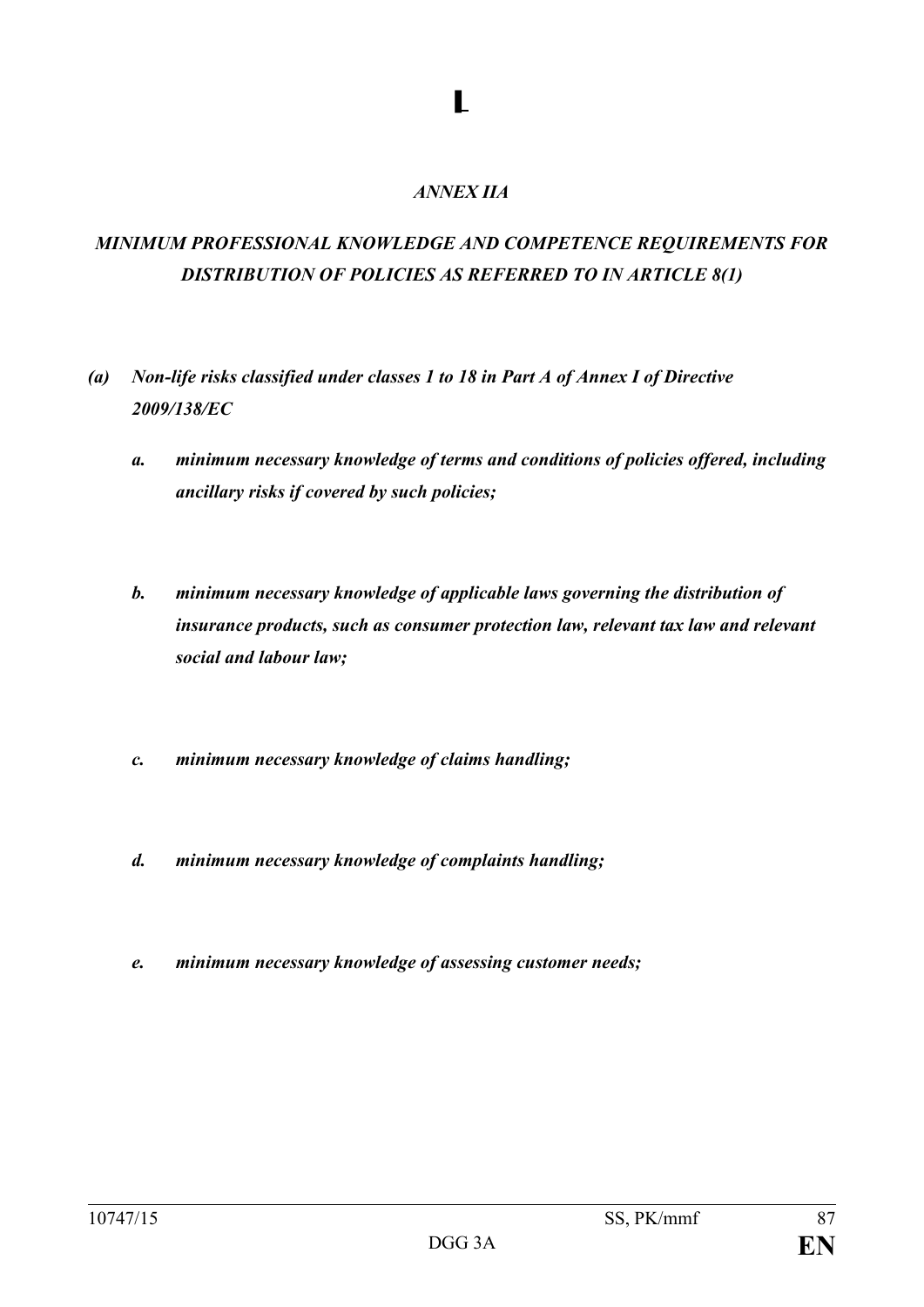- *h. minimum necessary knowledge of the insurance market;*
- *i. minimum necessary knowledge of business ethics standards; and*
- *j. minimum necessary financial competency.*
- *(b) Insurance-based investment products*
	- *a. minimum necessary knowledge of insurance-based investment products, including terms and conditions and net premiums and, where applicable, guaranteed and nonguaranteed benefits;*
	- *b. minimum necessary knowledge of advantages and disadvantages of different investment options for policy-holders;*
	- *c. minimum necessary knowledge of financial risks borne by policy-holders;*
	- *e. minimum necessary knowledge of policies covering life risks and other savings products;*
	- *f. minimum necessary knowledge of organisation and benefits guaranteed by the pension system;*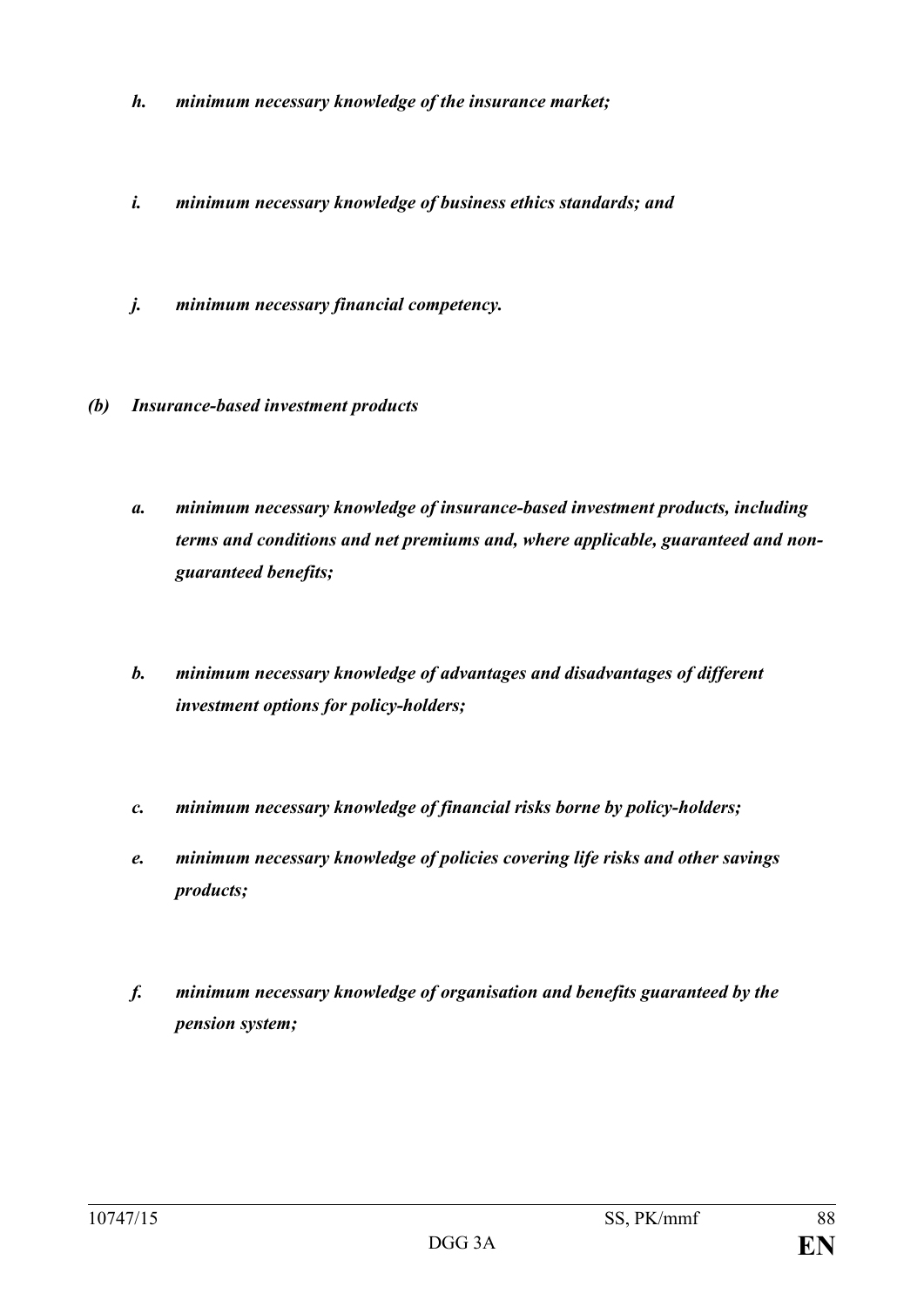- *g. minimum necessary knowledge of applicable laws governing the distribution of insurance products, such as consumer protection law and relevant tax law;*
- *h. minimum necessary knowledge of the insurance market and of the saving products market;*
- *i. minimum necessary knowledge of complaints handling;*
- *j. minimum necessary knowledge of assessing customer needs;*
- *k. conflicts of interest management;*
- *l. minimum necessary knowledge of business ethics standards; and*
- *m. minimum necessary financial competency.*